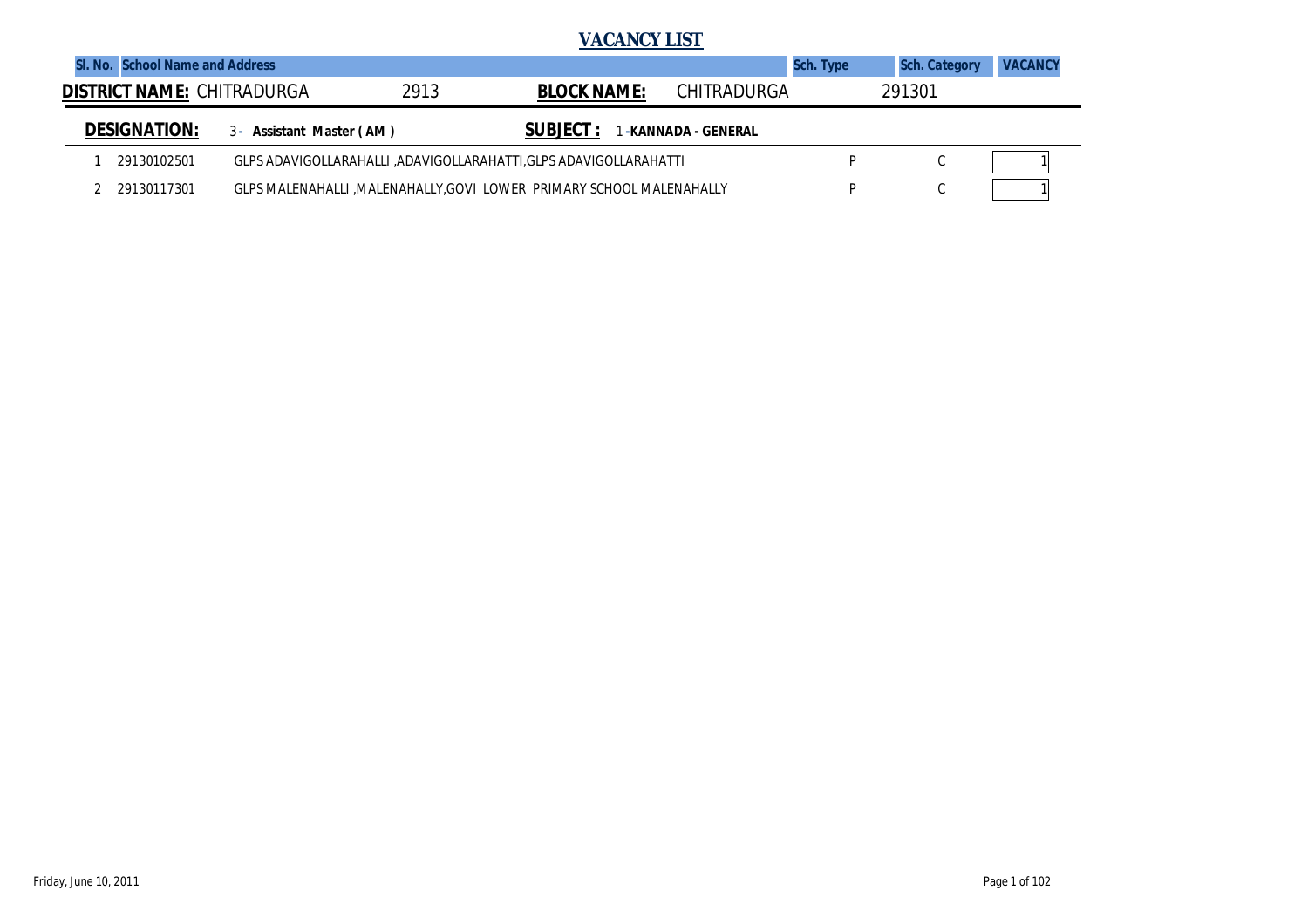| SI. No. School Name and Address   |                                                                                             |                                    | Sch. Type                |   | <b>Sch. Category</b> | <b>VACANCY</b> |
|-----------------------------------|---------------------------------------------------------------------------------------------|------------------------------------|--------------------------|---|----------------------|----------------|
| <b>DISTRICT NAME: CHITRADURGA</b> | 2913                                                                                        | <b>BLOCK NAME:</b>                 | CHALLAKERE               |   | 291302               |                |
| <b>DESIGNATION:</b>               | 3- Assistant Master (AM)                                                                    | <b>SUBJECT:</b>                    | <b>4-HINDI - GENERAL</b> |   |                      |                |
| 29130208102<br>1                  | GHPS THIPPAREDDYHALLY , THIPPAREDDYHALLY, GHPS THIPPAREDDY HALLY CHALLAKERE TO CHITRADUR P  |                                    |                          |   | C                    |                |
| <b>DESIGNATION:</b>               | 3- Assistant Master (AM)                                                                    | <b>SUBJECT: 10-KANNADA ENGLISH</b> |                          |   |                      |                |
| 29130203102<br>1                  | GHPS N.DEVARAHALLY, N.DEVARAHALLY, GHPS                                                     |                                    |                          | P | $\mathsf C$          |                |
| 29130207401                       | GHPS GUDIHALLY, GUDIHALLY, GHPS GUDIHALLI,                                                  |                                    |                          |   | С                    |                |
| 29130207702<br>3                  | GHPS K.D.KOTE, KATAMDEVARAKOTE, GHPS K D KOTE                                               |                                    |                          | Þ | С                    |                |
| 29130208001<br>4                  | GHPS DONEHALLY ,DONEHALLY,GOVT HIGHER PRIMARY SCHOOL DONIHALLY POST CHALLAKERE TO CHIT P    |                                    |                          |   | C                    |                |
| 29130212802<br>5                  | GHPS PAGADALABANDE, PAGADALABANDE, GHPS PAGADALABANDE,                                      |                                    |                          | P | С                    |                |
| 29130213702<br>6                  | GHPS SOORANAHALLY ,SOORANAHALLY,GOVT. HIGHER PRIMARY SCHOOL , SOORANAHALLY , CHALLAKEI P    |                                    |                          |   | C                    |                |
| 29130213703                       | GLPS KRISHANANAGARA(new), SOORANAHALLY, GOVT LOWETR PRINMARY SCHOOKL KRISHNANAGARA S        |                                    |                          |   | C                    |                |
| <b>DESIGNATION:</b>               | 3- Assistant Master (AM)                                                                    | <b>SUBJECT:</b>                    | 1-KANNADA - GENERAL      |   |                      |                |
| 29130200303                       | GHPS ABBENAHALLY , ABBENAHALLY, GHS ABBENAHALLY [PO]                                        |                                    |                          | P | С                    | $\overline{a}$ |
| 29130200701                       | GLPS BUKLORAHALLY , BUKLORAHALLY, LOWER PRIMARY SCHOOL                                      |                                    |                          | P | С                    | $\overline{2}$ |
| 29130200804<br>3                  | GLPS BALLANAYAKANAHATTY , MALLURAHALLY, LPS BALLA NAYAKANAHATTY                             |                                    |                          | P | С                    |                |
| 29130202302<br>4                  | GHPS OBAIAHNAHATTY, OBAIAHNAHATTY, GOVT HIGHER PRIMARY SCHOOL                               |                                    |                          | P | С                    |                |
| 29130202602<br>5                  | GHPS THIMMAPPAIAHNAHALLY, THIMMAPAIAHNAHALLY, GOVT COMPOSITE HIGHER SCHOOL                  |                                    |                          | P | С                    |                |
| 29130202701<br>6                  | GHPS KEREYAAGALAHALLY , KEREYAAGALAHALLY, GOVT UHPS KEREYAAGALAHALLY                        |                                    |                          | P | С                    |                |
| 29130202901                       | GLPS THIPPAIAHNAKOTE , THIPPAIAHNAKOTE, GOVT. LOWER PRIMARY SCHOOL , THIPPAIHNAKOTE , KOD P |                                    |                          |   | С                    |                |
| 29130204002<br>8                  | GHPS KATAVVANAHALLY , KATAVVANAHALLY, GHPS KATAVANAHALLY NERALAGUNTE(P) CLK                 |                                    |                          | P | С                    |                |
| 29130204204<br>9                  | GHPS VARAVU, VARAVU, GOVT HPS VARAVU                                                        |                                    |                          | P | С                    |                |
| 29130204306<br>10                 | GHPS PALANAYAKANAKOTE, HIREHALLY, GHPS PALANAYAKANA KOTE                                    |                                    |                          | P | C                    |                |
| 29130204402<br>11                 | GHPS OBANNANAHALLY, OBANNANAHALLY, GHPS OBANAHLLY HANUMANTHANAHALLY POST CHALLAKE P         |                                    |                          |   | C                    |                |
| 29130204502<br>12                 | GHPS HANUMANTHANAHALLY , HANUMTHANAHALLY, GHPS HANUMANTHANAHALLY CHALLAKERE TO CF P         |                                    |                          |   | С                    |                |
| 29130204701<br>13                 | GLPS KUTHLARAHATTY , BANDETHIMLAPURA, GLPS KUTHLARAHATTY CHALLAKERE TO 577552               |                                    |                          | P | С                    |                |
| 29130204801<br>14                 | GHPS GOWRASAMUDRA, GOWRASAMUDRA, GHPS GOWRASAMUDRA PO,                                      |                                    |                          |   | С                    |                |
| 29130205001<br>15                 | GHPS G.DEVARAHALLY , G.DEVARAHALLY, GHPS DEVARAHALLY CHALLAKERE TO                          |                                    |                          | P | С                    |                |
| 16 29130205202                    | GHPS BUKAMBUDI, BUKAMBUDI, GHPS BUKKAMBUDI, CHALLAKERE TO. CHITRADURGA DIST.                |                                    |                          | P | C                    |                |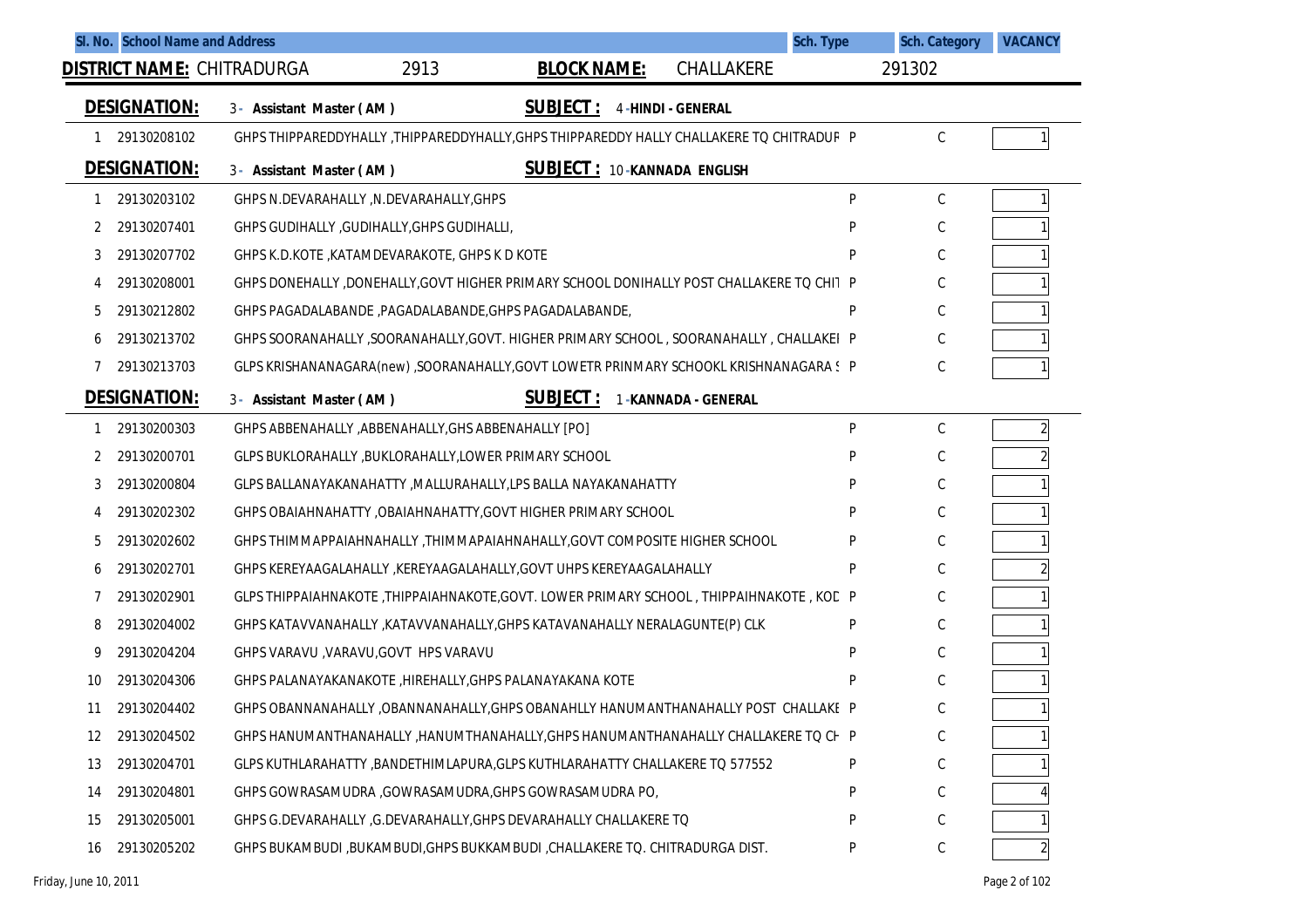|    | SI. No. School Name and Address |                                                                                           | Sch. Type | <b>Sch. Category</b> | <b>VACANCY</b> |
|----|---------------------------------|-------------------------------------------------------------------------------------------|-----------|----------------------|----------------|
| 17 | 29130205405                     | GHPS HOSAHALLY , MANNEKOTE, GOVT HIGHER PRIMARY SCHOOL(T G T)                             | P         | C                    |                |
| 18 | 29130205601                     | GHPS BANJIGERE , BANJIGERE, GOVT HIGHER PRIMARY SCHOOL                                    | P         | C                    |                |
| 19 | 29130205703                     | GHPS GATAPARTHY, GATAPARTHY, GHPS GHATAPARTHY. CHALLAKERE TO. CHITRADURGA DIST            | P         | С                    |                |
| 20 | 29130205704                     | GHPS HONNURU , GATAPARTHY, GHPS HONNUR CHALLAKERE TO CHITRADURGA DIST                     | P         | С                    |                |
| 21 | 29130205801                     | GLPS MITLAKATTE, BOGANAHALLY, GLPS MITTLKATTE CHALLAKERE TO                               | P         | С                    |                |
| 22 | 29130205802                     | GHPS BOGANAHALLY , BOGANAHALLY, GHPS BOGANAHALLY CHALLAKERE TO CHITRADURGA DIST           | P         | С                    |                |
| 23 | 29130205901                     | GHPS BASAPURA , BASAPURA, GHPS BASAPURA,                                                  | P         | С                    |                |
| 24 | 29130206102                     | GHPS MYLANAHALLY , MYLANAHALLY, GHPS MYLANAHALLI,                                         | P         | С                    |                |
| 25 | 29130206303                     | GHPS CHANNAGANAHALLY, CHANNAGANAHALLY, GHPS CHANNAGANAHALLY                               | P         | С                    |                |
| 26 | 29130206401                     | GHPS VALASE, VALASE, GHPS VALASE POST CHALLAKERE TO                                       | P         | С                    |                |
| 27 | 29130207103                     | GLPS URDU KALU-GOUDRAHATTY , KALUVEHALLY, GULPS KALU-GOUDRAHATTY,                         | P         | С                    |                |
| 28 | 29130207104                     | GHPS KALUVEHALLY, KALUVEHALLY, GHPS KALUVEHALLI,                                          | P         | С                    |                |
| 29 | 29130207401                     | GHPS GUDIHALLY, GUDIHALLY, GHPS GUDIHALLI,                                                | P         | С                    |                |
| 30 | 29130207601                     | GHPS THAPPAGONDANAHALLY, THAPPAGONDANAHALLY, GLPS TAPPAGONDANAHALLI,                      | P         | С                    |                |
| 31 | 29130207702                     | GHPS K.D.KOTE, KATAMDEVARAKOTE, GHPS K D KOTE                                             | P         | С                    |                |
| 32 | 29130207801                     | GLPS PATHAPPANAGUDI ,OBALAPURA,GOVT LOWER PRIMARY SCHOOL PATHAPPANA GUDI OBALAPURA P      |           | С                    |                |
| 33 | 29130207803                     | GLPS DASARALAHALLY, OBALAPURA, GLPS DASARALAHALLY                                         | P         | С                    |                |
| 34 | 29130207804                     | GHPS OBALAPURA , OBALAPURA, GHPS OBALAPURA (P) CHALLAKERE(T) CHITRADURGA(D)               | P         | С                    |                |
| 35 | 29130207901                     | GHPS DODDABADIHALLY ,DODDABADIHALLY,GOVT HIGHER PRIMARY SCHOOL DODDABADIHALLY OBLAP P     |           | С                    |                |
| 36 | 29130208102                     | GHPS THIPPAREDDYHALLY, THIPPAREDDYHALLY, GHPS THIPPAREDDY HALLY CHALLAKERE TO CHITRADUR P |           | С                    |                |
| 37 | 29130211101                     | GHPS VADERAHALLY, VADERAHALLY, G.HP.S.VADERAHALLY SURNAHALLY (P)                          | P         | С                    |                |
| 38 | 29130211201                     | GHPS BOMBERAHALLY, BOMBERAHALLY, GHPS BOMBERAHALLY CHALLAKERE TO CHITRADURGA DIST         | P         | C                    |                |
| 39 | 29130211301                     | GHPS D.MARIKUNTE ,DEVERAMARIKUNTE, GOUERNMENT HIGHER PRIMARY SCHOOL DEVARAMARIKUNT P      |           | С                    |                |
| 40 | 29130212301                     | GLPS MODORU , MODURU, GLPS MODUR JAJUR PO,                                                | P         | С                    |                |
| 41 | 29130212401                     | GHPS JAJUR, JAJUR, GHPS JAJUR, CHALLAKERE TO. CHITRADURGA DIST.                           | P         | С                    |                |
| 42 | 29130212501                     | GHPS NAGAGONDANAHALLY, NAGAGONDANAHALLY, GHPS NAGAGONDANAHALLY POST CHALLAKERE TC P       |           | С                    |                |
| 43 | 29130212701                     | GHPS HARAVIGONDANAHALLY , HARAVIGONDANAHALLY, GHPS HARAVIGONDANA HALLI CHALLAKERE(T P     |           | С                    |                |
| 44 | 29130212803                     | GHPS VRUNDAVANAHALLY , PAGADALABANDE, HPS JUNJARAGUNTE POST VRUNDAVANAHALLY CHALLAKI P    |           | С                    |                |
| 45 | 29130213401                     | GHPS MATHSAMUDRA, MATHSAMUDRA, H P S MATHSAMUDRA                                          | P         | С                    |                |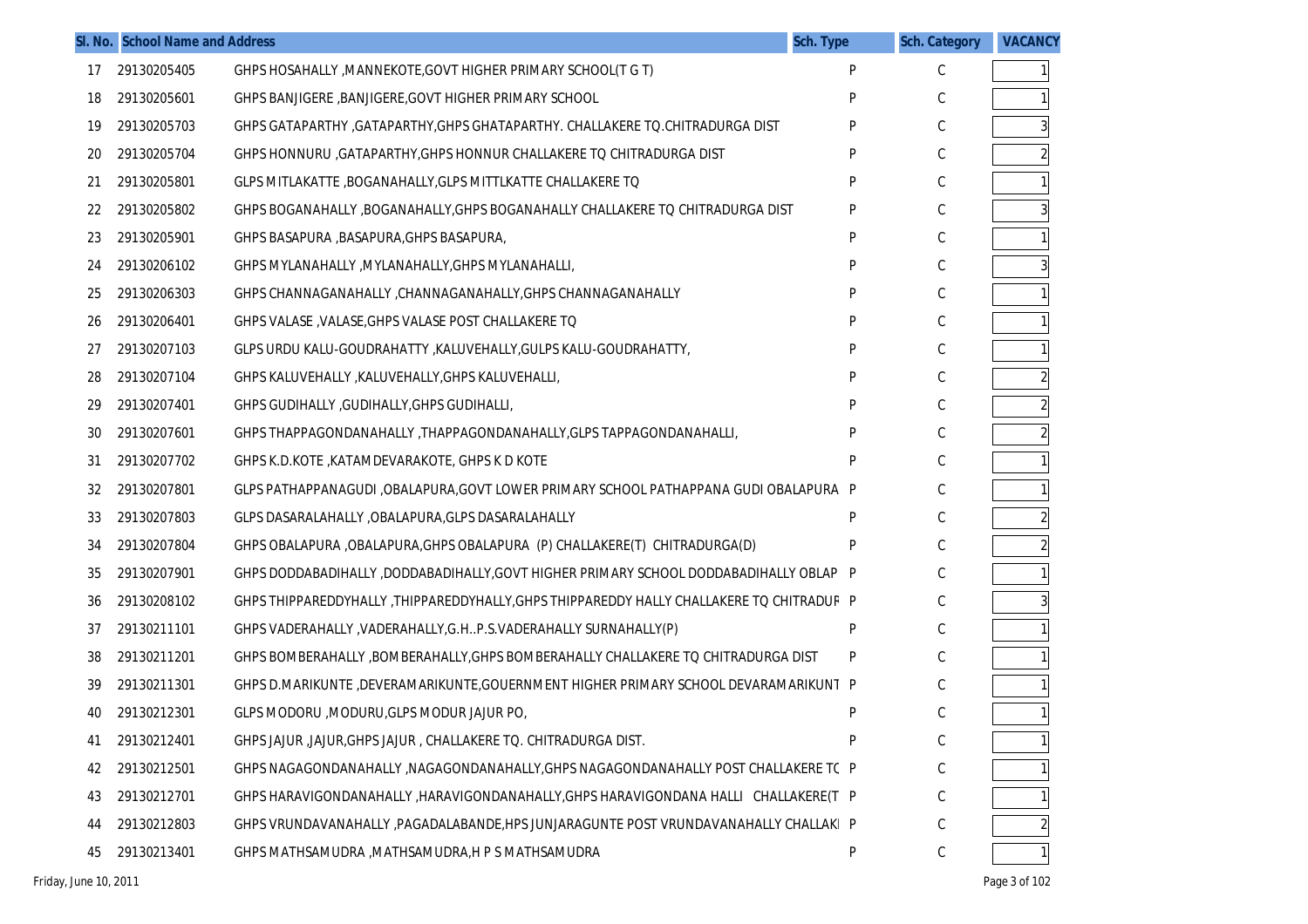|    | SI. No. School Name and Address |                                                                                           | <b>Sch. Type</b> | <b>Sch. Category</b> | <b>VACANCY</b> |
|----|---------------------------------|-------------------------------------------------------------------------------------------|------------------|----------------------|----------------|
| 46 | 29130214101                     | GHPS PILLAHALLY, PILLAHALLY, GHPS PILLAHALLI PO, S DURGA,                                 | P                | C                    |                |
| 47 | 29130214403                     | GHPS OBANAHALLY, OBANAHALLY, GHPS OBANAHALLY,                                             | D                | C                    |                |
| 48 | 29130215102                     | GLPS MATLAGERE G.HATTY , BELAGERE, G L P S MATLAGERE GOLLARAHATTY C L K TO                | Þ                | C                    |                |
| 49 | 29130215106                     | GLPS BELEGERE , BELAGERE, GOVT LOWER PRIMARY SCHOOL BELEGARE POST CHALLAKERE              | P                | C                    |                |
| 50 | 29130215201                     | GLPS H.GOLLARAHATTY ,HULIKUNTE,GOVT PRIMARY SCHOOL HULIKUNTE GOLLARAHATTIAHULIKUNTE (P    |                  | C                    |                |
| 51 | 29130215401                     | GHPS KALAMARAHALLY, KALAMARAHALLY, GOVT HP SCHOOL KALAMARAHALLY HULIKUNTE POST C L K T P  |                  | C                    |                |
| 52 | 29130215501                     | GHPS GORALATHU ,GORALATHU,G.H.PS.GORLTHU BELAGERE (P)CHALLAKERE(T) CHITRADURGA(D)         | P                | C                    |                |
| 53 | 29130215701                     | GLPS MELUKOTE ,T.N.KOTE, GOVT LOWER PRIMARY SCHOOL MELUKOTE T N KOTE POST C L K TO C      | P                | C                    |                |
| 54 | 29130215903                     | GLPS HONNAIAHNAROPPA, DODDABEERANAHALLY, GLPS HONNAYANAROPPA,                             | P                | C                    |                |
| 55 | 29130216001                     | GHPS DODDA CHELLUR, DODDA CHELLUR, GOVERNMENT COMPOSITE HIGH SCHOOL                       | P                | C                    |                |
| 56 | 29130216101                     | GHPS KADEUDE, KADEUDAE, GHPS KADEUDE,                                                     | Þ                | C                    |                |
| 57 | 29130216201                     | GHPS KYADHIGUNTE, KYADHIGUNTE, GHPS KYADIGUNTE,                                           | P                | C                    |                |
|    | <b>DESIGNATION:</b>             | <b>SUBJECT: 11-KANNADA SCIENCE</b><br>3- Assistant Master (AM)                            |                  |                      |                |
| 1  | 29130204402                     | GHPS OBANNANAHALLY, OBANNANAHALLY, GHPS OBANAHLLY HANUMANTHANAHALLY POST CHALLAKE P       |                  | C                    |                |
| 2  | 29130207702                     | GHPS K.D.KOTE, KATAMDEVARAKOTE, GHPS K D KOTE                                             | P                | C                    |                |
| 3  | 29130207901                     | GHPS DODDABADIHALLY ,DODDABADIHALLY,GOVT HIGHER PRIMARY SCHOOL DODDABADIHALLY OBLAP P     |                  | C                    |                |
| 4  | 29130211101                     | GHPS VADERAHALLY, VADERAHALLY, G.HP.S.VADERAHALLY SURNAHALLY (P)                          | P                | C                    |                |
| 5  | 29130215202                     | GLPS H.BOVI COLONY, HULIKUNTE, glps hulikunte bovi colony                                 | P                | C                    |                |
|    | <b>DESIGNATION:</b>             | <b>SUBJECT: 10-KANNADA ENGLISH</b><br>12- SSA AM                                          |                  |                      |                |
| 1  | 29130205002                     | GLPS PINJARAHATTY ,G.DEVARAHALLY, GLPS PINJARAHATTI G DEVAARAHALLI CHALLAKERE TO          | P                | $\mathsf{C}$         |                |
| 2  | 29130221402                     | LPS GOPANAHALLI YADAV NAGARA , GOPANAHALLI, LPS G. YADAVNAGARA                            | P                | C                    |                |
|    | <b>DESIGNATION:</b>             | <b>SUBJECT:</b><br>12- SSA AM<br>1-KANNADA - GENERAL                                      |                  |                      |                |
| 1  | 29130204301                     | GLPS KURUBARA KAPILE, HIREHALLY, GLPS KURUBARA KAPILE                                     | P                | $\mathsf{C}$         |                |
| 2  | 29130204704                     | LPS MAHESHWARI NAGARA-G , BANDETHIMLAPURA, GLPS MAHESHWARE NAGARA                         | P                | C                    |                |
|    | 29130207805                     | GLPS NOMAGADDAPURA ,OBALAPURA,GOVT LOWER PRIMARY SCHOOL NOMAGADDAPURA OBLAPURA I P        |                  | C                    |                |
|    | 29130213003                     | GLPS GOVARADANAGIRI ,KORLAKUNTE,GOVT L P S CHOOL P GOVARDANAGIRI GIRL KORLIKUNTE POST C P |                  | C                    |                |
| 5  | 29130214902                     | LPS KONIGARAHALLI AMBEDKAR COLONY ,KONIGARAHALLY,GLPS AMBEDKAR CALONY KONISARAHALLY I P   |                  | C                    |                |
|    | <b>DESIGNATION:</b>             | <b>SUBJECT: 11-KANNADA SCIENCE</b><br>12- SSA AM                                          |                  |                      |                |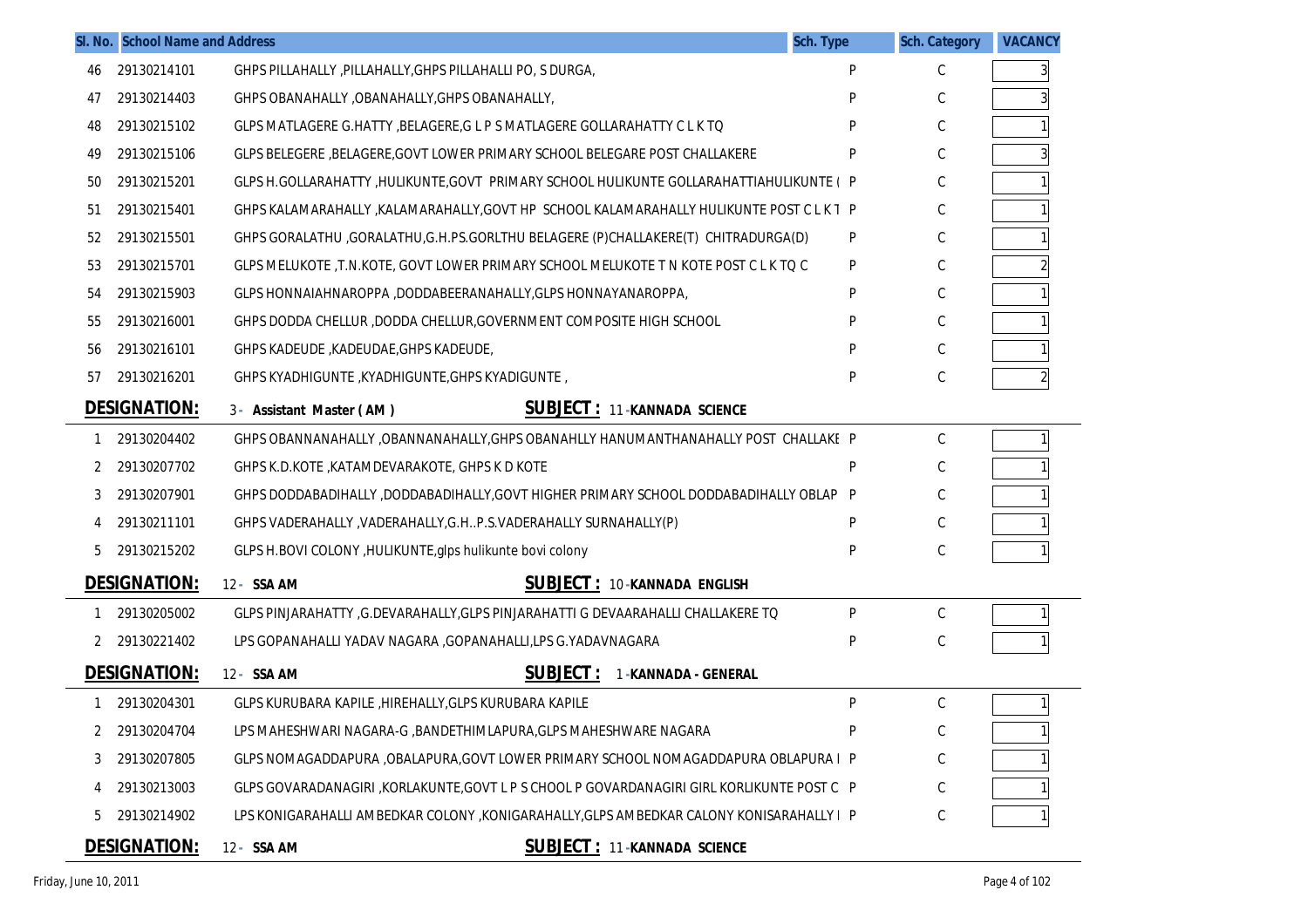| <b>SI. No. School Name and Address</b> | Sch. Type                                                                                  |   | <b>Sch. Category</b> | <b>VACANCY</b> |
|----------------------------------------|--------------------------------------------------------------------------------------------|---|----------------------|----------------|
| 29130207901                            | GHPS DODDABADIHALLY ,DODDABADIHALLY,GOVT HIGHER PRIMARY SCHOOL DODDABADIHALLY OBLAP P      |   | $\sim$<br>◡          |                |
| 29130207902                            | GLPS CHIKKABADIHALLY(NEW) ,DODDABADIHALLY,GLPS CHIKKABADIHALLY POST OBLAPURA C L K TO CH P |   | C                    |                |
| 29130212902                            | LPS VRUNDA-GOLLARAHATTY ,PUTLORAHALLY,GOVT L P SCHOOL VRUNADAVANA HALLY GOLLARAHATTY P     |   | C                    |                |
| 29130214401                            | LPS SHANTIPURA ,OBANAHALLY, GLPS SHANTHIPURA,                                              | D | C                    |                |
| <b>DESIGNATION:</b>                    | 2-URDU - GENERAL<br>$12 - SSAAM$                                                           |   |                      |                |
| 29130200602                            | GULPS CHOWLAKERE, CHOWLAKERE, GULPS CHOWLAKERE                                             | D | $\sim$<br>U          |                |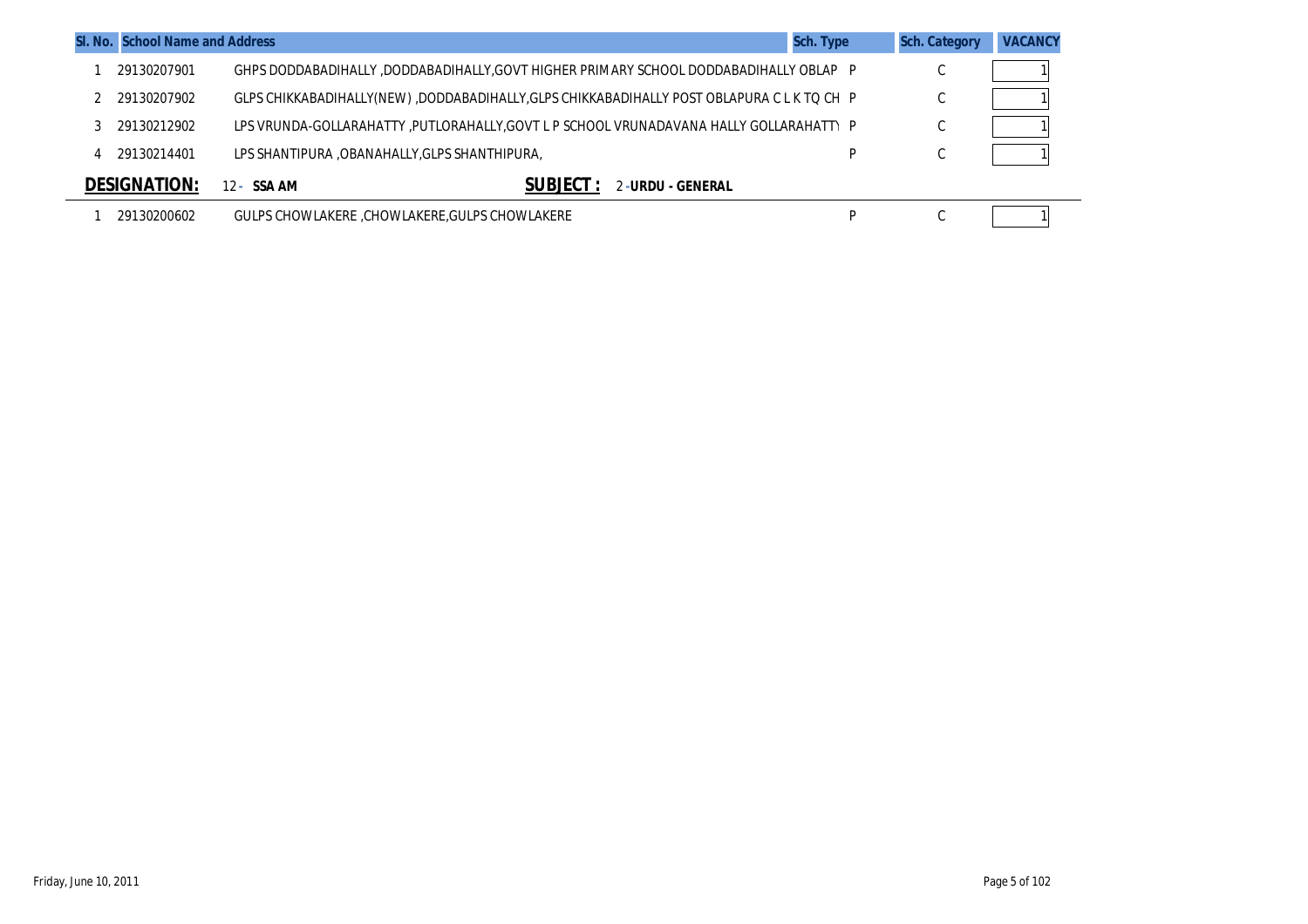| SI. No. School Name and Address   |                                                                                |                                    | Sch. Type           | <b>Sch. Category</b> | <b>VACANCY</b> |
|-----------------------------------|--------------------------------------------------------------------------------|------------------------------------|---------------------|----------------------|----------------|
| <b>DISTRICT NAME:</b> CHITRADURGA | 2913                                                                           | <b>BLOCK NAME:</b>                 | <b>HIRIYUR</b>      | 291303               |                |
| <b>DESIGNATION:</b>               | 3- Assistant Master (AM)                                                       | <b>SUBJECT: 10-KANNADA ENGLISH</b> |                     |                      |                |
| 29130310603                       | GHPS PAREMENAHALLI , PAREMENAHALLI, GHPS PARAMENAHALLI                         |                                    | P                   | C                    |                |
| <b>DESIGNATION:</b>               | 3- Assistant Master (AM)                                                       | <u>SUBJECT :</u>                   | 1-KANNADA - GENERAL |                      |                |
| 29130303702                       | GLPS BOOTHAIAHNA HATTY, GLPS BOOTHAIAHNA HATTY, GLPS BOOTHAIAHNA HATTY         |                                    | P                   | $\mathsf C$          |                |
| 29130305301<br>2                  | LPS YELAGONDANAHALLI , YELAGONDAHALLI, GLPS YELAGONDANAHALLI                   |                                    | P                   | C                    |                |
| 29130305803<br>3                  | HPS BETHURU, KANAJANAHALLI, GHPS BETHURU                                       |                                    | P                   | $\mathsf C$          |                |
| 29130305804<br>4                  | HPS BETHURU PALYA , KANAJANAHALLI, GHPS BETHURU PALYA                          |                                    | Þ                   | C                    |                |
| 29130305807<br>5                  | LPS YALAVARAHATTI , KANAJANAHALLI, GLPS YALARAHATTI                            |                                    | P                   | $\mathsf C$          |                |
| 29130305810<br>6                  | GLPS KURIDASANAHATTI ,KANAJANAHALLI,GLPS KURIDASANAHATTI                       |                                    | P                   | C                    |                |
| 29130305811                       | GHPS BETTAGONDANAHALLI, KANAJANAHALLI, GHPS BETTAGONDANAHALLI                  |                                    | P                   | $\mathsf C$          |                |
| 29130306005<br>8                  | LPS B.K.HATTI, KHANDENAHALLI, GLPS BENKIKATANAHATTI                            |                                    | P                   | C                    |                |
| 29130307301<br>9                  | HPS V.K.GUDDA, VENUKALGUDDA, HPS V K GUDDA                                     |                                    | P                   | C                    |                |
| 29130308301<br>10                 | HPS IKKANUR , IKKANUR, HPS IKKANUR                                             |                                    | P                   | C                    |                |
| 29130308506<br>11                 | GLPS KUNTAPPANAHATTI , BHARAMAGIRI, GLPS KUNTAPPANAHATTI                       |                                    | P                   | C                    |                |
| 29130310502<br>12                 | HPS HINDASEKATTE, HINDASAKATTE, GHPS HINDASEKATTE                              |                                    | p                   | C                    |                |
| 29130312501<br>13                 | LPS K.R.HALLI GOLLARAHATTI ,KASTURIRANGAPPENAHALLI,GLPS K.R.HALLI GOLLARAHATTI |                                    | P                   | $\mathsf C$          |                |
| 29130313601<br>14                 | HPS RANGAPURA , RANGAPURA, GHPS RANGAPURA                                      |                                    | Þ                   | C                    |                |
| 29130314302<br>15                 | LPS OBALAPURA LAMBANIHATTI , OBALAPURA, GLPS OBALAPURA LAMBANIHATTI            |                                    | P                   | $\mathsf C$          |                |
| 29130314405<br>16                 | GHPS DUGGANIHATTI , DINDAVARA, GHPS DUGGANIHATTI                               |                                    | Þ                   | C                    |                |
| 29130314715<br>17                 | GLPS PILLAJANAHALLI PART-2, YELLADAKERE, GLPS PILLAJANAHALLI PART-2            |                                    | P                   | Α                    |                |
| 29130315101<br>18                 | HPS BYARAMADU , BYARAMADU, GHPS BUARAMADU                                      |                                    | D                   | C                    |                |
| 29130315202<br>19                 | LPS CHITRADEVARAHATTI, SHESHAPPANAHALLI, GLPS CHITRADEVARAHATTI                |                                    | P                   | C                    |                |
| 29130315301<br>20                 | HPS PILALI , PILALI, GHPS PILALI (P)                                           |                                    | P                   | $\mathsf C$          |                |
| 29130315302<br>21                 | HPS SOORAPPANAHATTI, PILALI, GHPS SOORAPPANAHATTI                              |                                    | P                   | $\mathsf C$          |                |
| 29130315401<br>22                 | GLPS VEERAVVA NAGATHIHALLI , VEERAVVANAGATHIHALLI, GLPS V N HALLI              |                                    | P                   | $\mathsf C$          |                |
| 29130315701<br>23                 | LPS KILARADAHALLI KILARADAHALLI GLPS KILARADAHALLI                             |                                    | P                   | $\mathsf C$          |                |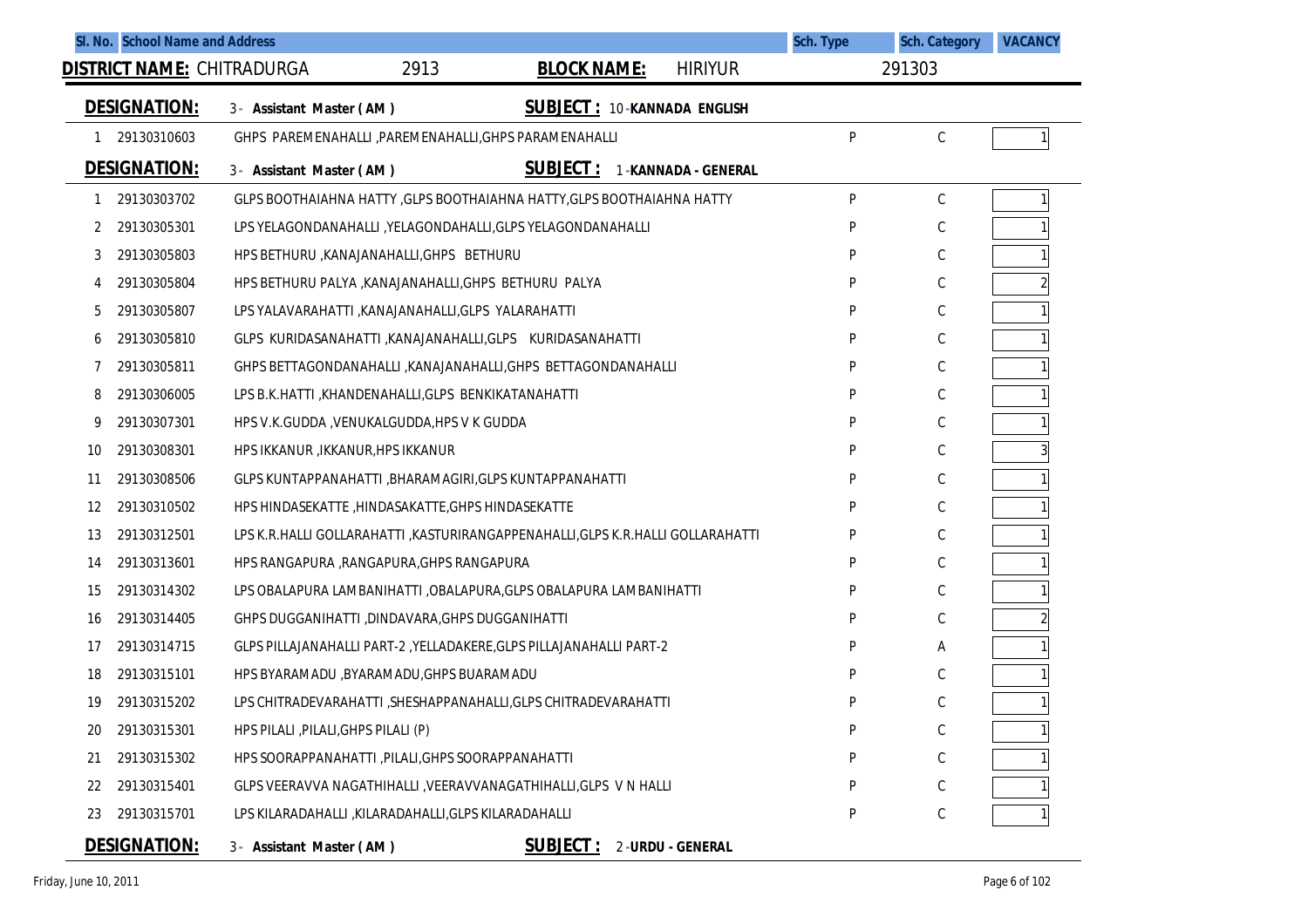|    | SI. No. School Name and Address   |                                                                        | Sch. Type | <b>Sch. Category</b> | <b>VACANCY</b> |
|----|-----------------------------------|------------------------------------------------------------------------|-----------|----------------------|----------------|
| -1 | 29130306008                       | GUHPS KHADENAHALLI , KHANDENAHALLI , GUHPS KHADENAHALLI                | P         | С                    |                |
| 2  | 29130307416                       | GUHPS DHARMAPURA ,DHARMAPURA,GUHPS DHARMAPURA                          | P         | С                    |                |
| 3  | 29130310101                       | HPS V.V.PURA(U), VANIVILASAPURA, GHPS V V PURA (U)                     | P         | С                    |                |
| 4  | 29130313803                       | LPS M.G.HALLI(U), MALAGONDANAHALLI, GUHPS M G HALLI                    | P         | С                    |                |
|    | <b>DESIGNATION:</b>               | <b>SUBJECT:</b><br>12- SSA AM<br>1-KANNADA - GENERAL                   |           |                      |                |
| 1  | 29130305501                       | GHPS HOSAHALLI, HOSAHALLI, GHPS HOSAHALLI                              | P         | С                    | 1              |
| 2  | 29130307602                       | GLPS SAKKARA GOLLARAHATTI , SAKKARA, GLPS SAKKARA G HATTI              | P         | С                    |                |
| 3  | 29130308404                       | GLPS I.K. A.K.COLONY, KURUBRAHALLI, GLPS I.K.A.K.COLONY                | P         | С                    |                |
| 4  | 29130310602                       | G Lps KATTEHOLE (New schol) , PAREMENAHALLI, GLPS KATTE HOLE           | P         | C                    |                |
| 5  | 29130314604                       | GLPS HINDSAKATTE AK COLONY, HANDIGANADU, G L P S HANDIGANADU AK COLONY | P         | C                    |                |
| 6  | 29130315004                       | GLPS BETEMARADAHATTI -2 , HALUMADENAHALLI, LPS BETE                    | P         | C                    |                |
|    | 29130315305                       | GLPS SARASWATHIHATTI , PILALI, GLPS SARASWATHIHATTI                    | P         | С                    |                |
| 8  | 29130315306                       | GLPS KOTTIGERAHATTI , PILALI, GLPS KOTTIGERAHATTI                      | P         | С                    |                |
|    | <b>DESIGNATION:</b>               | <b>SUBJECT:</b><br>12- SSA AM<br>2-URDU - GENERAL                      |           |                      |                |
|    | 29130306008                       | GUHPS KHADENAHALLI , KHANDENAHALLI, GUHPS KHADENAHALLI                 | P         | С                    |                |
| 2  | 29130307416                       | GUHPS DHARMAPURA , DHARMAPURA, GUHPS DHARMAPURA                        | P         | C                    |                |
| 3  | 29130313803                       | LPS M.G.HALLI(U), MALAGONDANAHALLI, GUHPS M G HALLI                    | P         | C                    |                |
|    | <u>DISTRICT NAME:</u> CHITRADURGA | 2913<br><b>BLOCK NAME:</b><br><b>HOLALKERE</b>                         |           | 291304               |                |
|    | <b>DESIGNATION:</b>               | <b>SUBJECT:</b><br>3- Assistant Master (AM)<br>1-KANNADA - GENERAL     |           |                      |                |
|    | 29130410402                       | LPS K. VADDARAHATTI, KALAGATTA, GLPS K. VADDARAHATTI                   | P         | С                    |                |
| 2  | 29130417801                       | HPS KOLLAL , KOLAHAL, GHPS KOLAHAL                                     | P         | С                    |                |
| 3  | 29130417803                       | LPS KADIREDEVARAHATTI , KOLAHAL, LPS KADIREDEVARAHATTI                 | P         | С                    |                |
| 4  | 29130424003                       | GHPS Thekavalatti , Thekavalatti, GHPS Thekavalatti                    | P         | С                    |                |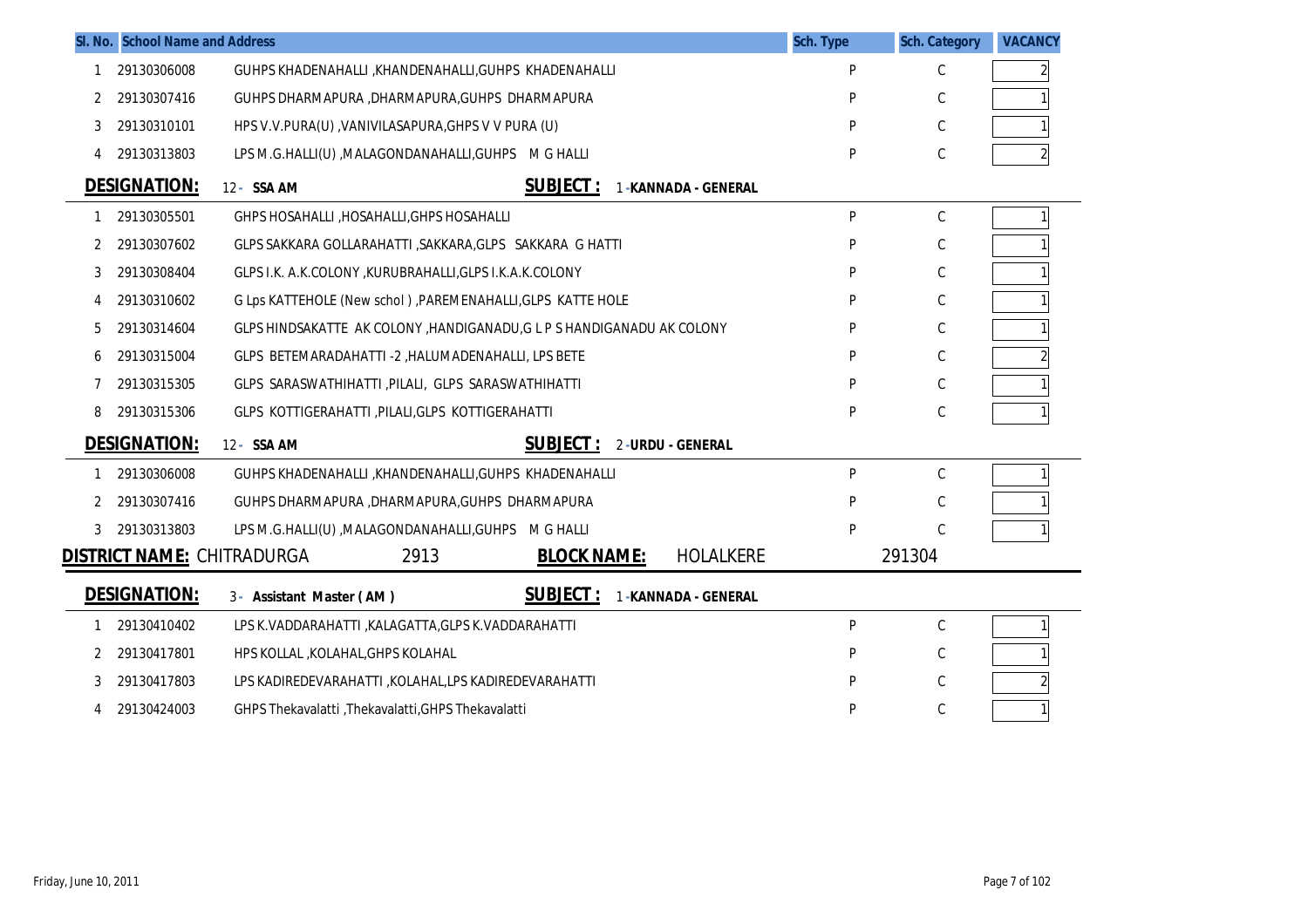|   | <b>SI. No. School Name and Address</b> |                                                                                         |      |                    |                    | Sch. Type | <b>Sch. Category</b> | <b>VACANCY</b> |
|---|----------------------------------------|-----------------------------------------------------------------------------------------|------|--------------------|--------------------|-----------|----------------------|----------------|
|   |                                        | <b>DISTRICT NAME: CHITRADURGA</b>                                                       | 2913 | <b>BLOCK NAME:</b> | <b>HOSADURGA</b>   |           | 291305               |                |
|   | <b>DESIGNATION:</b>                    | 3- Assistant Master (AM)                                                                |      | <b>SUBJECT:</b>    | -KANNADA - GENERAL |           |                      |                |
|   | 29130503901                            | GHPS GOLLARAHALLI, GOLLARAHALLI, GLPS GOLLARAHALLI                                      |      |                    |                    | P         | C                    |                |
|   | <b>DESIGNATION:</b>                    | 3- Assistant Master (AM)                                                                |      | <b>SUBJECT:</b>    | 2-URDU - GENERAL   |           |                      |                |
|   | 29130503602                            | GLPS URDU GARAGA , GARAGA, G L U P S GARAGA                                             |      |                    |                    | P         | C                    |                |
|   | 29130506402                            | GULPS URDU KALKERE , KALKERE, GULPS URDU KALKERE KALKERE POST, HOSADURGA TO CTA DIST    |      |                    |                    | P         | C                    |                |
| 3 | 29130512902                            | GHPS URDU SS PALYA ,HAROGONDANAHALLI,GHPS URDU SS PALYA                                 |      |                    |                    | P         | C                    |                |
|   | <b>DESIGNATION:</b>                    | 12 - SSA AM                                                                             |      | <b>SUBJECT:</b>    | -KANNADA - GENERAL |           |                      |                |
|   | 29130509402                            | GLPS R.D.THANDYA, C T VATTI, GLPS R.D.THANDYA                                           |      |                    |                    | P         | C                    |                |
|   | 29130511802                            | GHPS HOSURBOVIHATTI .SIDDAGONDNAHALLI.GOVT H.P. SCHOOL HOSUR BHOVI HATTI. MATHODU POS P |      |                    |                    |           | C                    |                |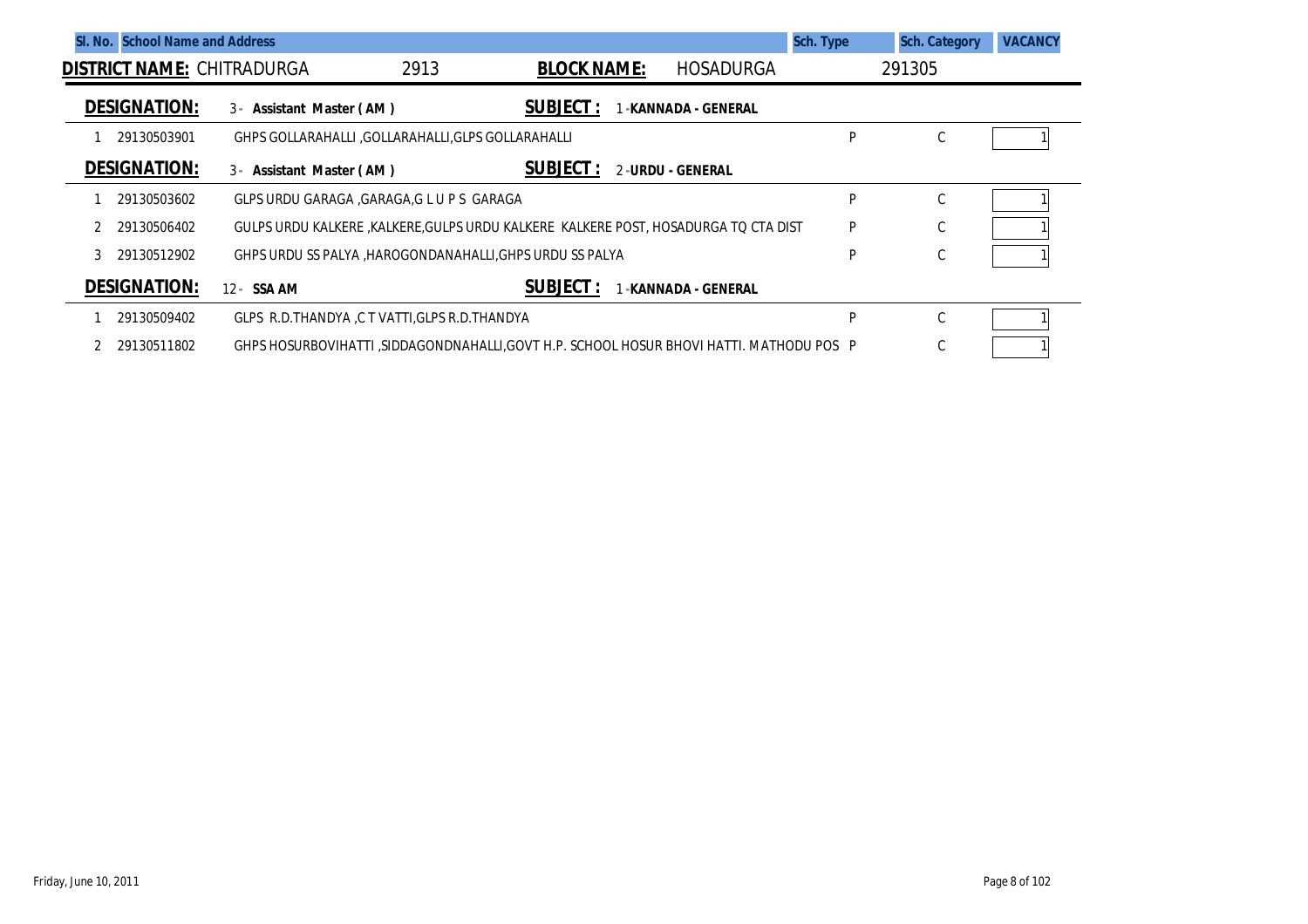|    |                     | SI. No. School Name and Address                    |      |                                                                                        |                                    | Sch. Type | <b>Sch. Category</b> | <b>VACANCY</b> |
|----|---------------------|----------------------------------------------------|------|----------------------------------------------------------------------------------------|------------------------------------|-----------|----------------------|----------------|
|    |                     | <b>DISTRICT NAME: CHITRADURGA</b>                  | 2913 | <b>BLOCK NAME:</b>                                                                     | MOLAKALMUR                         |           | 291306               |                |
|    | <b>DESIGNATION:</b> | 3- Assistant Master (AM)                           |      |                                                                                        | <b>SUBJECT: 10-KANNADA ENGLISH</b> |           |                      |                |
|    | 29130601201         |                                                    |      | GHPS SURAMMANAHATTI, SURAMMANAHATTI, G.H.P.S.SURAMMANAHALLY. CHIKKOBANAHALLY. (POST P  |                                    |           | C                    |                |
| 2  | 29130601501         | GHPS, TUMKURHALLI, GOVT HIGH PRIMARY SCHOOL        |      |                                                                                        |                                    | D         | C                    |                |
| 3  | 29130603901         |                                                    |      | GHPS MACHENAHALLI , MACHENAHALLI, GOVERNAMENT PRIMARY SCHOOL MACHENAHALLI VENKATAPU P  |                                    |           | C                    |                |
| 4  | 29130605001         | GHPS THIMMALAPURA ,THIMMALAPURA,GHPS THIMMALAPURA  |      |                                                                                        |                                    | D         | C                    |                |
| 5  | 29130606501         |                                                    |      | GLPS MELENAKANIVE , MELENAKANEVE, GOVERMANT LOWER PRIMARY SCHOOL MELENAKANIVE POST N P |                                    |           | C                    |                |
| 6  | 29130606801         |                                                    |      | GHPS THAMMENAHALLI ,THAMMENAHALLI,GOVERNMENT HIGHER PRYMARI SCHOOL THAMMENAHALL' P     |                                    |           | С                    |                |
| 7  | 29130606802         |                                                    |      | GHPS B.D.HALLI, THAMMENAHALLI, GOVERNMENT HIGHER PRIMARY SCHOOL BOMMADEVARAHALLY       |                                    | P         | C                    |                |
| 8  | 29130607101         |                                                    |      | GHPS KONAPURA ,KONAPURA,GOVERNAMENT HIGHER PRIMARY SCHOOL KONAPURA MURUDI POST         |                                    | P         | C                    |                |
| 9  | 29130609001         |                                                    |      | GHPS SIDDAIAHNAKOTE , SIDDAIAHNAKOTE, GOVTERNMENT KANNADA HIGHER PRIMARY SCHOOL        |                                    | P         | C                    |                |
| 10 | 29130611103         |                                                    |      | GHPS HUCCHANGIDURGA , NAGASAMUDRA, gOVERNMENT HIGHER PRIMARY SCHOOL UCHANGIDURGA. N P  |                                    |           | C                    |                |
|    | <b>DESIGNATION:</b> | 3- Assistant Master (AM)                           |      | <b>SUBJECT:</b>                                                                        | 1-KANNADA - GENERAL                |           |                      |                |
|    | 29130601201         |                                                    |      | GHPS SURAMMANAHATTI, SURAMMANAHATTI, G.H.P.S.SURAMMANAHALLY. CHIKKOBANAHALLY. (POST P  |                                    |           | C                    |                |
| 2  | 29130601601         |                                                    |      | GHPS CHIKKUNTI , CHIKKUNTHI, GOVT HIGHER PRIMARY SCHOOL CHOKUNTHI                      |                                    | P         | C                    |                |
| 3  | 29130601701         |                                                    |      | GHPS CHIKKOBANAHALLI ,CHIKKOBBANAHALLI,GOVT HIGHER PRIMARY SCHOOL CHIKKOBANAHALLY      |                                    | P         | C                    |                |
| 4  | 29130602905         |                                                    |      | GLPS B.MARADAHATTI, NERLAHALLI, GOVERNMENT LOWER PRIMARY SCHOOL                        |                                    | P         | С                    |                |
| 5  | 29130602907         |                                                    |      | G.U.L.P.S.UDEU , NERLAHALLI, GOVERNAMENT URDU LOWER PRIMARY SCHOOL                     |                                    | P         | C                    |                |
| 6  | 29130603403         |                                                    |      | GLPS KADASIDDAPURA ,SIDDAPURA,GOVERNAMENT LOWER PRIMARY SCHOOL KADSTDDAPUR STDDAPL P   |                                    |           | C                    |                |
|    | 29130603701         |                                                    |      | GLPS HOSAKOTE, HOSAKOTE, G.L.P.S. HOSAKOTE SIDDAPURA (P) MOLKALMURU                    |                                    | P         | С                    |                |
| 8  | 29130604101         |                                                    |      | GLPS HOSURU , HOSURU, LOWER PRIMARY SCHOOL HOSURU MOLKALMURU                           |                                    | P         | С                    |                |
| 9  | 29130604501         | GLPS VIRAPURA, VIRAPURA, GOVT LOWER PRIMARY SCHOOL |      |                                                                                        |                                    | P         | C                    |                |
| 10 | 29130604601         |                                                    |      | GHPS DEVASAMUDRA , DEVASAMUDRA, GOVT HIGHER PREMARY SCHOOL DEVASAMUDRA                 |                                    | P         | C                    |                |
| 11 | 29130604801         | GHPS VENKATAPURA, VENKATAPURA, GHPS VENKATAPURA    |      |                                                                                        |                                    | P         | C                    |                |
| 12 | 29130604901         |                                                    |      | GLPS URATHALU , URATHALU, GOVT LOWER PRIMARY SCHOOL URTHAL                             |                                    | P         | С                    |                |
| 13 | 29130605203         |                                                    |      | GLPS GOLLARAHATTI ,J.B.HALLI, GOVERNAMENT LOWER PRIMARY SCHOOL GOARAHATTI              |                                    | P         | C                    |                |
| 14 | 29130605501         |                                                    |      | GLPS HALEDADAURU , HALEDADAGURU, GOVERNAMENT LOWER PRIMARY SCHOOL HANLEDADAGURU P(P    |                                    |           | С                    |                |
| 15 | 29130606001         |                                                    |      | GLPS MALLEHARAVI, MALLEHARAVI, GOVERMENT LOWER PRIMARY SCHOOL                          |                                    | P         | $\mathsf C$          |                |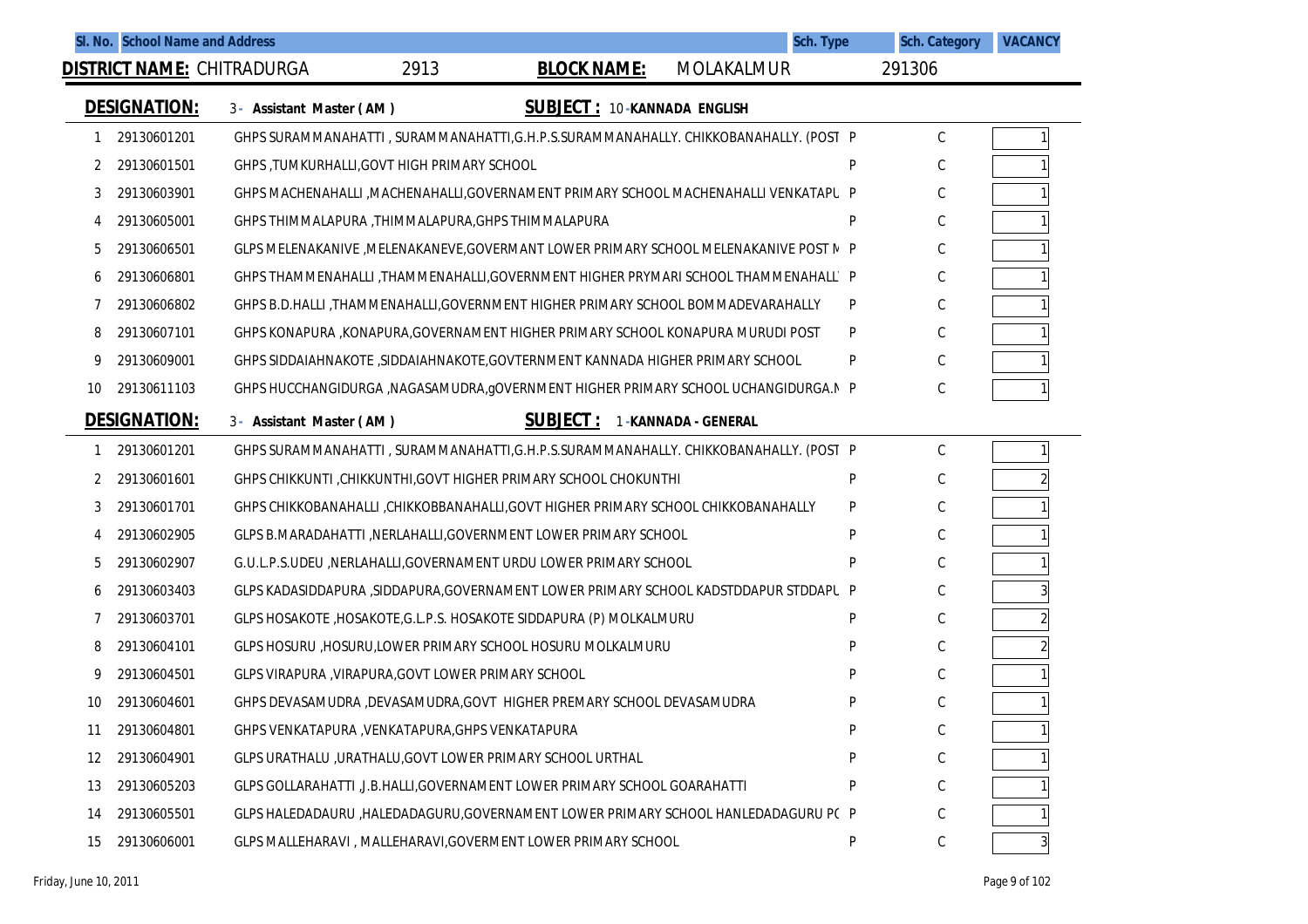|    | SI. No. School Name and Address |                                                                                          | Sch. Type | <b>Sch. Category</b> | <b>VACANCY</b> |
|----|---------------------------------|------------------------------------------------------------------------------------------|-----------|----------------------|----------------|
| 16 | 29130606201                     | GHPS SANTHEGUDDA, SANTHEGUDDA, G.H.P.S SANTHEGUDDA POST MOLKALMOURU                      | P         | C                    |                |
| 17 | 29130606301                     | GHPS BANDRAVI , BANDRAVI, GOVT HIGHER PRIMARY SCHOOL BANDRAVI                            |           | С                    |                |
| 18 | 29130606302                     | GHPS HANUMANAGUDDA , BANDRAVI, GOVT. HIGHER PRIMARY SCHOOL HANUMANAGUDDA                 | P         | C                    |                |
| 19 | 29130606401                     | GLPS KELEGINAKANIVE ,KELEGINAKANEVE,G.P.L.S. KELIGINOKANIVE J.B.HALLY CLUSTER MOLKALMURU | P         | C                    |                |
| 20 | 29130606501                     | GLPS MELENAKANIVE , MELENAKANEVE, GOVERMANT LOWER PRIMARY SCHOOL MELENAKANIVE POST N P   |           | C                    |                |
| 21 | 29130606802                     | GHPS B.D.HALLI, THAMMENAHALLI, GOVERNMENT HIGHER PRIMARY SCHOOL BOMMADEVARAHALLY         | P         | C                    |                |
| 22 | 29130607001                     | GHPS RAJAPURA , RAJAPURA, GOVERNMANT HAIGHER PRIMER SCHOOL RAJAPURA MOLAKALMURU          | P         | C                    |                |
| 23 | 29130607101                     | GHPS KONAPURA ,KONAPURA,GOVERNAMENT HIGHER PRIMARY SCHOOL KONAPURA MURUDI POST           | P         | C                    |                |
| 24 | 29130607401                     | GLPS SHIREKOLA , SHIREKOLA, GOVERNMENT LOWER PRIMARY SCHOOL SIREKOLA                     | P         | C                    |                |
| 25 | 29130607601                     | GHPS KANAKUPPE, KANAKUPPA, GOVERNAMANT HIGER PRIMRY SCHOOL KANAKUPPE THAMMENAHALL P      |           | C                    |                |
| 26 | 29130609001                     | GHPS SIDDAIAHNAKOTE , SIDDAIAHNAKOTE, GOVTERNMENT KANNADA HIGHER PRIMARY SCHOOL          | P         | C                    |                |
| 27 | 29130609101                     | GLPS INAHALLI , INAHALLI, GOVERNMENT KANNDA LOWER PRIMARY SCHOOL                         | P         | B                    |                |
| 28 | 29130609302                     | GLPS HALEKERE ,HANAGAL,GOVERNAMENT LOWER PRIMARY SCHOOL HALEKERE HANGAL POST MOLAK, P    |           | C                    |                |
| 29 | 29130609304                     | GHPS KOMMANAPATTI , HANAGAL, GOVT HIGER PRIMARY SCHOOL                                   | Þ         | C                    |                |
| 30 | 29130609901                     | GHPS KATANAYAKANAHALLI , KATANAYAKANAHALLI, GOVT HIGGER PRIMARY SCHOOL                   |           | C                    |                |
| 31 | 29130610401                     | GHPS BATRAHALLI , BATRAHALLI, GOVT HIGHER PRIMARY SCHOOL                                 |           | C                    |                |
| 32 | 29130611001                     | GLPS GUDDADAHALLI ,GUDDADAHALLI,GOVRNMENT LOWER PRIMARY SCHOOL GUDDADAHALLI              | P         | C                    |                |
| 33 | 29130611103                     | GHPS HUCCHANGIDURGA , NAGASAMUDRA, gOVERNMENT HIGHER PRIMARY SCHOOL UCHANGIDURGA. N P    |           | С                    |                |
|    | <b>DESIGNATION:</b>             | <b>SUBJECT: 12-KANNADA HINDI</b><br>3- Assistant Master (AM)                             |           |                      |                |
| 1  | 29130606301                     | GHPS BANDRAVI , BANDRAVI, GOVT HIGHER PRIMARY SCHOOL BANDRAVI                            | P         | С                    |                |
|    | 29130611103                     | GHPS HUCCHANGIDURGA, NAGASAMUDRA, gOVERNMENT HIGHER PRIMARY SCHOOL UCHANGIDURGA.N P      |           | С                    |                |
|    | <b>DESIGNATION:</b>             | <b>SUBJECT: 11-KANNADA SCIENCE</b><br>3- Assistant Master (AM)                           |           |                      |                |
|    | 29130601501                     | GHPS, TUMKURHALLI, GOVT HIGH PRIMARY SCHOOL                                              | P         | С                    |                |
|    | 29130603404                     | GHPS ROPPA , SIDDAPURA, GHPS ROPPA SIDDAPURA POST                                        |           |                      |                |
|    | 29130609303                     | GLPS PUJARAHATTI ,HANAGAL,GOVERNAMENT LOWER PRIMARY SCHOOL PUJARAHATTI                   | P         | С                    |                |
|    | 29130609901                     | GHPS KATANAYAKANAHALLI , KATANAYAKANAHALLI, GOVT HIGGER PRIMARY SCHOOL                   | P         | C                    |                |
| 5  | 29130611103                     | GHPS HUCCHANGIDURGA , NAGASAMUDRA, gOVERNMENT HIGHER PRIMARY SCHOOL UCHANGIDURGA. N P    |           | С                    |                |
|    | DESIGNATION:                    | <b>SUBJECT: 2-URDU - GENERAL</b><br>3- Assistant Master (AM)                             |           |                      |                |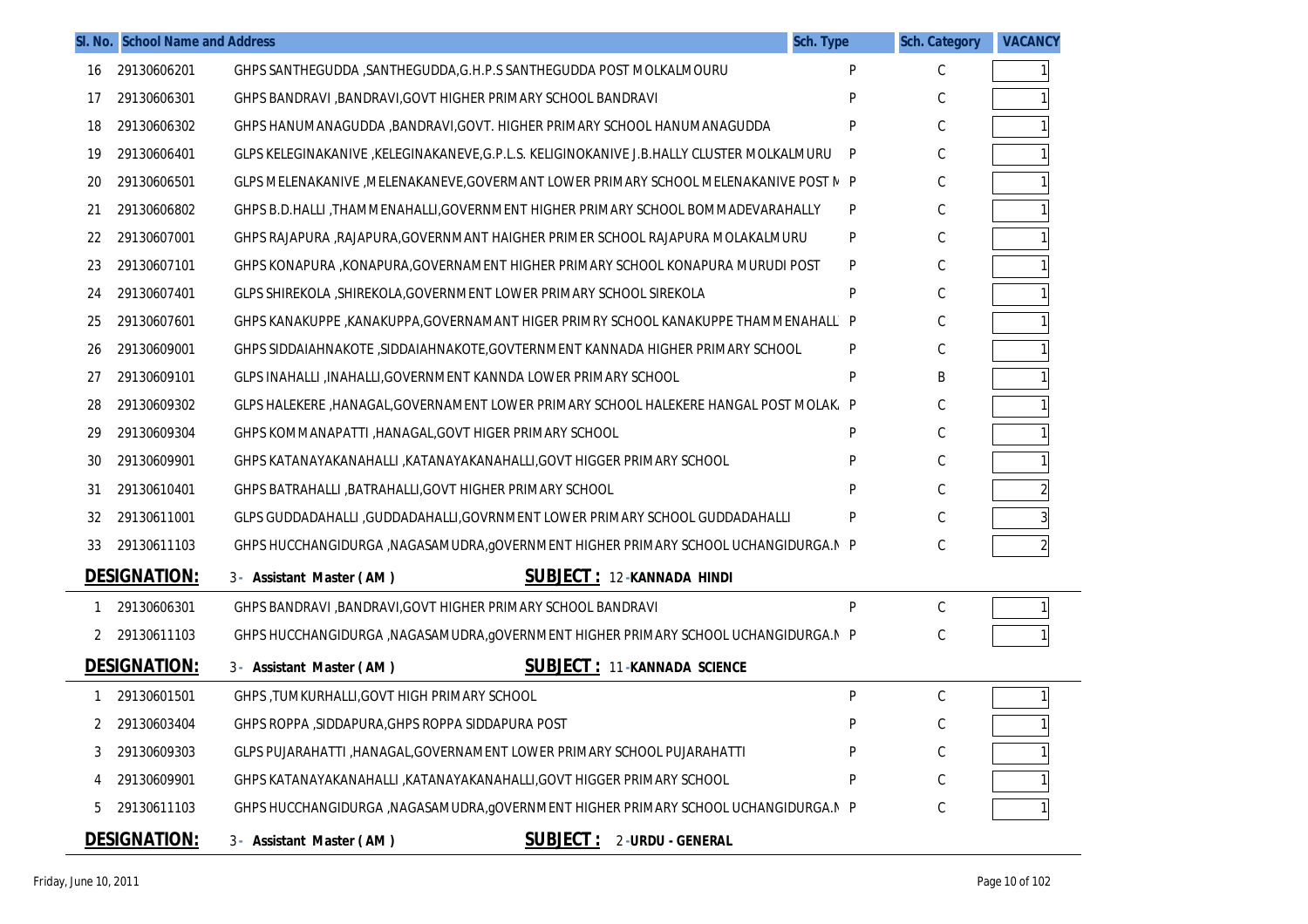|    | SI. No. School Name and Address |                                                                                         | Sch. Type | <b>Sch. Category</b> | <b>VACANCY</b> |
|----|---------------------------------|-----------------------------------------------------------------------------------------|-----------|----------------------|----------------|
|    | 29130603902                     | GULPS, MACHENAHALLI, GOVERNAMENT LOWER PRIMARY SCHOOL MACHENALLY MOLKALMURU             | P         | C                    |                |
| 2  | 29130606202                     | GULPS , SANTHEGUDDA, GOVERNAMENT URDU LOWER PRIMARY SCHOOL SANTHEGUDDA                  | P         | C                    |                |
|    | <b>DESIGNATION:</b>             | <b>SUBJECT: 10-KANNADA ENGLISH</b><br>12- SSA AM                                        |           |                      |                |
|    | 29130612703                     | GK.G.B.V., WARD12, K.G.B.V SCHOOL                                                       | P         | Α                    |                |
|    | <b>DESIGNATION:</b>             | <b>SUBJECT:</b><br>12- SSA AM<br>1-KANNADA - GENERAL                                    |           |                      |                |
|    | 29130601702                     | GLPS VADDARAPENTE , CHIKKOBBANAHALLI, G.L.P.S VADDARAPENTE                              | P         | $\mathsf C$          |                |
| 2  | 29130601904                     | GLPS BALLAJJANAKAPILE, KONDLAHALLI, GOVERNMENT LOWER PRIMARY SCHOOL                     | P         | C                    |                |
|    | 29130602403                     | GLPS KUMBARAHATTI ,UDEVU,GOVERNAMENT LOWER PRIMARY SCHOOL KUMBARAHATTI KONSAGAR         | P         | С                    |                |
|    | 29130602903                     | GLPS JANGALI SOORAIAHNAHATTI ,NERLAHALLI,GOVT LOWER PRIMARY SCHOOL,JANGALISURAIAHNAHA P |           | $\mathsf{C}$         |                |
| 5  | 29130605101                     | GHPS PENNAMMANAHALLI , PENNAMANAHALLI, G.H.P.S PENNAMMANAHALLI MOLKALMURU               | P         | C                    |                |
| 6  | 29130606203                     | GHPS HANUMAPURA.B ,SANTHEGUDDA,GOVERNMENT HIGER PRIMARY SCHOOL HANUMANAGUDDA            | P         | C                    |                |
|    | 29130606302                     | GHPS HANUMANAGUDDA , BANDRAVI, GOVT. HIGHER PRIMARY SCHOOL HANUMANAGUDDA                | P         | $\mathsf C$          |                |
| 8  | 29130607601                     | GHPS KANAKUPPE ,KANAKUPPA,GOVERNAMANT HIGER PRIMRY SCHOOL KANAKUPPE THAMMENAHALL P      |           | С                    |                |
| 9  | 29130607901                     | GLPS VADERAHALLI, VADDERAHALLI, GOVERNMANT HIGHER PRIMARY SCHOOL VADERAHALLY            | P         | C                    |                |
| 10 | 29130608603                     | GLPS MALIYAMMANA HATTI , RAYAPURA, GOVT LOWER PRIMARY SCHOOL                            | P         | C                    |                |
| 11 | 29130611605                     | GLPS YEDDULABOMMAIAHNAHATTI , WARD1, GOVERNMENT LOWER PRIMARY SCHOOL                    | P         | B                    |                |
| 12 | 29130612703                     | GK.G.B.V., WARD12, K.G.B.V SCHOOL                                                       | P         | Α                    |                |
|    | <b>DESIGNATION:</b>             | <b>SUBJECT: 11-KANNADA SCIENCE</b><br>12- SSA AM                                        |           |                      |                |
|    | 29130612703                     | GK.G.B.V., WARD12, K.G.B.V SCHOOL                                                       | P         | Α                    |                |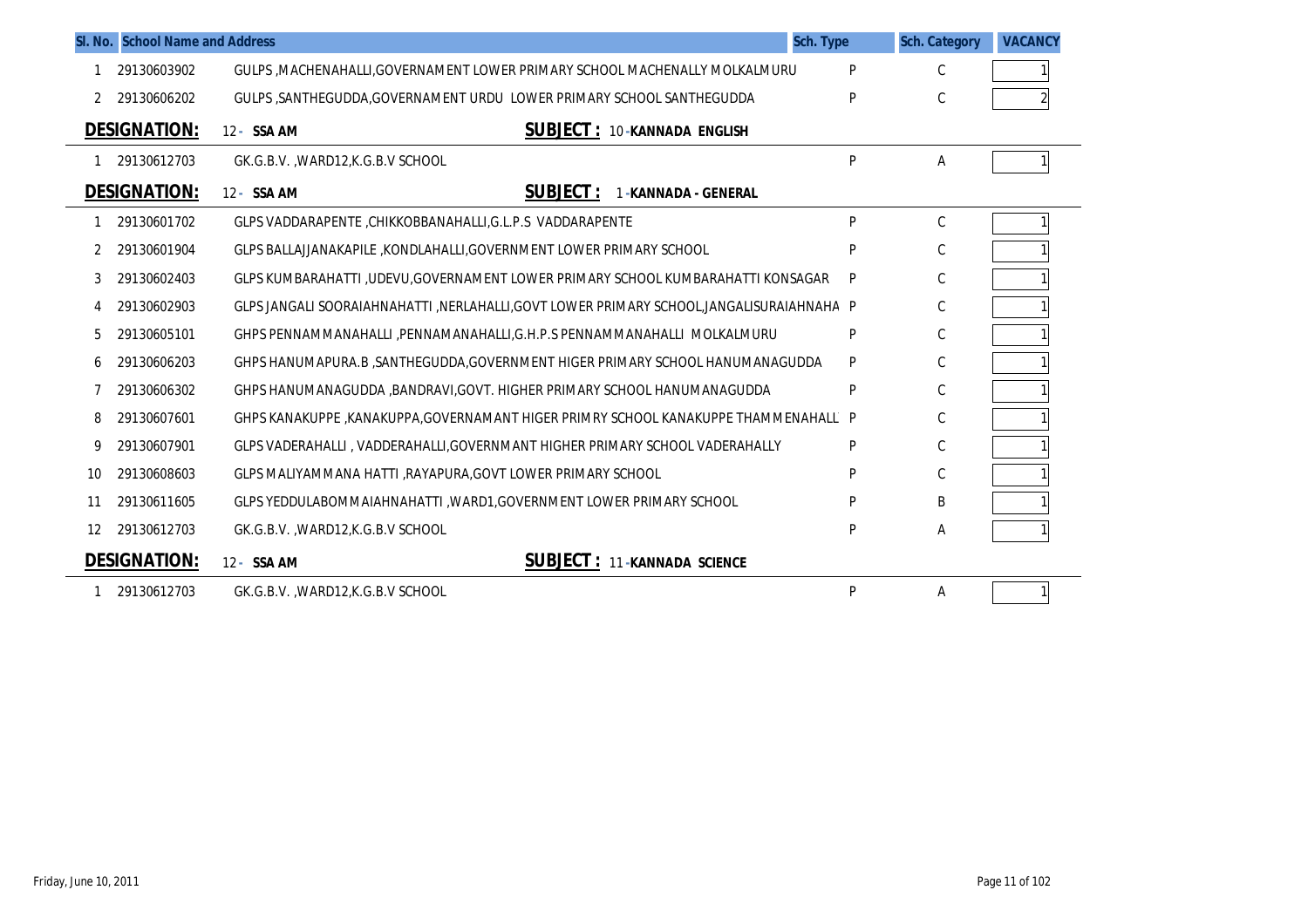|    |                     | SI. No. School Name and Address                     |                                                                                            |                                    | <b>Sch. Type</b>     | <b>Sch. Category</b> | <b>VACANCY</b> |
|----|---------------------|-----------------------------------------------------|--------------------------------------------------------------------------------------------|------------------------------------|----------------------|----------------------|----------------|
|    |                     | <b>DISTRICT NAME: DAVANAGERE</b>                    | 2914<br><b>BLOCK NAME:</b>                                                                 | CHANNAGIRI                         |                      | 291401               |                |
|    | <b>DESIGNATION:</b> | 3- Assistant Master (AM)                            |                                                                                            | <b>SUBJECT: 10-KANNADA ENGLISH</b> |                      |                      |                |
|    | 29140104601         | GHPS(G) - CHIRADONI , CHIRADONI, GHPS CHIRADONI     |                                                                                            |                                    | P                    | C                    |                |
| 2  | 29140111101         | HPS - KAMSAGARA , KAMSAGARA, HPS KAMSAGARA          |                                                                                            |                                    | P                    | C                    |                |
| 3  | 29140120501         |                                                     | HPS - THIPPAGONDANALLI, THIPPAGONDANALLI, HPS THIPAGONDANALLI                              |                                    | P                    | C                    |                |
|    | <b>DESIGNATION:</b> | 3- Assistant Master (AM)                            | <b>SUBJECT:</b>                                                                            | 1-KANNADA - GENERAL                |                      |                      |                |
|    | 29140101501         |                                                     | LPS - B SANNATHANDA , B SANNATHANDA, LPS B SANNATHANDA                                     |                                    | P                    | $\mathsf C$          |                |
| 2  | 29140104801         | HPS - DAGINAKATTE ,DAGINAKATTE,BASAVAPATTANA        |                                                                                            |                                    | P                    | C                    |                |
| 3  | 29140105201         | LPS - DK THANDA , DK THANDA, LPS DK THANDA          |                                                                                            |                                    | P                    | C                    |                |
|    | 29140105802         | HPS - DURVIGERE , DURVIGERE, HPS DURVIGERE          |                                                                                            |                                    | P                    | C                    |                |
| 5  | 29140105901         |                                                     | LPS - EERAGANAHALLI ,EERAGANAHALLI,LPS EERAGANAHALLI                                       |                                    | P                    | C                    |                |
| b  | 29140105902         |                                                     | LPS - ERAGANAHALLI GOMALA , EERAGANAHALLI, GLPS ERAGANAHALLI                               |                                    | HIREK <sub>1</sub> P | C                    |                |
| 7  | 29140106201         |                                                     | HPS - G BENAKANAHALLI , G BENAKANAHALLI, HPS G BENAKANAHALLI                               |                                    | P                    | C                    |                |
| 8  | 29140108201         |                                                     | LPS - HANUMALAPURA , HANUMALAPURA, LPS HANULAPURA                                          |                                    | P                    | C                    |                |
| 9  | 29140112401         |                                                     | LPS - KEMPAIAHNA THOKKALU ,KEMPAIAHNA THOKKALU,LPS KEMOAIAHNA THOKKALU                     |                                    | P                    | C                    |                |
| 10 | 29140114001         |                                                     | LPS - MADHURANAIKANAHALLI , MADHURANAIKANAHALLI,LPS MADHURANAKANAHALLI .G.K HALLI (P) CI P |                                    |                      | С                    |                |
| 11 | 29140115102         |                                                     | HPS - MARAVANJI THANDA , MARAVANJI, HPS MARAVANJI THANDA                                   |                                    | P                    | C                    |                |
| 12 | 29140115201         | LPS - MASANAKERE , MASANAKERE, LPS MASANIKERE       |                                                                                            |                                    | P                    | C                    |                |
| 13 | 29140115601         | HPS - MEDIKERE, MEDIKERE, HPS MEDIKERE              |                                                                                            |                                    | P                    | C                    |                |
| 14 | 29140115602         |                                                     | LPS - MEDIKERE AK CALONY , MEDIKERE, LPS MEDIKERE A.K COLINY                               |                                    | P                    | C                    |                |
| 15 | 29140115603         |                                                     | LPS - MEDIKERE MALLESWARA CAMP , MEDIKERE, LPS MEDIKERE MALLESWARA CAMP                    |                                    | P                    | C                    |                |
| 16 | 29140116201         |                                                     | LPS - N BASAVANAHALLI ,N BASAVANAHALLI,LPS N BASAVANAHALLI CHANNAGIRI(T)                   |                                    | P                    | C                    |                |
| 17 | 29140116301         |                                                     | HPS - N GANADAKATTE, N GANADAKATTE, N. GANADAKATTE CHANNAGIRI(T)                           |                                    | P                    | C                    |                |
| 18 | 29140116401         | LPS - N. CHIRADONI, N. CHIRADONI, LPS N CHIRADONI   |                                                                                            |                                    | P                    | $\mathsf C$          |                |
| 19 | 29140116501         | LPS - NAGENAHALLI , NAGENAHALLI, LPS NAGNAHALLI     |                                                                                            |                                    | P                    | C                    |                |
| 20 | 29140117001         | LPS - NELLIHANKALU , NELLIHANKALU, LPS NELLIHANKALU |                                                                                            |                                    | P                    | С                    |                |
| 21 | 29140118401         |                                                     | LPS - S KUMARANAHALLI, S KUMARANAHALLI, LPS S KUMARANAHALLI                                |                                    | P                    | C                    |                |
| 22 | 29140118701         | HPS - SANGAHALLI , SANGAHALLI, HPS SANGHALLI        |                                                                                            |                                    | P                    | С                    |                |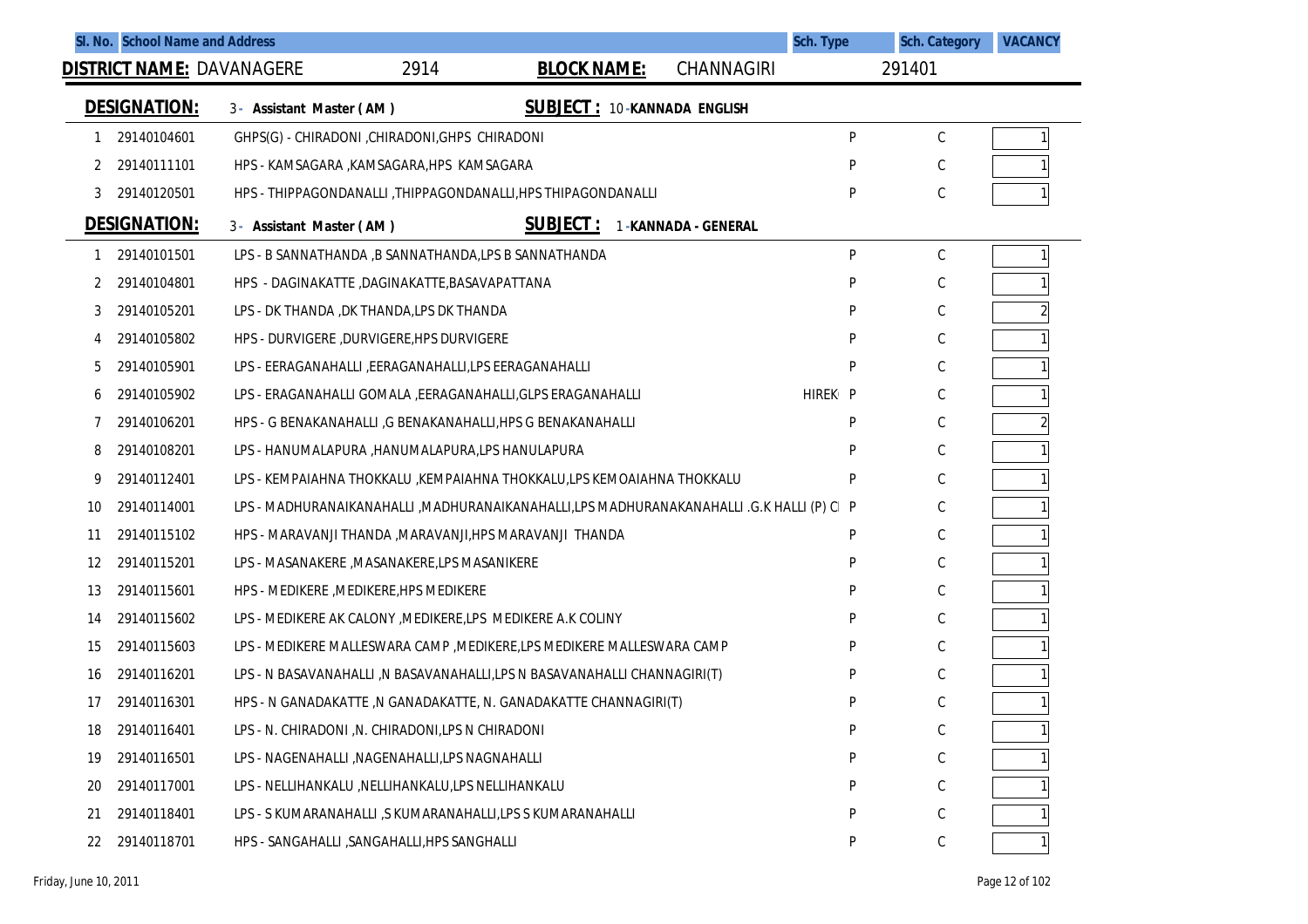|    | SI. No. School Name and Address  |                                                                        | Sch. Type     | <b>Sch. Category</b> | <b>VACANCY</b> |
|----|----------------------------------|------------------------------------------------------------------------|---------------|----------------------|----------------|
| 23 | 29140119502                      | ULPS - SOMALAPURA , SOMALAPURA, ULPS SOMALAPURA                        | P             | $\mathsf C$          |                |
| 24 | 29140120201                      | KHPS - THAVAREKERE , THAVAREKERE, KPS THAVAREKERE                      | P             | С                    |                |
| 25 | 29140121001                      | GHPS - UPANAYAKANA HALLI , UPANAYAKANA HALLI, LPS UPANAYAKANAHALLI     | P             | $\mathsf C$          |                |
|    | <b>DESIGNATION:</b>              | <b>SUBJECT: 11-KANNADA SCIENCE</b><br>3- Assistant Master (AM)         |               |                      |                |
| 1  | 29140102401                      | HPS - BETTAKADURU , BETTAKADURU, HPS BETTAKADURU                       | P             | C                    |                |
| 2  | 29140114201                      | HPS - MALAHAL , MALAHAL, HPS MALAHAL                                   | P             | C                    |                |
| 3  | 29140116301                      | HPS - N GANADAKATTE , N GANADAKATTE, N. GANADAKATTE CHANNAGIRI(T)      | P             | C                    |                |
|    | <b>DESIGNATION:</b>              | <b>SUBJECT: 2-URDU - GENERAL</b><br>3- Assistant Master (AM)           |               |                      |                |
| 1  | 29140120902                      | ULPS - UBRANI , UBRANI, LPS UBRANI                                     | P             | С                    | $\overline{2}$ |
|    | <b>DISTRICT NAME: DAVANAGERE</b> | 2914<br><b>BLOCK NAME:</b>                                             | DAVANAGERE(N) | 291402               |                |
|    | <b>DESIGNATION:</b>              | <b>SUBJECT:</b><br>5-TAMIL - GENERAL<br>3- Assistant Master (AM)       |               |                      |                |
| 1  | 29140208107                      | GHPS(TAMIL)-BHARATH COLONY, WARD NO 15, GHPS (TAMIL) BHARATHI COLONY   | P             | A                    | 3              |
|    | <b>DISTRICT NAME: DAVANAGERE</b> | 2914<br><b>BLOCK NAME:</b>                                             | DAVANAGERE(S) | 291403               |                |
|    | <b>DESIGNATION:</b>              | <b>SUBJECT: 11-KANNADA SCIENCE</b><br>3- Assistant Master (AM)         |               |                      |                |
| 1  | 29140304201                      | GHPS - KODAGANUR, KODAGANUR, G H P S KODAGANUR                         | P             | C                    |                |
|    | <b>DISTRICT NAME: DAVANAGERE</b> | <b>BLOCK NAME:</b><br><b>HARIHARA</b><br>2914                          |               | 291404               |                |
|    |                                  |                                                                        |               |                      |                |
|    | <b>DESIGNATION:</b>              | <b>SUBJECT:</b><br>1-KANNADA - GENERAL<br>3- Assistant Master (AM)     |               |                      |                |
| 1  | 29140402101                      | GHPS - GOVINALU , GOVINALU, GOVT HIGHRY PRIMARY SCHOOL GOVINAHAL       | P             | C                    |                |
| 2  | 29140402201                      | <b>GLPS - GT KATTI, GT KATTI, GLPS GT KATTE</b>                        | P             | C                    |                |
| 3  | 29140404802                      | GLPS AK COLONY - KOKKANURU , KOKKANURU, GLPS - AK COLONY - KOKKANURU   | P             | C                    |                |
| 4  | 29140405201                      | GHPS - KUNBALURU , KUMBALURU, GHPS - KUMBALURU                         | P             | C                    |                |
| 5  | 29140406401                      | GHPS - NANDITHAVARE , NANDITHAVARE, GHPS - NANDITAVARE                 | P             | С                    |                |
|    | <b>DESIGNATION:</b>              | <b>SUBJECT: 11-KANNADA SCIENCE</b><br>3- Assistant Master (AM)         |               |                      |                |
|    | 29140403503                      | GLPS-STJ BDN - HOLESIRIGERE , HOLESIRIGERE, GOVT. LOWER PRIMARY SCHOOL | P             | $\mathsf C$          |                |
| 2  | 29140407501                      | GHPS - UDKKADAGATHRI ,UKKADAGATHRI,GOVT. HIGHER PRIMARY SCHOOL         | P             | C                    |                |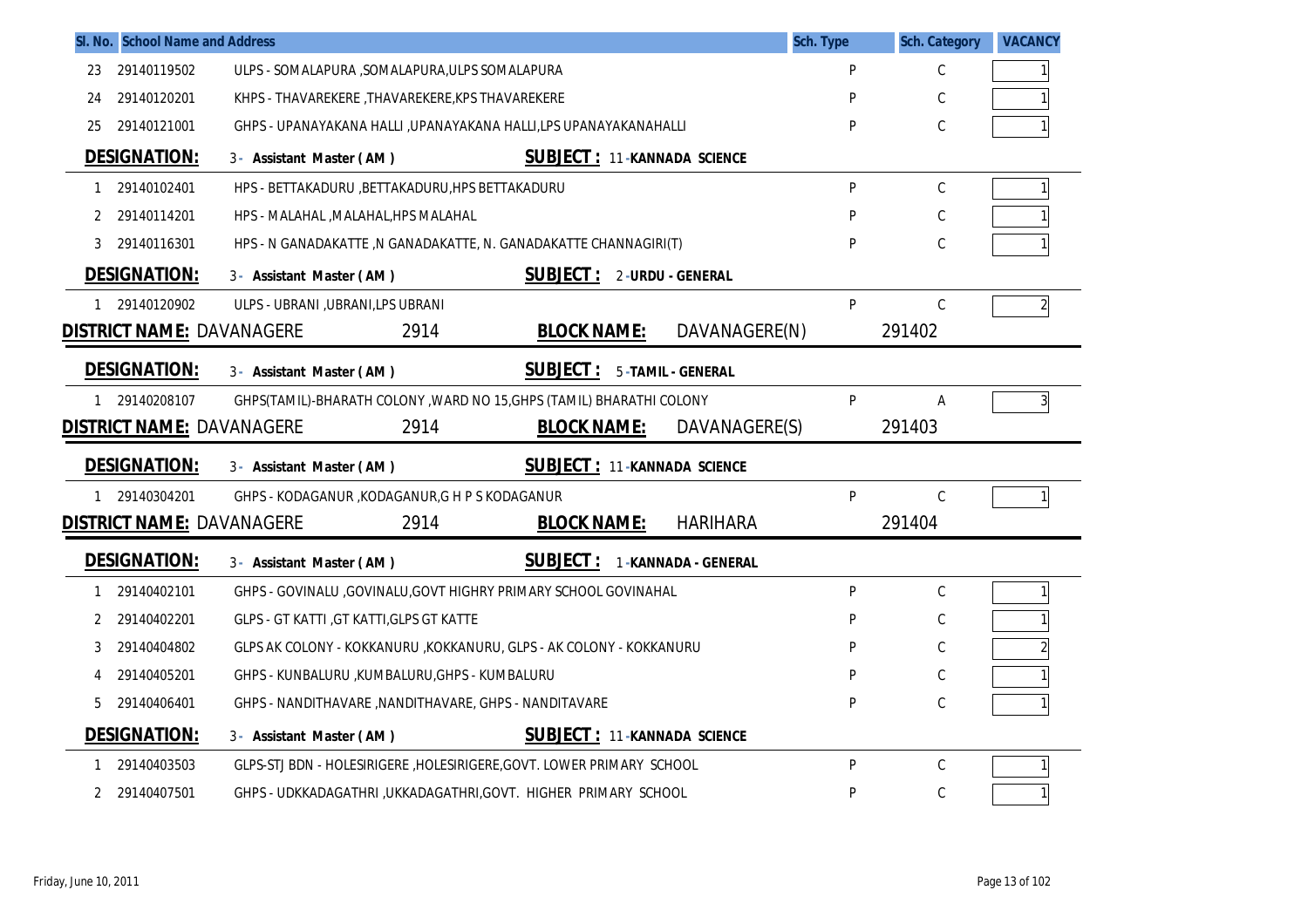|   | SI. No. School Name and Address  |                                                                                 |                                    |                            | Sch. Type | <b>Sch. Category</b> | <b>VACANCY</b> |
|---|----------------------------------|---------------------------------------------------------------------------------|------------------------------------|----------------------------|-----------|----------------------|----------------|
|   | <b>DISTRICT NAME: DAVANAGERE</b> | 2914                                                                            | <b>BLOCK NAME:</b>                 | <b>HONNALI</b>             |           | 291405               |                |
|   | <b>DESIGNATION:</b>              | 3- Assistant Master (AM)                                                        | <b>SUBJECT: 10-KANNADA ENGLISH</b> |                            |           |                      |                |
|   | 29140506101                      | HPS - HUNSAGATTA , HUNSAGATTA, GHPS HUNSAGATTA                                  |                                    |                            | P         | $\mathsf{C}$         |                |
| 2 | 29140507201                      | HPS - HIREBASUR, HIREBASUR, GHPS HIREBASUR                                      |                                    |                            | P         | C                    |                |
|   | <b>DESIGNATION:</b>              | 3- Assistant Master (AM)                                                        | <b>SUBJECT:</b>                    | <b>1-KANNADA - GENERAL</b> |           |                      |                |
|   | 29140503801                      | HPS - BANNIKODU , BANNIKODU, GHPS BANNIKODU                                     |                                    |                            | P         | C                    |                |
| 2 | 29140506001                      | LPS - THYAGADAKATTE ,THYAGADAKATTE,GLPS TYAGADAKATTE                            |                                    |                            | P         | С                    |                |
| 3 | 29140506401                      | HPS - LINGAPURA ,LINGAPURA,GHPS LINGAPURA                                       |                                    |                            | P         | C                    |                |
|   | 29140507201                      | HPS - HIREBASUR HIREBASUR GHPS HIREBASUR                                        |                                    |                            | P         | C                    |                |
| 5 | 29140511801                      | HPS - SURAGONDANAKOPPA , SURAGONDANAKOPPA, GHPS SURAGONDANAKOPPA                |                                    |                            | P         | C                    |                |
| 6 | 29140512802                      | LPS - GUDDEHALLI THANDA, GUDDEHALLI, LPS GODDEHALLI THANDA                      |                                    |                            | P         | C                    |                |
|   | <b>DESIGNATION:</b>              | 3- Assistant Master (AM)                                                        | <b>SUBJECT:</b>                    | 2-URDU - GENERAL           |           |                      |                |
|   | 29140505102                      | UHPS - SASVEHALLI , SASAVEHALLI, GUHPS SASVEHALLI                               |                                    |                            | P         | $\mathsf{C}$         |                |
| 2 | 29140505104                      | GULPS-ANEKAL EXTN - SASVEHALLI , SASAVEHALLI , GULPS ANEKAL BADAVANE SASVEHALLI |                                    |                            | P         | C                    |                |
| 3 | 29140505201                      | GULPS - MAVINAKOTE , MAVINAKOTE, GULPS MAVINAKOTE                               |                                    |                            | P         | C                    |                |
| 4 | 29140506302                      | ULPS - HANAGAVADI , HANAGAVADI, GULPS HANAGAVADI                                |                                    |                            | P         | C                    |                |
| 5 | 29140507002                      | ULPS - RAMPURA , RAMPURA, ULPS RAMPURA                                          |                                    |                            | P         | C                    | $\overline{2}$ |
| 6 | 29140509102                      | ULPS - GANGANAKOTE , GANGANAKOTE, GULPS GANGANAKOTE                             |                                    |                            | P         | C                    |                |
|   | 29140511502                      | ULPS - CHINNIKATTE, CHINNEKATTE, GOVT URDU LPS CHINNIKATTE                      |                                    |                            | P         | C                    |                |
| 8 | 29140512103                      | ULPS - HOSAJOGA , JOGA, GULPS HOSAJOGA                                          |                                    |                            | P         | C                    |                |
|   | 29140514302                      | ULPS - HOLEHARALAHALLI , HOLEHARALAHALLI, GULPS HOLEHARALAHALLI                 |                                    |                            | P         | С                    |                |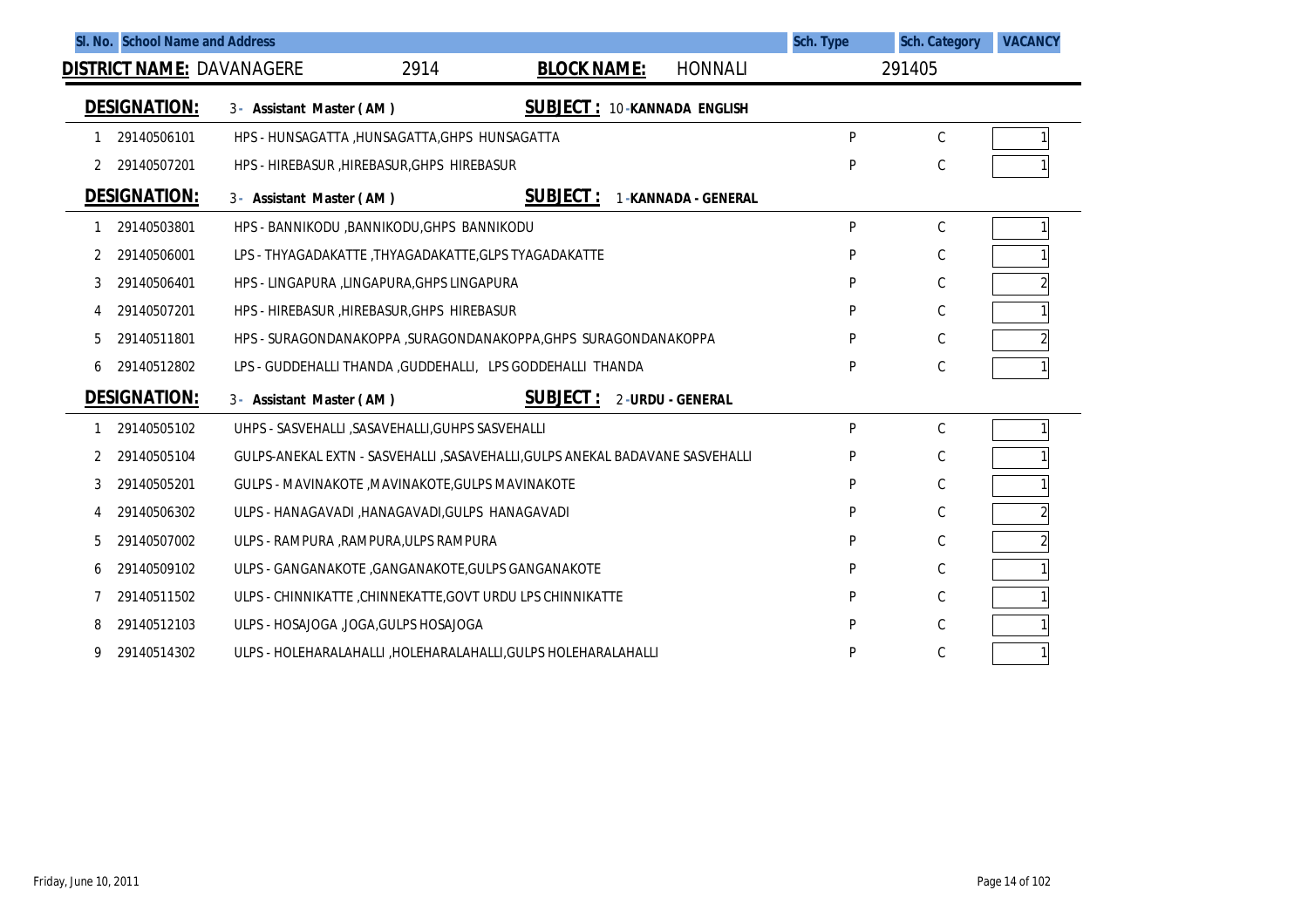|                     | SI. No. School Name and Address                       |      |                                                                              |                          | Sch. Type | <b>Sch. Category</b> | <b>VACANCY</b> |
|---------------------|-------------------------------------------------------|------|------------------------------------------------------------------------------|--------------------------|-----------|----------------------|----------------|
|                     | <b>DISTRICT NAME: DAVANAGERE</b>                      | 2914 | <b>BLOCK NAME:</b>                                                           | <b>JAGALUR</b>           |           | 291406               |                |
| <b>DESIGNATION:</b> | 3- Assistant Master (AM)                              |      | <u>SUBJECT :</u>                                                             | <b>4-HINDI - GENERAL</b> |           |                      |                |
| 29140604901<br>1    | GHPS - GURUSIDDAPURA , GURUSIDDAPURA, GURUSIDDAPURA   |      |                                                                              |                          | P         | $\mathsf C$          |                |
| 29140606502<br>2    | GHPS - HUCHCHANGIPURA, HUCHCHANGIPURA, HUCHANGIPURA   |      |                                                                              |                          | P         | С                    |                |
| 29140613101<br>3    | GHPS - SOKKE, SOKKE, SOKKE                            |      |                                                                              |                          | P         | С                    |                |
| <b>DESIGNATION:</b> | 3- Assistant Master (AM)                              |      | <b>SUBJECT: 10-KANNADA ENGLISH</b>                                           |                          |           |                      |                |
| 29140603801<br>1    |                                                       |      | GHPS - GADIMAKUNTE , GADIMAKUNTE, GADIMAKUNTE , JAGALURU TALUK               |                          | P         | $\mathsf C$          |                |
| 29140604901         | GHPS - GURUSIDDAPURA , GURUSIDDAPURA, GURUSIDDAPURA   |      |                                                                              |                          | P         | С                    |                |
| <u>DESIGNATION:</u> | 3- Assistant Master (AM)                              |      | <u>SUBJECT :</u>                                                             | 1-KANNADA - GENERAL      |           |                      |                |
| 29140600101<br>1    | GLPS - AGASANAHALLI ,AGASANAHALLI,ASGODU VADDARAHATTI |      |                                                                              |                          | P         | $\mathsf C$          |                |
| 29140600602<br>2    | GMHPS - ASAGODU ,ASAGODU,ASGODU                       |      |                                                                              |                          | P         | С                    |                |
| 29140601102<br>3    | GHPS - BASAVANAKOTE , BASAVANAKOTE, BASAVANAKOTE      |      |                                                                              |                          | P         | С                    |                |
| 29140602501<br>4    |                                                       |      | GHPS - CHIKKABANNIHATTI , CHIKKABANNIHATTI, CHIKKABANNIHATTI , HOSAKERE POST |                          | P         | С                    |                |
| 29140602701<br>5    |                                                       |      | GLPS - C M HOLE, G.HATTI, CHIKKAMALLANAHOLE, CM HOLE GOLLARAHATTI            |                          | P         | С                    |                |
| 29140602702<br>6    |                                                       |      | GHPS - CHIKKAMALLANAHOLE, CHIKKAMALLANAHOLE, CM HOLE, JAGLAURU TALUK         |                          | P         | С                    |                |
| 29140602901<br>7    |                                                       |      | GHPS - CHIKKAUJJINI ,CHIKKAUJJINI,CHIKKAUJJINI , JAGALURU TALUK              |                          | P         | С                    |                |
| 8<br>29140603201    | GLPS - DHARMAPURA , DHARMAPURA, DHARMAPURA            |      |                                                                              |                          | P         | С                    |                |
| 9<br>29140603601    |                                                       |      | GHPS - DODDABOMMANAHALLI ,DODDABOMMANAHALLI,DODDABOMMANHALLI                 |                          | P         | С                    |                |
| 10<br>29140604101   |                                                       |      | GLPS - GAURIPURA , GAURIPURA, GOURIPURA , KYESANAHALLI POST                  |                          | P         | С                    |                |
| 29140604701<br>11   | GLPS - GOPALAPURA , GOPALAPURA, GOPALAPURA            |      |                                                                              |                          | P         | С                    |                |
| 12<br>29140604801   |                                                       |      | GHPS - GUDDADALINGANAHALLI ,GUDDADALINGANAHALLI,GUDDADALINGANNANAHALLI       |                          | P         | С                    | 2              |
| 13<br>29140604901   | GHPS - GURUSIDDAPURA , GURUSIDDAPURA, GURUSIDDAPURA   |      |                                                                              |                          | P         | С                    | 3              |
| 29140605802<br>14   |                                                       |      | GHPS - HIREMALLANAHOLE, HIREMALLANAHOLE, HM HOLE, JAGALURU TALUK             |                          | P         | С                    |                |
| 29140606502<br>15   | GHPS - HUCHCHANGIPURA, HUCHCHANGIPURA, HUCHANGIPURA   |      |                                                                              |                          | P         | C                    |                |
| 29140606602<br>16   |                                                       |      | GLPS - H.V.HALLI, K.HATTI ,HUCHCHAVVANAHALLI,H.V.HALLI. KORACHARAHATTI.      |                          | P         | С                    |                |
| 29140606701<br>17   | GLPS - JADANAKATTE ,JADANAKATTE,JADANAKATTE           |      |                                                                              |                          | P         | С                    |                |
| 29140607001<br>18   | GLPS - JYOTIPURA , JYOTIPURA, JYOTHIPURA              |      |                                                                              |                          | P         | С                    |                |
| 29140608201<br>19   | GHPS - KATTIGEHALLI , KATTIGEHALLI, KATTIGEHALLI      |      |                                                                              |                          | P         | С                    |                |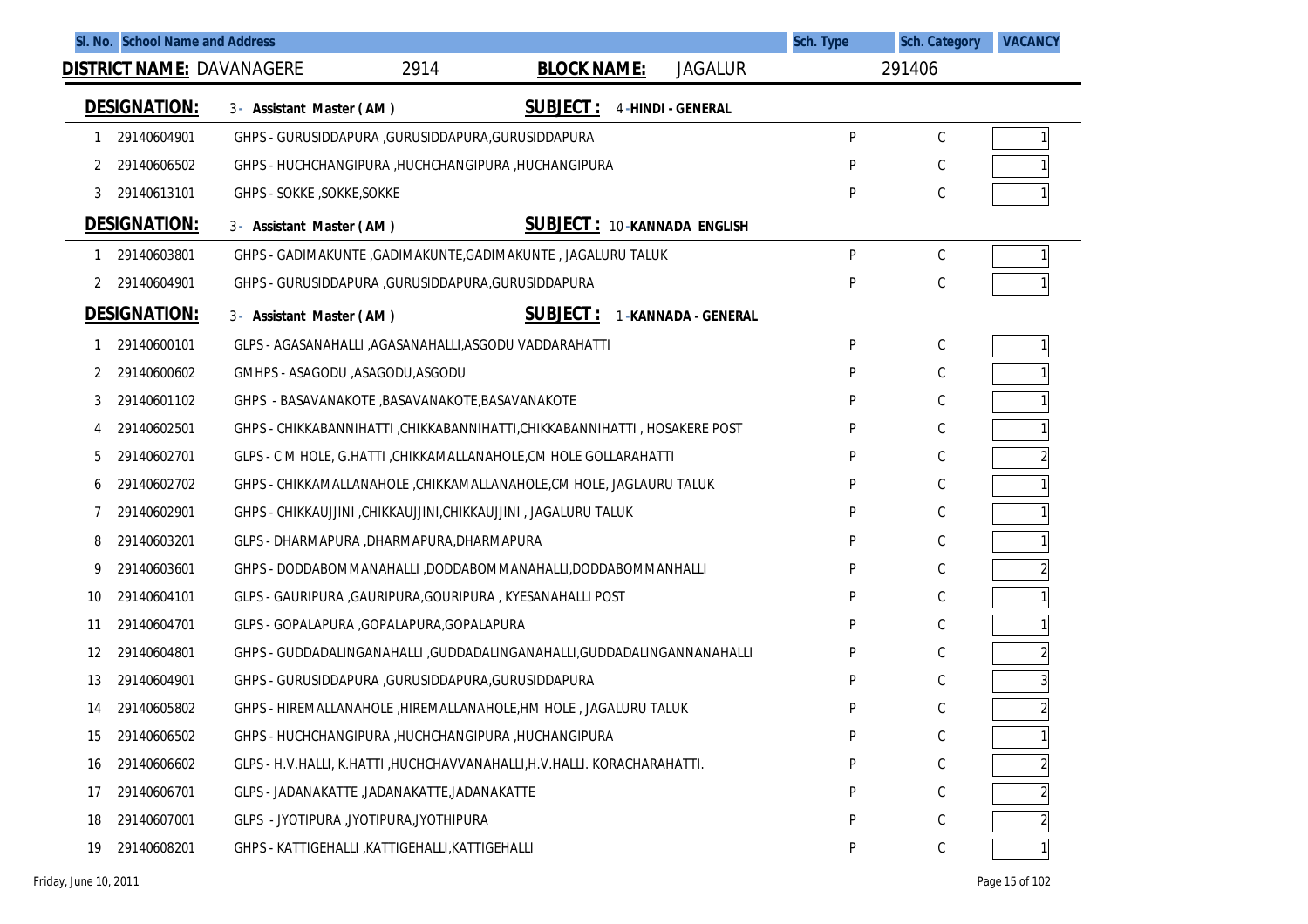|    | SI. No. School Name and Address |                                                                  | Sch. Type | <b>Sch. Category</b> | <b>VACANCY</b> |
|----|---------------------------------|------------------------------------------------------------------|-----------|----------------------|----------------|
| 20 | 29140609101                     | GHPS - LAKKAMPURA ,LAKKAMPURA,LAKKAMPURA , JAGALURU TALUK        | Þ         | C                    |                |
| 21 | 29140609301                     | GHPS - MEDAKERANAHALLI , MADAKERANAHALLI, MEDIKERANAHALLI        | P         | С                    |                |
| 22 | 29140609601                     | GHPS - MAGADI , MAGADI, MAGADI                                   | P         | $\mathsf C$          |                |
| 23 | 29140609801                     | GLPS - MALEMACHIKERE, MALEMACHIKERE, MALEMACHIKERE               | P         | С                    |                |
| 24 | 29140610101                     | GLPS - MARIKATTE , MARIKATTE, MARIKATTE, JAGALURU TALUK          | P         | С                    |                |
| 25 | 29140610401                     | GLPS - MATHAGHATTAHALLI , MATHAGHATTAHALLI, MATAGATTAHALLI       | P         | $\mathsf C$          |                |
| 26 | 29140611601                     | GLPS - OBALAPURA , OBALAPURA, OBALAPURA                          | P         | С                    |                |
| 27 | 29140612601                     | GLPS - SURAGONDANAHALLI , SURAGONDANAHALLI , SURUGONDANAHALLI    | P         | С                    |                |
| 28 | 29140614401                     | GHPS - URALAKATTE ,URALAKATTE,URALAKATTE                         | P         | $\mathsf C$          |                |
| 29 | 29140614501                     | GHPS - VENKATESHAPURA , VENKATESHAPURA, VENKATESHAPURA           | P         | С                    |                |
|    | <b>DESIGNATION:</b>             | <b>SUBJECT: 11-KANNADA SCIENCE</b><br>3- Assistant Master (AM)   |           |                      |                |
|    | 29140609301                     | GHPS - MEDAKERANAHALLI , MADAKERANAHALLI, MEDIKERANAHALLI        | P         | C                    |                |
|    | <b>DESIGNATION:</b>             | <b>SUBJECT :</b><br>2-URDU - GENERAL<br>3- Assistant Master (AM) |           |                      |                |
|    | 29140610901                     | GULPS - MUCHCHANOORU , MUCHCHANOORU, MUCHHANURU                  | P         | C                    |                |
|    | 29140612501                     | GHUPS - SANTEMUDDAPURA , SANTEMUDDAPURA, SANTEMUDDAPURA          | P         | С                    |                |
|    | 29140612901                     | GLUPS - SIDDAIAHNAKOTE .SIDDAIAHNAKOTE.SIDDAYANAKOTE             | P         | С                    |                |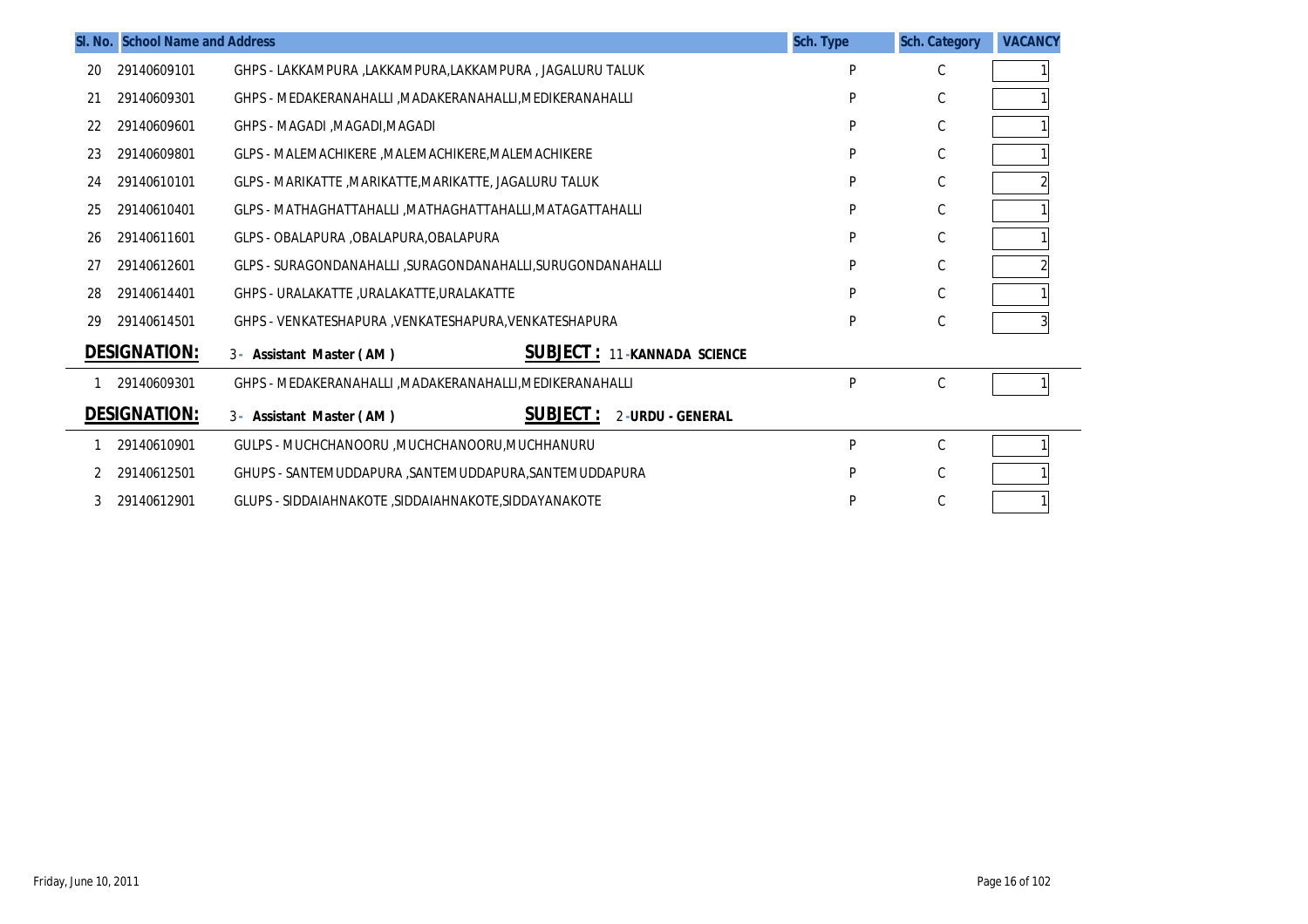|    | SI. No. School Name and Address |                                                           |                                                                      |                          | Sch. Type | <b>Sch. Category</b> | <b>VACANCY</b> |
|----|---------------------------------|-----------------------------------------------------------|----------------------------------------------------------------------|--------------------------|-----------|----------------------|----------------|
|    |                                 | 2914<br><b>DISTRICT NAME: DAVANAGERE</b>                  | <b>BLOCK NAME:</b>                                                   | HARAPANAHALLI            |           | 291407               |                |
|    | <b>DESIGNATION:</b>             | 3- Assistant Master (AM)                                  | <b>SUBJECT:</b>                                                      | <b>4-HINDI - GENERAL</b> |           |                      |                |
| 1  | 29140700401                     | GHPS- ALAGILAVADA , ALAGILAVADA, GHPS SCHOOL ALAGILAVADA  |                                                                      |                          | P         | С                    | 1              |
| 2  | 29140705702                     | GHPS- H.OBALAPURA , MUTHTHIGE, GHPSCHOOLHOSAOBALAPURA     |                                                                      |                          | P         | C                    |                |
|    | <b>DESIGNATION:</b>             | 3- Assistant Master (AM)                                  | <b>SUBJECT:</b>                                                      | 1-KANNADA - GENERAL      |           |                      |                |
| 1  | 29140700303                     |                                                           | GHPS- N.SHIRANAHALLI , ALADAHALLI, GHPS SCHOOL N SHEERANAHALLI.      |                          | P         | С                    |                |
| 2  | 29140700401                     | GHPS- ALAGILAVADA , ALAGILAVADA, GHPS SCHOOL ALAGILAVADA  |                                                                      |                          | P         | C                    |                |
| 3  | 29140700606                     | GHPS- J.TUMBIGERE , ANAJIGERE, GHPS SCHOOL J THUMBIGERE   |                                                                      |                          | P         | C                    |                |
| 4  | 29140701202                     |                                                           | GHPS- CHANNALLI THANDA, CHANNALLI THANDA, G H P S CHANNAHALLI THANDA |                          | P         | C                    | 3              |
| 5  | 29140701409                     | GLPS- HAMPAPURA , CHATNAHALLI, GLPS SCHOOL HAMPAPURA      |                                                                      |                          | P         | C                    |                |
| 6  | 29140701701                     | GHPS- G.DADAPURA, CHIRASTHAHALLI, GHPS SCHOOL G DADAPURA. |                                                                      |                          | P         | C                    |                |
|    | 29140702201                     | GHPS- GUNDAGATHTHI, GUNDAGATHTHI, GHPS GUNDAGATHI,        |                                                                      |                          | P         | C                    |                |
| 8  | 29140702504                     | GLPS-V.KORACHARAHATTI, HALLIKERE, GLPS KORACHARAHATTI     |                                                                      |                          | P         | C                    | $\overline{2}$ |
| 9  | 29140702505                     | GHPS- HALLIKERE, HALLIKERE, GHPS SCHOOL HALLIKERE         |                                                                      |                          | P         | C                    |                |
| 10 | 29140702603                     | GLPS- OLATHANDA, HALUVAGALU, G L P S OLATHANDA            |                                                                      |                          | P         | C                    |                |
| 11 | 29140702604                     | GHPS- KANAVI , HALUVAGALU, G L P S KANAVI                 |                                                                      |                          | P         | C                    | $\overline{2}$ |
| 12 | 29140702801                     |                                                           | GLPS-HARKANALU SANNATHANDA, HARKANALU, GLPS HARAKANALU SANNA THANDA. |                          | P         | C                    |                |
| 13 | 29140702802                     | GHPS- HARKANALU , HARKANALU, GHPS HARAKANALU.             |                                                                      |                          | P         | C                    |                |
| 14 | 29140703101                     | GLPS- CHIKKABBALLI , CHIKKABBALLI, CHIKKABBALLI           |                                                                      |                          | P         | P                    |                |
| 15 | 29140703402                     | GHPS- I.BEVINAHALLI, ITTIGUDI, GHPS SCHOOL I BEVINAHALLI. |                                                                      |                          | P         | C                    | $\overline{c}$ |
| 16 | 29140704702                     |                                                           | GLPS- KUNCHOORU KERETHANDA , KUNCHOORU, GLPS KUNCHUR KERE THANDA.    |                          |           | C                    |                |
| 17 | 29140704703                     | GMHPS- KUNCHOORU, KUNCHOORU, G M H P S KUNCHOOR           |                                                                      |                          | P         | C                    | $\overline{c}$ |
| 18 | 29140705006                     | GHPS- MACHIHALLI , MACHIHALLI, GHPS SCHOOL MACHIHALLI     |                                                                      |                          | P         |                      | $\overline{c}$ |
| 19 | 29140705404                     | GHPS- GADIGUDALU , MADIHALLI, GHPS SCHOOL GADIGUDALU.     |                                                                      |                          | P         | С                    |                |
| 20 | 29140707805                     | GHPS- SINGRIHALLI, SINGRIHALLI, GHPS SINGRIHALLI.         |                                                                      |                          | P         | C                    |                |
| 21 | 29140707904                     | GHPS- THAVADUR THANDA , TAVADUR, GHPS THOVADUR THANDA     |                                                                      |                          |           | С                    |                |
| 22 | 29140708204                     |                                                           | GHPS- UDDAGHATTI DODDATHANDA, THOGARIKATTE, GHPS BAPUJINAGARA        |                          |           |                      |                |
| 23 | 29140708310                     |                                                           | GLPS- BEVINAHALLI THANDA , UCHCHANGIDURGA, GHPS BEVINAHALLI THANDA.  |                          | P         |                      |                |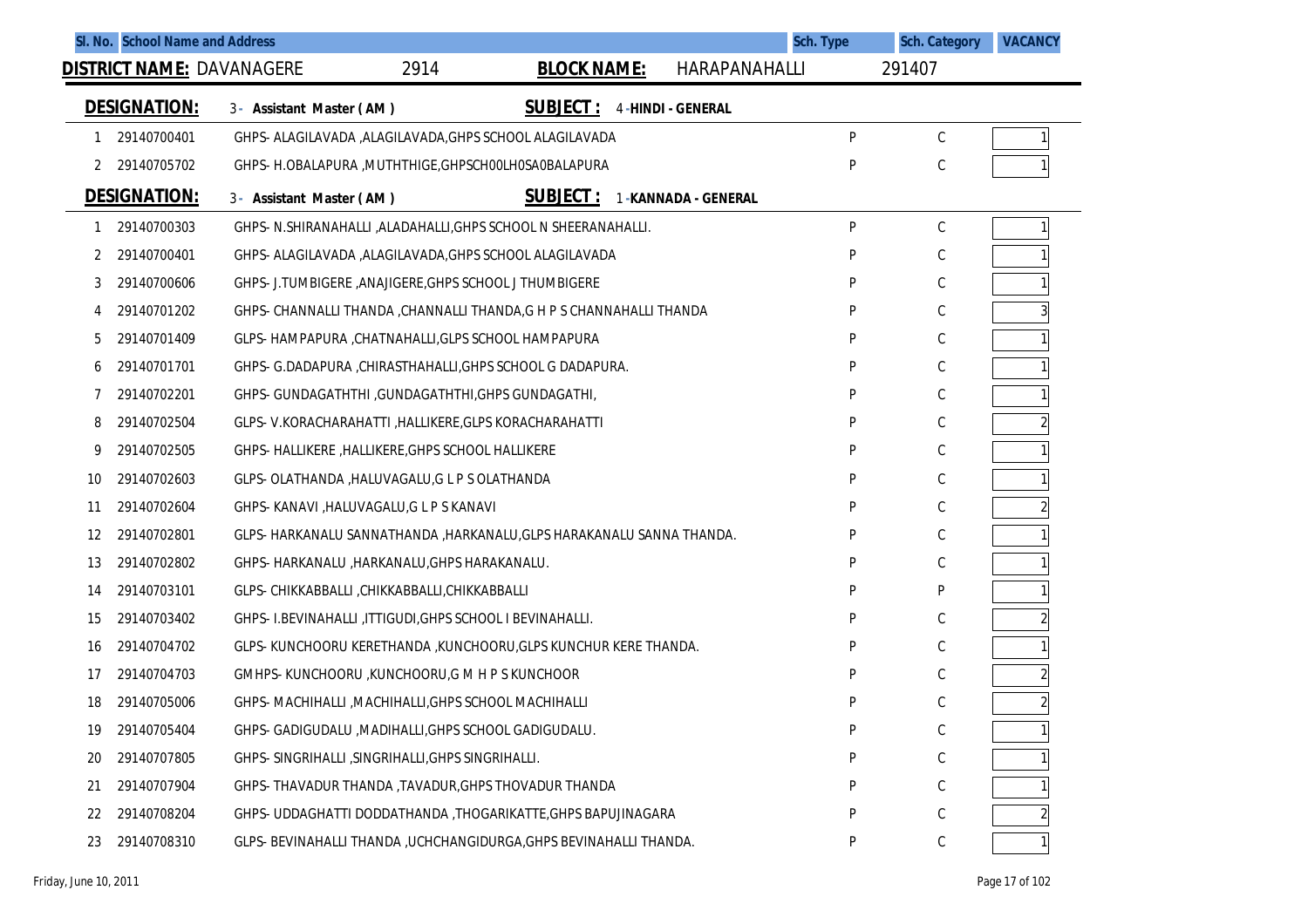|              | SI. No. School Name and Address |                                                                     | Sch. Type | <b>Sch. Category</b> | <b>VACANCY</b> |
|--------------|---------------------------------|---------------------------------------------------------------------|-----------|----------------------|----------------|
| 24           | 29140708602                     | GHPS-YARABALU, YARABALU, GHPS YARABALU.                             | D         | C                    |                |
| 25           | 29140711503                     | GLPS- GIRIYAPURA THANDA , SHIVAPURA, GLPS SCHOOL GIRIYAPURA THANDA. | D         | C                    |                |
| 26           | 29140711701                     | GLPS- EESHAPURA , EESHAPURA, GLPS ESHAPURA.                         | D         | $\mathsf C$          |                |
|              | <b>DESIGNATION:</b>             | <b>SUBJECT: 11-KANNADA SCIENCE</b><br>3- Assistant Master (AM)      |           |                      |                |
|              | 29140701701                     | GHPS- G.DADAPURA , CHIRASTHAHALLI, GHPS SCHOOL G DADAPURA.          | P         | C                    |                |
|              | 29140704303                     | GHPS- KANCHIKERE (GIRLS), KANCHIKERE, GHPS SCHOOL GIRLS KANCHIKERE  | P         | $\mathsf{C}$         |                |
| 3            | 29140705601                     | GHPS- MATHIHALLI, MATHTHIHALLI, GMHPS SCHOOL MATHIHALLI.            | P         | C                    |                |
|              | <b>DESIGNATION:</b>             | <b>SUBJECT:</b><br>2-URDU - GENERAL<br>3- Assistant Master (AM)     |           |                      |                |
|              | 29140701103                     | GULPS- KADAKOLA , BENNEHALLI, GULPS KADAKOLA                        | p         | $\mathsf C$          |                |
|              | 29140703201                     | GULPS-HULIKATTE, HULIKATTE, GULPS HULIKATTI.                        | P         | $\mathsf{C}$         |                |
| 3            | 29140704704                     | GUHPS- KUNCHOORU , KUNCHOORU, GUHLPS KUNCHOOR                       | P         | C                    |                |
|              | 29140705401                     | GULPS- MADIHALLI , MADIHALLI, GULPS SCHOOL MADIHALLI.               | P         | C                    |                |
| 5            | 29140706602                     | GUHPS- HOMBALAGATTI, NICHCHAPURA, GUHPS HOMBALAGATTI.               | P         | C                    |                |
| <sub>b</sub> | 29140706705                     | GULPS- K.BASSAPURA , NICHCHAVVANAHALLI, GULPS K BASAPURA.           | P         | C                    |                |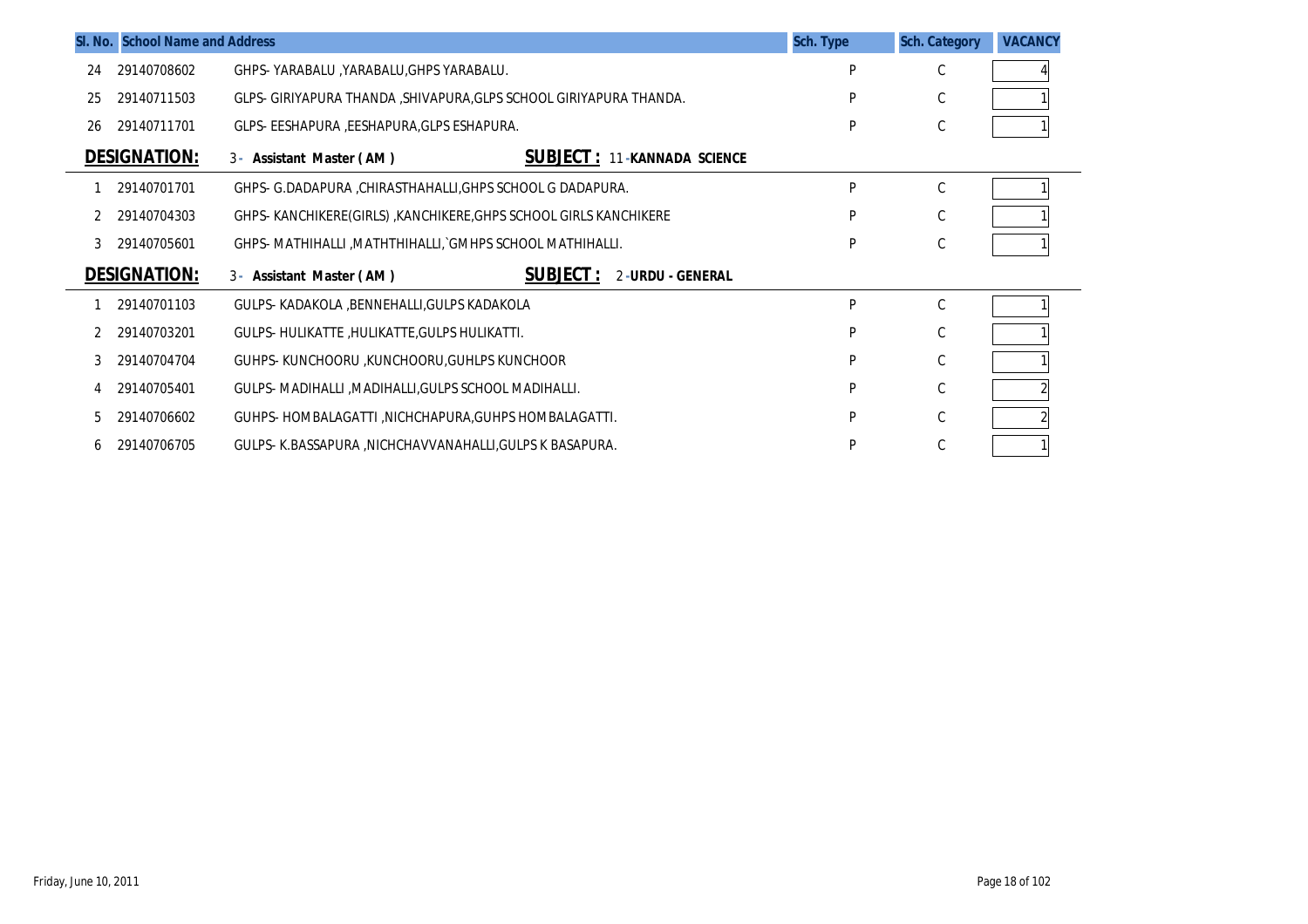|   | SI. No. School Name and Address | Sch. Type                                                                                  |   | <b>Sch. Category</b> | <b>VACANCY</b> |
|---|---------------------------------|--------------------------------------------------------------------------------------------|---|----------------------|----------------|
|   | <b>DISTRICT NAME:</b> SHIMOGA   | 2915<br><b>BHADRAVATI</b><br><b>BLOCK NAME:</b>                                            |   | 291501               |                |
|   | <b>DESIGNATION:</b>             | <b>SUBJECT:</b><br>1-KANNADA - GENERAL<br>3- Assistant Master (AM)                         |   |                      |                |
|   | 29150105301                     | GHPS ARAKERE , ARAKERE, GHPS ARAKERE                                                       | P | $\mathsf C$          |                |
| 2 | 29150106204                     | GKHPS, KALPANA HOSALLI , NAGATHIBELAGALU, GHPS KALAPANA HOSAHALLI BHADRAVTHI TAKLUKU Tha P |   | C                    |                |
| 3 | 29150110606                     | GUHPS, TANKMOHALLA , DONABAGHATTA, GUHPS TANK MOHALLA BHADRAVATHI TALUKU                   | P | С                    |                |
| 4 | 29150111801                     | GKHPS KALINGANAHALLI ,KALINGANAHALLI,GKHPS KALINGANAHALLI                                  | P | C                    |                |
| 5 | 29150112501                     | GLPS SANKLIPURA , SANKLIPURA, GLPS SANKLIPURA BHADRAVATHI TALUKU                           | P | $\mathsf C$          |                |
| 6 | 29150124601                     | GHPS DANAVADI ,DANAWAD,GHPS DANAVADI                                                       | P | C                    |                |
|   | <b>DESIGNATION:</b>             | <b>SUBJECT:</b><br><b>5-TAMIL - GENERAL</b><br>3- Assistant Master (AM)                    |   |                      |                |
|   | 29150107205                     | GTHPS ARALIHALLI , ARALIHALLI, GTHPS ARALIHALLI BHADRAVATHI TALUKU                         | P | $\mathsf C$          | $\overline{2}$ |
| 2 | 29150115903                     | GTLPS HALAPPA CIRCLE, WARD 3, GTLPS HALAPPA CIRCAL BHADRAVATHI ATALUKU                     | P | Α                    |                |
| 3 | 29150117010                     | GTHPS, BHADRAVATHI, WARD 14, GTHPS NMC BHADRAVATHI TALUKU                                  | P | Α                    |                |
| 4 | 29150117204                     | GTHPS TK ROAD, WARD 16, GTHPS TK ROAD BHADRAVATHI TALUKU                                   | P | Α                    |                |
| 5 | 29150117301                     | GTHPS NEW TOWN JUNCTION ROAD, WARD 17, GTHPS NEW TOWN JUNCTION BHADRAVTHI TALUKU           | P | Α                    |                |
| 6 | 29150117603                     | GTAMIL HPS, PAPER TOWN., WARD 20, GTAMIL HPS PAPER TOWN BHADRAVTHI TALUKU                  | P | Α                    |                |
|   | <b>DESIGNATION:</b>             | <b>SUBJECT:</b><br>3- Assistant Master (AM)<br>2-URDU - GENERAL                            |   |                      |                |
|   | 29150102201                     | GULPS SK MAGGI , SANNYASIKODAMAGGE, GULPS SK MAGGI BHADRAVATHI TALUKU                      | P | $\mathsf C$          |                |
| 2 | 29150110604                     | GUHPBS DONABAGATTA ,DONABAGHATTA,GUHPBS DONABAGATTA BHADRAVTHI TALUKU                      | P | $\mathsf C$          |                |
| 3 | 29150128402                     | GUHPS GONDI , GONDI, GUHPS GONDI                                                           | P | B                    |                |
| 4 | 29150129501                     | GUHPS THIPLAPURA CAMP, THIPLAPUR CAMP, GUHPS THIPALAPURA CAMP BHADRAVTHI TALUKU ARALII P   |   | C                    |                |
| 5 | 29150129601                     | GULPS THIPLAPURA , THIPLAPUR, GULPS THIPLAPURA ARALIHALLI POST BHADRAVTHI TALUKU           | P | Α                    |                |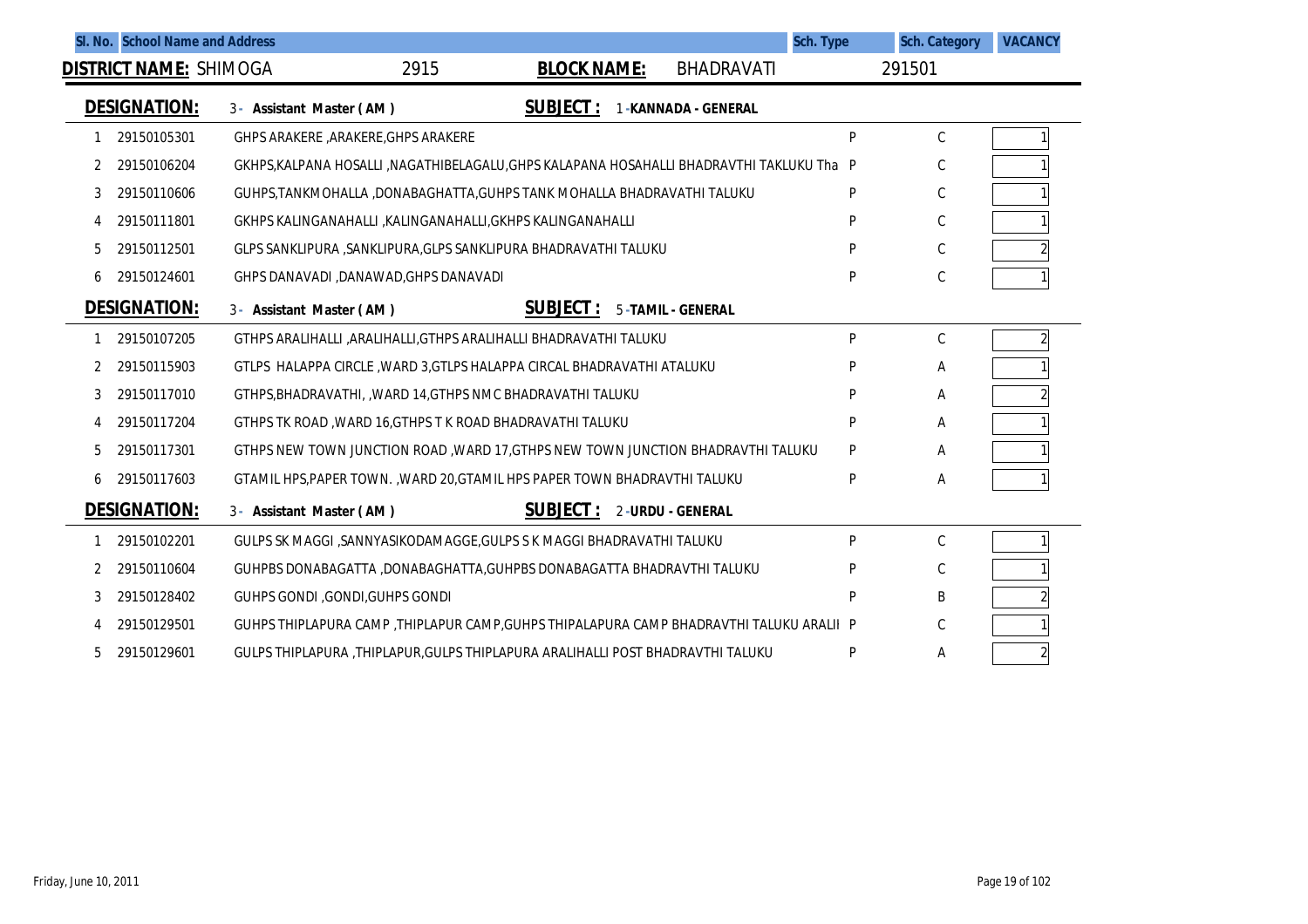|    | SI. No. School Name and Address |                                                                                              |                                    | <b>Sch. Type</b>         |   | <b>Sch. Category</b> | <b>VACANCY</b> |
|----|---------------------------------|----------------------------------------------------------------------------------------------|------------------------------------|--------------------------|---|----------------------|----------------|
|    | <b>DISTRICT NAME: SHIMOGA</b>   | 2915                                                                                         | <b>BLOCK NAME:</b>                 | <b>HOSANAGAR</b>         |   | 291502               |                |
|    | <b>DESIGNATION:</b>             | 3- Assistant Master (AM)                                                                     | <b>SUBJECT:</b>                    | <b>4-HINDI - GENERAL</b> |   |                      |                |
|    | 29150200101                     | GHPS NITTUR , NAGODI, GOVT HIGHER PRIMARY SCHOOL NITTURU HOSANAGARA TO S                     |                                    |                          | P | $\mathsf{C}$         |                |
| 2  | 29150216903                     | GHPS SAMPEKATTE, HOSUR, GOVT HIGHER PRIMARY SCHOOL SAMPEKATTE HOSANAGARA T                   |                                    |                          | P | С                    |                |
| 3  | 29150223406                     | GHPGS HOSANAGARA , HOSANAGARA, GOVT MODEL HIGHER PRIMARY GIRLS SCHOOL HOSANAGARA             |                                    |                          | P | Α                    |                |
|    | 29150224101                     | GMHPBS RIPPONPET, GAVATOOR, GOVT HIGHER PRIMARY BOYS SCHOOL RIPPONPETE HOSANA                |                                    |                          | P | C                    |                |
|    | <b>DESIGNATION:</b>             | 3- Assistant Master (AM)                                                                     | <b>SUBJECT: 10-KANNADA ENGLISH</b> |                          |   |                      |                |
|    | 29150212602                     | GHPS KALLODIABBIGAL , KALLUVIDI ABBIGALLA, GOVT HIGHER PRIMARY SCHOOL KALLODIABBIGAL HOSAI P |                                    |                          |   | $\mathsf{C}$         |                |
| 2  | 29150220804                     | GHPGS NAGAR, MUDUGOPPA, GOVT COMPOSIT HIGH SCHOOL HIGHER PRIMARY SECTION                     |                                    |                          | P | C                    |                |
|    | <b>DESIGNATION:</b>             | 3- Assistant Master (AM)                                                                     | <b>SUBJECT:</b>                    | 1-KANNADA - GENERAL      |   |                      |                |
|    | 29150200202                     | GHPS HEBBIGE, HEBBIGE, GOVT HIGHER PRIMARY SCHOOL HEBBIGE HOSANAAGRA TO S                    |                                    |                          | P | $\mathsf{C}$         |                |
|    | 29150200301                     | GLPS KOTESHIRUR , KOTESHIRUR, GOVT LOWER PRIMARY SCHOOL KOTESHIRURU HOSANAGARA T             |                                    |                          | P | C                    |                |
| 3  | 29150200701                     | GLPS JALA , JALA, GOVT LOWER PRIMARY SCHOOL JALA BYDUR HOSANAGARA TO                         |                                    |                          | P | С                    |                |
| 4  | 29150201001                     | GUPS ADAGODI ,ADAGODI,GOVT HIGHER PRIMARY SCHOOL ADAGODI HOSANAGARA TO                       |                                    |                          | P | C                    |                |
| 5  | 29150202002                     | GHPS MALALI , MALALI, GOVT HIGHER PRIMARY SCHOOL MALALI MELINABESIGE POS                     |                                    |                          | P | С                    |                |
| 6  | 29150202201                     | GLPS L GUDDEKOPPA ,L.GUDDEKOPPA,GOVT PRIMARY SCHOOL GUDDEKOPPA HOSANAGARA TALUK SH           |                                    |                          | P | С                    |                |
|    | 29150204201                     | GLPS M SAMPALLI , MELINA SAMPALLI, GOVT LOWER PRIMARY SCHOOL MELINA SAMPALLI HOSANAGA        |                                    |                          | P | С                    |                |
| 8  | 29150204601                     | GLPS BILEHALLI-SAVANTHUR ,MUMBARU,GOVT LOWER PRIMARY SCHOOL BILEHALLI HOSANAGARA TO          |                                    |                          | P | С                    |                |
| 9  | 29150205004                     | GHPS ADDERI , GUBBIGA, GOVT HIGHER PRIMARY SCHOOL ADDERI HOSANAGARA TO S                     |                                    |                          | P | С                    |                |
| 10 | 29150205102                     | GLPS KESFHAVAPURA ,BANIGA,GOVT LOWER ORIMARY SCHOOL KESHAVAPURA HOSANAGARA T                 |                                    |                          | P | С                    |                |
| 11 | 29150205103                     | GLPS BANIGA , BANIGA, GOVT LOWER PRIMARY SCHOOL BANIGA HOSANAGARA TO SHI                     |                                    |                          | P | С                    |                |
| 12 | 29150206202                     | GHPS HEBBAILU, HEBBYLU, GOVT HIGHER PRIMARY SCHOOL HEBBAILU HOSANAGARA TO                    |                                    |                          | P | C                    |                |
| 13 | 29150206401                     | GHPS HARIDAVATHI ,HARIDRAVATI,GOVT HIGHER PRIMARY SCHOOL HARIDRAVATHI HOSANAGARA             |                                    |                          | P | С                    |                |
| 14 | 29150206901                     | GHPS HELLAGODU, HEELAGODU, GOVT HIGHER PRIMARY SCHOOL HEELAGODU HOSANAGARA TO                |                                    |                          | P | С                    |                |
| 15 | 29150207001                     | GHPS ALAGERIMANDRI ,ALAGERI MANDRI,GOVT HIGHER PRIMARY SCHOOL ALAGERIMANDRI HOSANAG, P       |                                    |                          |   | С                    |                |
| 16 | 29150207401                     | GHPS HARATHALU , HARATHALU, GOVT HIGHER PRIMARY SCHOOL HARATHALU HOSANAGARA TO               |                                    |                          | P | С                    |                |
| 17 | 29150207501                     | GLPS SHUNTHIKOPPA , SHUNTI KOPPA, GOVT LOWER PRIMARY SCHOOL SHUNTIKOPPA HOSANAGARA           |                                    |                          | P | С                    |                |
| 18 | 29150207601                     | GHPS MUTHLA , MUTHALA, GOVT HIGHER PRIMARY SHOOL MUTHALA HOSANAGARA TO SH                    |                                    |                          | P | С                    |                |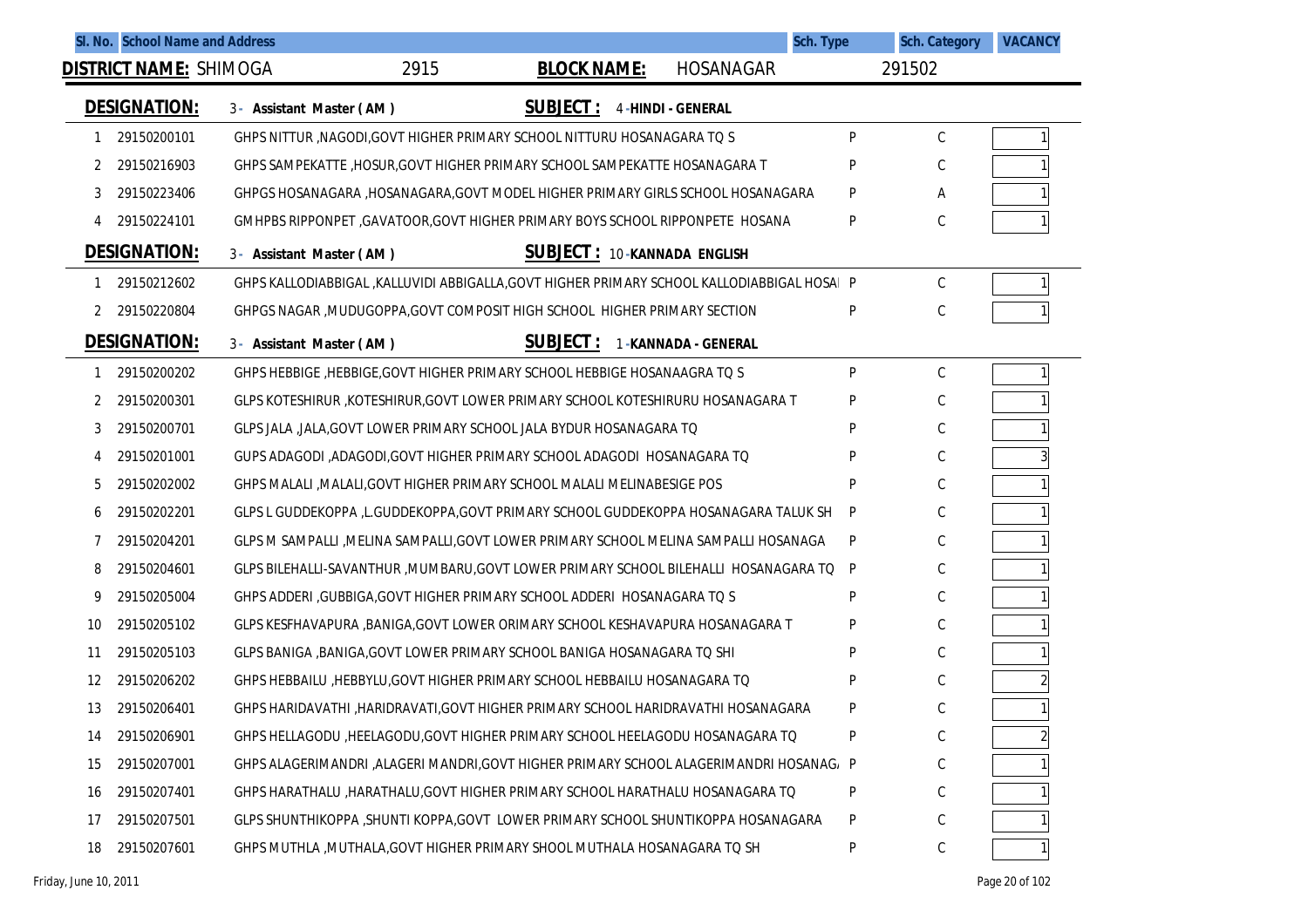|    | SI. No. School Name and Address |                                                                                           | Sch. Type | <b>Sch. Category</b> | <b>VACANCY</b> |
|----|---------------------------------|-------------------------------------------------------------------------------------------|-----------|----------------------|----------------|
| 19 | 29150207902                     | GLPS KUSUGUNDI ,KUSGUNDI,GOVT LOWER PRIMARY SCHOOL KUSUGUNDI HOSANAGARA TQ                | P         | C                    |                |
| 20 | 29150208803                     | GHPS BALUR-NAGAR , BALUR, GOVT HIGHER PRIMARY SCHOOL BELUR NAGARA HOSNAGARA               | P         | C                    |                |
| 21 | 29150209101                     | GLPS BILAKI , BILKI, GOVT LOWER PRIMARY SHOOL BILAKI KOTETHARIGA POST H                   | P         | C                    |                |
| 22 | 29150209702                     | GHPS ALUVALLI , ALAVALLI, GOVT HIGHER PRIMARY SCHOOL ALUVALLI HOSANAGARA                  | P         | C                    |                |
| 23 | 29150209901                     | GUHPS KENCHANALA , KENCHANALA, GOVT HIGHER PRIMARY URDU SCHOOL KENCHANALA HOSANAG         | P         | C                    |                |
| 24 | 29150209902                     | GHPS KENCHANALA, KENCHANALA, GOVT HIGHER PRIMARY SCHOOL KENCHANALA HOSANAGARA             | P         | C                    |                |
| 25 | 29150210202                     | GLPS MATTIKOPPA , MALAVALLI, GOVT LOWER PRIMARY SCHOOL MALAVALLI MATHIKOPPA HOS           | P         | C                    |                |
| 26 | 29150210404                     | GLPS AKASHAMAKKI ,THAMMADIKOPPA,GOVT LOWER PRIMARY SCHOOL AKASHAMAKKI HOSANAGARA          | P         | C                    |                |
| 27 | 29150210901                     | GLPS MASKANI , MASAKANI, GOVT LOWER PRIMARY SCHOOL MASKANI HOSANAGARA TO SH               | Ρ         | C                    |                |
| 28 | 29150211102                     | GHPS BELLUR , BELLUR, GOVT HIGHER PRIMARY SCHOOL BELLUR HOSANAGARA TO SH                  | P         | C                    |                |
| 29 | 29150212501                     | GLPS THOGARE , THOGARE, GOVT LOWER PRIMARY SCHOOL THOGARE HOSANAGARA TALU                 | P         | C                    |                |
| 30 | 29150212503                     | GHPS MNDROLLI ,THOGARE,GOVT HIGHER PRIMARY SCHOOL MMANDROLLI HOSANAGARA                   | P         | C                    |                |
| 31 | 29150212701                     | GHPS BILLODI , BILLODI, GOVT HIGHER PRIMARY SCHOOL BILLODI HOSANAGARA TALU                | P         | C                    |                |
| 32 | 29150213501                     | GHPS YALAGALLU, YALAGALLU, GOVT HIGHER PRIMARY SHOOL YALLAGALLU KODURU POST               | P         | C                    | $\overline{3}$ |
| 33 | 29150213802                     | GLPS VALEMANE , NIVANE, GOVT LOWER PRIMARY SCHOOL VALEMANE HOSANAGARA TALU                | P         | C                    |                |
| 34 | 29150214003                     | GHPS SAMAIAGARU ,HONNE BYLU,GOVT HIGHER PRIMARY SCHOOL SAMATAGARU HOSANAGARA              | P         | C                    |                |
| 35 | 29150214004                     | GHPS ANEGADDE RASTE ,HONNE BYLU,GOVT HIGHER PRIMARY SCHOOL ANEGADDE RASTE HOSANA          | P         | C                    |                |
| 36 | 29150214204                     | GHPS KEELAMBI , MALUR, GOVT HIGHER PRIMARY SHOOL KEELAMBI HOSANAGARA TO                   | P         | C                    |                |
| 37 | 29150214503                     | GHPS KARIGERASU , KARIGERASU, GOVT HIGHER PRIMARY SHOOL KARIGERASU KOTETHARIGA P          | P         | C                    |                |
| 38 | 29150214801                     | GLPS KARGALLU ,HUMCHA,GOVT LOWER PRIMARY SCHOOL KARGALLU HOSANAGARA TO                    | P         | C                    |                |
| 39 | 29150214901                     | GLPS HALANDURU , HALANDUR, GOVT LOWER PRIMARY SCHOOL HALANDUR HOSANAGARA TO               | P         | C                    |                |
| 40 | 29150215301                     | GHPS KOLAVALLI ,KOLAVALLI,GOVT HIGHER PRIMARY SCHOOL KOLAVALLI HOSANAGARA                 | P         | C                    |                |
| 41 | 29150215403                     | GLPS HULIGADDE, HULIGADDE, GOVT LOWER PRIMARY SCHOOL HULIGADDE HOSANAGARA TO              | P         | C                    |                |
| 42 | 29150216202                     | GHPS TALALE , TALALE, GOVT HIGHER PRIMARY SCHOOL TALALE HOSANAGARA TO S                   | P         | C                    |                |
| 43 | 29150216301                     | GHPS KAGACHI-KURAMBALLI ,KAGACHI,GOVT HIGHER PRIMARY SCHOOL KAGACHI KURAMBALLI HO         | Ρ         | $\mathsf C$          |                |
| 44 | 29150216601                     | GLPS MUKARTHI ,ADAGODI,GOVT LOWER PRIMARY SCHOOL MUKARTHI HOSANAGARA TO                   | P         | C                    |                |
| 45 | 29150216802                     | GHPS HEBURALI , HEBBURLI, GOVT HIGHER PRIMARY SCHOOL HEBURALI MATHIMANE POS               |           | С                    |                |
| 46 | 29150217003                     | GHPS MATHI KAI , MATHIKAI, GOVT HIGHER PRIMARY SCHOOL MATHIKAI HOSANAGARA T               | Ρ         | C                    |                |
| 47 | 29150217101                     | GLPS KATTINAHOLE CROSS , KATTINAHOLE, GOVT LOWER PRIMARY SCHOOL KATTINAHOLE CROSS HOSAN P |           | С                    |                |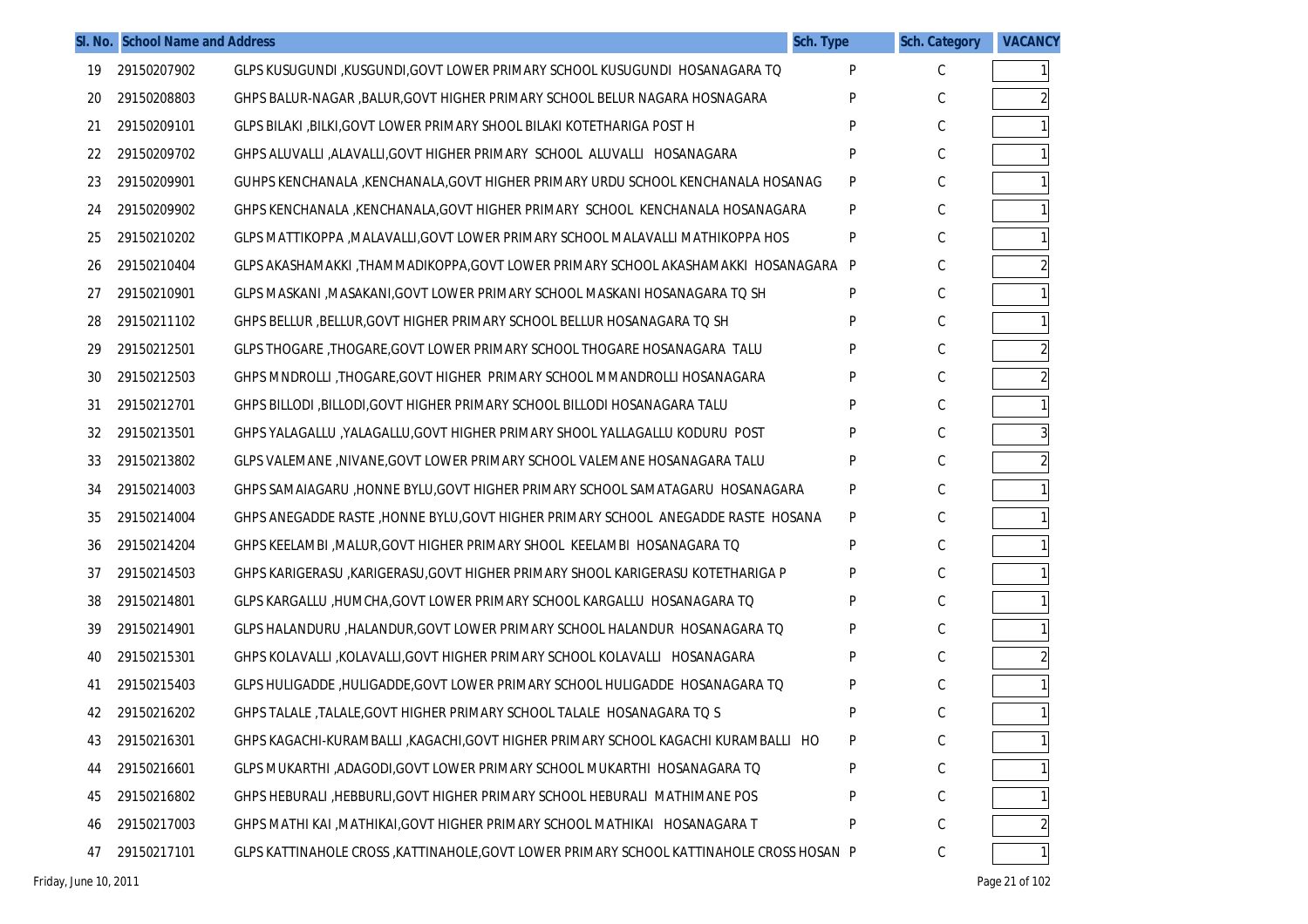|    | SI. No. School Name and Address |                                                                                    | Sch. Type | <b>Sch. Category</b> | <b>VACANCY</b> |
|----|---------------------------------|------------------------------------------------------------------------------------|-----------|----------------------|----------------|
| 48 | 29150217601                     | GLPS KUMBATHI ,KUMBATTI,GOVT LOWER PRIMARY SCHOOL KUMBATHI HOSANAGARA TAL          | P         | С                    |                |
| 49 | 29150217701                     | GLPS BASAVANABYANA ,BASAVANABYANA,GOVT LOWER PRIMARY SCHOOL BASAVANABYANA NAGARA   | P         | C                    |                |
| 50 | 29150217801                     | GHPS BAISE , BYSE, GOVT HIGHER PRIMARY SCHOOL BAISE NAGARA POST HOSAN              | P         | C                    |                |
| 51 | 29150218703                     | GLPS HERATE ,ANADAGADODURU,GOVT LOWER PRIMARY SCHOOL HERETE HOSANAGARA TO SHI      | P         | C                    |                |
| 52 | 29150219202                     | GHPS GINIKAL ,GINIKALLU,GOVT HIGHER PRIMARY SCHOOL GINIKAL HOSANAGARA TO S         | P         | C                    | $\overline{2}$ |
| 53 | 29150219501                     | GLPS KAVARI ,KAVARI,GOVT LOWER PRIMARY SCHOOL KAVARI HOSANAGARA TO SHI             | P         | С                    |                |
| 54 | 29150219603                     | GHPS KOLAVADI ,YADUR,GOVT HIGHER PRIMARY SCHOOL KOLAVADI HOSANAGARA TQ             | P         | С                    |                |
| 55 | 29150219604                     | GHPS HEBBALABAYALU, YADUR, GOVT HIGHER PRIMARY SCHOOL HEBBALABAILU HOSANAGAR       | Þ         | C                    |                |
| 56 | 29150220001                     | GLPS NEERUTOTTILU ,ULTHIGA,GOVT LOWER PRIMARY SCHOOL NEERUTHOTLU HOSANAGARA        | P         | C                    |                |
| 57 | 29150220802                     | GLPS HENDECADDE ,MUDUGOPPA,GOVT LOWER PRIMARY SCHOOL HENDEGADDE HOSANAGARA TQ      | P         | C                    |                |
| 58 | 29150220803                     | GHPS NULIGGERE , MUDUGOPPA, GOVT HIGHER PRIMARY SCHOOL NULIGGERE HOSANAGARA T      | P         | C                    |                |
| 59 | 29150220804                     | GHPGS NAGAR , MUDUGOPPA, GOVT COMPOSIT HIGH SCHOOL HIGHER PRIMARY SECTION          | P         | C                    |                |
| 60 | 29150220807                     | GHPS CHAKRANAGAR , MUDUGOPPA, GOVT HIGHER PRIMARY SCHOOLHERAKATTE CHAKRANAGARA H   | P         | C                    |                |
| 61 | 29150223901                     | GUPS KUDLAKOPPA , KESRE, GOVT LOWER PRIMARY SCHOOL KUDLAKOPPA K.B.CIRCLE           | P         | С                    |                |
|    | <b>DESIGNATION:</b>             | <b>SUBJECT :</b><br>2-URDU - GENERAL<br>3- Assistant Master (AM)                   |           |                      |                |
| -1 | 29150203102                     | GUHPS HOSANAGAR , KALUR, GOVT HIGHER PRIMARY URDU SCHOOL MULUGUDDE HOSANAGA        | P         | Α                    | $\overline{2}$ |
| 2  | 29150209701                     | GULPS GALIBAILU .ALAVALLI.GOVT LOWER PRIMARY URDU SCHOOL GALIBAILU HOSANAGA        | P         | C                    |                |
| 3  | 29150211801                     | GULPS JAYANAGARA ,MELINA BESIGE,GOVT URDU LOWER PRIMARY SCHOOL JAYANAGARA HOSANAGA | P         | B                    |                |
| 4  | 29150213402                     | GULPS KODUR, KODUR, GOVT LOWER PRIMARY URDU SCHOOL KODURU HOSANAGARA T             | P         | С                    |                |
|    | <b>DESIGNATION:</b>             | <b>SUBJECT:</b><br>12- SSA AM<br>1-KANNADA - GENERAL                               |           |                      |                |
| -1 | 29150202001                     | GLPS NEWMALALI , MALALI, GOVT LOWER PRIMARY SCHOOL NEWMALALI NAGARA POST           | P         | C                    | 1 <sup>1</sup> |
| 2  | 29150212202                     | GLPS HERAGALLU ,GORAGODU,GOVT LOWER PRIMARY SCHOOL HERAGALLU HOSANAGARA TA         |           | C                    |                |
| 3  | 29150212902                     | GHPS DODLIMANE ,SONALE,GOVT HIGHER PRIMARY SCHOOL DODLIMANE HOSANAGARA TO          | P         | C                    |                |
| 4  | 29150220401                     | GLPS SUNNADAMANE , KATTEKOPPA, GOVT LOWER PRIMARY SCHOOL SUNNADAMANE HOSANAGARA    | P         | C                    |                |
| 5  | 29150223901                     | GUPS KUDLAKOPPA , KESRE, GOVT LOWER PRIMARY SCHOOL KUDLAKOPPA K.B.CIRCLE           | P         | C                    |                |
| 6  | 29150223902                     | GUPS BHANAVARA , KESRE, GOVT LOWER PRIMARY SCHOOL BANAVARA K.B. CIRCLE POS         | Þ         | C                    | 1 <sup>1</sup> |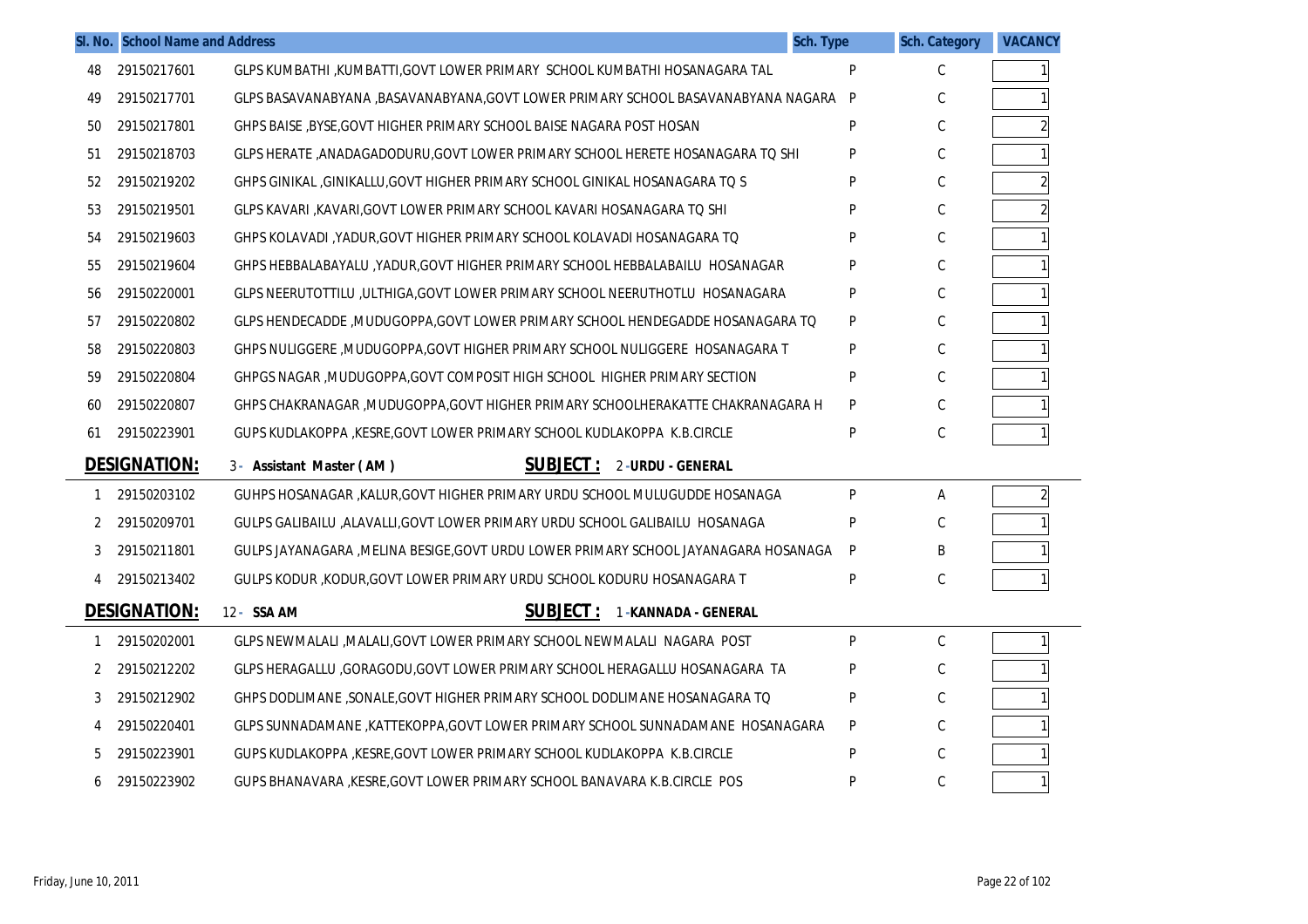|    | SI. No. School Name and Address |                                                          |                                                                   | Sch. Type | <b>Sch. Category</b> | <b>VACANCY</b> |
|----|---------------------------------|----------------------------------------------------------|-------------------------------------------------------------------|-----------|----------------------|----------------|
|    | <b>DISTRICT NAME: SHIMOGA</b>   | 2915                                                     | <b>BLOCK NAME:</b><br>SAGAR                                       |           | 291503               |                |
|    | <b>DESIGNATION:</b>             | 3- Assistant Master (AM)                                 | <b>SUBJECT :</b><br>10-KANNADA ENGLISH                            |           |                      |                |
|    | 29150310301                     | GHPS KELAGINAMANE, KELAGINAMANE, GHPS KELAGINAMANE       |                                                                   | P         | $\mathsf C$          |                |
|    | <b>DESIGNATION:</b>             | 3- Assistant Master (AM)                                 | <u>SUBJECT :</u><br>1-KANNADA - GENERAL                           |           |                      |                |
|    | 29150300301                     | GLPS DODDABAILU , NAGAVALLI, GLPS DODDABAILU             |                                                                   | P         | $\mathsf C$          |                |
| 2  | 29150300302                     | GLPS SOUTHKERI , NAGAVALLI, GLPS SOUTHKERI               |                                                                   | P         | C                    |                |
| 3  | 29150300303                     | GHPS NAGAVALLI , NAGAVALLI, GHPS NAGAVALLI               |                                                                   | P         | $\mathsf C$          |                |
| 4  | 29150300501                     | GLPS MEGHANE, BALIGE, GLPS MEGHANE                       |                                                                   | P         | C                    |                |
| 5  | 29150300701                     | GHPS K BHANUKULI , BHANUKULI, GHPS K BHANUKULI           |                                                                   | P         | C                    |                |
| 6  | 29150300804                     |                                                          | GLPS HOSAGGADDE SHYNUBHOG , KANAPAGARU, GLPS HOSAGGADDE SHYNUBHOG | P         | C                    |                |
|    | 29150300805                     | GLPS KADAKODU ,KANAPAGARU,GLPS KADAKODU                  |                                                                   | P         | C                    |                |
| 8  | 29150300901                     | GLPS SUNKADAMANE, TALAKALALE, GLPS SUNKADAMANE           |                                                                   | P         | Α                    |                |
| 9  | 29150301101                     | GLPS KUDUGUNJI ,BRAHMANA ILAKALALE, GLPS KUDAGUNJI       |                                                                   | P         | $\mathsf C$          |                |
| 10 | 29150301201                     | GLPS BILAKANDURU , MUPPANE, GLPS BILKANDUR               |                                                                   | P         | C                    |                |
| 11 | 29150301501                     | GLPS BIDARURU, BIDARUR, GLPS BIDARURU                    |                                                                   | P         | $\mathsf C$          |                |
| 12 | 29150302201                     | GHPS NANDODI, BANUMANE, GHPS NANDODI                     |                                                                   | P         | C                    |                |
| 13 | 29150302502                     | GLPS BALIGGERE, BALIGERE, GLPS BALIGGERE                 |                                                                   | P         | C                    |                |
| 14 | 29150302803                     | GLPS MANJINAKANU , HIREMANE, GLPS MANJINAKANU            |                                                                   | P         | C                    |                |
| 15 | 29150303904                     | GHPS SULLURU , SYDUR, GHPS SULLURU                       |                                                                   | P         | $\mathsf C$          |                |
| 16 | 29150304003                     | GHPS TADAGALALE EXTN. , TADAGALALE, GHPS TADAGALALE EXTN |                                                                   | P         | C                    |                |
| 17 | 29150304102                     | GLPS THATTEGUNDI, SHUNTIKOPPA, GLPS THATTEGUNDI          |                                                                   | P         | $\mathsf C$          |                |
| 18 | 29150304103                     | GHPS SHUNTIKOPPA , SHUNTIKOPPA, GHPS SHUNTIKOPPA         |                                                                   | P         | $\mathsf C$          |                |
| 19 | 29150307902                     | GHPS BR KALASI , NADAKALASI, GHPS BR KALASI              |                                                                   | P         | C                    |                |
| 20 | 29150309002                     | GLPS SHIRAGUPPE , SHIRAGUPPE, GLPS SHIRAGUPPE            |                                                                   | P         | $\mathsf C$          |                |
| 21 | 29150309204                     | GLPS MUDALLI , BILLISIRI, GLPS MUDALLI                   |                                                                   | P         | $\mathsf C$          |                |
| 22 | 29150309401                     | GHPS JAMBANE, JAMBANI, GHPS JAMBANE                      |                                                                   | P         | $\mathsf C$          |                |
| 23 | 29150309701                     | GLPS GUTTANAHALLI, GUTHANAHALLI, GLPS GUTTANAHALLI       |                                                                   | P         | $\mathsf C$          |                |
| 24 | 29150309803                     | GLPS MIDINAGARA , KORLIKOPPA, GLPS MIDINAGARA            |                                                                   | P         | $\mathsf C$          |                |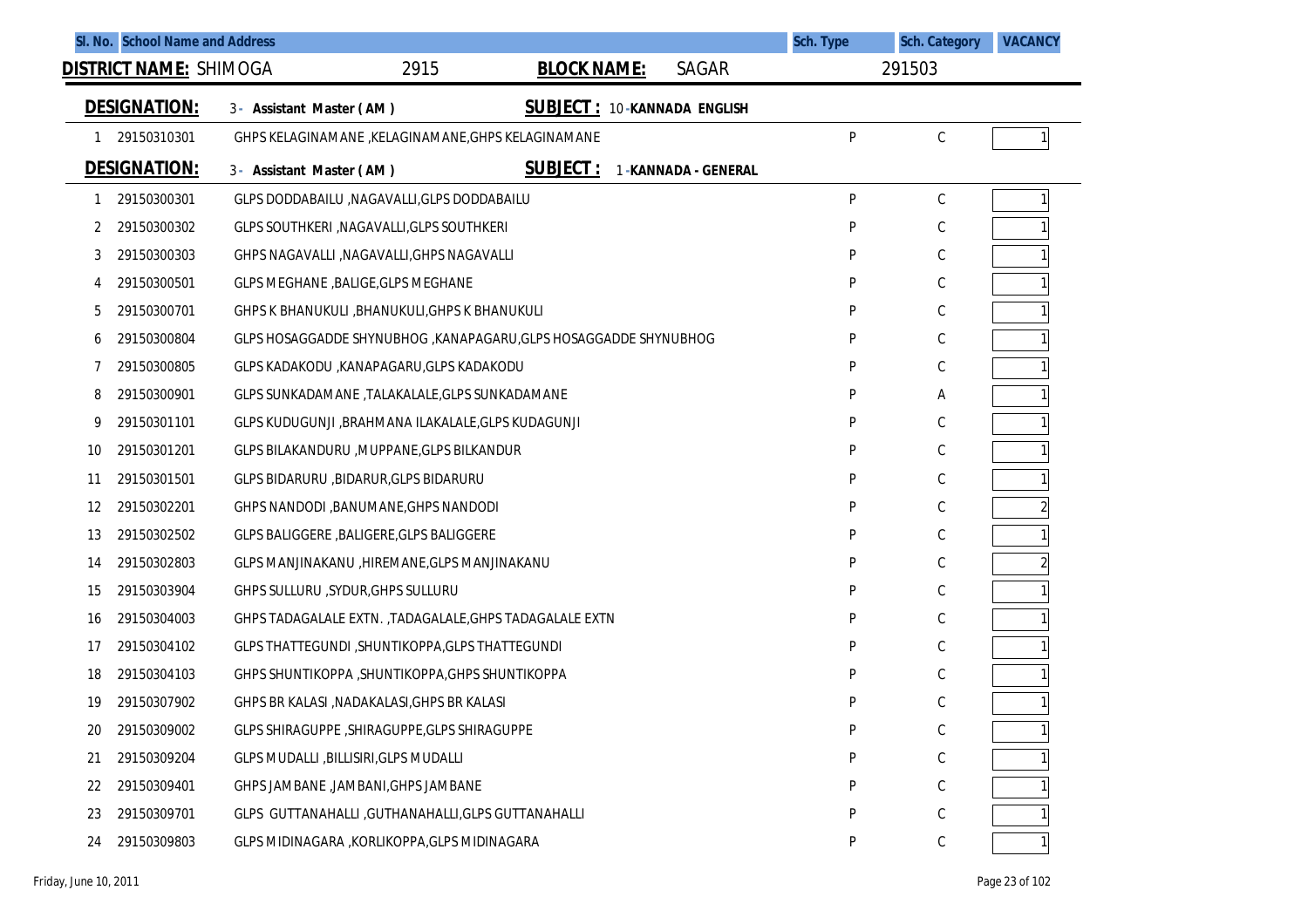|    | SI. No. School Name and Address | <b>Sch. Type</b>                                                                      | <b>Sch. Category</b> | <b>VACANCY</b> |   |
|----|---------------------------------|---------------------------------------------------------------------------------------|----------------------|----------------|---|
| 25 | 29150309804                     | GLPS MUTTALABYLU , KORLIKOPPA, GLPS MUTTALAMYLU                                       | P                    | C              | 2 |
| 26 | 29150309901                     | GLPBS THEPPAGODU, THEPPAGODU, GLPS THEPPAGODU                                         | P                    | С              |   |
| 27 | 29150311001                     | GLPS HOSAKOPPA , ATHAVADI, GLPS HOSAKOPPA                                             | P                    | С              |   |
| 28 | 29150311401                     | GLPS MUNDIGESARA , MUNDIGESARA, GLPS MUNDIGESARA                                      | P                    | С              |   |
| 29 | 29150311901                     | GLPS BILAGODI , BILAGODI, GLPS BILAGODI                                               | P                    | С              |   |
| 30 | 29150312101                     | GLPS MALALIMATA , MALALI, GLPS MALALIMATA                                             | P                    | С              |   |
| 31 | 29150313301                     | GLPS BYADARAKOPPA , BYADARAKOPPA, GLPS BYADARAKOPPA                                   | P                    | C              |   |
| 32 | 29150313902                     | GHPS BELANDURU , BELANDUR, GHPS BELANDURU                                             | P                    | С              |   |
| 33 | 29150314202                     | GHPS KOTEKOPPA, KOTEKOPPA, GHPS KOTEKOPPA                                             | P                    | C              |   |
| 34 | 29150314302                     | GHPS CHANNASHETTIKOPPA , CHANNASHETTIKOPPA, GHPS CHANNASHETTIKOPPA                    | P                    | С              |   |
| 35 | 29150316401                     | GLPS BANTUMANE, YADEHALLI, GLPS BANTUMANE                                             | P                    | C              |   |
| 36 | 29150317301                     | GLPS HAKKARE, MARADAVALLI, GLPS HAKKARE                                               | P                    | С              |   |
| 37 | 29150317302                     | GHPS MUNGLIMANE, MARADAVALLI, GHPS MUNGALIMANE                                        | P                    | C              |   |
| 38 | 29150318101                     | GLPS AMBARAGODLU ,AMBARAGODLU,GLPS AMBARAGODLU, AMBARAGODLU POST SAGARA TQ. SHIM      | P                    | С              |   |
| 39 | 29150321402                     | GLPS CHANNAGONDA , CHANNAGONDA, GLPS CHANNAGONDA                                      | P                    | C              |   |
| 40 | 29150321406                     | GLPS KOGAR , CHANNAGONDA, GLPS KOGARU                                                 | P                    | С              |   |
| 41 | 29150321407                     | GHPS KATTINAKARU , CHANNAGONDA, GHPS KATTINAKARU                                      | P                    | C              |   |
| 42 | 29150321408                     | GLPS ALEMANE, CHANNAGONDA, GLPS ALEMANE                                               | P                    | С              |   |
| 43 | 29150321501                     | GHPS KALURU , KALURU, GHPS KALURU CHADARAVALLI POST SAGARA TO SHIMOGA DI              | P                    | C              |   |
| 44 | 29150321502                     | GHPS MARALAGODU , KALURU, GHPS MARALAGODU CHADARAVALLI POST SAGARA TO SHIMOG          | P                    | C              |   |
| 45 | 29150321701                     | GHPS CHADURAVALLI , CHANDARAVALLI, GHPS CHADURAVALLI CHADURAVALLI POST SAGARA TO SHIM | P                    | C              |   |
| 46 | 29150321802                     | GHPS HONAGALU , HONAGALLU, GHPS HONAGALU BYAKODU POST SAGARA TO SHIMOGA DIST          | P                    | C              |   |
| 47 | 29150321902                     | GLPS BOBBIGE , BOBBIGE, GLPS BOBBIGE BYAKODU POST SAGAR TO SHIMOGA 577401             | P                    | C              |   |
| 48 | 29150322101                     | GHPS HALASASI , KODANAVALLI, GHPS HALASASI                                            | P                    | С              |   |
| 49 | 29150322102                     | GHPS KODANAVALLI ,KODANAVALLI,GHPS KODANAVALLI                                        | P                    | $\mathsf C$    |   |
| 50 | 29150322203                     | GHPS KUDARUR , KUDARURU, GHPS KUDARUR                                                 | P                    | C              |   |
| 51 | 29150322301                     | GHPS TUMARI, TUMARI, GHPS TUMARI TUMARI POST SAGARA TO SHIMOGA DISR 577               |                      | C              |   |
| 52 | 29150322302                     | GLPS YLIGEI, TUMARI, GLPS YLIGEI HEBBIGE SAGARA TO SHIMOGA DIST 577401                | P                    | C              |   |
| 53 | 29150322402                     | GHPS KALSAVALLI , KALASAVALLI, GHPS KALASAVALLI                                       | P                    | С              |   |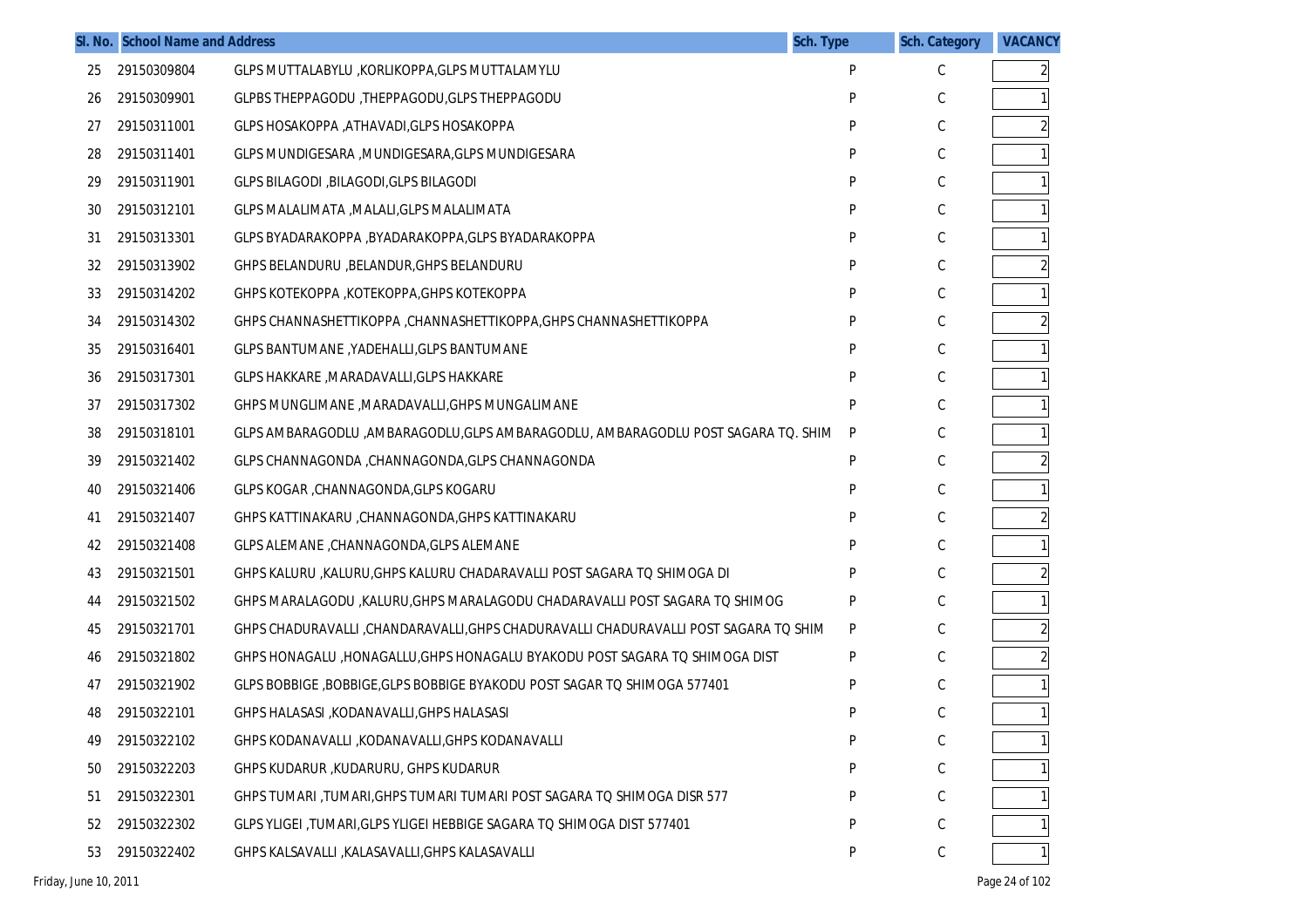|    | SI. No. School Name and Address |                                                                     | Sch. Type | <b>Sch. Category</b> | <b>VACANCY</b> |
|----|---------------------------------|---------------------------------------------------------------------|-----------|----------------------|----------------|
| 54 | 29150322502                     | GLPS K. HOSAHALLI , HOSAHALLI, GLPS K HOSAHALLI                     | P         | С                    |                |
| 55 | 29150322801                     | GHPS BR KEPRIGE, BRAHMANA KEPPIGE, GHPS BR KEPPIGE                  | P         | С                    |                |
| 56 | 29150322904                     | GHPS MALURU , MALURU, GHPS MALURU                                   | P         | С                    |                |
| 57 | 29150322905                     | GLPS UDKESARA , MALURU, GLPS UDUKESARA                              | P         | С                    |                |
| 58 | 29150323001                     | GLPS ADAGALALE , ADAGALALE, GLPS ADAGALALE                          | P         | С                    |                |
| 59 | 29150323201                     | GHPS VALURU , VALUR, GHPS VALURU                                    | P         | С                    |                |
| 60 | 29150323302                     | GHPS S S BHOGH, SHANKANNA SHANUBHOG, GHPS SS BHOG                   | P         | С                    |                |
| 61 | 29150323701                     | GLPS KIRUVASE, KIRUVASE, GLPS KIRUVASE                              | P         | С                    |                |
| 62 | 29150330301                     | GLPS HALAGERI, KATTINAKARU, GLPS HALAGERI                           | P         | С                    |                |
| 63 | 29150330501                     | GHPS MARATI, MARATI, GHPS MARATI                                    | P         | С                    |                |
| 64 | 29150331101                     | GLPS KANUR , KANUR, GLPS KANURU                                     | P         | С                    |                |
|    | <b>DESIGNATION:</b>             | <b>SUBJECT: 12-KANNADA HINDI</b><br>3- Assistant Master (AM)        |           |                      |                |
| 1  | 29150300303                     | GHPS NAGAVALLI , NAGAVALLI, NAGAVALLI                               | P         | $\mathsf C$          |                |
|    | <b>DESIGNATION:</b>             | <b>SUBJECT: 11-KANNADA SCIENCE</b><br>3- Assistant Master (AM)      |           |                      |                |
|    | 29150322402                     | GHPS KALSAVALLI , KALASAVALLI, GHPS KALASAVALLI                     | P         | С                    |                |
| 2  | 29150322501                     | GHPBS HAMSAGARU HOSALLI , HOSAHALLI, GHPS HAMSAGARU HOSALLI         | P         | С                    |                |
|    | <b>DESIGNATION:</b>             | <b>SUBJECT:</b><br>2-URDU - GENERAL<br>3- Assistant Master (AM)     |           |                      |                |
|    | 29150316902                     | GLPBS URDU GILALAGUNDI , GILALAGUNDI, GLPS URDU GILALAGUNDI         | P         | С                    |                |
| 2  | 29150329001                     | GUHPS ARLIKATTE, WARD 23, GUHPS ARLIKATTE                           | P         | А                    |                |
|    | <b>DESIGNATION:</b>             | <u>SUBJECT :</u><br>12- SSA AM<br>1-KANNADA - GENERAL               |           |                      |                |
|    | 29150300806                     | GLPS HOSAHADU , KANAPAGARU, GLPS HOSADU                             | P         | С                    |                |
| 2  | 29150305701                     | GLPS CHAKKODU , CHIKKANELLUR, GLPS CHAKKODU                         | P         | С                    |                |
| 3  | 29150309901                     | GLPBS THEPPAGODU, THEPPAGODU, GLPS THEPPAGODU                       | P         | С                    |                |
|    | 29150321001                     | GLPS SATHLALU , SATALALU, GLPS SATALALU                             | P         | С                    |                |
|    | 29150322209                     | GLPS BERALA , KUDARURU, GLPS BERALA TUMARI POST SAGARA SHIMOGA DIST | P         | С                    |                |
| 6  | 29150322303                     | GLPS NELLYARA , TUMARI, GLPS NELLYARA                               | P         | С                    |                |
|    | 29150322701                     | GLPS ARABALLI , ARABALLI, GLPS ARABALLI                             | P         | С                    |                |
| 8  | 29150322903                     | GHPS NELLIBEEDU , MALURU, GHPS NELLIBEEDU                           | P         | С                    |                |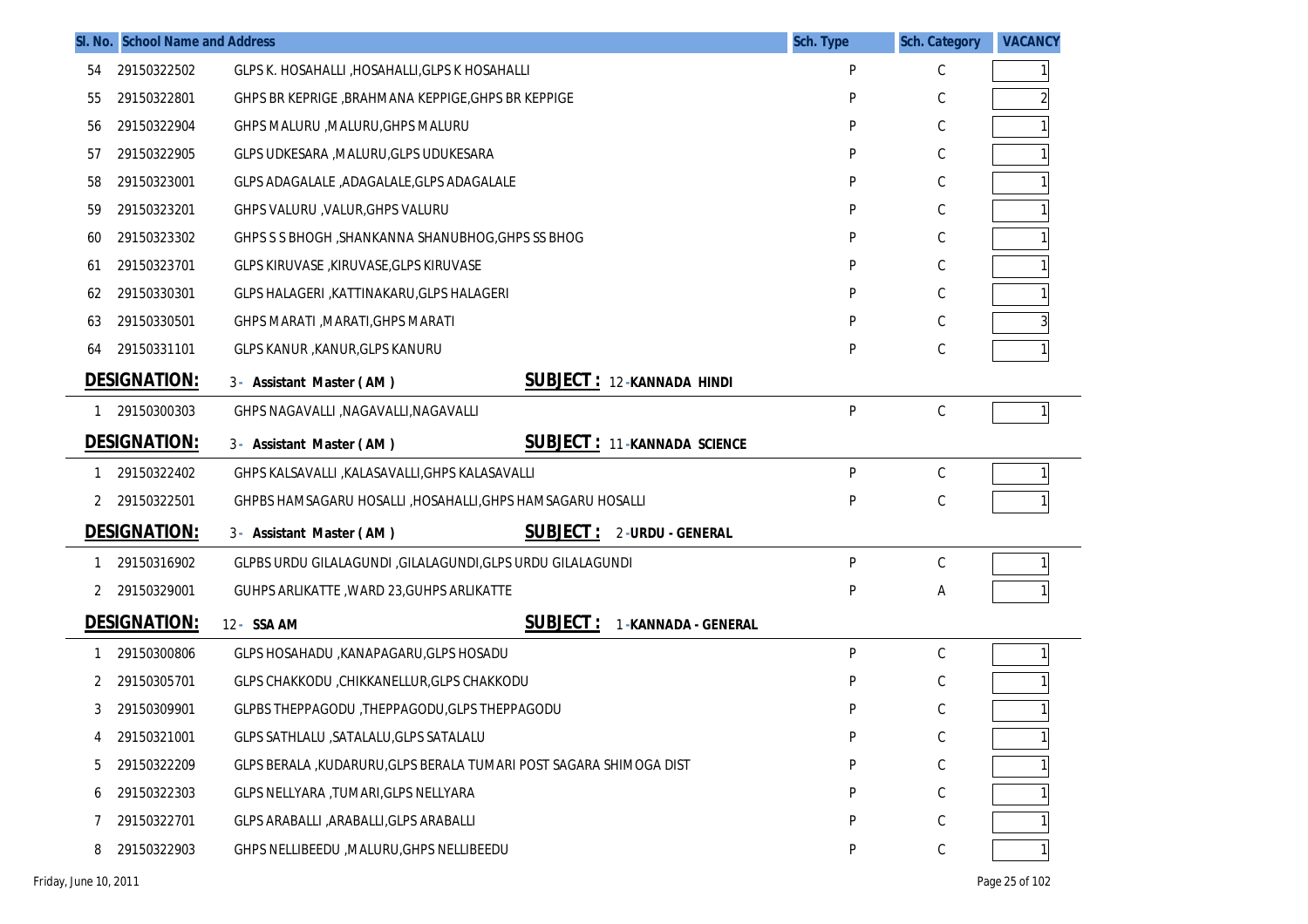|    | SI. No. School Name and Address |                                       | <b>Sch. Type</b> | <b>Sch. Category</b> | <b>VACANCY</b> |
|----|---------------------------------|---------------------------------------|------------------|----------------------|----------------|
|    | 29150323104                     | GLPS HOSOORU , MARATI, GLPS HOSOORU   |                  |                      |                |
| 10 | 29150323703                     | GLPS ALURU KIRUVASE, GLPS ALURU       |                  |                      |                |
|    | 29150332001                     | GLPS DEVAGARU ,DEVAGARU,GLPS DEVAGARU |                  |                      |                |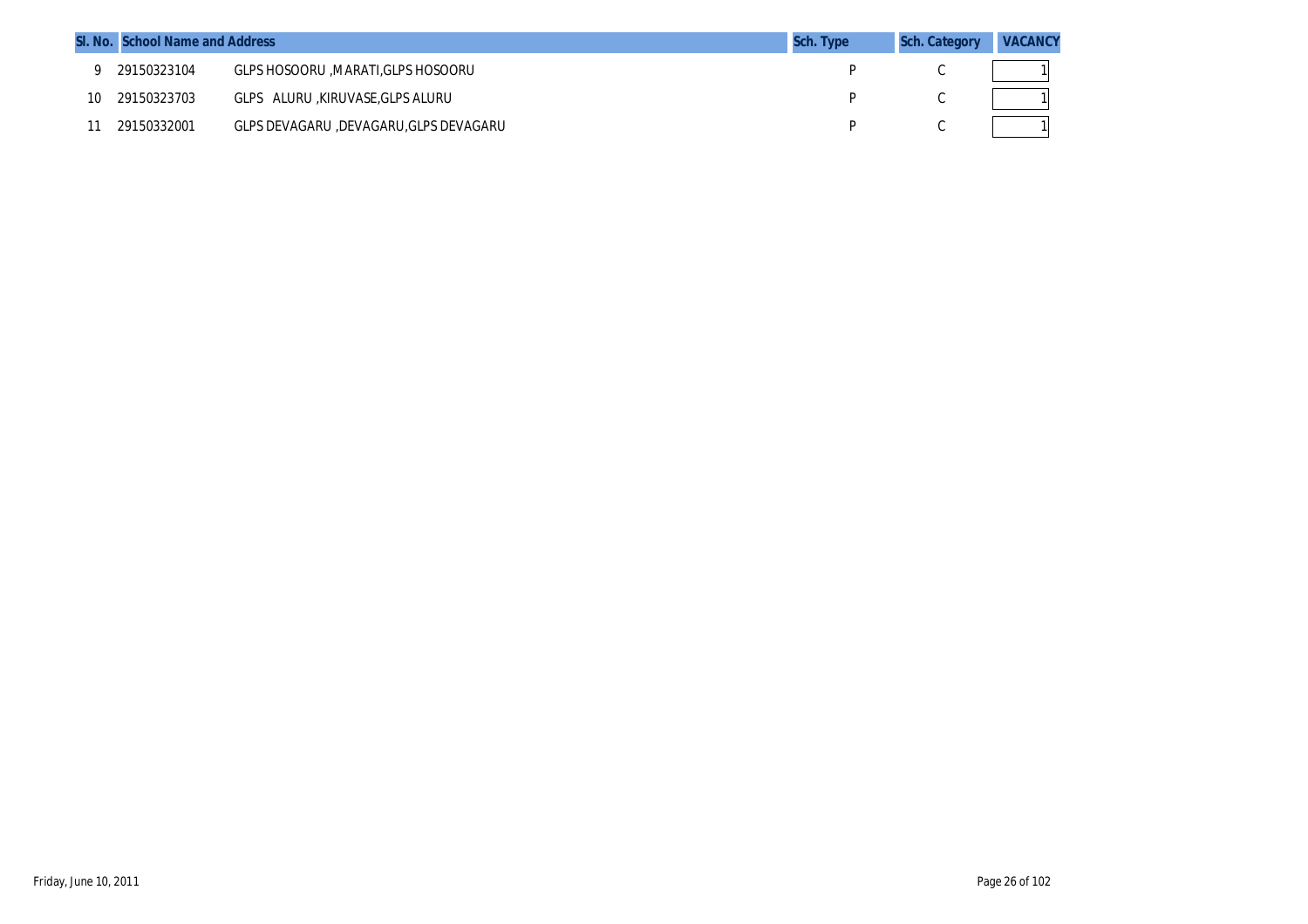|    |                               | SI. No. School Name and Address                      |                                                                      |                          | Sch. Type | <b>Sch. Category</b> | <b>VACANCY</b> |
|----|-------------------------------|------------------------------------------------------|----------------------------------------------------------------------|--------------------------|-----------|----------------------|----------------|
|    | <b>DISTRICT NAME: SHIMOGA</b> |                                                      | 2915<br><b>BLOCK NAME:</b>                                           | <b>SHIKARIPUR</b>        |           | 291504               |                |
|    | <b>DESIGNATION:</b>           | 3- Assistant Master (AM)                             | <b>SUBJECT:</b>                                                      | <b>4-HINDI - GENERAL</b> |           |                      |                |
| 1  | 29150401801                   | GHPS BILIKI , BILAKI, GHPS BILIKI                    |                                                                      |                          | P         | С                    |                |
| 2  | 29150424901                   | GHPS UDUGANI , UDAGANI, GHPS UDUGANI                 |                                                                      |                          | P         | B                    |                |
|    | <b>DESIGNATION:</b>           | 3- Assistant Master (AM)                             | <b>SUBJECT:</b>                                                      | 1-KANNADA - GENERAL      |           |                      |                |
| -1 | 29150400101                   | GHPS YALAGERE, YELAGERE, GHPS YALAGERE               |                                                                      |                          | P         | С                    |                |
| 2  | 29150400202                   |                                                      | GHPS CHICKMAGADI, CHIKKAMAGADI, GHPS CHIKKAMAGADI                    |                          | P         | С                    |                |
| 3  | 29150401002                   | GUHPS NARASAPURA , NARASAPURA, GUHPS NARASAPURA      |                                                                      |                          | P         | С                    |                |
| 4  | 29150401702                   | GHPS KANASOGI , KANASOGI, GHPS KANASOGI KOLAGI (P)   |                                                                      |                          | P         | С                    |                |
| 5  | 29150402101                   | GHPS KARNALLI , KARNALLI, GHPS KARNALLI              |                                                                      |                          | P         | С                    |                |
| 6  | 29150402601                   | GHPS BISALAHALLI , BISALAHALLI, GHPS BISALEHALLI     |                                                                      |                          | P         | С                    |                |
|    | 29150403201                   | GHPS HARAGI, HARAGI, GHPS HARAGI                     |                                                                      |                          | P         | С                    |                |
| 8  | 29150403501                   |                                                      | GLPS GUDDADAHOSALLI , GUDDADAHOSALLI, GLPS GUDDADAHOSALLI -2         |                          | P         | С                    |                |
| 9  | 29150403701                   |                                                      | GLPS IDUKINAHOSAKOPPA ,IDUKINAHOSAKOPPA,GLPS IDDUKINA HOSAKOPPA      |                          | P         | С                    |                |
| 10 | 29150404501                   |                                                      | GHPS BASAVANANDIHALLI ,BASAVANANDIHALLI, GHPS BASAVANANDIHALLI       |                          | P         | С                    |                |
| 11 | 29150406201                   |                                                      | GHPS CHIKKAJAMBUR, CHIKKAJAMBURU, GHPS CHIKKAJAMBOOR                 |                          | P         | С                    |                |
| 12 | 29150406801                   | GLPS KYADIGEKOPPA , KYADIGIKOPPA, GLPS KYADIGE KOPPA |                                                                      |                          | P         | Β                    |                |
| 13 | 29150407101                   | GHPS KUSKUR , KUSKURU, GHPS KUSKURU                  |                                                                      |                          | P         | С                    |                |
| 14 | 29150407703                   | GHPS BHOGI, BHOGI, GHPA BHOGI                        |                                                                      |                          | P         | С                    |                |
| 15 | 29150407801                   | GHPS NAGIHALLY, NAGIHALLI, GHPS NAGIHALLI            |                                                                      |                          | P         | С                    |                |
| 16 | 29150409504                   |                                                      | GLPS GOPALAKANIYA , KAPPANAHALLI, GLPS GOPALA KANIYA                 |                          | P         | С                    |                |
| 17 | 29150409901                   |                                                      | GLPS, HUNASEKATTE, MUDUBASIDDAPURA, GLPS HUNASEKATTE                 |                          | P         | С                    |                |
| 18 | 29150409902                   |                                                      | GHPS MUDUBASIDDAPUR, MUDUBASIDDAPURA, GHPS MUDUBA SIDDAPURA          |                          | P         | С                    |                |
| 19 | 29150424001                   |                                                      | GHPS MADAGA HARANAHALLY , MADAGA HARANAHALLY, GHPS MADAGAHARANAHALLI |                          | P         | С                    | 21             |
| 20 | 29150424301                   |                                                      | GHPS HALEGULADAHALLY , HALEGULADAHALLY, HALEGULEDAHALLI              |                          | P         | С                    |                |
|    | DESIGNATION:                  | 3- Assistant Master (AM)                             | <b>SUBJECT: 11-KANNADA SCIENCE</b>                                   |                          |           |                      |                |
| 1  | 29150401702                   | GHPS KANASOGI , KANASOGI, GHPS KANASOGI KOLAGI (P)   |                                                                      |                          | P         | C                    |                |
|    | <b>DESIGNATION:</b>           | 3- Assistant Master (AM)                             | <u>SUBJECT :</u>                                                     | 2-URDU - GENERAL         |           |                      |                |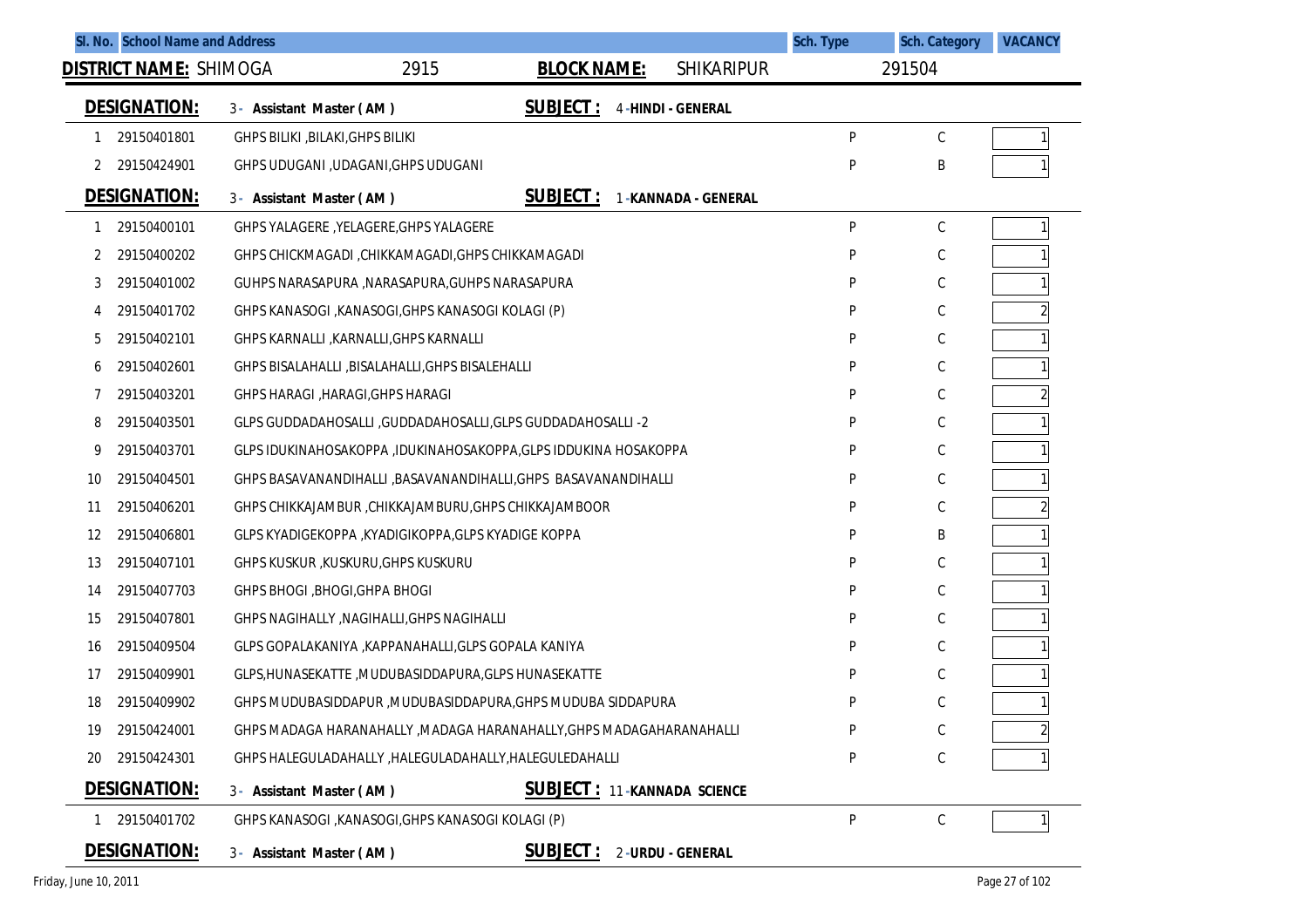|    | SI. No. School Name and Address |                                                                             | Sch. Type | <b>Sch. Category</b> | <b>VACANCY</b> |
|----|---------------------------------|-----------------------------------------------------------------------------|-----------|----------------------|----------------|
| 1  | 29150401002                     | GUHPS NARASAPURA , NARASAPURA, GUHPS NARASAPURA                             | P         | С                    |                |
| 2  | 29150401802                     | <b>GUHPS BILIKI , BILAKI, GUHPS BILIKI</b>                                  | P         | С                    |                |
| 3  | 29150403001                     | <b>GULPS THOGARSI, THOGARSI, GULPS THOGARSI</b>                             | P         | $\mathsf C$          |                |
| 4  | 29150407702                     | <b>GULPS BHOGI, BHOGI, GULPS BHOGI</b>                                      | P         | С                    |                |
| 5  | 29150409202                     | GULPSKOTTA , KOTTA, GULPS KOTTA                                             | P         | B                    |                |
| 6  | 29150412102                     | GUHPS KAVASPURA , KAVASPURA, GUHPS KAVASPURA                                | P         | C                    |                |
| 7  | 29150412501                     | GUHPS DABBANA BHAIRANAHALLI ,DABBANABHYRANAHALLI,GUHPS DABBANABHAIRANAHALLI | P         | С                    |                |
| 8  | 29150414601                     | GULPS SALUR , SALURU, GULPS SALURU                                          | P         | С                    |                |
| 9  | 29150414701                     | GULPS GAMA , GAMA, GULPS GAMA                                               | P         | С                    |                |
| 10 | 29150415202                     | GUHPS ARISINGERE , ARASINAGERE, GULPS ARISINAGERE                           | P         | С                    |                |
| 11 | 29150423701                     | GUHPS BALLIGAVI , BALLIGAVI, GUHPS BALLIGAVI                                | P         | B                    |                |
| 12 | 29150425601                     | GUHPS SHIRALAKOPPA , SHIRALAKOPPA, GUHPS SHIRALAKOPPA                       | P         | A                    |                |
|    | <b>DESIGNATION:</b>             | <b>SUBJECT:</b><br>12- SSA AM<br>1-KANNADA - GENERAL                        |           |                      |                |
| 1  | 29150400203                     | GLPS GUDDADA TANDA(UJJINIPUR), CHIKKAMAGADI, GLPS UJJANAPURA GUDDADA TANDA  | P         | С                    |                |
| 2  | 29150401501                     | GLPS THANDAGUNDA , THANDAGUNDA, GLPS THANDAGUNDA                            | P         | $\mathsf C$          |                |
| 3  | 29150401601                     | GLPS SIDDIHALLY , SIDDIHALLI, GLPS SIDDIHALLI                               | P         | С                    |                |
|    | 29150415506                     | GLPS DEVARAHALLI , KALMANE, GLPS DEVARAHALLI                                | P         | C                    |                |
| 5  | 29150416904                     | GULPS ANJANAPURA , ANJANAPURA, GULPS ANJANAPURA                             | P         | C                    |                |
|    | <b>DESIGNATION:</b>             | <b>SUBJECT:</b><br>12- SSA AM<br>2-URDU - GENERAL                           |           |                      |                |
|    | 29150411102                     | GUHPS MATHIKOTTE, MATHIKOTE, GUHPS MATHIKOTTE                               | P         | C                    |                |
|    | DISTRICT NAME: SHIMOGA          | 2915<br><b>SHIMOGA</b><br><b>BLOCK NAME:</b>                                |           | 291505               |                |
|    | <b>DESIGNATION:</b>             | <b>SUBJECT:</b><br>3- Assistant Master (AM)<br>5-TAMIL - GENERAL            |           |                      |                |
|    | 29150539303                     | GTHPS B H ROAD, WARD 20, GTHPS B.H ROAD                                     | P         | A                    | $\overline{4}$ |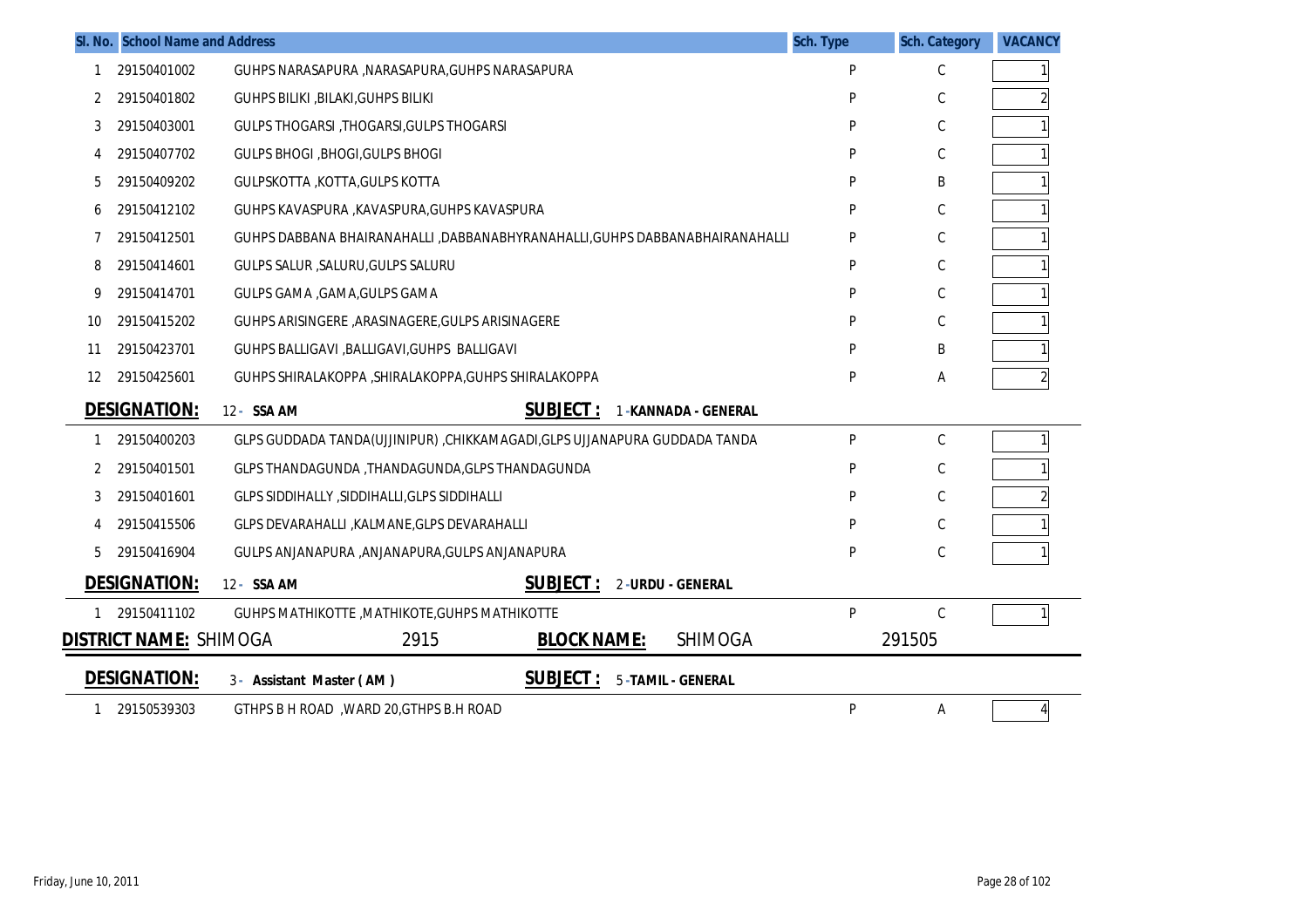|          | SI. No. School Name and Address |                          |                                                           |                                                                                           |                     | Sch. Type | <b>Sch. Category</b> | <b>VACANCY</b> |
|----------|---------------------------------|--------------------------|-----------------------------------------------------------|-------------------------------------------------------------------------------------------|---------------------|-----------|----------------------|----------------|
|          | <b>DISTRICT NAME: SHIMOGA</b>   |                          | 2915                                                      | <b>BLOCK NAME:</b>                                                                        | <b>SORAB</b>        |           | 291506               |                |
|          | <b>DESIGNATION:</b>             | 3- Assistant Master (AM) |                                                           | SUBJECT: 10-KANNADA ENGLISH                                                               |                     |           |                      |                |
|          | 29150608001                     |                          |                                                           | GH P S BENNIGERE , BENNIGERE, GHPS BENNIGERE POST BARANGI TO SORAB DIST SHIMOGA           |                     | P         | $\mathsf{C}$         |                |
| 2        | 29150616401                     |                          | GHPS ANDAVALLI , ANDAVALLI, GHPS ANDAVALLI                |                                                                                           |                     | P         | C                    |                |
|          | <b>DESIGNATION:</b>             | 3- Assistant Master (AM) |                                                           | <b>SUBJECT:</b>                                                                           | 1-KANNADA - GENERAL |           |                      |                |
| 1        | 29150600101                     |                          |                                                           | GHP S SURANIGE , SURANAGI, GLPS SURANIGE POST TALAGUNDA TO SORAB DIST SHIMOGA             |                     | P         | C                    |                |
| 2        | 29150600201                     |                          |                                                           | GL P S BANKUVALLI ,BANKAVALLI,GLPS BANKUVALLI POST TALAGUNDA TO SORAB DIST SHIMO          |                     | P         | C                    |                |
| 3        | 29150600402                     |                          |                                                           | G.H.P.S. BILAGALI ,BILAGALI,GHPS BILAGALI POST SHAKUNAVALLI TO SORAB DIST SHIM            |                     | P         | C                    |                |
| 4        | 29150600501                     |                          |                                                           | G.H.P.S. ALAHALLI ,ALAHALLI,GHPS ALAHALLI POST JADE TO SORAB DIST SHIMOGA                 |                     | P         | C                    |                |
| 5        | 29150600703                     |                          |                                                           | GHPS KAMARUR-C.GUTTI ,KAMARURU,GHPS KAMARUR POST JADE TO SORAB DIST SHIMOGA               |                     | P         | C                    |                |
| 6        | 29150600904                     |                          | GMHPS JADE, JADE, GMHPS JADE TO SORAB DIST SHIMOGA        |                                                                                           |                     | P         | C                    |                |
| $\prime$ | 29150602201                     |                          |                                                           | GLPS THUILIKOPPA, THUILIKOPPA, GLPS TUYILKOPPA POST SHAKUNAVALLI TO SORAB DIST SH         |                     | P         | С                    |                |
| 8        | 29150602402                     |                          |                                                           | G.K.H.P.S. TALAGADDE, TELAGADDE, GHPS TALAGADDE POST TALAGADDE TO SORAB DIST SHIMOG       |                     | P         | C                    |                |
| 9        | 29150602801                     |                          |                                                           | GLPS SALIGE, SALIGE, GLPS SALIGE POST JADE TO SORAB DIST SHIMOGA                          |                     | P         | С                    |                |
| 10       | 29150605101                     |                          |                                                           | GH P S BENNURU , BENNURU, HPS BENNURU POST BENNURU TALUK SORAB DISTRICK SHIM              |                     | P         | C                    |                |
| 11       | 29150605201                     |                          | G.H.P.S. KATAVALLI , KATHUVALLI, GHPS KATHAVALLI TO SORAB |                                                                                           |                     | P         | С                    |                |
| 12       | 29150605701                     |                          |                                                           | G.H.P.S. KODIKOPPA ,KODIKOPPA,GHPS KODIKOPPA POST TALAGADDE TQ SORAB DIST SHIMOG          |                     | P         | C                    |                |
| 13       | 29150607101                     |                          |                                                           | G.L.P.S. THEVERTHEPPAVADDIGERI ,TEVARTEPPA,GLPS THEPPAVADDIGERE POST ENNEKOPPA TO SORAE P |                     |           | С                    |                |
| 14       | 29150607401                     |                          | GHPS NELLIKOPPA , NELLIKOPPA, GHPS NELLIKOPPA             |                                                                                           |                     | P         | C                    |                |
| 15       | 29150608001                     |                          |                                                           | GH P S BENNIGERE , BENNIGERE, GHPS BENNIGERE POST BARANGI TO SORAB DIST SHIMOGA           |                     | P         | С                    |                |
| 16       | 29150608203                     |                          |                                                           | GHPS YALIWALA, YALAVALA, GHPS YALIVALA TO SORAB DIST SHIMOGA                              |                     | P         | C                    |                |
| 17       | 29150609301                     |                          |                                                           | G.L.P.S. KOOLAGA, KULAGA, glps kulaga post dyavanahalli tq sorab dist shimog              |                     | P         | С                    |                |
| 18       | 29150609502                     |                          |                                                           | G.L.P.S. PUTTANAHALLI BADAVANE ,PUTTANAHALLI,GLPS PUTTANAHALLI BADAVANE POST DYAVANAHA P  |                     |           | C                    |                |
| 19       | 29150610602                     |                          |                                                           | G.H.P.S. SAREKOPPA , SAREKOPPA, GHPS SAREKOPPA POST GUDAVI TO SORAB DIST SHIMOGA          |                     | P         | C                    |                |
| 20       | 29150610801                     |                          |                                                           | G.L.P.S. BANADAKOPPA .BENDEKOPPA.GLPS BANADAKOPPA POST NISRANI TO SORABA DIST SHIMO       |                     | P         | С                    |                |
| 21       | 29150611401                     |                          |                                                           | GHPS KAMARUR ,KUMMURU,GHPS KAMARUR POST KODAKANI TO SORAB                                 |                     | P         | C                    |                |
| 22       | 29150611801                     |                          |                                                           | GHPS HAYA, HAYA, GHPS HAYA POST KUPPAGADDE TO SORAB DIST SHIMOGA                          |                     | P         | C                    |                |
| 23       | 29150612401                     |                          |                                                           | GL P S GUDDEKOPPA , GUDDEKOPPA, GLPS GUDDEKOPPA POST UDRI TO SORAB DIST SHIMOGA           |                     | P         | C                    |                |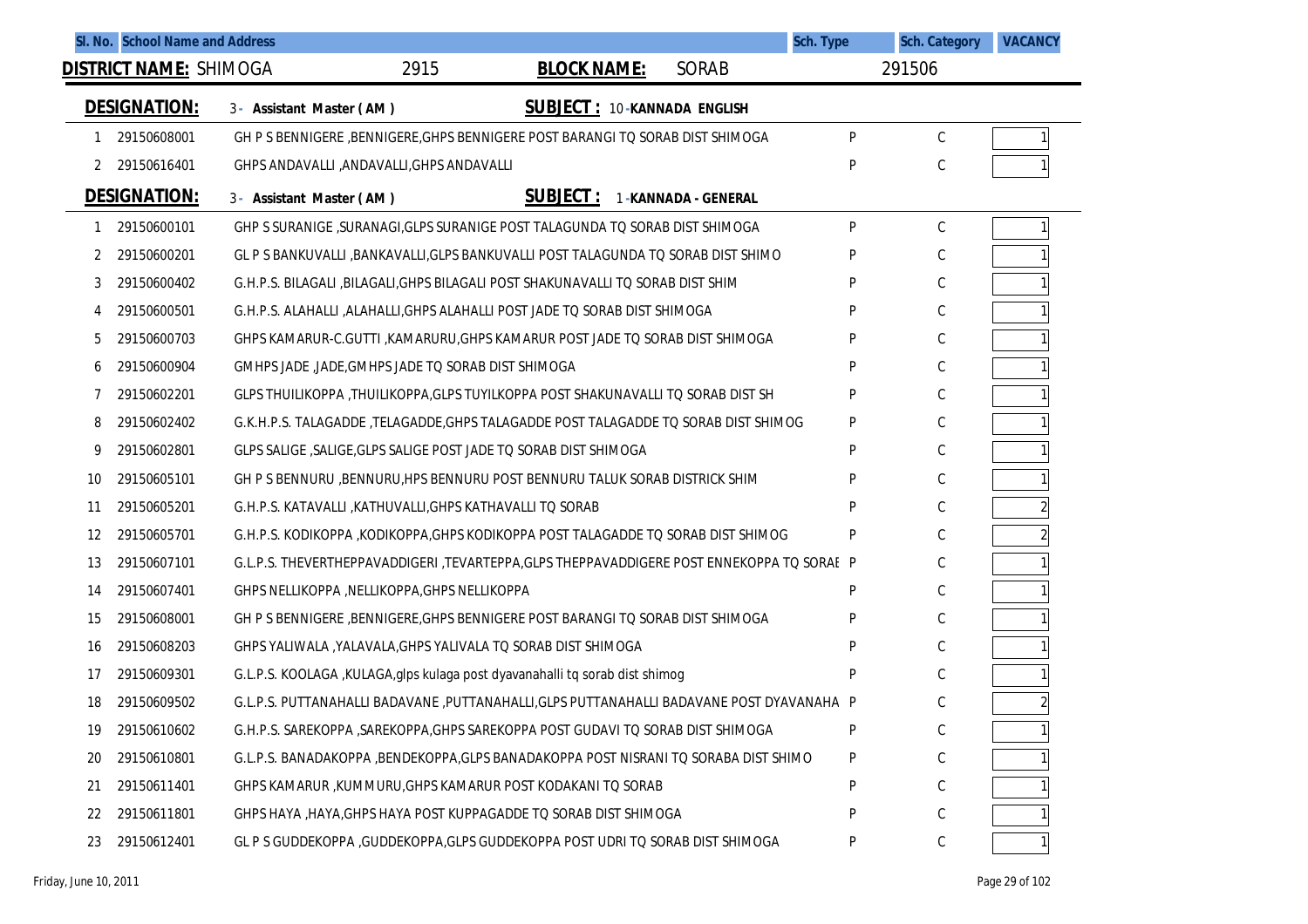|    | SI. No. School Name and Address |                                                                                        | Sch. Type | <b>Sch. Category</b> | <b>VACANCY</b> |
|----|---------------------------------|----------------------------------------------------------------------------------------|-----------|----------------------|----------------|
| 24 | 29150612501                     | GLPS KANTHANAHALLI , KANTHANAHALLI, GLPS KANTANAHALLI POST GUDAVI TO SORAB DIST SHIMOG | P         | C                    | $\mathbf{1}$   |
| 25 | 29150612801                     | GHPS CHIKKABBURU , CHIKKABBURU, GHPS CHIKKABBUR POST TATTUR TO SORAB DIST SHIMOGA      | P         | C                    | $\mathbf{1}$   |
| 26 | 29150614001                     | G.L.P.S. KUNTAGALALE, KUNTAGALALE, GLPS KUNTAGALALE POST HARISHI TO SORAB DIST SHIMOG  | P         | С                    | $\mathbf{1}$   |
| 27 | 29150614401                     | GL.P.S. MANGALORU , MANGALORE, GLPS MANGALORE POST HARISHI TO SORAB DIST SHIMOGA       | P         | С                    |                |
| 28 | 29150615501                     | GL P S NYARSHI , NYARSHI, GLPS NYARSHI POST CHANDRAGUTTI TO SORAB DIST SHIMO           | P         | С                    | $\mathbf{1}$   |
| 29 | 29150615801                     | GH P S CHIKKAMAKOPPA, CHIKKAMAKOPPA, GHPS CHIKAMAKOPPA                                 | P         | С                    |                |
| 30 | 29150616301                     | GL.P.S. HOLEMARURU , HOLEMARURU, GLPS HOLEMARURU POST CHANDRAGUTTI TO SORAB            | P         | С                    | $\mathbf{1}$   |
| 31 | 29150616501                     | GHPS HECHE, HECHE, GHPS HECHE POST HECHE TO SORAB DIST SHIMOGA                         | P         | С                    | $\mathbf{1}$   |
| 32 | 29150616701                     | GL P S KAKKARASI ,KAKKARASI,GLPS KAKKARASI POST MUTUGUPPE TQ SORAB DIST SHIMOG         | P         | С                    |                |
| 33 | 29150617402                     | G.H.P.S. GUDAVI, GUDAVI, GHPS GUDAVI POST GUDAVI TO SORAB DIST SHIMOGA                 | P         | С                    |                |
| 34 | 29150620701                     | GL P S CHIKKAVALI , CHIKKAVALI, GLPS CHIKKAVALI POST UDRI TQ SORAB DIST SHIMOGA        | P         | С                    |                |
| 35 | 29150620802                     | GH P S UDRI, UDRI, GHPS UDRI TO SORAB                                                  | P         | С                    |                |
| 36 | 29150620901                     | GH P S DEVATHIKOPPA, DEVATHIKOPPA, GHPS DEVATHIKOPPA                                   | P         | С                    |                |
| 37 | 29150621501                     | G.H.P.S. SCHOOL YALAVALLI, YALAVALLI, ghps yalavalli tq sorab                          | P         | С                    |                |
| 38 | 29150621701                     | GLPS KUMSHI, KUMSI, GLPS KUMSHI                                                        | P         | С                    |                |
| 39 | 29150622501                     | GH P S MANAMANE, MANAMANE, GHPS MANAMANE                                               | P         | С                    |                |
| 40 | 29150624601                     | G.H.P.S. KYASANUR ,KYASANURU,GHPS KYASANUR POST NISRANI TO SORAB DIST SHIMOGA          | P         | С                    |                |
| 41 | 29150627101                     | GL P S BHADRAPURA , BHADRAPURA, GLPS BHADRAPURA POST BENNURU TO SORAB DIST SHIMOGA     | P         | С                    |                |
| 42 | 29150627302                     | GHPS BARIGE, BARIGE, GHPS BARIGE POST DODDERI TO SORAB DIST SHIMOGA                    | P         | С                    |                |
| 43 | 29150627401                     | GLPS HORABAILU , HORABAILU, GLPS HORABAILU POST B. DODDERI TO SORABA DIST SHIMO        | P         | С                    |                |
| 44 | 29150628101                     | GL P S KUMBATHI , KUMBATHI, GLPS KUMBATHI POST SHIGGA TO SORAB DIST SHIMOGA            | P         | С                    |                |
| 45 | 29150628201                     | GHPS KULAVALLI ,KULAVALLI,GHPS KULAVALLI POST SHIGGA TQ SORAB DIST SHIMOGA             | P         | С                    | $\mathbf{1}$   |
| 46 | 29150628801                     | GHPS KAISODI, KAISODI, GHPS KAISODI POST ULAVI TO SORAB DIST SHIMOGA                   | P         | С                    | $\mathbf{1}$   |
| 47 | 29150628901                     | GLPS MYSAVI , MAISAVI, GLPS MYSAVI POST MYSAVI TO SORAB DIST SHIMOGA                   | P         | С                    | $\overline{c}$ |
| 48 | 29150629001                     | GHPS HUNAVALLI, HUNAVALLI, GHPS HUNAVALLI                                              | P         | С                    | 1              |
| 49 | 29150629201                     | GHPS SHIGGA, SHIGGA, GHPS HESARI TO SORAB DIST SHIMOGA                                 | P         | С                    |                |
| 50 | 29150630301                     | GHPS CHITTUR, CHITTUR, GHPS CHITTUR TO SORAB DIST SHIMOGA                              | P         | С                    |                |
| 51 | 29150630501                     | GHPS INDIHALLI , INDIHALLI, GHPS INDIHALLI TO SORAB                                    | P         | С                    |                |
| 52 | 29150631802                     | GM.H.P.S. CHANDRAGUTTI, CHANDRAGUTTI, GMHPS CHANDRAGUTTI                               | P         | С                    | $\mathbf{1}$   |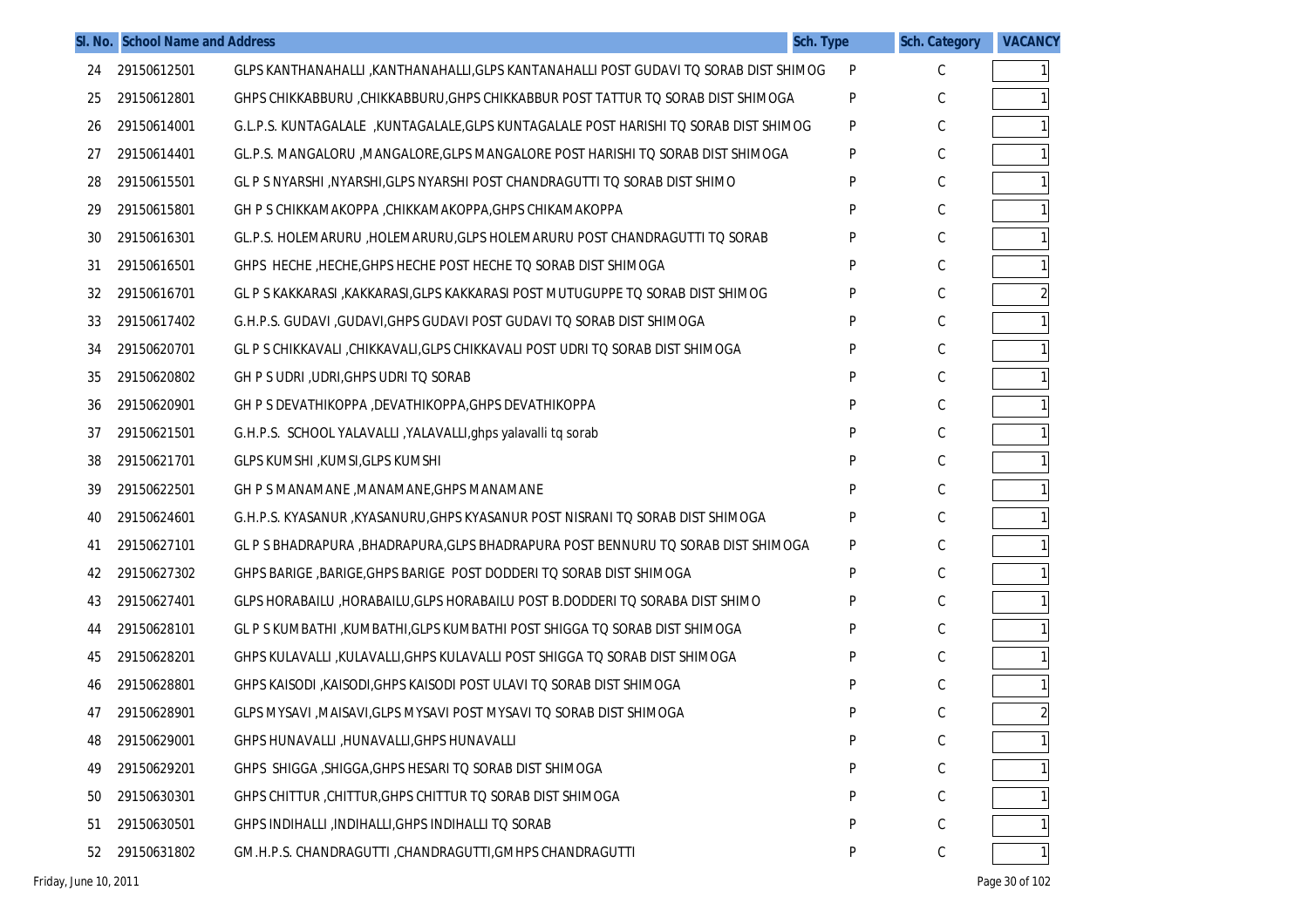|    | SI. No. School Name and Address |                                                                                            | Sch. Type | <b>Sch. Category</b> | <b>VACANCY</b> |
|----|---------------------------------|--------------------------------------------------------------------------------------------|-----------|----------------------|----------------|
| 53 | 29150632501                     | G.L.P.S. NELLURU , NELLURU, GLPS NELLURU POST HARISHI TO SORAB DIST SHIMOGA                | P         | C                    |                |
| 54 | 29150633501                     | G.H.P.S. BETTADAKURLY , BETTADAKURLY, GHPS BETTADAKURLY POST KUPPAGADDE TO SORAB DIST SH   | P         | С                    |                |
| 55 | 29150633702                     | GL.P.S. GOLLARA DODDI ,GOLLARDODDI,GLPS GOLLARADODDI POST ENNEKOPPA TO SORAB DIST SHI      | P         | С                    |                |
| 56 | 29150633801                     | G.H.P.S. MOODY, MOODY, GHPS MOODY TO SORAB DIST SHIMOGA                                    | p         | С                    |                |
| 57 | 29150634903                     | G.H.P.S TATTUR VADDIGERI ,TATTUR,GHPS TATTUR VADDIGERI POST TATTUR TO SORAB DIST SH        | P         | С                    |                |
| 58 | 29150635501                     | G.L.P.S. HARALIKOPPA , HARLIKOPPA, GLPS HARALIKOPPA POST KEREHALLI TO SORAB DIST SHIM      | D         | С                    |                |
| 59 | 29150636201                     | GHPS HULTHIKOPPA, HULTHIKOPPA, GHPS HULTIKOPPA POST HECHE TO SORAB DIST SHIMOGA            | D         | С                    |                |
| 60 | 29150636301                     | GUHPS HIREKASAVI ,HIRE KASAVI, GUHPS HIREKASAVI POST HIREKASAVI TO SORAB DIST SHI          | D         | С                    |                |
| 61 | 29150637601                     | GHPS BIDAGERI , BIDAGERI, GHPS BIDARAGERI POST UDRI TO SORAB                               | D         | С                    |                |
| 62 | 29150637701                     | GHPS UDRI VADDIGERE, UDRI VADDIGERE, GHPS UDRI VADDIGERE TO SORAB                          | D         | С                    |                |
| 63 | 29150638401                     | GLPS HULEMARADI, HULEMARADI, GLPS HULEMARADI POST GUDAVI TO SORAB DIST SHIMOGA             | P         | C                    |                |
| 64 | 29150638701                     | GLPS DUGLI, DUGLI, GLPS DUGLI POST GUDAVI TO SORAB DIST SHIMOGA                            |           | С                    |                |
| 65 | 29150638801                     | GLPS DUGLI HOSUR ,DUGLI HOSUR,GLPS DUGLI HOSUR POST GUDAVI TO SORAB DIST SHIMOGA           | D         | С                    |                |
| 66 | 29150638901                     | GLPS BALLIBIALU , BALLI BIALU, GLPS BALLIBAILU POST GUDAVI TO SORAB DIST SHIMOGA           | P         | С                    |                |
| 67 | 29150639702                     | GLPS GINIWALA VADDIGERE ,GINIWALA SADDIGERE,GLPS GINIVALA VADDIGERE POST BARANGI TO SOR/ P |           | С                    |                |
| 68 | 29150640101                     | GLPS MOODADEEVALIGE ,MOODADEEVALIGE,GLPS MOODADEEVALIGE POST BENNUR TO SORAB DIST SF P     |           | C                    |                |
| 69 | 29150640201                     | GLPS CHIKKALGODU ,CHIKKALGODU,GLPS CHIKKALAGODU POST HARISHI TO SORAB DIST SHIMO           | P         | С                    |                |
| 70 | 29150640401                     | GHPS BANKASANA , BANKASANA, GHPS BANKASANA TO SORAB DIST SHIMOGA                           | D         | С                    |                |
|    | <b>DESIGNATION:</b>             | <b>SUBJECT: 12-KANNADA HINDI</b><br>3- Assistant Master (AM)                               |           |                      |                |
|    | 29150620802                     | GH P S UDRI, UDRI, GHPS UDRI TO SORAB                                                      | P         | C                    |                |
|    | <b>DESIGNATION:</b>             | <b>SUBJECT: 11-KANNADA SCIENCE</b><br>3- Assistant Master (AM)                             |           |                      |                |
|    | 29150605101                     | GH P S BENNURU , BENNURU, HPS BENNURU POST BENNURU TALUK SORAB DISTRICK SHIM               | P         | $\mathsf C$          |                |
|    | 29150608203                     | GHPS YALIWALA , YALAVALA, GHPS YALIVALA TO SORAB DIST SHIMOGA                              |           | C                    |                |
|    | 29150624601                     | G.H.P.S. KYASANUR ,KYASANURU,GHPS KYASANUR POST NISRANI TO SORAB DIST SHIMOGA              |           |                      |                |
|    | 29150634401                     | G.H.P.S. LAKKAVALLI ,LAKKAVALLI, GHPS LAKKAVALLI TO SORAB                                  | P         | С                    |                |
|    | <b>DESIGNATION:</b>             | <b>SUBJECT:</b><br>2-URDU - GENERAL<br>3- Assistant Master (AM)                            |           |                      |                |
|    | 29150600903                     | GUHPS JADE, JADE, GUHPS JADE POST JADE TO SORAB DIST SHIMOGA                               | P         | C                    |                |
|    | 29150605806                     | GUHPS ANAVATTI , ANAVATTI, GUHPS ANAVATTI TO SORAB DIST SHIMOGA                            | P         | С                    |                |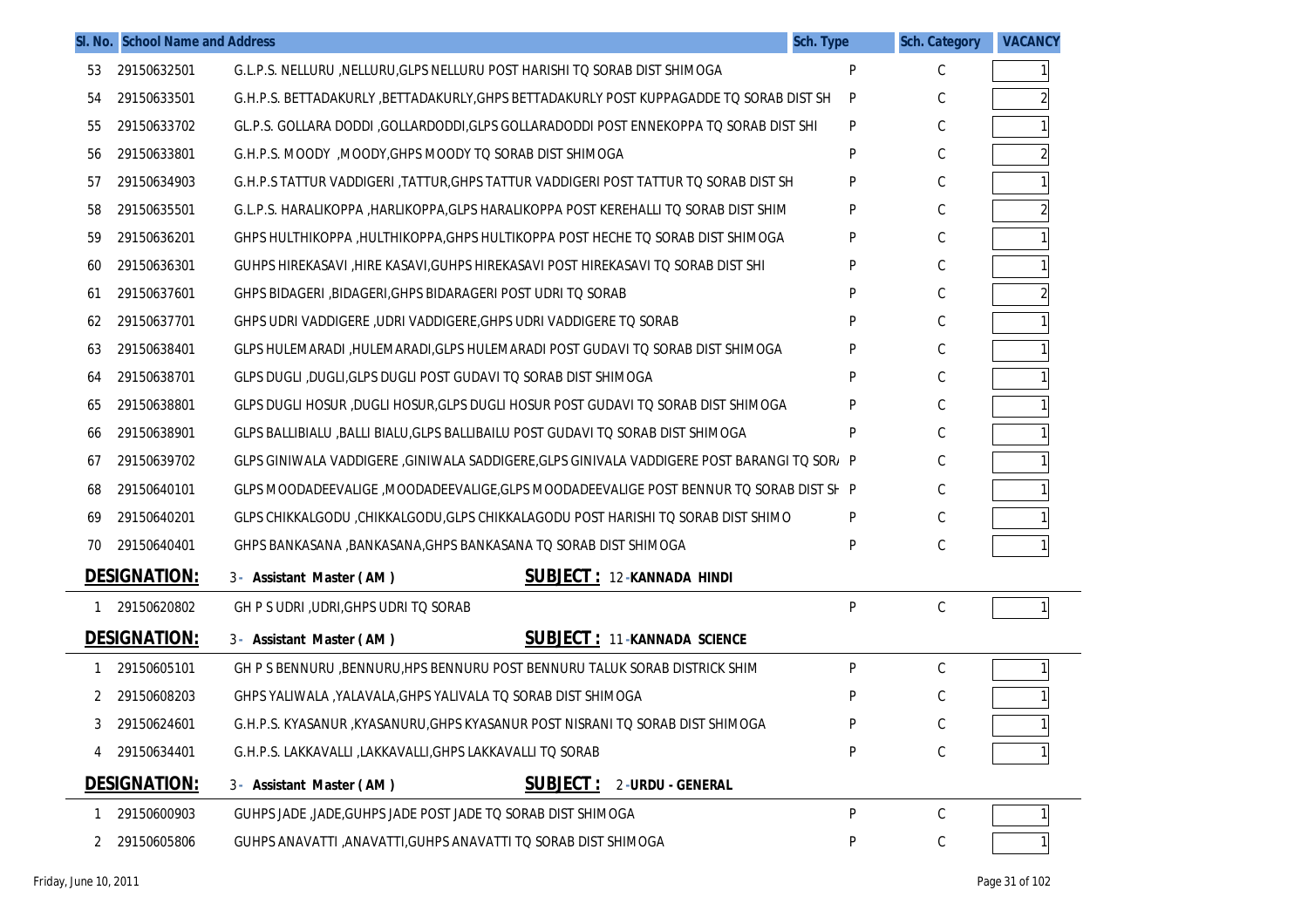|    | SI. No. School Name and Address |                                                                                            | Sch. Type | <b>Sch. Category</b> | <b>VACANCY</b> |
|----|---------------------------------|--------------------------------------------------------------------------------------------|-----------|----------------------|----------------|
| 3  | 29150631801                     | GURDU L.P.S. CHADRAGUTTI ,CHANDRAGUTTI,GULPS CHANDRAGUTTI TO SORAB DIST SHIMOGA            | P         | C                    |                |
|    | <b>DESIGNATION:</b>             | <b>SUBJECT:</b><br>12- SSA AM<br>-KANNADA - GENERAL                                        |           |                      |                |
|    | 29150600101                     | GHP S SURANIGE , SURANAGI, GLPS SURANIGE POST TALAGUNDA TO SORAB DIST SHIMOGA              | Þ         | C                    |                |
|    | 29150600201                     | GL P S BANKUVALLI ,BANKAVALLI,GLPS BANKUVALLI POST TALAGUNDA TO SORAB DIST SHIMO           | P         | C                    |                |
| 3  | 29150613102                     | GLPS SOORANGI GOMALA ,TALAGUNDA,GLPS SOORANAGI GOMALA POST TALAGUNDA TQ SORAB DIST         | P         | C                    |                |
|    | 29150613701                     | GL P S MANGARSHIKOPPA , MANGARSHIKOPPA, GLPS MANGARSHIKOPPA POST HARISHI TO SORAB DIST S P |           | $\mathsf C$          |                |
| 5  | 29150615101                     | GL P S MAVINABALLIKOPPA , MAVINABALLIKOPPA, GLPS MAVINABALLIKOPPA POST BENNURU TO SORAB P  |           | C                    |                |
| 6  | 29150625601                     | GLPS CHIMANUR, CHIMANURU, GLPS CHIMANUR POST HALAGALALE TO SORAB DIST SHIMAO               | P         | C                    |                |
|    | 29150632801                     | G.L.P.S. THOUDATTI , THOUDATTI, GLPS THOUDATTI POST BENNURU TO SORAB DIST SHIMOGA          | P         | C                    |                |
| 8  | 29150633501                     | G.H.P.S. BETTADAKURLY ,BETTADAKURLY,GHPS BETTADAKURLY POST KUPPAGADDE TO SORAB DIST SH     | P         | C                    |                |
| 9  | 29150638401                     | GLPS HULEMARADI, HULEMARADI, GLPS HULEMARADI POST GUDAVI TO SORAB DIST SHIMOGA             | P         | C                    |                |
| 10 | 29150639202                     | GLPS HALESORABA, HALESORAB, GLPS HALESORAB POST HALESORAB TO SORAB DIST SHIMOG             | P         | Α                    |                |
|    | <b>DESIGNATION:</b>             | <b>SUBJECT:</b><br>2-URDU - GENERAL<br>12- SSA AM                                          |           |                      |                |
|    | 29150600401                     | GUHPS BILAGALI BILAGALI GUHPS BILAGALI TO SORAB DIST SHIMOGA                               | Þ         | $\mathcal{C}$        |                |
|    | 29150608802                     | GULPS BASURU, BASURU, GLPS BASURU POST JADE TO SORAB DIST SHIMOGA                          | P         | C                    |                |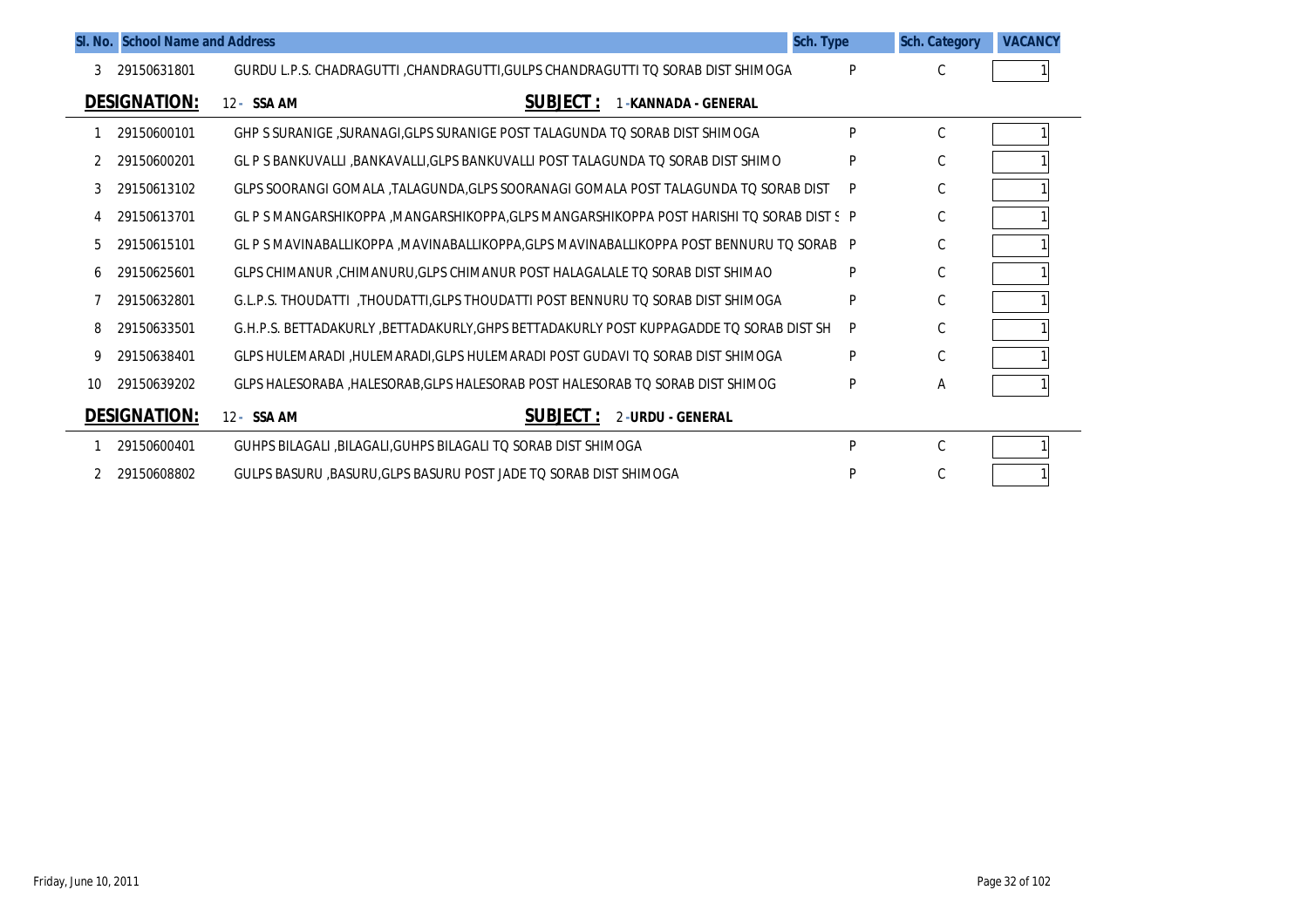|    | SI. No. School Name and Address |                          |                                                      |                                                                           |                          | Sch. Type | <b>Sch. Category</b> | <b>VACANCY</b> |
|----|---------------------------------|--------------------------|------------------------------------------------------|---------------------------------------------------------------------------|--------------------------|-----------|----------------------|----------------|
|    | <u>DISTRICT NAME:</u> SHIMOGA   |                          | 2915                                                 | <b>BLOCK NAME:</b>                                                        | <b>THIRTHAHALLI</b>      |           | 291507               |                |
|    | <b>DESIGNATION:</b>             | 3- Assistant Master (AM) |                                                      | <b>SUBJECT:</b>                                                           | <b>4-HINDI - GENERAL</b> |           |                      |                |
|    | 29150704702                     |                          | GHPS GUDDEKOPPA , GUDDEKOPPA, GHPS GUDDEKOPPA        |                                                                           |                          | P         | С                    |                |
| 2  | 29150707201                     |                          | GHPS KANNANGI , KANNANGI, GHPS KANNANGI              |                                                                           |                          | P         | C                    |                |
|    | <b>DESIGNATION:</b>             | 3- Assistant Master (AM) |                                                      | <b>SUBJECT:</b>                                                           | 1-KANNADA - GENERAL      |           |                      |                |
|    | 29150700102                     |                          | GLPS GUNDIBYLLI , MUNIYUR, GLPS GUNDIBYLLI           |                                                                           |                          | P         | С                    |                |
| 2  | 29150700501                     |                          | GHPS HUTTTHALLI, HUTTALLI, GLPS HUTHALLI             |                                                                           |                          | P         | С                    |                |
| 3  | 29150700601                     |                          | GHPS ALUR HOSAKOPPA , ALUR, GHPS ALUR HOSAKOPPA      |                                                                           |                          | P         | С                    |                |
| 4  | 29150700801                     |                          | GLPS THORABAILU, THOREBAILU, GLPS THORABAILU         |                                                                           |                          | P         | С                    |                |
| 5  | 29150701701                     |                          | GHPS MALLESARA , MALLESARA, GHPS MALLESARA           |                                                                           |                          | P         | С                    |                |
| 6  | 29150702401                     |                          | GHPS AKLAPURA , AKLAPURA, GHPS AKLAPURA              |                                                                           |                          | P         | С                    | $\overline{2}$ |
|    | 29150702603                     |                          | GHPS KONANDUR (M), KONANDUR, GHPS KONANDURU          |                                                                           |                          | P         | C                    |                |
| 8  | 29150702607                     |                          | GHPS KUKKANAKODIGE, KONANDUR, GHPS KUKKANAKODIGE     |                                                                           |                          | P         | С                    |                |
| 9  | 29150702609                     |                          | GLPS ME KONANDUR, KONANDUR, GLPS ME KONANDURU        |                                                                           |                          | P         | C                    |                |
| 10 | 29150703704                     |                          |                                                      | GLPS HOSAGADDE SHANKARAPUR , SHANKARAPURA, G L P S HOSAGADDE SHANKARAPURA |                          | P         | С                    |                |
| 11 | 29150703705                     |                          | GHPS HULISARA , SHANKARAPURA, GHPS HULISARA          |                                                                           |                          | P         | С                    | $\overline{c}$ |
| 12 | 29150703706                     |                          | GLPS BALAGADDE, SHANKARAPURA, GLPS BALAGADDE         |                                                                           |                          | P         | С                    |                |
| 13 | 29150704001                     |                          | GHPS BANDYA , BANDYA, GHPS BANDYA                    |                                                                           |                          | P         | C                    | $\overline{c}$ |
| 14 | 29150704003                     |                          | GLPS KANASAVALLI , BANDYA, GLPS KANASAVALL           |                                                                           |                          | P         | С                    |                |
| 15 | 29150704004                     |                          |                                                      | GLPS HOSAKERE , BANDYA, GLPSHOSAKERE NONABOORPOST THIRTHAHALLI TALUK SHI  |                          | P         | С                    | $\overline{c}$ |
| 16 | 29150704201                     |                          | GLPS KANDAKA , KHANDAKA, GLPS KANDAKA                |                                                                           |                          | P         | С                    |                |
| 17 | 29150704602                     |                          | GLPS JAMBE , JAMBETALLURU, GLPS JAMBE                |                                                                           |                          | P         | C                    |                |
| 18 | 29150704704                     |                          | GLPS JAYAPURA , GUDDEKOPPA, GLPS JAYAPURA            |                                                                           |                          | P         | С                    |                |
| 19 | 29150705201                     |                          | GHPS PATREKATTE, HALLUSALE, GHPS GUDDE KOPPA         |                                                                           |                          | P         | С                    |                |
| 20 | 29150705501                     |                          | GHPS BAVI KAISARU , TRIYAMBAKAPURA, GHPS BAVIKAISARU |                                                                           |                          | P         | C                    |                |
| 21 | 29150705601                     |                          | GLPS VIRUPAPURA, VIRUPAPURA, GLPS VIRUPAPURA         |                                                                           |                          |           | C                    |                |
| 22 | 29150705701                     |                          |                                                      | GHPS KUMUDWATHI GANI , YOGIMALALI, GHPS KUMUDWATHI GANI                   |                          | P         | C                    |                |
| 23 | 29150705702                     |                          | GLPS HARAMBALLI , YOGIMALALI, GLPS HARAMBALLI        |                                                                           |                          | P         |                      |                |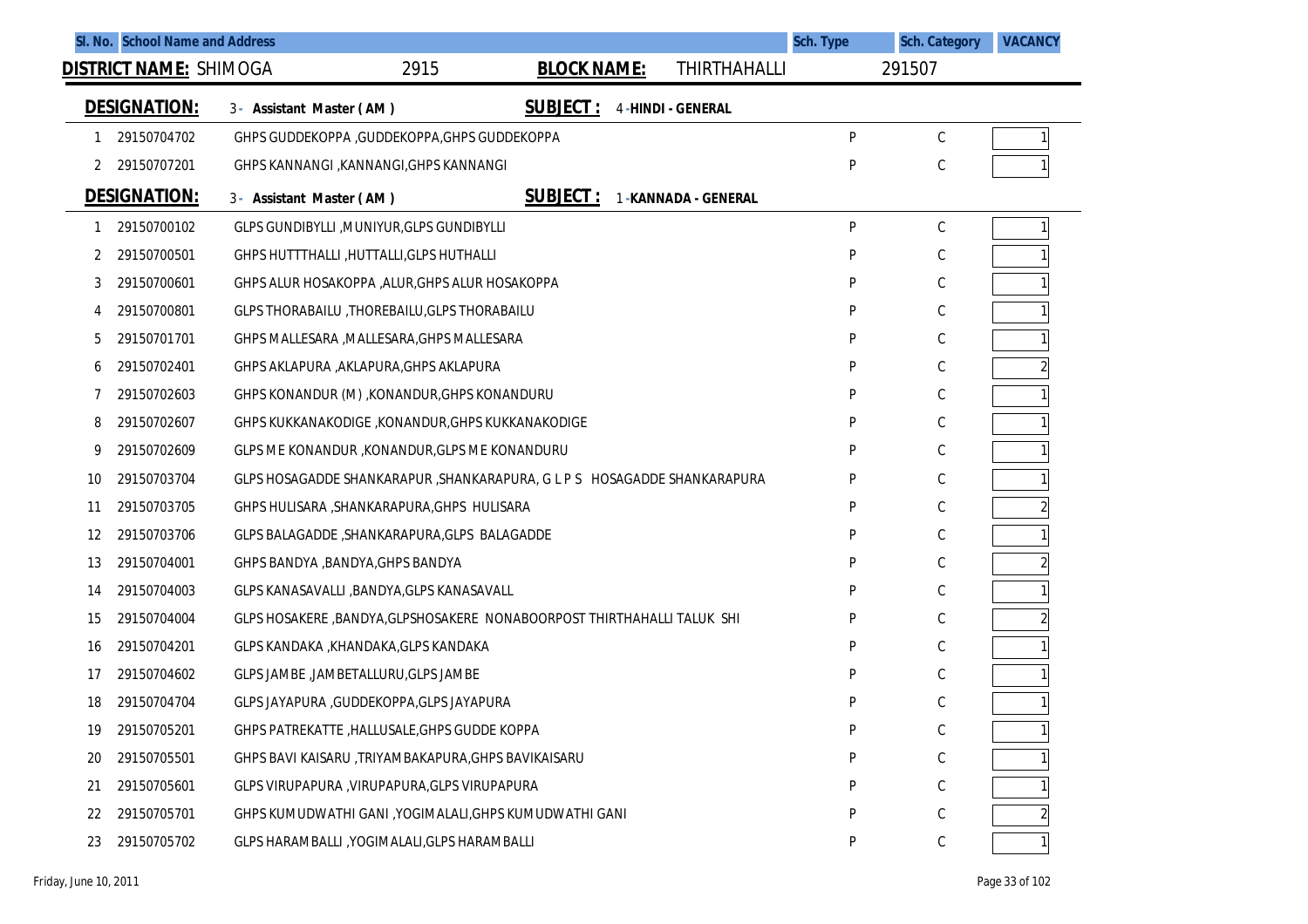|    | SI. No. School Name and Address |                                                                                 | Sch. Type | <b>Sch. Category</b> | <b>VACANCY</b> |
|----|---------------------------------|---------------------------------------------------------------------------------|-----------|----------------------|----------------|
| 24 | 29150707101                     | GLPS VENKANHALLI, VENKANAHALLI, GLPS VENKANHALLI                                | P         | C                    |                |
| 25 | 29150707301                     | GHPS KIKKERI ,KIKKERI,GHPS KIKKERI                                              | P         | C                    |                |
| 26 | 29150708101                     | GHPS HALAGA, HALAGA, HALAGA AT POST                                             | P         | С                    |                |
| 27 | 29150708301                     | GLPS KUCHLU KUCHHALU GLPS KUCHLU                                                | P         | С                    |                |
| 28 | 29150710101                     | GHPS KUDUVALLI ,KUDUVALLI,GHPS KUDUVALLI                                        | P         | С                    |                |
| 29 | 29150710501                     | GHPS SHEDGAR , SHEDGAR, GHPS SHEDGAR                                            | P         | С                    |                |
| 30 | 29150710701                     | GLPS MALAGARU , KAVERI, GLPS MALAGARU                                           | P         | С                    |                |
| 31 | 29150711001                     | GHPS KASAGAR , KASAGARU, GHPS KASAGARU                                          | P         | С                    |                |
| 32 | 29150712301                     | GHPS NEKKURGODU, NEKRAGODU, H P S NEKKARAGODU THIRTHAHALLI-TALUQ SHIMO          | P         | С                    |                |
| 33 | 29150712501                     | GLPS THENGINIKOPPA, TENGINAKOPPA, LPS TENGINAKOPPA SALUR-POST THIRTHAHALLI-     | P         | С                    |                |
| 34 | 29150713401                     | GHPS KADEGADDE, KADEGADDE, H P S KADEGADDE    ARAGA-POST THIRTHAHALLI-TALU      | P         | С                    |                |
| 35 | 29150714101                     | GHPS IKKEI-BELUR, BELURU, G H P S EKKERI-BELUR                                  | P         | С                    |                |
| 36 | 29150714301                     | GLPS KOKKODU ,KOKKODU,GHPS KOKKODU                                              | P         | С                    |                |
| 37 | 29150714801                     | GHPS SARALA, SARALA, G H P S SARALA                                             | P         | С                    |                |
| 38 | 29150715002                     | GLPS BALEKODLU , ARALAPURA, GLPS BALAEKODLU. THIRTHAHALLI. TALUK. SHIMOGA. DIST | P         | С                    |                |
| 39 | 29150715301                     | GLPS BILUVE , BILUVE, GLPS BILUVE                                               | P         | С                    |                |
| 40 | 29150716401                     | GHPS SHETTIGALAKOPPA , SHETTIGALAKOPPA, GHPS SHETTIGALAKOPPA                    | P         | С                    |                |
| 41 | 29150716601                     | GLPS LAKKUNDA ,LAKKUNDA,G.L.P.S LAKUNDA                                         | P         | С                    |                |
| 42 | 29150716602                     | GHPS KAINALLI ,LAKKUNDA,GHPS KAINALLI                                           | P         | С                    |                |
| 43 | 29150717101                     | GHPS ALAGERI , ALAGERI, GHPS HALAGERI                                           | P         | С                    |                |
| 44 | 29150717204                     | GLPS HULIGUDDU ,HUNASAVALLI,GLPSHULIGDDU HAROGOLIGE POST THIRTHAHALLI TALUK     | P         | С                    |                |
| 45 | 29150717901                     | GHPS HEDDURU, HEDDURU, GHPS HEDUR                                               | P         | С                    |                |
| 46 | 29150717902                     | GLPS BENDEKOPPA, HEDDURU, GLPS BENDEKOPPA                                       | P         | С                    |                |
| 47 | 29150718001                     | GHPS MUNDUVALLI , MUNDUVALLI, GHPS MUNDUVALLI                                   | P         | C                    |                |
| 48 | 29150718201                     | GHPS HOLEKOPPA, HOLEKOPPA, GHPS HOLEKOPPA                                       | P         | С                    |                |
| 49 | 29150718302                     | GLPS BHADRAJPUR, DABBANAGADDE, GLPS BHADRAJPURA                                 | P         | С                    |                |
| 50 | 29150718601                     | GLPS BALAGATTE , BALAGATTE, GLPSBALAGATTE DEVANGI POST THIRTHAHALLITALUK SHIMO  | P         | С                    |                |
| 51 | 29150718801                     | GHPS HAROGOLIGE, HAROGOLIGE, GHPS HAROGOLIGE                                    | P         | С                    |                |
| 52 | 29150719001                     | GLPS ANDHACERE ,ANDAGERE,GLPSANDHACEREDEVANGI POST THIRTHAHALLI TALUK SHIMO     | P         | С                    |                |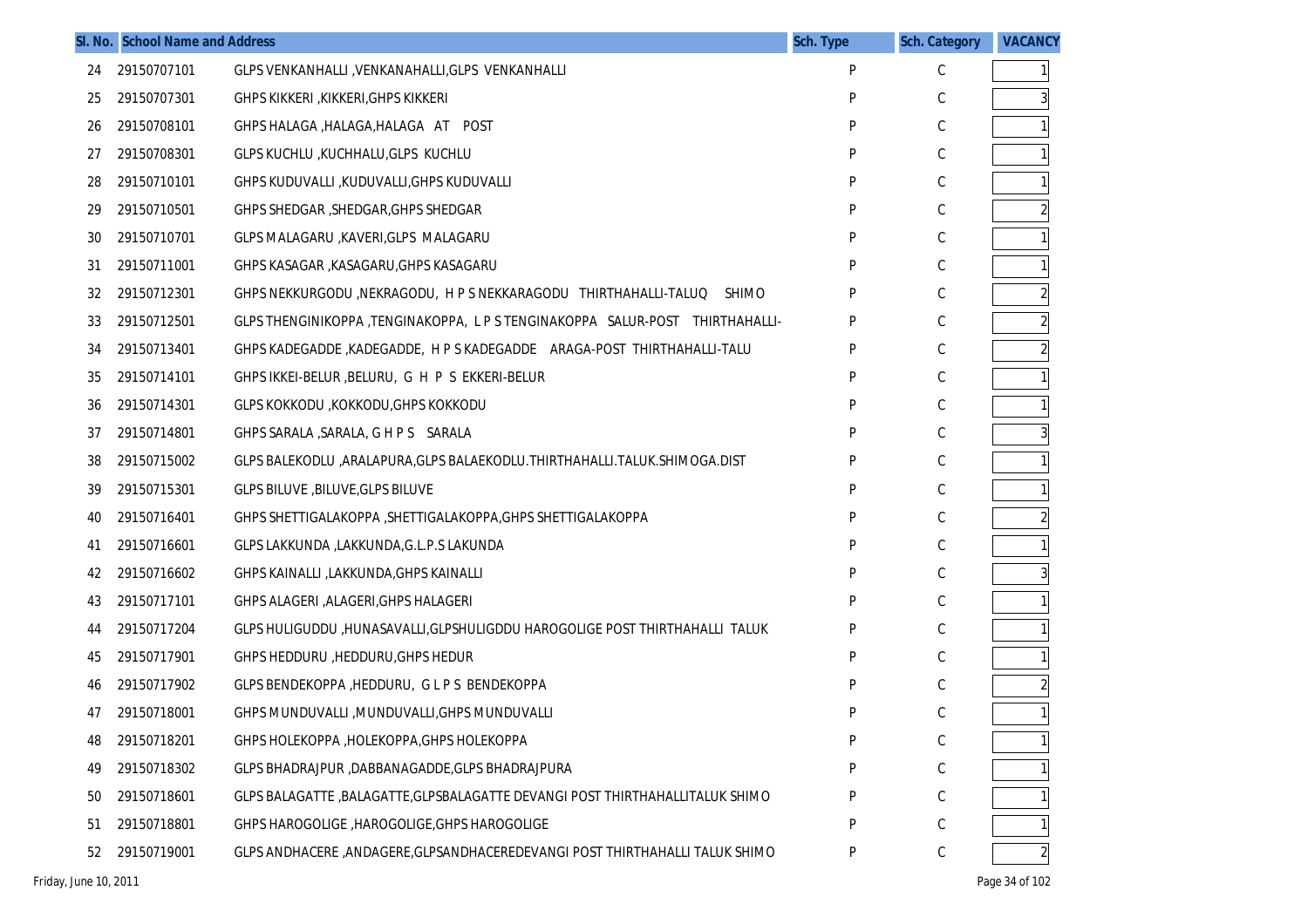|    | SI. No. School Name and Address |                                                       | <b>Sch. Type</b> | <b>Sch. Category</b> | <b>VACANCY</b> |
|----|---------------------------------|-------------------------------------------------------|------------------|----------------------|----------------|
| 53 | 29150719301                     | GLPS KULUR , KULURU, GLPS. KULUR                      | P                | C                    | $\overline{2}$ |
| 54 | 29150721501                     | GHPS HERAMBAPURA , HERAMBAPURA, GHPS HERAMBAPURA      | P                | С                    | $\mathbf{1}$   |
| 55 | 29150721601                     | GHPS BELLANGI , BELLANGI, GHPS BELLANGI               | P                | С                    | $\mathbf{1}$   |
| 56 | 29150721801                     | GLPS SHUNTHIHAKKLU, SHUNTIHAKLU, GLPS SHUNTIHAKKLU    | P                | С                    | $\mathbf{1}$   |
| 57 | 29150721901                     | GHPS THEMMEMANE, HURULI, GHPS THEMMEMANE              | P                | С                    | $\overline{2}$ |
| 58 | 29150722401                     | GLPS DASANKODIGE ,DASANAKODIGE,GLPS DASANAKODIGE      | P                | С                    | $\mathbf{1}$   |
| 59 | 29150722604                     | GHPS MEGARAVALLI , MEGARAVALLI, GHPS MEGARAVALLI      | P                | С                    | $\mathbf{1}$   |
| 60 | 29150722607                     | GLPS MUTHANA , MEGARAVALLI, G.L.P.S MUTHANA           | P                | С                    | $\mathbf{1}$   |
| 61 | 29150722801                     | GHPS CHAKKODBILU, CHAKKODABYLU, GHPS CHAKKODBILU      | P                | С                    | $\mathbf{1}$   |
| 62 | 29150722802                     | GLPS MALALIKOPPA ,CHAKKODABYLU,GLPS MALALIKOOPPA      | P                | С                    |                |
| 63 | 29150722902                     | GLPS PADUVALLI, SHIRURU, GLPS PADUVALLI               | P                | C                    | $\mathbf{1}$   |
| 64 | 29150723001                     | GHPS HONNETHALU, HONNETALU, G H P S HONNETHALU        | P                | С                    | $\mathbf{1}$   |
| 65 | 29150723102                     | GLPS DONIHAKKALU , HOSURU,                            | P                | С                    | $\mathbf{1}$   |
| 66 | 29150723204                     | GHPS HANDALASU , TALLURU, GHPS HANDALASU              | P                | С                    | $\overline{3}$ |
| 67 | 29150723302                     | GHPS MALLANDUR , BALEHALLI, G.H.P.S. MALLANDUREU      | P                | С                    | $\mathbf{1}$   |
| 68 | 29150723303                     | GHPS HOSAGADDE, BALEHALLI, GHPS HOSAGADDE             | P                | С                    | $\mathbf{1}$   |
| 69 | 29150723501                     | GHPS CHANGARU , CHANGARU, GLPS CHANGARU               | P                | С                    | $\mathbf{1}$   |
| 70 | 29150723601                     | GHPS AREHALLI , AREHALLI, GHPS AREHALLI               | P                | С                    | $\mathbf{1}$   |
| 71 | 29150723901                     | GHPS KASARVALLI , KASARAVALLI, GHPS KASARAVALLI       | P                | С                    | $\mathbf{1}$   |
| 72 | 29150724001                     | GLPS MUTHUVALLI , MUTHUVALLI, GCLPS MUTHUVALLI        | P                | С                    | $\mathbf{1}$   |
| 73 | 29150724201                     | GHPS CHIKKALURU , CHIKKALURU, GHPS CHIKKALURU         | P                | С                    |                |
| 74 | 29150726201                     | GHPS HARALIMATA , HARALIMATA, GHPS HARALIMATA         | P                | C                    | $\mathbf{1}$   |
| 75 | 29150730401                     | GLPS NAMBALA , NAMBALA, GLPS NAMBALA MELIGE POST      | P                | С                    | $\mathbf{1}$   |
| 76 | 29150731201                     | GLPS SANKALAPURA , SANKALAPURA, GLPS SANKLAPURA       | P                | С                    | $\mathbf{1}$   |
| 77 | 29150733601                     | GHPS GUTTIYADEHLI , GUTTIYADEHLI, GHPS GUTTIYADEHALLI | P                | С                    |                |
| 78 | 29150738301                     | GLPS RAGIHAKKALU , PATTALAMANE, GLPS RAGIHAKKLU       | P                | С                    |                |
| 79 | 29150738601                     | GHPS KATTEHAKKALU , KATAGAR, GHPS KATTEHAKKALU        | P                | С                    |                |
| 80 | 29150738901                     | GHPS JOGIKOPPA , JOGIKOPPA, GHPS JOGIKOPPA            | P                | С                    |                |
| 81 | 29150739001                     | GHPS SALEKOPPA , MALLAPURA, GHPS SALEKOPPA            | P                | С                    |                |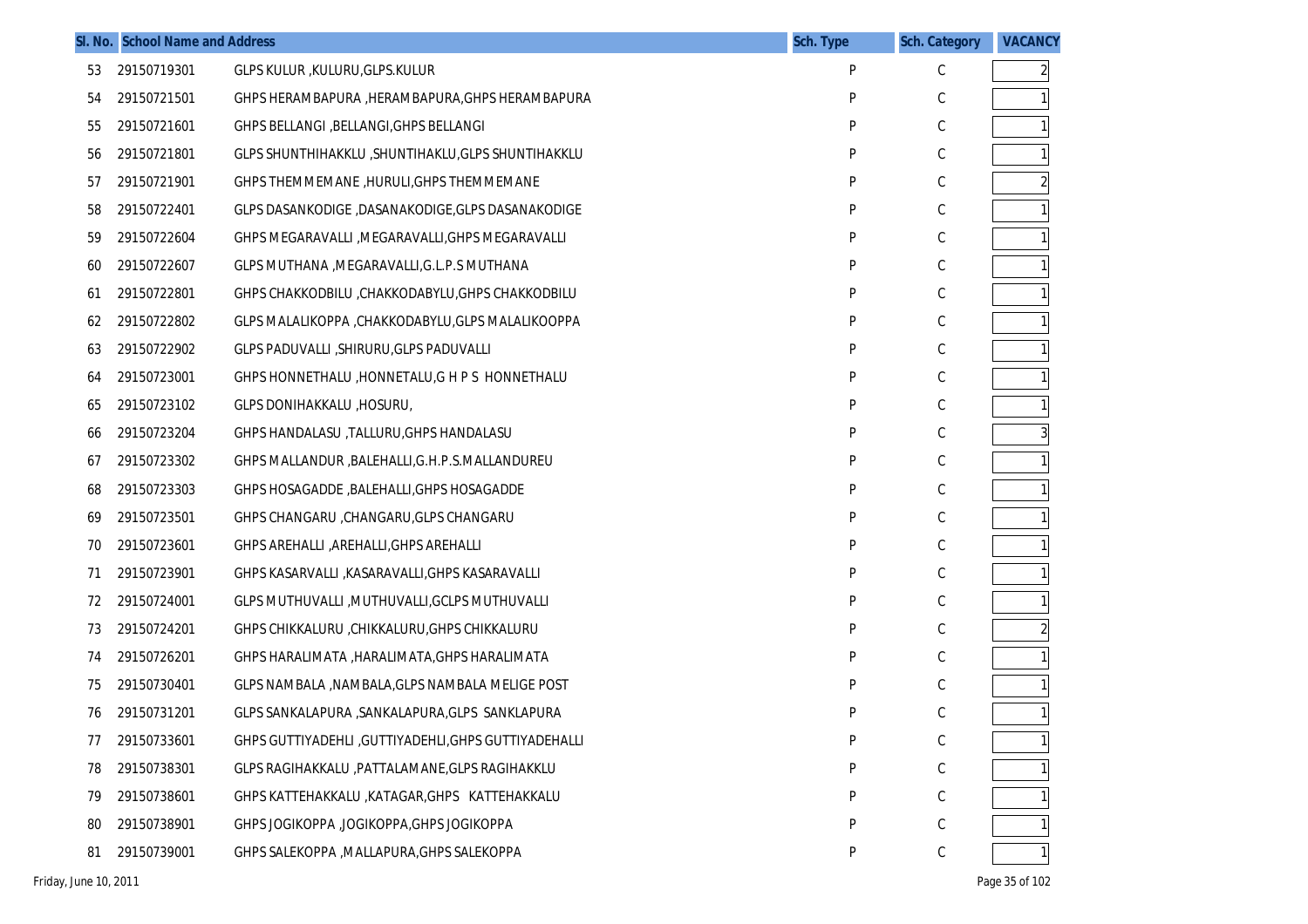|    | <b>SI. No. School Name and Address</b> |                                                                                          | <b>Sch. Type</b> | <b>Sch. Category</b> | <b>VACANCY</b> |
|----|----------------------------------------|------------------------------------------------------------------------------------------|------------------|----------------------|----------------|
| 82 | 29150739301                            | GLPS HOSAKESALUR , KESALUR, GLPS HOSAKESALURU                                            | P                | С                    |                |
| 83 | 29150739401                            | GLPS KELUR , MALALURU, GLPS KELURU                                                       | P                | C                    |                |
| 84 | 29150739501                            | GHPS HORNEBYLU , KESLUR, GHPS HORANEBYLU                                                 | P                | C                    |                |
| 85 | 29150739502                            | GHPS HALEKESALUR, KESLUR, GHPS HALEKESALURU                                              | P                | C                    |                |
| 86 | 29150739801                            | GLPS DATTARAJAPURA ,THRIYAMBAKAPURA,GLPS DATTARAJAPURA                                   | P                | С                    |                |
| 87 | 29150740001                            | GLPS BANDIGADI , BANDIGADI, GLPS BANDIGADI                                               | P                | C                    |                |
| 88 | 29150740201                            | GLPS HORABYLU, HORABYLU, G.L.P.S HORABYLU                                                | P                | $\mathsf C$          |                |
|    | <b>DESIGNATION:</b>                    | <b>SUBJECT :</b><br>11-KANNADA SCIENCE<br>3- Assistant Master (AM)                       |                  |                      |                |
|    | 29150707501                            | GHPS KEEGADI , KEEGADI , GHPS KEEGADI                                                    | P                | $\mathsf{C}$         |                |
|    | 29150716401                            | GHPS SHETTIGALAKOPPA , SHETTIGALAKOPPA, GHPS SHETTIGALAKOPPA                             | P                | С                    |                |
| 3  | 29150723203                            | <b>GHPS AGUMBE, TALLURU, GHPS AGUMBE</b>                                                 | P                | C                    |                |
|    | <b>DESIGNATION:</b>                    | SUBJECT:<br>3- Assistant Master (AM)<br>2-URDU - GENERAL                                 |                  |                      |                |
|    | 29150712004                            | GUHPS MANDAGADDE, LINGAPURA, GULPS MANDADDE                                              | P                | C                    |                |
|    | 29150724802                            | GUHPS THIRTHAHALLI ,THIRTHAHALLI TOWN,guhps thirthahalli thirthahalli taluk shimoga dist | P                | Α                    |                |
|    | <b>DESIGNATION:</b>                    | SUBJECT:<br>12- SSA AM<br>-KANNADA - GENERAL                                             |                  |                      |                |
|    | 29150705801                            | GHPS ALASE , ALASE, GHPS ALASE                                                           | P                | C                    |                |
|    | 29150706302                            | GLPS THOTAOAKOPPA , HEGALATHI, GLPS THOTAOAKOPPASINGANABIDARE POST                       | P                | С                    |                |
| 3  | 29150726201                            | GHPS HARALIMATA , HARALIMATA, GHPS HARALIMATA                                            | p                | C                    |                |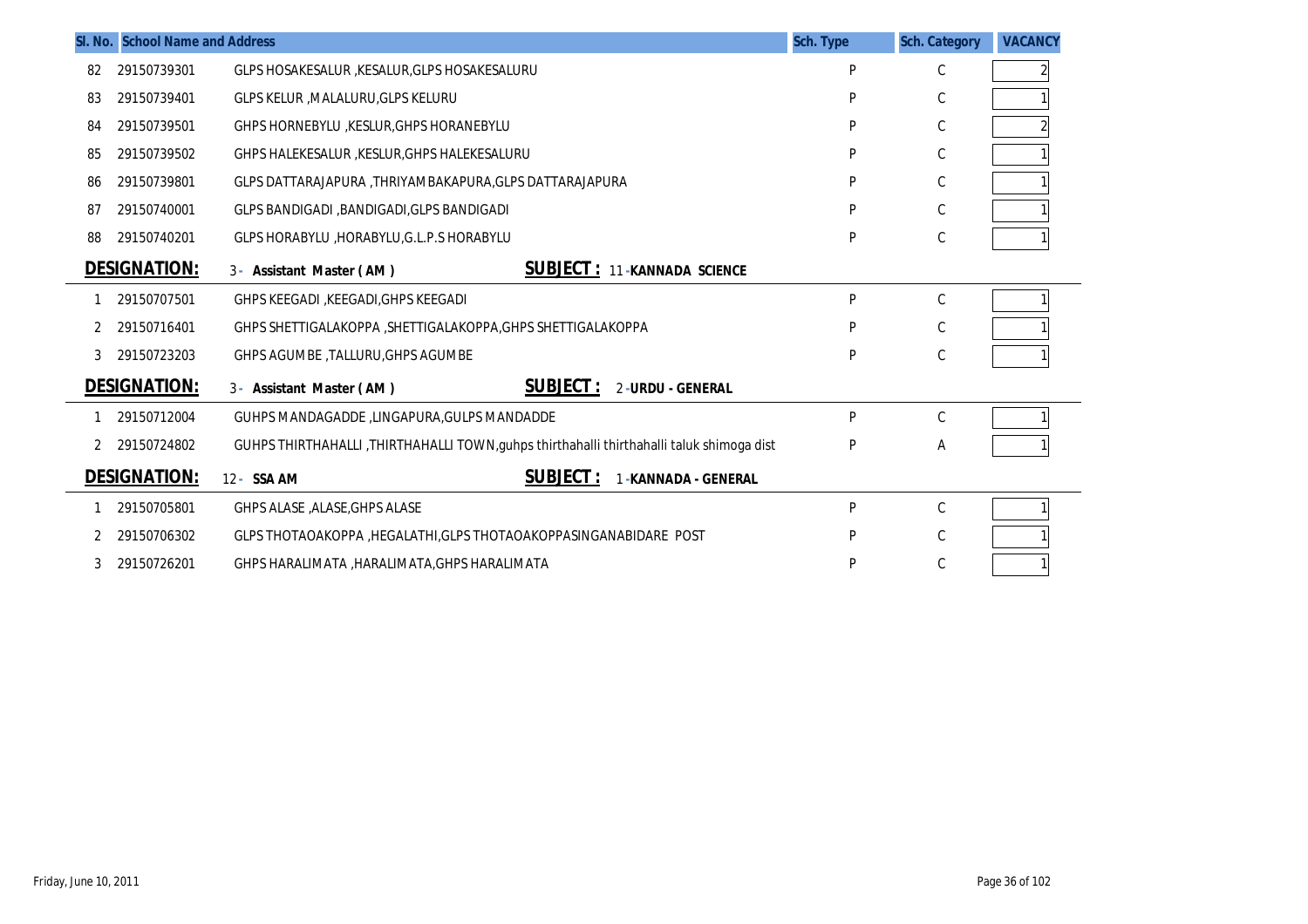| 2918<br><b>BLOCK NAME:</b><br>CHIKKANAYAKANAHALLI<br><u>DISTRICT NAME:</u> TUMKUR<br>291801<br><b>DESIGNATION:</b><br><b>SUBJECT:</b><br>4-HINDI - GENERAL<br>3- Assistant Master (AM)<br>$\mathsf{P}$<br>$\mathsf C$<br>29180120301<br>GHPS DASUDI , DASUDI, HPS DASUDI EHOYSALAKATTE EC. N. HALLI<br><b>DESIGNATION:</b><br><b>SUBJECT: 10-KANNADA ENGLISH</b><br>3- Assistant Master (AM)<br>C<br>29180102501<br>GHPS DODDABELAVAADI ,DODDABELAVAADI,HPS DODDABELAVAADI THIMMANAHALLI POST TC.N.HALLI P<br>-1<br>P<br>C<br>29180120001<br>GHPS KALLENAHALLI , KALLENAHALLI, HPS KALLENAHALLI@HOYSALAKATTE @C.N.HALLI<br>2 |  |
|------------------------------------------------------------------------------------------------------------------------------------------------------------------------------------------------------------------------------------------------------------------------------------------------------------------------------------------------------------------------------------------------------------------------------------------------------------------------------------------------------------------------------------------------------------------------------------------------------------------------------|--|
|                                                                                                                                                                                                                                                                                                                                                                                                                                                                                                                                                                                                                              |  |
|                                                                                                                                                                                                                                                                                                                                                                                                                                                                                                                                                                                                                              |  |
|                                                                                                                                                                                                                                                                                                                                                                                                                                                                                                                                                                                                                              |  |
|                                                                                                                                                                                                                                                                                                                                                                                                                                                                                                                                                                                                                              |  |
|                                                                                                                                                                                                                                                                                                                                                                                                                                                                                                                                                                                                                              |  |
|                                                                                                                                                                                                                                                                                                                                                                                                                                                                                                                                                                                                                              |  |
| P<br>C<br>29180120303<br>3<br>GHPS BALLAPPANAHATTI , DASUDI, GHPS BALLAPANAHATTI DASUDI POST DC.N.HALLI                                                                                                                                                                                                                                                                                                                                                                                                                                                                                                                      |  |
| <u>DESIGNATION:</u><br><b>SUBJECT :</b><br>1-KANNADA - GENERAL<br>3- Assistant Master (AM)                                                                                                                                                                                                                                                                                                                                                                                                                                                                                                                                   |  |
| C<br>29180103603<br>GLPS CHORAGONDANA HALLI ,DODDENNEGERE,GLPS CHORAGONDANAHALLIZD Y GERE POSTZCHIKKAN/ P                                                                                                                                                                                                                                                                                                                                                                                                                                                                                                                    |  |
| C<br>29180104201<br>P<br>GHPS KIDUKANA HALLI , KIDUKANA HALLI, GHPS KIDUKANAHALLIZC N HALLI TALUKZTUMKUR DISTRICT                                                                                                                                                                                                                                                                                                                                                                                                                                                                                                            |  |
| 2<br>C<br>29180105701<br>3<br>GHPS MELANA HALLI , MELANA HALLI, GHPS H MELANAHALLI MELANAHALLI POST THULIYAR HOB TCN HA P                                                                                                                                                                                                                                                                                                                                                                                                                                                                                                    |  |
| C<br>29180105801<br>GHPS GURUVAPURA , GURUVAARAPURA, GHPS GURUVAPURA @GANADALU POST @CN HALLI TO @TUMKUR P<br>4                                                                                                                                                                                                                                                                                                                                                                                                                                                                                                              |  |
| C<br>P<br>29180107403<br>5<br>GLPS MALLIGERE G.HATTI ,MALLIGERE,GLPS MALLIGERE G HATTI@MATHIGHATTA POST@C N HALLI                                                                                                                                                                                                                                                                                                                                                                                                                                                                                                            |  |
| C<br>29180107501<br>GLPS DAVANADA HOSAHALLI ,DAVANADA HOSAHALLI,GLPS DAVANADA HOSAHALLIZKAMALAPURA POST P<br>6                                                                                                                                                                                                                                                                                                                                                                                                                                                                                                               |  |
| C<br>29180107602<br>GLPS KAAMALAPURA G HATTI , KAMALAPURA, GLPS KAMALAPURADA GOLLARAHATTI EKAMALAPURA POS P                                                                                                                                                                                                                                                                                                                                                                                                                                                                                                                  |  |
| C<br>P<br>29180107603<br>8<br>GHPS HOSUR, KAMALAPURA, GHPS HOSUR EKAMALAPURA POST L N HALLI TO                                                                                                                                                                                                                                                                                                                                                                                                                                                                                                                               |  |
| C<br>P<br>29180107604<br>GLPS HOSUR BOVI COLONY, MATHIGHATTA CLST, C.N. HALLI TO<br>9                                                                                                                                                                                                                                                                                                                                                                                                                                                                                                                                        |  |
| C<br>P<br>29180108001<br>10<br>GHPS UPPARAHALLI, UPPARAHALLI, HPS UPPARAHATTI LBARAGURU POST LC. N. HALLI TQ                                                                                                                                                                                                                                                                                                                                                                                                                                                                                                                 |  |
| C<br>29180110202<br>GHPS GHANTENAHALLI , GHANTENA HALLI, GHPS GANTENAHALLI ZTHIMMANAHALLI POSTZCHIKKANAYAI P<br>11                                                                                                                                                                                                                                                                                                                                                                                                                                                                                                           |  |
| C<br>29180110401<br>12<br>GLPS HANUMANTHANA HALLI , HANUMANTHANA HALLI, GLPS HANUMANTHANAHALLI RAMANAHALLI PI P                                                                                                                                                                                                                                                                                                                                                                                                                                                                                                              |  |
| C<br>29180111201<br>13<br>GHPS BARASIDALA HALLI ,BARASIDLA HALLI,GHPS BARASIDLAHALLI @BARASIDLAHALLI  POST@CHIKKANA`  P                                                                                                                                                                                                                                                                                                                                                                                                                                                                                                      |  |
| C<br>29180111401<br>14<br>GHPS DODDARAMAPURA ,DODDARAMPURA, GHPS DODDARAMPURA ETHE ERTHAPURA POSTEC N HALL P                                                                                                                                                                                                                                                                                                                                                                                                                                                                                                                 |  |
| C<br>P<br>15<br>29180111701<br>GLPS KOTTIGAL, KOTTIGAL, GLPS KOTTIGAL PARASIDLAHALLI POST PCHIKKANAYAKANAHALLI TQ                                                                                                                                                                                                                                                                                                                                                                                                                                                                                                            |  |
| $\mathsf C$<br>29180120302<br>GLPS HUMLANAYAKANATHANDYA ,DASUDI,GLPS HUMLANAYAKANA THANDYAZHOYSALAKATTEZC.N.HAI P<br>16                                                                                                                                                                                                                                                                                                                                                                                                                                                                                                      |  |
| $\mathsf C$<br>29180120303<br>P<br>17<br><b>GHPS BALLAPPANAHATTI ,DASUDI,GHPS BALLAPANAHATTI DASUDI POST PLOST C.N.HALLI</b>                                                                                                                                                                                                                                                                                                                                                                                                                                                                                                 |  |
| С<br>29180120305<br>18<br>GLPS EMMEKARIKEHATTI ,DASUDI,GLPS EMMEKARIKEHATTI DASUDI POST DC.N.HALLI TQ<br>P                                                                                                                                                                                                                                                                                                                                                                                                                                                                                                                   |  |
| С<br>29180120401<br>P<br>19<br>GLPS MARENADU, MARENADU, LPS MARENADU @DABBUGUNTY POST @C.N.HALLI TQ                                                                                                                                                                                                                                                                                                                                                                                                                                                                                                                          |  |
| C<br>29180121501<br>P<br>20<br>GMHPS THIMMANAHALI ,THIMMANAHALLI,GMHPS THIMMANAHALLIZC.N.HALLI                                                                                                                                                                                                                                                                                                                                                                                                                                                                                                                               |  |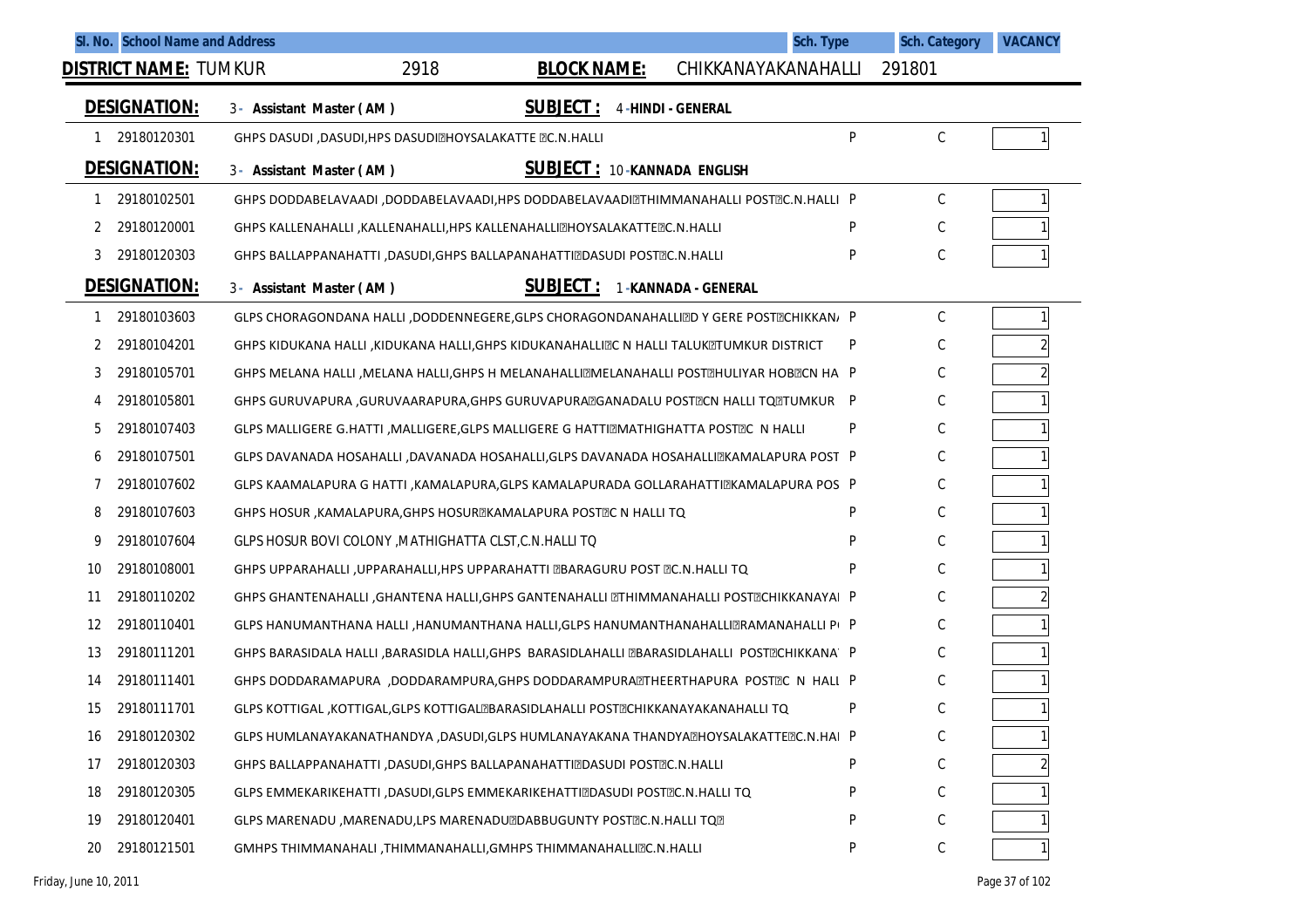| SI. No. School Name and Address |                                                                                               | <b>Sch. Type</b> | <b>Sch. Category</b> | <b>VACANCY</b> |
|---------------------------------|-----------------------------------------------------------------------------------------------|------------------|----------------------|----------------|
| 29180121901<br>21               | GHPS ASHRIHALL ,ASHRIHALL,GHPS ASHRIHAL RAMANAHALLI POST PCHIKKANAYAKANAHALLI TQ              | P                | С                    |                |
| <b>DESIGNATION:</b>             | <b>SUBJECT: 11-KANNADA SCIENCE</b><br>3- Assistant Master (AM)                                |                  |                      |                |
| 29180103601                     | GHPS DODDENNEGERE ,DODDENNEGERE,GHPS DODDENNEGERETC N HALLI TALUKT                            | P                | С                    |                |
| 29180120301                     | <b>GHPS DASUDI, DASUDI, HPS DASUDI EHOYSALAKATTE EC. N. HALLI</b>                             | P                | С                    |                |
| 29180120402<br>3                | GHPS MARENADU PALYA , MARENADU, HPS MARENADU PALYA DABBAGUNTE POST PC. N. HALLI               | P                | С                    |                |
| 29180121501                     | GMHPS THIMMANAHALI, THIMMANAHALLI, GMHPS THIMMANAHALLIZC.N. HALLI                             | P                | С                    |                |
| <b>DESIGNATION:</b>             | <b>SUBJECT: 13-URDU ENGLISH</b><br>3- Assistant Master (AM)                                   |                  |                      |                |
| 29180123901                     | GUHPS YAAKUB SAB PALYA (URDU) , VALAGERAHALLI, HPS URDU YAAKUB SAAB PALYA EHULIYAR POST EC. P |                  | С                    |                |
| <b>DESIGNATION:</b>             | <b>SUBJECT:</b><br>2-URDU - GENERAL<br>3- Assistant Master (AM)                               |                  |                      |                |
| 29180106502                     | GULPS MATIGHATTA (URDU) , MATHIGHATTA, GULPS MATHIGHATTA ? Contail to a                       | P                | $\mathsf C$          |                |
| <b>DESIGNATION:</b>             | <b>SUBJECT:</b><br>12 - SSA AM<br>-KANNADA - GENERAL                                          |                  |                      |                |
| 29180120303                     | <b>GHPS BALLAPPANAHATTI ,DASUDI,GHPS BALLAPANAHATTI DASUDI POST PLC.N.HALLI</b>               | P                | С                    |                |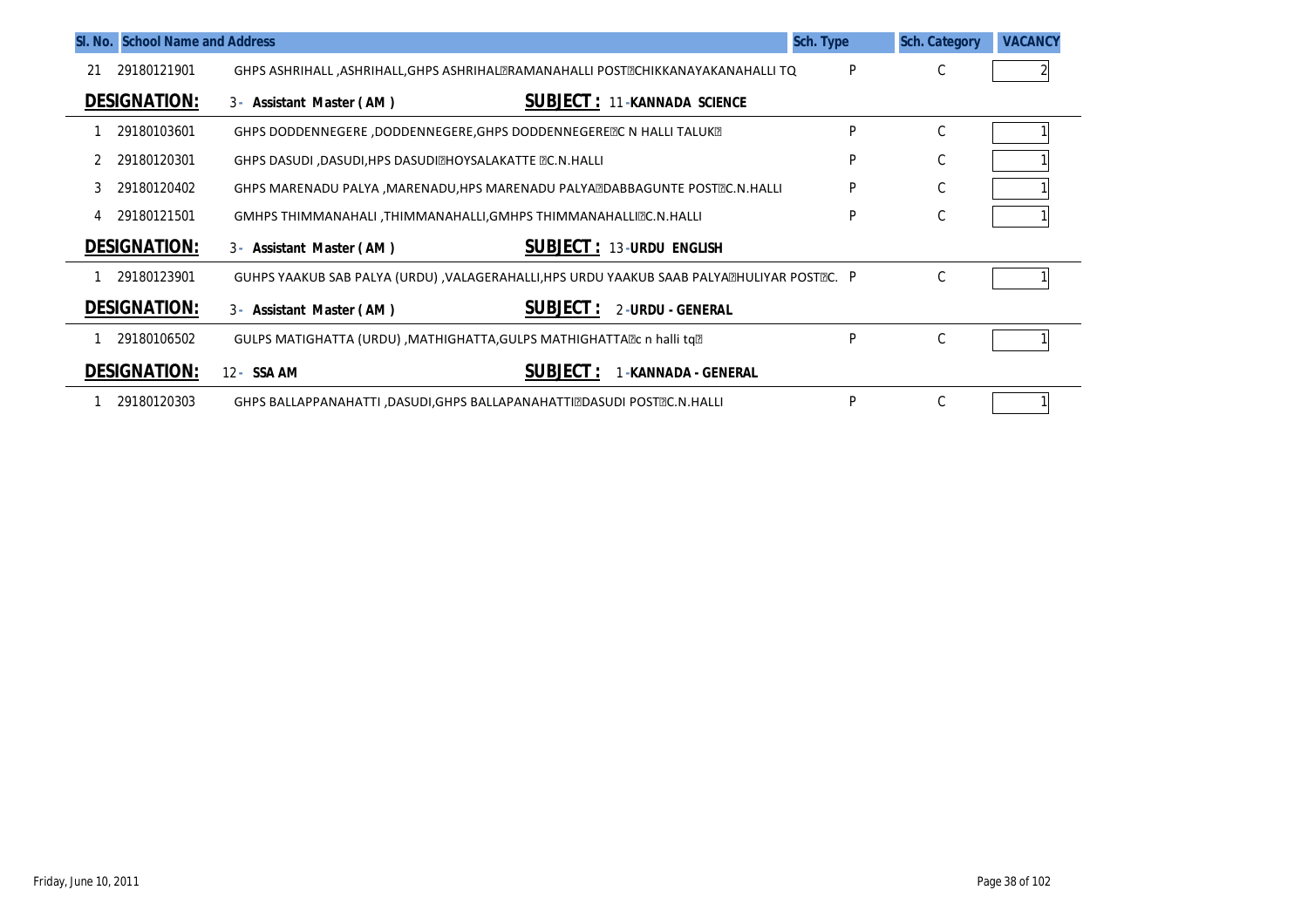| SI. No. School Name and Address |                                                                                               |                                     |                  | <b>Sch. Type</b> | <b>Sch. Category</b> | <b>VACANCY</b> |
|---------------------------------|-----------------------------------------------------------------------------------------------|-------------------------------------|------------------|------------------|----------------------|----------------|
| <b>DISTRICT NAME: TUMKUR</b>    | 2918                                                                                          | <b>BLOCK NAME:</b>                  | <b>GUBBI</b>     |                  | 291802               |                |
| <b>DESIGNATION:</b>             | 3- Assistant Master (AM)                                                                      | <b>SUBJECT: 10-KANNADA ENGLISH</b>  |                  |                  |                      |                |
| 29180213101                     | GHPS KONDLI, KONDLI, GHPS KONDLY EXONDLY POST EGUBBI TO TUMKUR DIST EPIN 572211               |                                     |                  | P                | С                    |                |
| 29180216001<br>2                | GHPS K KALLAHALLI ,K.KALLAHALLI,GHPS K KALLAHALLI ZKALLAHALLI POSTZKADABA HOZGUBBI TQ ZTU P   |                                     |                  |                  | C                    |                |
| 29180226701<br>3                |                                                                                               |                                     |                  |                  | C                    |                |
| <b>DESIGNATION:</b>             | 3- Assistant Master (AM)                                                                      | <b>SUBJECT: 1-KANNADA - GENERAL</b> |                  |                  |                      |                |
| 29180210801                     | GHPS GANGASANDRA ,GANGASANDRA,GHPS GANGASANDRAZKADABA HO AT POATZGUBBI TQZTUMKUI P            |                                     |                  |                  | $\mathsf C$          |                |
| 29180211201<br>2                | GLPS GUDDADAOBALAPURA ,GUDDADA OBALAPURA,GLPS GUDDADAOBALAPURA⊠L S  QUARRY POST⊠Gl   P        |                                     |                  |                  | C                    |                |
| 29180211202<br>3                | GLPS GUDDADAOBALAPURAHATTI , GUDDADA OBALAPURA, GLPS GUDDADOBLAPURAHATTIZL S QUARRY P         |                                     |                  |                  | C                    |                |
| 29180220201<br>4                | GLPS DODDHEDAGEHALLI ,DODDAHEDAGEHALLI,GLPS DODDAHEDAGEHALLI⊠ANKASANDRA POST⊠CHELL P          |                                     |                  |                  | C                    |                |
| 29180225301<br>5                | GHPS YERABAHALLI ,YERABAHALLI,G H PS YARABALLI⊠MANCHALADORE POST HAGALAVSDI HOBALI⊠GUE P      |                                     |                  |                  | C                    |                |
| 29180225501<br>6                | GHPS BODATHIMMANAHALLI ,BODATHIMMANAHALLI,GHPS BODATHIMMANAHALLI.@MANCHALADORE P              |                                     |                  |                  | C                    |                |
| 29180225601                     | GHPS KUNTARAMANAHALLI ,KUNTARAAMANAHALLI,GHPS KUNTARAMANAHALLI⊠MANCHALADORE PO®P              |                                     |                  |                  | C                    |                |
| 29180226201<br>8                | GHPS HARADAGERE ,HARADAGERE,GHPS HARADAGERE THARADAGERE POST TIUR HOBALITGUBBI TO             |                                     |                  |                  | C                    |                |
| 29180226301<br>9                | GLPS MALENAHALLI ,MALENAHALLI,GLPS MALENAHALLIA@MANCHALADORE POST@HAGALAWADI HOBLIE P         |                                     |                  |                  | C                    |                |
| 29180226601<br>10               | GLPS KUREHALLI ,KURIHALLI,GLPS KUREHALLI @HAGALAWADI  POST AT HOBLE@GUBBI TQ @TUMKUR D@P   P  |                                     |                  |                  | C                    |                |
| 29180227101<br>11               | GHPS SHIVAPURA, SHIVAPURA, GOVT HIGHER PRIMARY SCHOOLESHIVAPURAESHIVAPURA PEGUBBI TQI P       |                                     |                  |                  | C                    |                |
| 29180227401<br>12               | GHPS GALIGEKERE ,GALIGEKERE,GHPS GALIGEKERE⊠GALIGEKERE POST⊠GUBBI TQ⊠TUMKUR DIST⊠PIN 57_P     |                                     |                  |                  | C                    |                |
| 29180227601<br>13               | GHPS SHIVARAMPURA ,SHIVARAMPURA,GHPS SHIVARAMPURA⊠SHIVARAMPURA P⊠HAGALAVADI  H⊠GU   P         |                                     |                  |                  | C                    |                |
| 29180227801<br>14               | GHPS GUDDENAHALLI ,GUDDENAHALLI, GHPS GUDDENAHALLI⊠ GUDDENAHALLI POST⊠ HAGALWADI HOI P        |                                     |                  |                  | C                    |                |
| 29180232302<br>15               | GLPS MATA , MATA, G L P S MATA ETHALE KOPPA POST EIGUBBI TALUK ETUMKUR DISTRICT EPIN 572117   |                                     |                  | P                | C                    |                |
| <b>DESIGNATION:</b>             | 3- Assistant Master (AM)                                                                      | <b>SUBJECT: 11-KANNADA SCIENCE</b>  |                  |                  |                      |                |
| 29180218501                     | GHPS DODDACHANGAAVI, DODDACHANGAAVE, GHPS DODDA CHANGAVIZCHANGAVI POZC S PURA HOZC P          |                                     |                  |                  | C                    |                |
| <b>DESIGNATION:</b>             | 3- Assistant Master (AM)                                                                      | <b>SUBJECT:</b>                     | 2-URDU - GENERAL |                  |                      |                |
| 29180201001                     | GUHPBS GUBBI (URDU) ,GUBBI (TP) WARD 10, GUHPBS GUBBI (URDU BOYS) @ GUBBI TALUK @ TUMKUR D  P |                                     |                  |                  | A                    |                |
| 29180203401<br>2                | GUHPS GALAGA(URDU) ,GALAGA,GUHPS GALAGA(URDU) @GALAGA POST @GUBBI TO @TUMKUR DI @PIN          |                                     |                  | P                | С                    |                |
| 29180215302<br>3                | GUHPS CHAKENAHALLI (URDU) ,CHAKENAHALLI,GUHPS CHAKENAHALLI (URDU) EK G TEMPLE POSTEGUBI P     |                                     |                  |                  | С                    |                |
| 29180215501<br>4                | GULPS D.KUNNALA(URDU) ,D.KUNNALAA,GULPS D KUNNALA (URDU) D KUNNALA POST DGUBBI (T) TUN P      |                                     |                  |                  | $\mathsf C$          |                |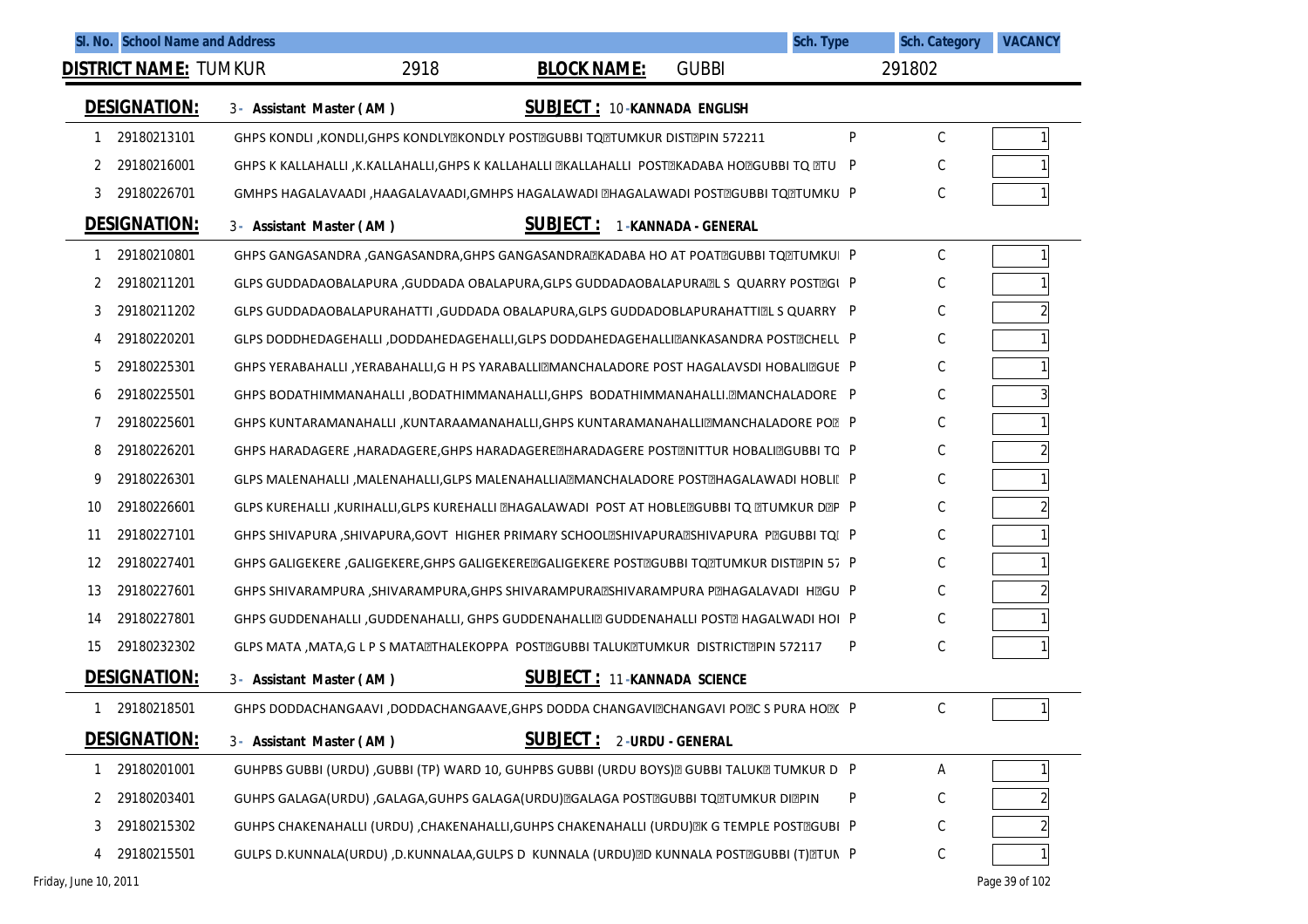|    | SI. No. School Name and Address |                                                                                                  | <b>Sch. Type</b> | <b>Sch. Category</b> | <b>VACANCY</b> |
|----|---------------------------------|--------------------------------------------------------------------------------------------------|------------------|----------------------|----------------|
| 5. | 29180215602                     | GUHPS YALACHIHALLI (URDHU) ,YELACHEHALLI,GUHPS YELECHIHALLI (URDU) D KUNNALA PO OGUBBI T P       |                  | $\sim$<br>◡          |                |
| 6  | 29180216003                     | GUHPS K KALLAHALLI (URDU) ,K.KALLAHALLI, GUHPS K KALLAHALLI (URDU) E KADABA HOBLI E GUBBI TALI P |                  | $\sim$<br>U          |                |
|    | 29180217502                     | GUHPS IDAGUR (URDU) ,IDAGORU,GUHPS IDAGUR (URDU) DIDGUR POST DGUBBI TO DTUMKUR DISTOPIN P        |                  | $\sim$<br>U          |                |
| 8  | 29180218002                     | GUHPS DOLLENAHALLI (URDU) ,DOLLENAHALLI,GUHPS DOLLENAHALLI(URDU) DO CHANGAVI POST TGUBB P        |                  | $\sim$<br>◡          |                |
| 9  | 29180218103                     | GULPS ANKALAKOPPA (URDU) ,ANKALAKOPPA,GULPS ANKALAKOPPA (URDU) @ANKALAKOPPA POST@GUB  P          |                  | C                    |                |
| 10 | 29180218302                     | GULPS ADAKEKERE (URDU) ,ADAKEKERE,GULPS ADAKIKERE (URDU) DIDAGUR POST DGUBBI TO DTUMKUR I P      |                  | $\sim$<br>U          |                |
| 11 | 29180226702                     | GULPS HAGALAVADI (URDU) ,HAAGALAVAADI,GULPS HAGALWADI (URDU) EHAGALAWADI POST & POSTE P          |                  | $\sim$<br>◡          |                |
|    | <b>DESIGNATION:</b>             | <b>SUBJECT</b><br>2-URDU - GENERAL<br>12 - SSA AM                                                |                  |                      |                |
|    | 29180215303                     | GUHPS ISLAMNAGARA .KALLUR.GUHPS ISLAMNAGAR. KALLUR CLUST. GUBBI TO                               | P                | $\sim$<br>◡          |                |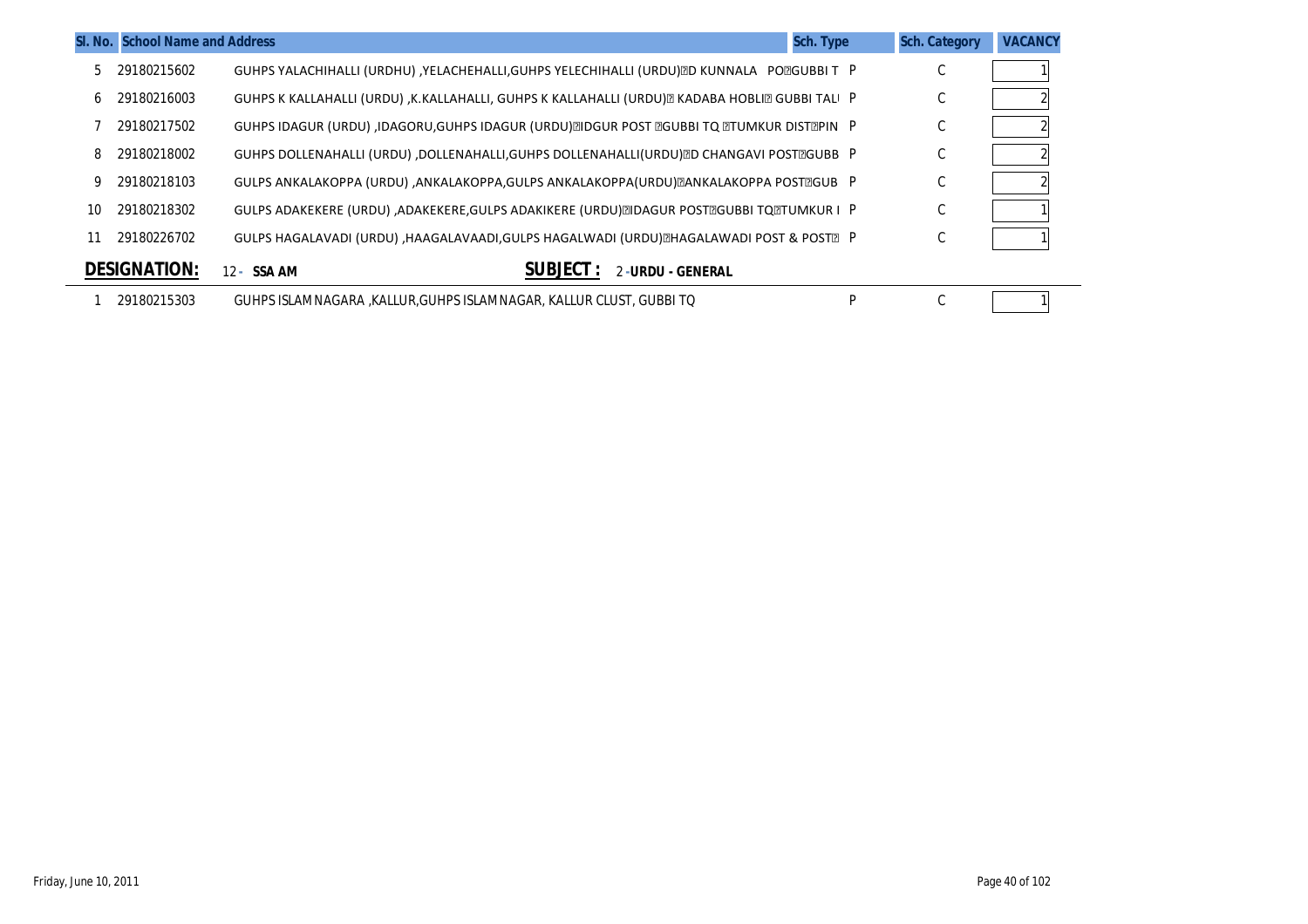| SI. No. School Name and Address |                          |      |                                                                                                |                     | Sch. Type | <b>Sch. Category</b> | <b>VACANCY</b> |
|---------------------------------|--------------------------|------|------------------------------------------------------------------------------------------------|---------------------|-----------|----------------------|----------------|
| <b>DISTRICT NAME: TUMKUR</b>    |                          | 2918 | <b>BLOCK NAME:</b>                                                                             | <b>TURUVEKERE</b>   |           | 291807               |                |
| <b>DESIGNATION:</b>             | 3- Assistant Master (AM) |      | <b>SUBJECT: 10-KANNADA ENGLISH</b>                                                             |                     |           |                      |                |
| 29180710601<br>1                |                          |      | GMHPS HULLE KERE , HULLE KERE, GMHPS HULLEKERE@HULLLEKERE(p)@TURUVEKERE@572227                 |                     | ${\sf P}$ | С                    |                |
| 29180711701<br>2                |                          |      | GHPS DOMBARANA HALLI ,DOMBARANA HALLI,GHPS DOMBARANAHALLI DOMBARANAHALLI (p) DTURUV P          |                     |           | С                    |                |
| 29180715301<br>3                |                          |      | GHPS JADEYA, JADEYA, GHPS JAEYA DASIHALLI (PO) MAYASANDRA HOBALI ITURUVEKERE TO                |                     | P         | C                    |                |
| <b>DESIGNATION:</b>             | 3- Assistant Master (AM) |      | <b>SUBJECT:</b>                                                                                | 1-KANNADA - GENERAL |           |                      |                |
| 29180700601<br>1                |                          |      | GLPS AJJENAHALLI ,AJJENA HALLI,GLPS AJJENAHALLIZNEEAGUNDA (p)ZTURUVEKEREZ572212                |                     | P         | $\mathsf{C}$         | $\overline{2}$ |
| 29180702301<br>2                |                          |      | GHPS SAMPIGE ,SAMPIGE,GMHPS SAMPIGE@SAMPIGE(POST)@DANDINASHIVARA HOBLI@TURUVEKERE T( P         |                     |           | С                    |                |
| 29180702602<br>3                |                          |      | GLPS MARATHAMMANA GOLLARAHATT , SAMPIGE HOSAHALLI, GLPS Marathammanagollarahatti@Sampig(P      |                     |           | C                    |                |
| 29180703602<br>4                |                          |      | GLPS DODDERI GOLLARA HATTI ,SIGE HALLI,GLPS DODDERI GOLLARAHATTIZSEGEHALLI (P)ZTURUVEKERI P    |                     |           | С                    |                |
| 29180703701<br>5                |                          |      | GHPS TUYYALA HALLI ,TUYALA HALLI,GHPS TUYALAHALLI HALLIZSEEGEHALLI (P)ZTURUVEKEREZ             |                     | P         | C                    |                |
| 29180703801<br>6                |                          |      | GLPS LENKANA HALLI ,LENKANA HALLI,GLPS LENKANAHALLI@TUYALAHALLI(P)@SEEGEHALLI (H)@TURUVI P     |                     |           | С                    |                |
| 29180704301<br>7                |                          |      | GLPS ITTIGEHALLI ,ITTIGEHALLI,GLPS ITTEGEHALLI@SEEGEHALII(p)@MAYASANDRA (H)@TURUVEKERE5722 P   |                     |           | C                    |                |
| 29180704302<br>8                |                          |      | GULPS ITTIGEHALLI (URDU) ,ITTIGEHALLI,GULPS ITTIGEHALLIZSEEGEHALLI(p)ZMAYASANDRA (h)ZTURUVE P  |                     |           | С                    |                |
| 29180705701<br>9                |                          |      | GLPS NARIGEHALLI, NARIGEHALLI,G L P S NARIGEHALLI @THUYALAHALLI(P)@MAYASANDRA (H)@TURUVEI P    |                     |           | C                    |                |
| 29180705801<br>10               |                          |      | GLPS GUDDENAHALLI ,GUDDENA HALLI,GLPS GUDDENAHALLI@KANKUR (p)@MAYASANDRA(h)@TURUVEKE P         |                     |           | С                    |                |
| 29180708301<br>11               |                          |      | GLPS KAMANA HALLI ,KAMANA HALLI,GLPS KAMANAHALLIZVITALAPURA (POST)ZMAYASANDRA HOBALIZ P        |                     |           | C                    |                |
| 29180708401<br>12               |                          |      | GHPS VITALAPURA , VITALAPURA, GHPS VITALAPURA EVITALAPURA POST EMAYASANDRA HOBALI ETURUV P     |                     |           | С                    |                |
| 29180709101<br>13               |                          |      | GLPS CHIKKA BEERANA KERE , CHIKKABIRANA KERE, LP S CHIKKABEERANA KEREZIADEYA POSTZ MAY/ P      |                     |           | C                    |                |
| 29180712301<br>14               |                          |      | GLPS D SHETTY HALLI ,D SHETTY HALLI,GLPS D SHETTEHALLIZTURUVEKERE (T) ZTUMKUR (D) Z57221! P    |                     |           | С                    |                |
| 29180712801<br>15               |                          |      | GHPS K MAVINA HALLI, K MAVINA HALLI, H P S K MAVINAHALLI Z KANATURU CIUSTERZDABBEGATT P        |                     |           | C                    |                |
| 29180712901<br>16               |                          |      | GLPS K BEVINAHALLI , K BEVINA HALLI, G.L.P.S. K.BEVENAHALLIZKANATUR CLUSTERZ572224ZTURUVEKE  P |                     |           | C                    |                |
| 29180713001<br>17               |                          |      | GLPS HABAKANA HALLI, HABAKANA HALLI, G.L.P.S. HABAKANAHALLIZKANATUR CLUSTERZ572224ZTURU P      |                     |           | C                    |                |
| 29180713002<br>18               |                          |      | GLPS BASAWESHAWARA NAGAR ,HABAKANA HALLI, G.L.P.S. BASAVESHWARA NAGARAZ KANATUR CLU! P         |                     |           | С                    |                |
| 29180713901<br>19               |                          |      | GLPS BYADARA KODIGEHALLI ,BYADARA KODIGEHALLI, G.L.P.S. BYADARAKODAGIHALLIZKANATUR CLUST P     |                     |           | С                    |                |
| 29180714201<br>20               |                          |      | GHPS MAVINAKERE , MAVINAKERE, GHPS MAVINAKERE ZMAVINAKERE POST ZDABBEGHATTA HOBALI ZTUF P      |                     |           | С                    |                |
| 29180714502<br>21               |                          |      | GULPS DEVNAYAKANAHALLI (URDU) ,DEVANAYAKANAHALLI,GULPS DEVANAYAKANAHALLIZNAGALAPUR, P          |                     |           | С                    |                |
| 29180714801<br>22               |                          |      | GLPS KARADIGERE , KARADIGERE, GLPS KARADIGERE ZMAVINAKERE (POST) ZDABBEGHATTA HOBALI ZTURL P   |                     |           | С                    |                |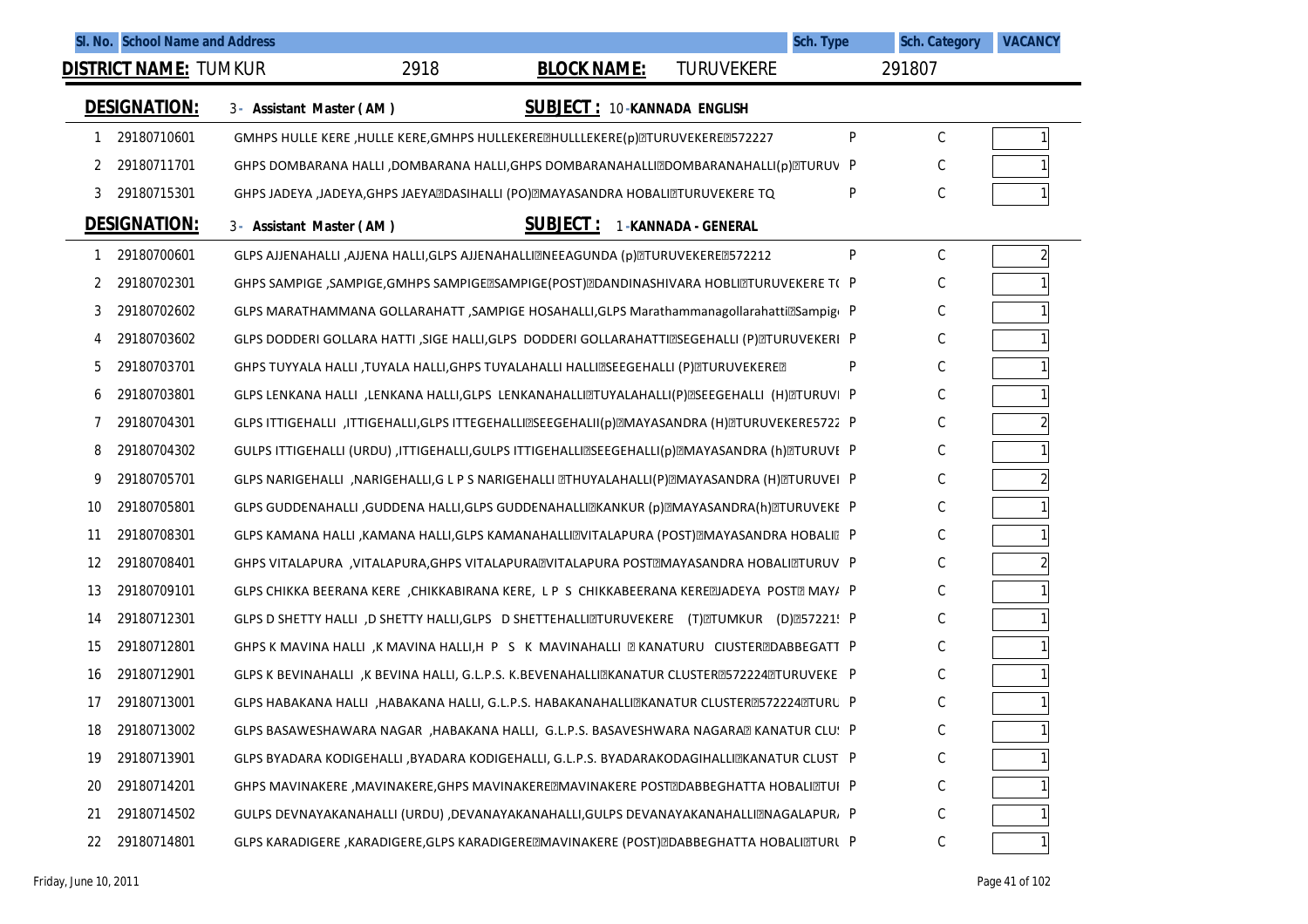|    | SI. No. School Name and Address |                                                                                              | Sch. Type | <b>Sch. Category</b> | <b>VACANCY</b> |
|----|---------------------------------|----------------------------------------------------------------------------------------------|-----------|----------------------|----------------|
| 23 | 29180716301                     | GHPS MUGALUR, MUGALUR, GHPS MUGALURU MUGALURU POST MAYASANDRA HOBALI TURUVEKERE P            |           | C                    |                |
| 24 | 29180716304                     | GLPS THUMBEPURA , MUGALUR, GLPS THUMBEPURA MUGALUR (POST) MTURUVEKERE TQ MTUMKUR DI: P       |           | C                    |                |
| 25 | 29180717001                     | GLPS HARALA HALLI, HARALA HALLI, GLPS HARALAHALLI DODDAMALLI GERE (POST) EMAYASANDRA HOB. P  |           | C                    |                |
| 26 | 29180720502                     | GLPS BENDEKERE ,BENAKANA KERE,GLPS Bendekere@Benkinakere (P)@Turuvekere(t)@572227@           | P         | C                    |                |
| 27 | 29180720503                     | GLPS B HOSURU, BENAKANA KERE, GLPS B.HOSUR RENAKANAKERE (P) RDABBEGHATTA (H) RTURUVEKERE [ P |           | C                    |                |
| 28 | 29180720506                     | GLPS HAREHALLI ,BENAKANA KERE,GLPS AREHALLI@BENAKANAKERE(P)@DABBEGHATTA@TURUVEKERE@5 P       |           | C                    |                |
| 29 | 29180720701                     | GLPS HINDUMARANAHALLI, HINDUMARANA HALLI, GLPS HINDUMARANAHALLIZDABBEGHATTA(P) ZTURL P       |           | C                    |                |
|    | <b>DESIGNATION:</b>             | <b>SUBJECT: 11-KANNADA SCIENCE</b><br>3- Assistant Master (AM)                               |           |                      |                |
|    | 29180703701                     | GHPS TUYYALA HALLI ,TUYALA HALLI,GHPS TUYALAHALLI HALLIZSEEGEHALLI (P)ZTURUVEKEREZ           | P         | C                    |                |
|    | 29180711701                     | GHPS DOMBARANA HALLI ,DOMBARANA HALLI,GHPS DOMBARANAHALLIZDOMBARANAHALLI(p)ZTURUV P          |           | C                    |                |
| 3  | 29180711801                     | GHPS DODDA GORA GHATTA ,DODDA GORA GHATTA,GHPS DODDAGORAGHATTA  DODDAGORAGHATTA P            |           | C                    |                |
|    | <b>DESIGNATION:</b>             | <b>SUBJECT: 13-URDU ENGLISH</b><br>3- Assistant Master (AM)                                  |           |                      |                |
|    | 29180705003                     | GUHPS R.S.PALYA (Urdu) , NAGEGOWDANA BYALA, GUHPS R.S.PALYA aJJANAHALLI (P) ETURUVEKERE E    | P         | C                    |                |
|    | <b>DESIGNATION:</b>             | <b>SUBJECT:</b><br>2-URDU - GENERAL<br>3- Assistant Master (AM)                              |           |                      |                |
|    | 29180714502                     | GULPS DEVNAYAKANAHALLI (URDU) ,DEVANAYAKANAHALLI,GULPS DEVANAYAKANAHALLIZNAGALAPUR, P        |           | C                    |                |
|    | <b>DESIGNATION:</b>             | <b>SUBJECT: 14-URDU SCIENCE</b><br>3- Assistant Master (AM)                                  |           |                      |                |
|    | 29180705003                     | GUHPS R.S.PALYA (Urdu) ,NAGEGOWDANA BYALA,GUHPS R.S.PALYA@AJJANAHALLI(P)@TURUVEKERE@         | P         | C                    |                |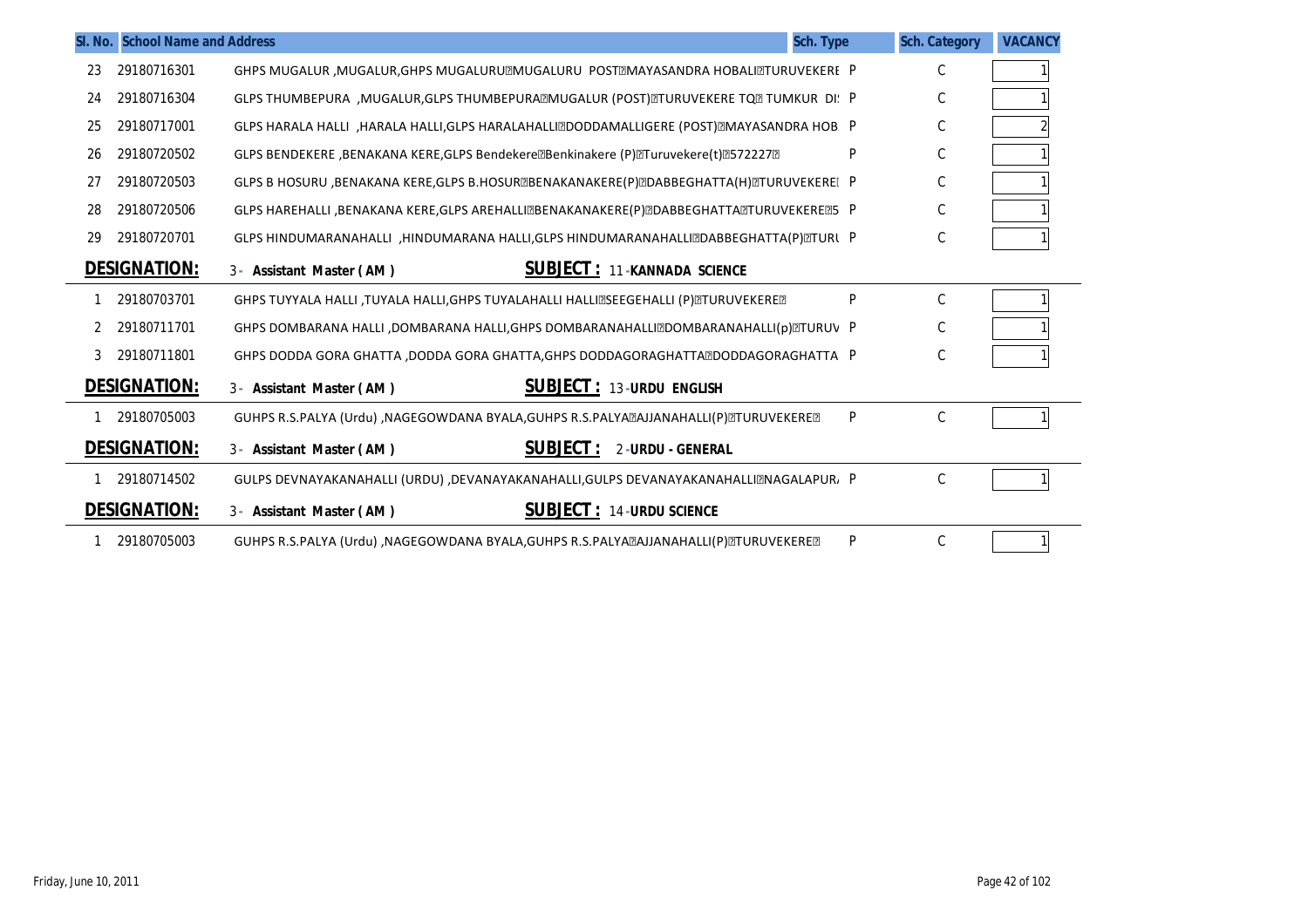|   | SI. No. School Name and Address |                                                                                             |      |                    |                         | Sch. Type | <b>Sch. Category</b> | <b>VACANCY</b> |
|---|---------------------------------|---------------------------------------------------------------------------------------------|------|--------------------|-------------------------|-----------|----------------------|----------------|
|   | <b>DISTRICT NAME: TUMKUR</b>    |                                                                                             | 2918 | <b>BLOCK NAME:</b> | <b>TIPTUR</b>           |           | 291808               |                |
|   | <b>DESIGNATION:</b>             | 3- Assistant Master (AM)                                                                    |      | <b>SUBJECT:</b>    | 1-KANNADA - GENERAL     |           |                      |                |
|   | 29180804101                     | GLPS G KALLA HALLI G KALLI HALLI, LPS KALLAHALLI. TIPTUR TALUK.                             |      |                    |                         | P         | С                    |                |
|   | 29180807501                     | GHPS DASANAKATTE, DASANAKATTE, H.P.S.DASANKATTE. TIPTUR. TALUK                              |      |                    |                         | P         | С                    |                |
| 3 | 29180808001                     | GLPS MARISIDDAIAHNA PALYA ,B GOWDANA KATTE,GLPS.MARISIDDHAYANAPALYA.TIPTUR.TALUK            |      |                    |                         | P         | С                    |                |
| 4 | 29180808902                     | GLPS KABBINA KERE, RAMANA HALLI, GLPS KABBINAKERE. KONEHALLI POST                           |      |                    |                         | P         | C                    |                |
| 5 | 29180816101                     | GLPS RAMACHANDRA PURA , RAMACHANDRAPURA, L.P.S. RAMACANDARURA (HPS) AT POST TIPTUR P        |      |                    |                         |           | C                    |                |
| 6 | 29180816302                     | GHPS KAMPARA HALLI , MASAVANA GHATTA, GHPS KAMPARA HALLI TIPTUR TALUK 2                     |      |                    |                         | P         | C                    |                |
|   | 29180816601                     | GHPS GANJALA GHATTA ,GANJALA GHATTA,GHPS GANJALAGHATTA TIPTUR TO                            |      |                    |                         | P         | С                    |                |
| 8 | 29180817401                     | GLPS B HOSUR , BALLE KERE, LPS B HOSUR BAJAGOOR POST NONAVINAKERE TIPTUR TALUK              |      |                    |                         | P         | C                    |                |
| 9 | 29180821501                     | GLPS PATREHALLI, PATRE HALLI, GLPS PATAREHALLI. TIPTUR.tq                                   |      |                    |                         | P         | С                    |                |
|   | <b>DESIGNATION:</b>             | 3- Assistant Master (AM)                                                                    |      | <b>SUBJECT:</b>    | <b>2-URDU - GENERAL</b> |           |                      |                |
|   | 29180803403                     | GUHPS NONAVINAKERE (URDU) , NONAVINAKERE, GUHPS NONAVINAKERE (urdu) TIPTUR TALUK            |      |                    |                         | P         | C                    |                |
|   | 29180805901                     | GULPS HONNAVALLI (URDU), HONNAVALLI, GULPS HONNAVALLI TIPTURTO                              |      |                    |                         | P         | C                    |                |
|   | 29180810201                     | GLPS DAASI HALLI (Urdu) ,DASI HALLI, GLPS U DASIHALLI HOSAHALLI TIPTUR                      |      |                    |                         | P         | C                    |                |
|   | 29180816102                     | GLPS M S PALYA(U) ,RAMACHANDRAPURA,GULPS M S PALYA(U) RAMACHANDRAPURA POST TIPTUR 1 P       |      |                    |                         |           | C                    |                |
| 5 | 29180819302                     | GULPS HINDSKERE (URDU) ,HINDISKERE, GULPS HINDISKERE (URDU), KOTANAYAKANAHALLI POST ETIPI P |      |                    |                         |           | B                    |                |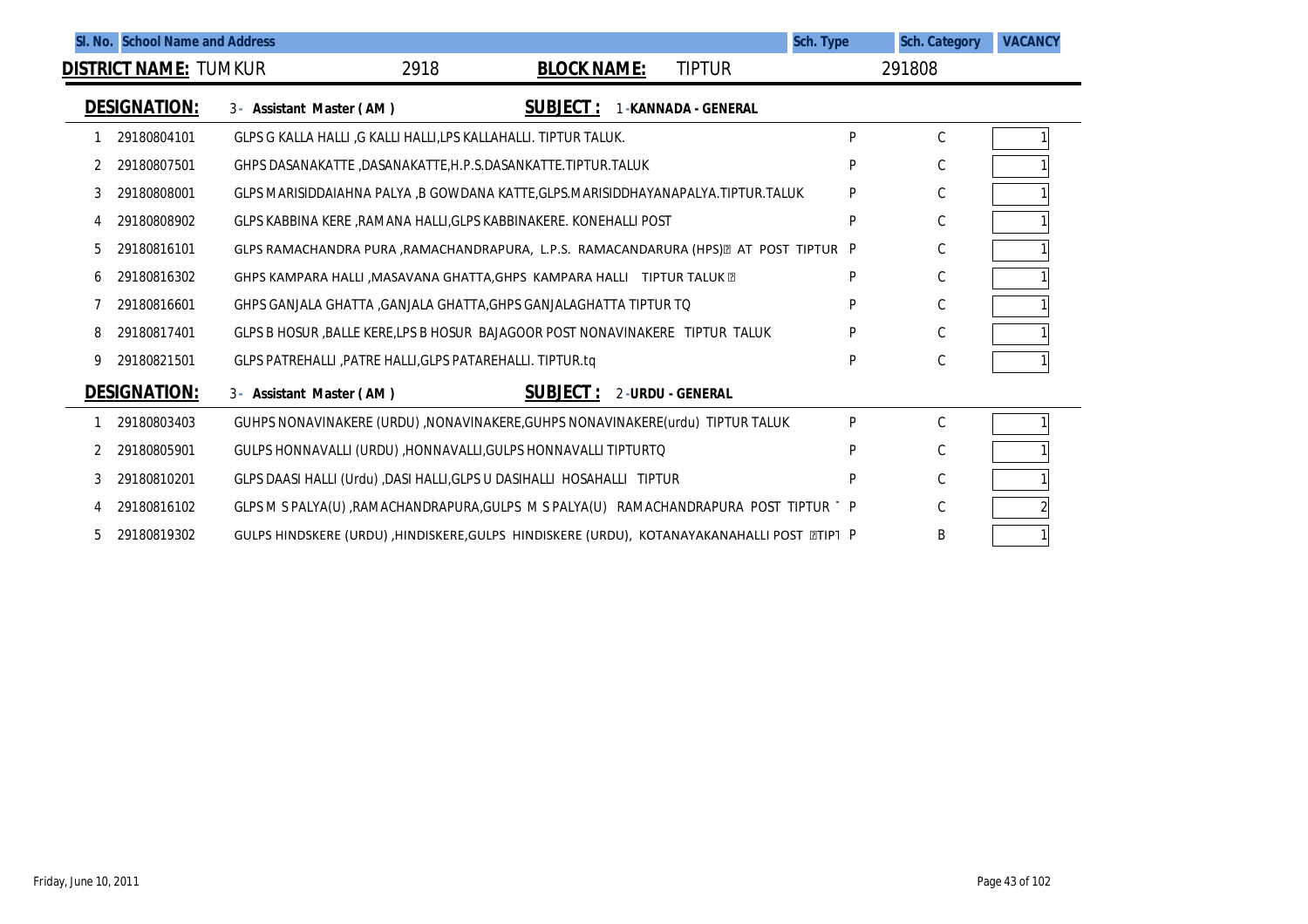|    | SI. No. School Name and Address |                                                     |                                                                                          |                           | Sch. Type | <b>Sch. Category</b> | <b>VACANCY</b> |
|----|---------------------------------|-----------------------------------------------------|------------------------------------------------------------------------------------------|---------------------------|-----------|----------------------|----------------|
|    | <b>DISTRICT NAME: TUMKUR</b>    |                                                     | 2918<br><b>BLOCK NAME:</b>                                                               | <b>TUMKUR</b>             |           | 291809               |                |
|    | <b>DESIGNATION:</b>             | 3- Assistant Master (AM)                            | <b>SUBJECT: 10-KANNADA ENGLISH</b>                                                       |                           |           |                      |                |
|    | 29180904301                     |                                                     | GMHPS HEBBUR, HEBBURU, G M H P S HEBBURU TUMKUR TO TUMKUR                                |                           | P         | C                    |                |
|    | 29180929602                     |                                                     | GHPS DASARAHALLI , KARNAKUPPE, GHPS@DASARAHALLI@KEMBALALU POST@HEBBUR HOBLI@TUMKUR TA P  |                           |           | С                    |                |
| 3  | 29180942201                     | GHPS AREYUR , AREYUR, GHPS AREYUR, AREYUR, DITUMKUR |                                                                                          |                           | P         | С                    |                |
|    | <b>DESIGNATION:</b>             | 3- Assistant Master (AM)                            | <b>SUBJECT: 12-KANNADA HINDI</b>                                                         |                           |           |                      |                |
|    | 29180903501                     |                                                     | GHPS KANAKUPPE, KANAKUPPE, GHPS KANAKUPPE EKANAKUPPE POST EHBBUR ET UMKUR TALUK E57212 P |                           |           | С                    |                |
|    | <b>DESIGNATION:</b>             | 3- Assistant Master (AM)                            | <b>SUBJECT :</b>                                                                         | <b>11-KANNADA SCIENCE</b> |           |                      |                |
|    | 29180922201                     |                                                     | GHPS SEETHAKAL ,SEETHAKAL,GHPS SEETHAKALLU. ZURDIGERE HOBLIZTUMKUR TALUKZPIN-572140      |                           | P         | С                    |                |
|    | 29180926701                     |                                                     | GMHPS NAGAVALLI , NAGAVALLI, GHPS NAGAVALLI, NAGAVALLI, ZTUMKUR                          |                           | P         | С                    |                |
|    | 29180932601                     |                                                     | GHPS BITTAKURIKE ,BITTNAKURIKE,GHPS BITTANAKURIKEZDEVALAPURA POSTZKORA HOBLIZTUMKUR T. P |                           |           | С                    |                |
| 4  | 29180932701                     |                                                     | GHPS DEVALAPUR, DEVALAPUR, GHPS DEVALAPURAZIKORA HOBLIZTUMKUR TALUK                      |                           | P         | С                    |                |
| 5. | 29180937601                     |                                                     | GHPS RAMANAHALLI , NAGAVALLI, GHPS RAMANAHALLI, NAGAVALLI, DTUMKUR                       |                           | P         | $\mathsf C$          |                |
|    | <b>DESIGNATION:</b>             | 3- Assistant Master (AM)                            | <b>SUBJECT:</b>                                                                          | 2-URDU - GENERAL          |           |                      |                |
|    | 29180926003                     |                                                     | GUHPS D S PALYA, SIRIVARA, GUHPS D S PALYA, ESIRIVARA, ETUMKUR TALUK                     |                           | P         | C                    |                |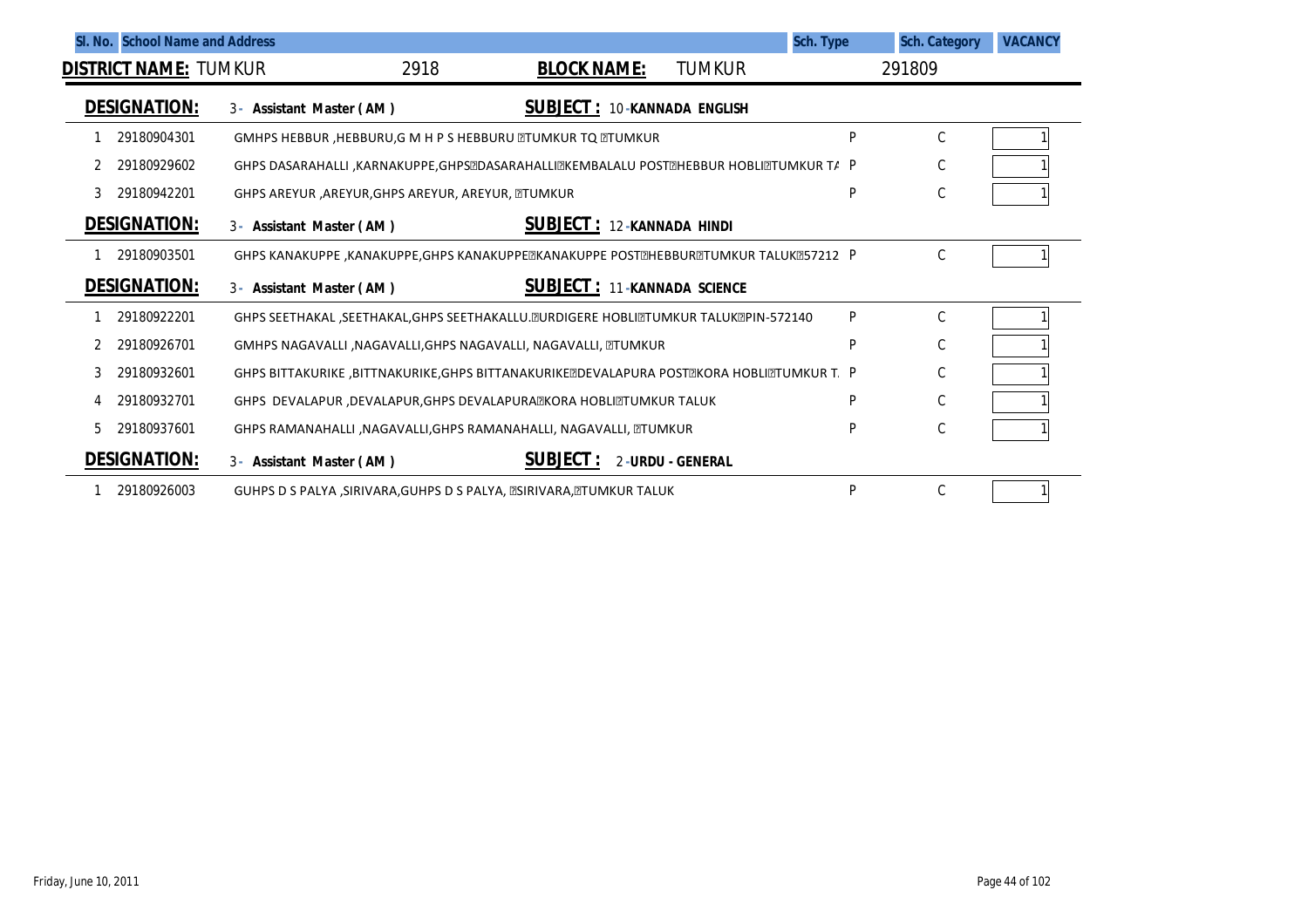|    | SI. No. School Name and Address |                                                                                                     |                                    | Sch. Type | <b>Sch. Category</b> | <b>VACANCY</b> |
|----|---------------------------------|-----------------------------------------------------------------------------------------------------|------------------------------------|-----------|----------------------|----------------|
|    | <b>DISTRICT NAME: TUMKUR</b>    | 2918<br><b>BLOCK NAME:</b>                                                                          | <b>KUNIGAL</b>                     |           | 291810               |                |
|    | <b>DESIGNATION:</b>             | 3- Assistant Master (AM)                                                                            | <b>SUBJECT: 10-KANNADA ENGLISH</b> |           |                      |                |
|    | 29181005801                     | GHPS TAVAREKERE ,TAVAREKERE,THAVAREKERE, HULIYURUDURGA HOBALI, KUNIGAL TO, TUMKUR DIST P            |                                    |           | C                    | 1 <sup>1</sup> |
|    | <b>DESIGNATION:</b>             | <u>SUBJECT :</u><br>3- Assistant Master (AM)                                                        | 1-KANNADA - GENERAL                |           |                      |                |
| 1  | 29181000501                     | GLPS BENAVARA , BENAVARA, LPS. BENAVARA. VALAGEREPURA(P). AMRUTHUR(H). EKUNIGAL(TQ).                |                                    | P         | С                    | 1              |
| 2  | 29181000701                     | GHPS BETTAHALLI , BETTAHALLI, BETTAHALLI, BETTAHALLI POST, AMRUTHUR HOBLI, KUNIGAL TO, TUMKI P      |                                    |           | C                    |                |
| 3  | 29181001101                     | GHPS SONDEKOPPA, SONDEKOPPA, SONDEKOPPA, AMRUTHURU POST, AMRUTHURU HOBALI, KUNIGAL T P              |                                    |           | С                    |                |
| 4  | 29181001501                     | GLPS BISINELE, BISINELE, GLPS. BISINELE. AMRUTHUR (H). EKUNIGAL (TQ).                               |                                    | P         | С                    |                |
| 5  | 29181001701                     | GLPS CHINNAHALLI, CHINNAHALLI, GLPS CHINNAHALLI. AMRUTUR (H). ZKUNIGAL (TQ).                        |                                    | P         | С                    |                |
| 6  | 29181002101                     | GLPS TOREHALLI, THOREHALLI, GLPS THORE HALLI. AMRUTHUR (H), KUNIGAL TQ -572130                      |                                    | P         | С                    |                |
| 7  | 29181002502                     | GLPS BIDARAKATTEPALYA ,SANKENAPURA,LPS BIDARAKATTE PALYA, KODIGI HALLI PANCHAYATH , AMRI P          |                                    |           | С                    |                |
| 8  | 29181002602                     | GLPS INDIRANAGARA , KODAGIHALLI, glps indranagara, amruthur hibali, kunigal taluk, tumkur district. |                                    | P         | С                    |                |
| 9  | 29181002701                     | GHPS VALAGEREPURA , VALAGEREPURA, GHPS VALAGEREPURA, AMRUTHUR HOBALI, KUNIGAL TALUK, TUN P          |                                    |           | С                    |                |
| 10 | 29181002702                     | GLPS VALAGEREPURA COLONY , VALAGEREPURA, GLPS VALAGERE PURA COLONY, PADUVAGERE PANCHA' P            |                                    |           | С                    |                |
| 11 | 29181003301                     | GLPS HITTALAPURA ,HITTALAPURA,G L P S HITTALAPURA. UJJINI, KUNIGAL TO. TUMAKUR DIST.                |                                    | P         | С                    |                |
| 12 | 29181003401                     | GHPS UJJAINI, UJJAINI, UJJANI, HULIYURUDURGA HOBALI, KUNIGAL TO, TUMKUR DIST                        |                                    | P         | С                    |                |
| 13 | 29181003404                     | GLPS KADUBORNAHALLI ,UJJAINI,LPS KADUBORANAHALLI, UJINI POST, HULIYUR DURGA (H), KUNIGAL TC P       |                                    |           | С                    |                |
| 14 | 29181003501                     | GHPS KODAVATHI ,KODAVATHI (UJJAIN),GHPS KODAVATHI.H.L.DURGHA(H) EKUNIGAL(TQ).                       |                                    | P         | С                    |                |
| 15 | 29181003801                     | GHPS CHALAMASANDRA , CHALAMASANDRA, CHALAMASANDRA, NIDASALE POST, KUNIGAL TO, TUMKUR P              |                                    |           | С                    |                |
| 16 | 29181003901                     | GLPS SHIVANAHALLI ,SHIVANAHALLI,glps shivanahalliujjini post kunigal tq tumkur dist.                |                                    | P         | С                    |                |
| 17 | 29181004501                     | GHPS YALEKADAKALU ,YALEKADAKALU,GHPS YALEKADAKALU.H.L.DURGHA(H). EKUNIGAL(TQ).                      |                                    | P         | С                    |                |
| 18 | 29181004701                     | GLPS SUGGANAHALLI ,SUGGANAHALLI,LPS SUGGANA HALI ,KODAVATTI POST,HULIYUR DURGA (H),KUNIC P          |                                    |           | С                    |                |
| 19 | 29181004801                     | GHPS PURA, PURA, GHPS PURA.H.L.DURGH(H) EKUNIGAL(TQ).                                               |                                    | P         | С                    |                |
| 20 | 29181006002                     | GLPS BANDIGOWDANAPALYA ,KENCHANAHALLI,GLPS.BANDAGOWDANAPALYA.KENCHANAHALLI(P). EKUI P               |                                    |           | С                    |                |
| 21 | 29181006202                     | GLPS SHASTRI PALYA, CHOWDANA KUPPE, GLPS SHASTRI, CHOWDANA KUPPE EKUNIGAL (TQ)                      |                                    | P         | С                    |                |
| 22 | 29181006301                     | GHPS HANDALAGERE , HANDALAGERE, G L P S HANDALAGERE, HULIYURDURGA HOBALI, KUNIGAL TO, TUN P         |                                    |           | С                    |                |
| 23 | 29181006402                     | GLPS HUTRIBETTA, HUTHRIDURGA, HUTRIBETTA, HUTRIDURGA HOBALI, KUNIGAL TQ,                            |                                    | P         | С                    |                |
| 24 | 29181006502                     | GLPS VENKATARAMANA PALYA , HUTHRIDURGA, GLPS VENKATARAMANA PALYA, HUTHRIDURGA, KUNIGI P             |                                    |           | С                    |                |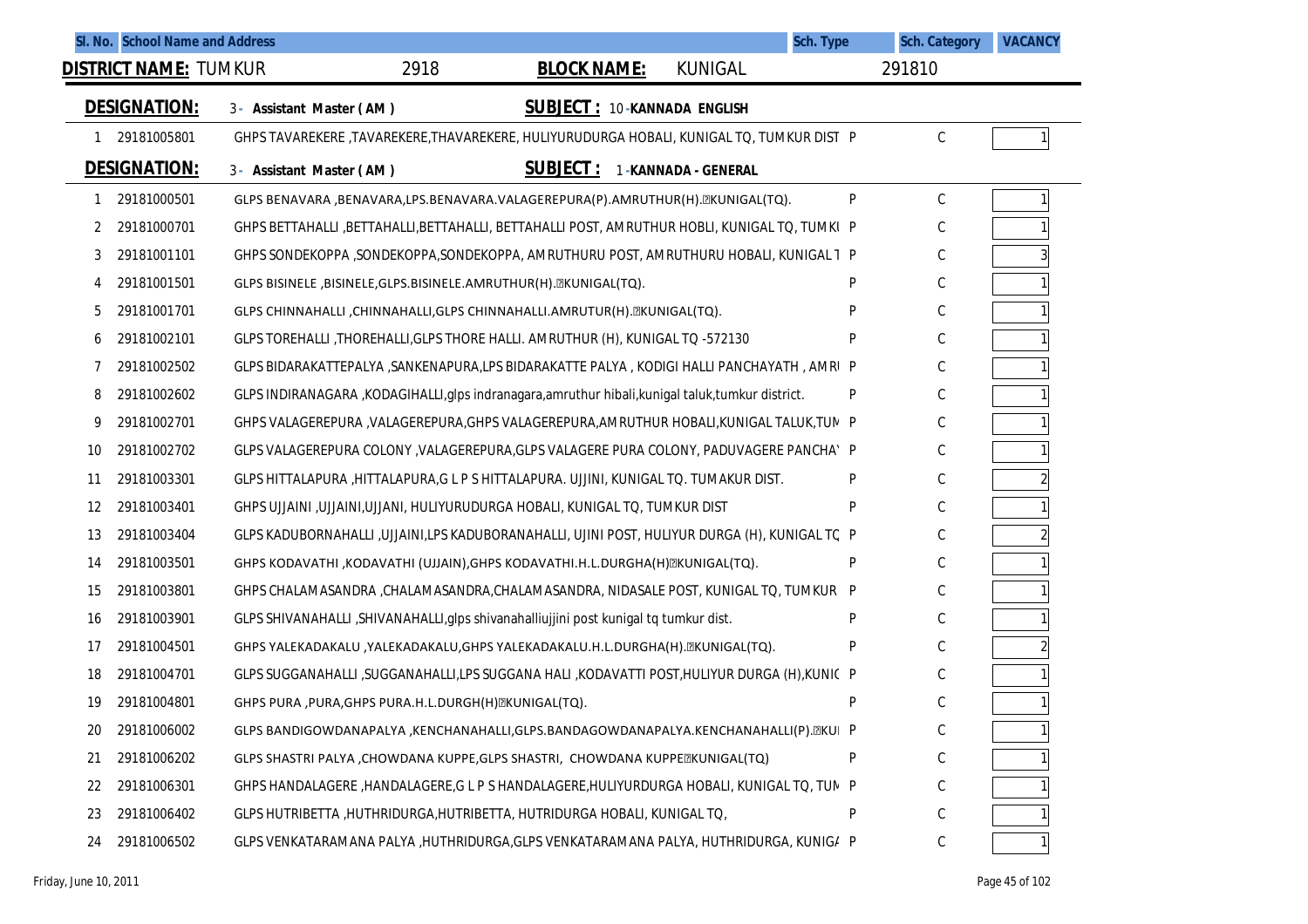|    | SI. No. School Name and Address |                                                                                              | Sch. Type | <b>Sch. Category</b> | <b>VACANCY</b> |
|----|---------------------------------|----------------------------------------------------------------------------------------------|-----------|----------------------|----------------|
| 25 | 29181006602                     | GLPS HUTRHIKOPPALU , HUTHRI, HUTRIKOPPALU, HUTRIDURGA HOBALI, HUTHRI POST, KUNIGAL TO        | P         | C                    | 1 <sup>1</sup> |
| 26 | 29181006701                     | GHPS KATTARIGHATTA, KATTARIGHATTA, GHPS. KATTARIGATTA. HUTTARADURA (H) KUNIGAL (T)           | P         | C                    | $\overline{a}$ |
| 27 | 29181007601                     | GLPS YADEHALLI ,YADEHALLY,YEDEHALLI, BETTAHALLI MUTT POST, HULIYURUDURGA HOBALI, KUNIGAL P   |           | C                    |                |
| 28 | 29181007801                     | GLPS GIDADHA DASARAPURA ,GIDADHADASARAPURA,GLPS.DASANAPURA. [2]YALAGALAVADI(P) [2]HUTHRI [ P |           | C                    |                |
| 29 | 29181008801                     | GLPS THATTEKERE ,THATTEKERE,G L P S TATTEKERE.DODDAMADHURE POST. YEDIYUR HOBALI KUNIGAL P    |           | C                    |                |
| 30 | 29181009001                     | GHPS RAGIHALLI ,RAGIHALLI,RAGIHALLI, YEDIYURU HOBALI, KUNIGAL TO, TUMKUR DIST                | P         | С                    |                |
| 31 | 29181009201                     | GLPS SINGATIHALLI , SINGATIHALLI, GLPS SINGATIHALLI, YADIYUR (H), KUNIGAL TQ - 572130        | P         | С                    |                |
| 32 | 29181010101                     | GLPS KANCHGALAPURA , KANCHGALAPURA, KANCHAGALAPURA, YADIYURU HOBALI, KUNIGAL TO              | P         | С                    |                |
| 33 | 29181010202                     | GLPS RAMANAYAKANA PALYA ,NAGASANDRA,GLPS RAMANAYAKANA PALYA, NAGASANDRA, KUNIGAL T P         |           | C                    |                |
| 34 | 29181010601                     |                                                                                              | P         | С                    |                |
| 35 | 29181010901                     | GLPS KOTEKERE, KOTEKERE, KOTEKERE, YEDIYURU HOBLI, KUNIGAL TO                                | P         | С                    |                |
| 36 | 29181019401                     | GLPS PAVASANDRA ,PAVASANDRA,GLPS PAVASANDRA, KASABA (H) ,MODUR POST ,KUNIGAL TO              | P         | С                    | $\overline{a}$ |
| 37 | 29181019601                     | GHPS HALEVOOR, HALEVOOR, UPS HALEVOOR. H. DURGHA (H) EKUNIGAL (T)                            | P         | С                    |                |
| 38 | 29181019901                     | GHPS D HOSAHALLI ,D HOSAHALLI,D.HOSAHALLY, D.HOSAHALLY POST, HULIYURUDURGA HOBALI, KUNIG P   |           | C                    |                |
| 39 | 29181020101                     | GHPS CHIKKAMAVATHURU , CHIKKAMAVTHURU, CHIKKAMAVATHURU, DODDAMADURE POST, KUNIGAL T P        |           | C                    |                |
| 40 | 29181020102                     | GLPS THANGACHAHALLI ,CHIKKAMAVTHURU,THANGACHIHALLI, HULIYURUDURGA HOBALI, KUNIGAL TO P       |           | C                    |                |
| 41 | 29181021201                     | GLPS BELLIGERE , BELLIGERE, GLPS BELLIGERE, AMRUTUR (H), KUNIGAL TO- 572130                  | P         | C                    |                |
| 42 | 29181021501                     | GLPS KANTANAHALLI ,KANTHANAHALLI,GLPS KANTANA HALLI, AMRUTUR (H), KUNIGAL TO - 572130        | P         | С                    |                |
| 43 | 29181021601                     | GHPS K H HALLI, K HONNAMACHANAHALLI, GHPS.K.H.HALLI.AMRUTHUR(H).KUNIGAL(TQ).                 | P         | С                    |                |
| 44 | 29181021701                     | GHPS KORATI, KORATI, GHPS KORATI, AMRUTUR (H), KUNIGAL TO - 572130                           | P         | С                    |                |
| 45 | 29181022301                     | GHPS SANBAGHATTA ,SANABAGHATTA,GHPS.SANBAGHATTA.K.H.HALLI(P).AMRUTHUR(H). ZKUNIGAL(TQ P      |           | C                    |                |
| 46 | 29181022401                     | GLPS BYADAGERE ,BYADAGERE,G L P S,BYADAGERE. KEELARA POST. JINNAGARA.CRC, AMRUTUR HOBALI P   |           | С                    |                |
| 47 | 29181022502                     | GLPS R D PALAY, HALAGERE, G L P S .R D PALYA AMRUTUR HOBALI. KUNIGAL TO.                     | P         | С                    |                |
| 48 | 29181022701                     | GLPS ARJUNAHALLI , ARJUNAHALLI, G L P S ARJUNAHALLI. YEDAVANI POST KUNIGAL TO.               | P         | С                    | $\mathbf{1}$   |
| 49 | 29181022901                     | GLPS PALLERAYNAHALLI , PALLERAYANAHALLI, GLPS PALLERAYNAHALLI. AMRUTHUR(H). KUNIGAL(TQ).     | P         | С                    |                |
| 50 | 29181023001                     | GLPS KAGGANAHALLI , KAGGANAHALLI, GLPS KAGGANAHALLI. AMRUTHUR(H). KUNIGAL(TQ).               | P         | С                    |                |
| 51 | 29181024601                     | GHPS HITHALA HALLI, HITHALAHALLI, HITTALAHALLI, BEGURU CLUSTER, KUNIGAL TO                   | P         | С                    |                |
| 52 | 29181024801                     | GHPS MODUR, MODUR, GHPS MODUR KASABA (H) KUNIGAL TQ7572130                                   | P         | С                    |                |
| 53 | 29181027401                     | GHPS IPPADI , IPPADI, IPPADI AT POST, KUNIGAL TO, TUMKUR DIST,                               | P         | С                    | $\overline{2}$ |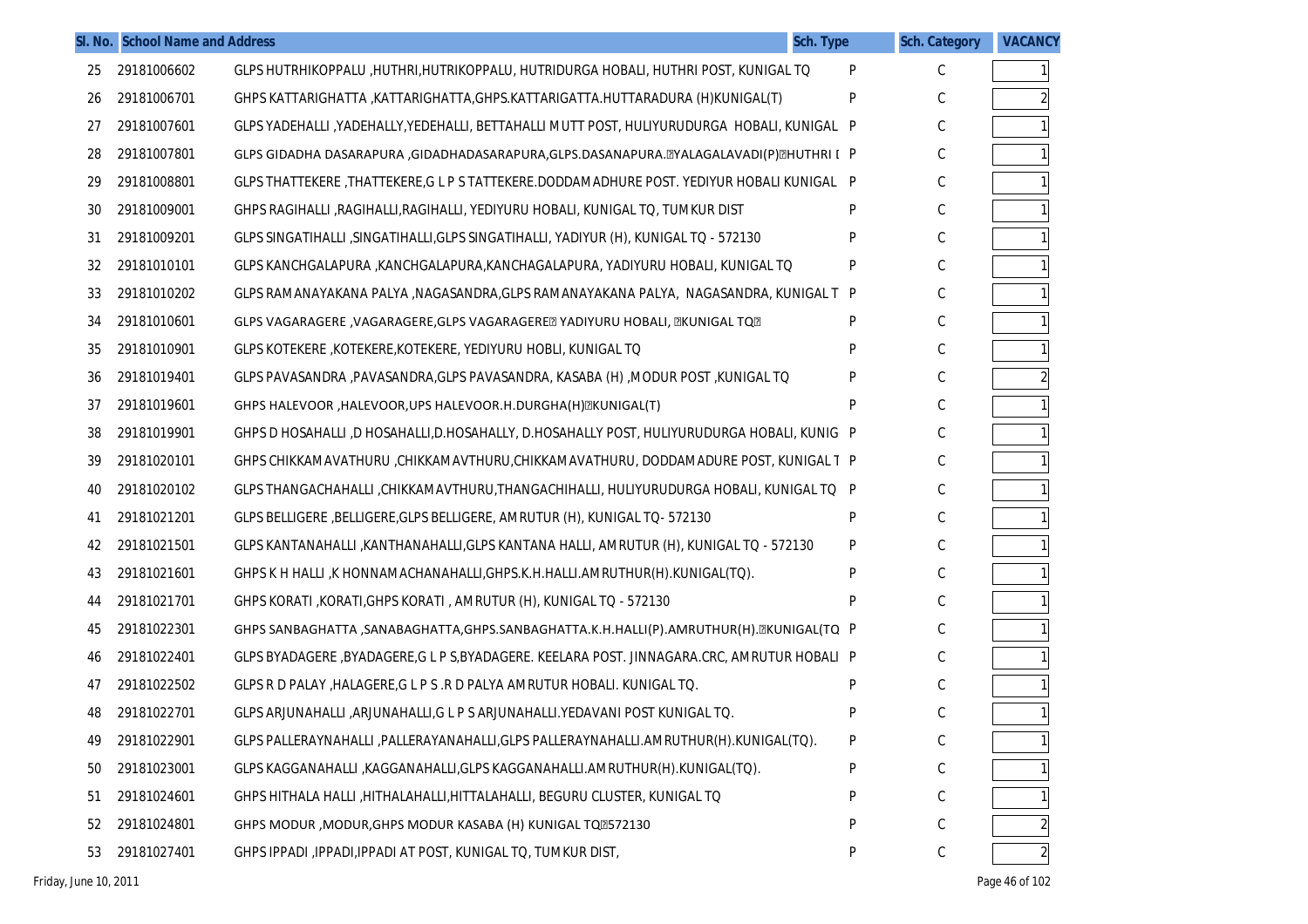|    | SI. No. School Name and Address |                                                                                                   | Sch. Type | <b>Sch. Category</b> | <b>VACANCY</b> |
|----|---------------------------------|---------------------------------------------------------------------------------------------------|-----------|----------------------|----------------|
| 54 | 29181027402                     | GLPS SEEGEPALYA(I), IPPADI, GLPS SEEGEPALYA, IPPADI POST, HUTRI DURGA (H), KUNIGAL TO, TUMKUR   P |           | C                    |                |
| 55 | 29181027403                     | GLPS HOSAPALYA(I), IPPADI, GLPS HOSAPALYA(I). HUTHRIDURGHA(H). ZKUNIGAL(TQ).                      | P         | C                    |                |
| 56 | 29181027404                     | GLPS GOVINDAYYANAPALYA , IPPADI, GLPS GOVINDAIANAPALYA , IPPADI POST, HUTRI DURGA (H), KUNIG P    |           | С                    |                |
| 57 | 29181030202                     | GLPS MENASIGERE DODDI ,CHOWDANAKUPPE,GLPS MENASIGERE DODDI,CHOWDANAKUPPE, KUNIGAL                 | P         | C                    |                |
| 58 | 29181031201                     | GLPS H B SHETTY HALLI ,M HURALIBORASANDRA,H.B.SHETTIHALLI, YADIYURU HOBLI, KUNIGAL TQ             | P         | C                    |                |
| 59 | 29181035301                     | GLPS HURULIGERE, HURULIGERE, GLPS HURALIGERE, NAGASANDRA POST, KUNIGAL TO                         | Þ         | $\mathsf C$          |                |
|    | <b>DESIGNATION:</b>             | <b>SUBJECT: 11-KANNADA SCIENCE</b><br>3- Assistant Master (AM)                                    |           |                      |                |
|    | 29181006201                     | GHPS R BYADARAHALLI ,R BYADARAHALLI,R.BYADARAHALLI, ANKANAHALLI MUTTA POST, HULIYURUDUI P         |           | C                    |                |
|    | 29181010502                     | GHPS JIDDIGERE ,JIDDAGERE,GOVT HIGHER PRIMARY SCHOOL, JIDDIGERE YEDIYURU HOBLI, KUNIGAL TC P      |           | С                    |                |
| 3  | 29181021701                     | GHPS KORATI, KORATI, GHPS KORATI, AMRUTUR (H), KUNIGAL TQ - 572130                                | Þ         | $\mathsf C$          |                |
|    | 29181022801                     | GHPS UNGRA, UNGRA, UNGRA, AMRUTHURU HOBALI, KUNIGAL TO, TUMKUR DIST                               | D         | $\mathsf C$          |                |
| 5  | 29181024801                     | GHPS MODUR, MODUR, GHPS MODUR KASABA (H) KUNIGAL TQ777130                                         | P         | C                    |                |
|    | <b>DESIGNATION:</b>             | <b>SUBJECT:</b><br><b>2-URDU - GENERAL</b><br>3- Assistant Master (AM)                            |           |                      |                |
|    | 29181013110                     | GULPS NANJICHANNANA PALYA (URDU) ,NADEMAVINAPURA,NANJICHINNANAPALYA, NADEMAVINAPUR P              |           | $\mathsf C$          |                |
| 2  | 29181016602                     | GULPS K HOSAHALLI , KOTTAGERE, GULPS K HOSAHALLI, KOTTAGERE, KUNIGAL ((T)                         | Þ         | B                    |                |
| 3  | 29181016903                     | GULPS MADAKE HALLI (URDU) ,MADAKEHALLY,MADIKEHALLI, KOTTAGERE HOBALI , KUNIGAL TO                 | P         | B                    |                |
| 4  | 29181019006                     | GULPS GIRLS HULIYURDURGA (URDU) ,HULIYURDURGA,GIRLS PRIMARY SCHOOL HULIYURUDURGA, KUNI P          |           | C                    |                |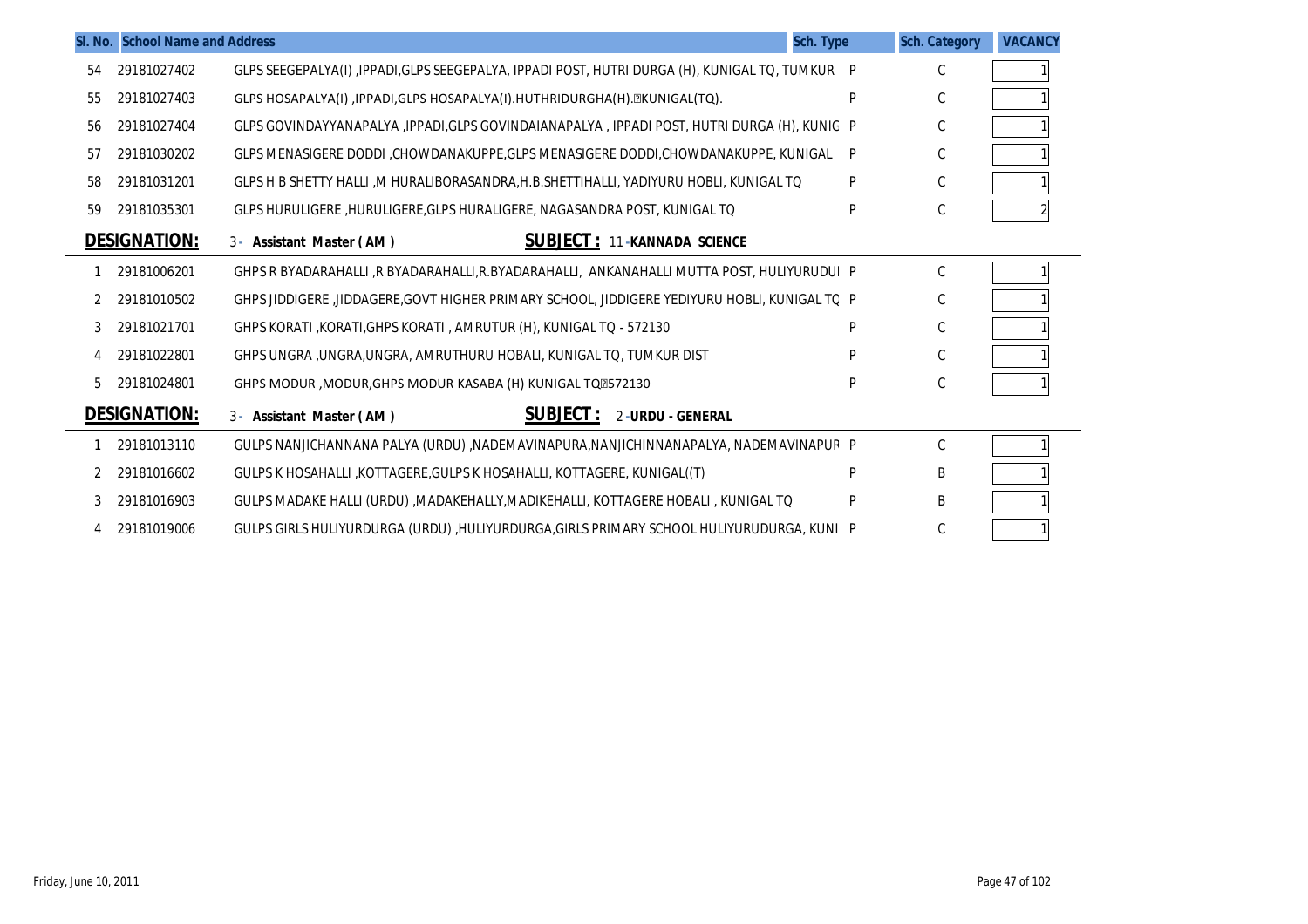| SI. No. School Name and Address |                                                                                              |                    | Sch. Type           | <b>Sch. Category</b> | <b>VACANCY</b> |
|---------------------------------|----------------------------------------------------------------------------------------------|--------------------|---------------------|----------------------|----------------|
| <b>DISTRICT NAME: KOLAR</b>     | 2919                                                                                         | <b>BLOCK NAME:</b> | <b>BANGARAPETE</b>  | 291902               |                |
| <b>DESIGNATION:</b>             | 3- Assistant Master (AM)                                                                     | <b>SUBJECT:</b>    | 4-HINDI - GENERAL   |                      |                |
| 29190233901                     | GLPS THAMATAMAKANAHALLI ,GOVT LOWER PRIMARY SCHOOL, ETHAMATAMAKANAHALLI (P) & (V)EBA C       |                    |                     | P                    |                |
| <b>DESIGNATION:</b>             | 3- Assistant Master (AM)                                                                     | <u>SUBJECT :</u>   | 1-KANNADA - GENERAL |                      |                |
| 29190200701<br>1                | GHPS ALIKALLU , GOVT HIGHER PRIMARY SCHOOL                                                   |                    |                     | $\mathbb C$<br>P     |                |
| 29190201101<br>2                | GLPS ANNASAGARA , GOVT LOWER PRIMARY SCHOOL                                                  |                    |                     | С<br>P               |                |
| 29190201602<br>3                | GLPS GUTTUR (B), GOVT LOWER PRIMARY SCHOOL, GUTURU                                           |                    |                     | C<br>P               |                |
| 29190201603<br>4                | GLPS DODDAPURA , GOVT LOWER PRIMARY SCHOOL                                                   |                    |                     | C<br>P               |                |
| 29190201801<br>5                | GLPS BALLAGERE, GOVT LOWER PRIMARY SCHOOL                                                    |                    |                     | С<br>P               |                |
| 29190207301<br>6                | GLPS CHINCHANDLAHALLI , GOVT LOWER PRIMARY SCHOOL                                            |                    |                     | С<br>P               |                |
| 29190208101<br>7                | GLPS CHOKKARABANDE, GOVT LOWER PRIMARY SCHOOL                                                |                    |                     | C<br>P               |                |
| 29190210201<br>8                | GHPS DODDA PONNANDAHALLI ,GOVT HIGHER PRIMARY SCHOOL, DODDA PONANDAHALLIZDODDAPON. C         |                    |                     | P                    |                |
| 29190210501<br>9                | GLPS DODDERI , GOVT LOWER PRIMARY SCHOOLTDODDERITBANGARPET TALUKTKOLAR DISTRICT., DODD C     |                    |                     | P                    |                |
| 29190214302<br>10               | GLPS SRINIVASAPURA , GOVT LOWER PRIMARY SCHOOLESRINIVASAPURAENGHULKUR POSTEBANGARPE C        |                    |                     | P                    |                |
| 29190216401<br>11               | GHPS KADARIPURA , GOVT HIGHER PRIMARY SCHOOL                                                 |                    |                     | C<br>P               |                |
| 29190216801<br>12               | GLPS KADIREGANAKUPPA , GOVT LOWER PRIMARY SCHOOLXKADIREGANAKUPPAZN.G.HULKUR POSTZBA C        |                    |                     | P                    |                |
| 29190217101<br>13               | GLPS KALLAVIHOSAHALLI ,GOVT LOWER PRIMARY SCHOOLEKALAVIHOSAHALLIESUNDARAPALYA POSTEB. C      |                    |                     | P                    |                |
| 29190218501<br>14               | GHPS KANUMANAHALLI ,GOVT HIGHER PRIMARY SCHOOL, KANUMANAHALLIZTHAMATAMAKANAHALLI   C         |                    |                     | P                    |                |
| 15<br>29190225801               | GHPS A MOTHAKAPALLI , GOVT HIGHER PRIMARY SCHOOL A. MOTHAKAPALLI EKADARIPURA POST EBANG C    |                    |                     | P                    |                |
| 29190226202<br>16               | GLPS SEETHAMPALLI , GOVT LOWER PRIMARY SCHOOLESEETHAMPALLIEMUSTURU POSTEBANGARPET TA C       |                    |                     | P                    |                |
| 29190226507<br>17               | GHPS N G HULKUR ,GOVT HIGHER PRIMARY SCHOOLEN.G. HULKUREBANGARPET TALUKEKOLAR DISTRIC C      |                    |                     | P                    |                |
| 29190228001<br>18               | GLPS NAYANAHALLI ,GOVT LOWER PRIMARY SCHOOLZNAYANAHALLIZGUTTAHALLI POSTZBANGARPET T, C       |                    |                     | P                    |                |
| 19<br>29190228201               | GLPS NEELAGIRIHALLI , GOVT LOWER PRIMARY SCHOOL                                              |                    |                     | C<br>P               |                |
| 29190229101<br>20               | GLPS PALAMADAGU , GOVT LOWER PRIMARY SCHOOL, PALAMADAGU                                      |                    |                     | C<br>P               |                |
| 29190229203<br>21               | GHPS SWARNAKUPPA , GOVT HIGHER PRIMARY SCHOOL                                                |                    |                     | C<br>P               |                |
| 29190229405<br>22               | GLPS KAVERIHALLI ,GOVT LOWER PRIMARY SCHOOL EKAVERIHALLI EIKYASAMBALLI POST EBANGARPET TAI C |                    |                     | P                    |                |
| 29190230001<br>23               | GLPS PEELAVARA , GOVT LOWER PRIMARY SCHOOL                                                   |                    |                     | C<br>P               |                |
| 29190230002<br>24               | GLPS SONNEPALLI ,GOVT LOWER PRIMARY SCHOOLESONEPALLIESRINIVASASANDRA POSTEBANGARPET C        |                    |                     | P                    |                |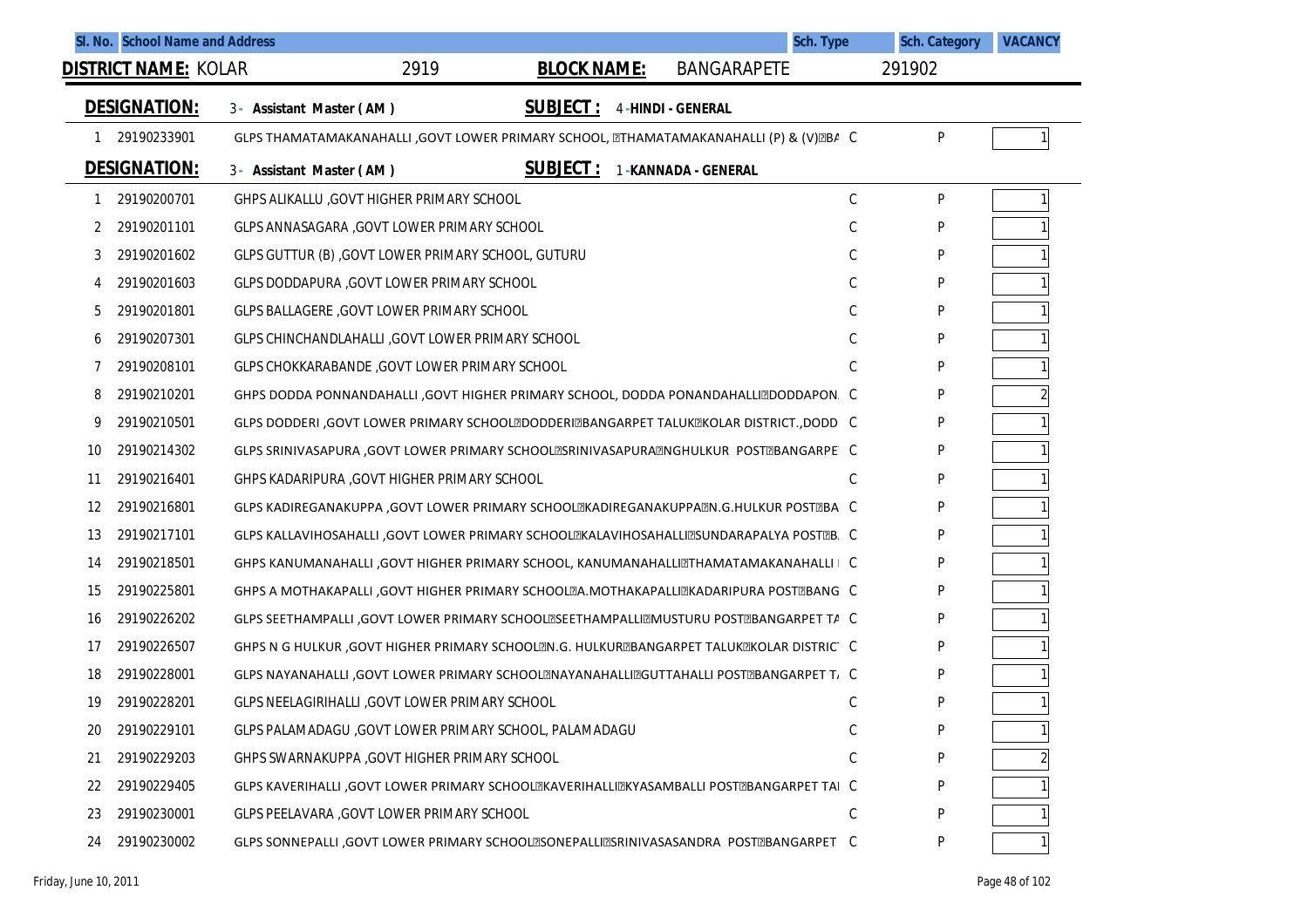|    | SI. No. School Name and Address |                                                                                         | Sch. Type | <b>Sch. Category</b> | <b>VACANCY</b> |
|----|---------------------------------|-----------------------------------------------------------------------------------------|-----------|----------------------|----------------|
| 25 | 29190232104                     | GLPS S GADDUR , GOVT LOWER PRIMARY SCHOOL®S GADDUR JAKKARASA KUPPAM POST @BANGARPET T C |           | P                    |                |
| 26 | 29190233206                     | GLPS KRISHNAPURA ,GOVT LOWER PRIMARY SCHOOL®M. KRISHNAPURA®BANGARPET TALUK®KOLAR DI! C  |           | P                    |                |
| 27 | 29190234301                     | GLPS THATHAREDDIHALLI GOVT LOWER PRIMARY SCHOOL                                         | C         | P                    |                |
| 28 | 29190237501                     | GLPS YERAGOLA , GOVT LOWER PRIMARY SCHOOL YERAGOLA                                      | C         | P                    |                |
|    | <b>DESIGNATION:</b>             | <b>SUBJECT: 11-KANNADA SCIENCE</b><br>3- Assistant Master (AM)                          |           |                      |                |
|    | 29190236102                     | GHPS RAMASAGARA , GOVT HIGHER PRIMARY SCHOOLERAMASAGARAEBANGARPET TALUKEKOLAR DISTI C   |           | P                    |                |
|    | <b>DESIGNATION:</b>             | <b>SUBJECT :</b><br>2-URDU - GENERAL<br>3- Assistant Master (AM)                        |           |                      |                |
|    | 29190213301                     | GULPS HANGALA , GOVT URDU LOWER PRIMARY SCHOOL                                          | C         | P                    |                |
| 2  | 29190220402                     | GULPS KEMPAPURA , GOVT URDU LOWER PRIMARY SCHOOLEKEMPAPURAEANDERSON POSTEBANGARPE C     |           | P                    |                |
|    | <b>DESIGNATION:</b>             | <b>SUBJECT:</b><br>12- SSA AM<br><b>1-KANNADA - GENERAL</b>                             |           |                      |                |
|    | 29190200801                     | GLPS ALLIKUNTE KADIRENAHALLI ,GLPS ALLIKUNTE KADIRENAHALLI,ALLIKUNTE KADIRENAHALLI      | C         | P                    |                |
|    | 29190219301                     | GLPS KASIREDDYGANDLAHALLI ,GOVT LOWER PRIMARY SCHOOLTKASIREDDYGANDLAHALLTJAKKARASAN C   |           | P                    |                |
| 3  | 29190225902                     | GLPS ANANTHARAMAPURA , GLPS ANANTHARAMAPURA, ANANTHARAMAPURA                            | C         | P                    |                |
| 4  | 29190230006                     | GLPS BULLAMPALLI, GLPS BULLAMPALLI, BULLAMPALLI                                         | C         | P                    |                |
| 5  | 29190233905                     | GLPS RAMAKRISHNAPURA ,GOVT LOWER PRIMARY SCHOOL, RAMAKRISHNAPURA@BALAMANDE CLUSTEI C    |           | P                    |                |
|    | DISTRICT NAME: KOLAR            | 2919<br><b>BLOCK NAME:</b><br><b>KOLAR</b>                                              |           | 291907               |                |
|    | <b>DESIGNATION:</b>             | <b>SUBJECT: 10-KANNADA ENGLISH</b><br>3- Assistant Master (AM)                          |           |                      |                |
|    | 29190739901                     | GLPS GUTAHALLI ,GLPS GUTAHALLI@KOLAR TALUK,GUTTAHALLI(NARSAPURA)                        | C         | P                    |                |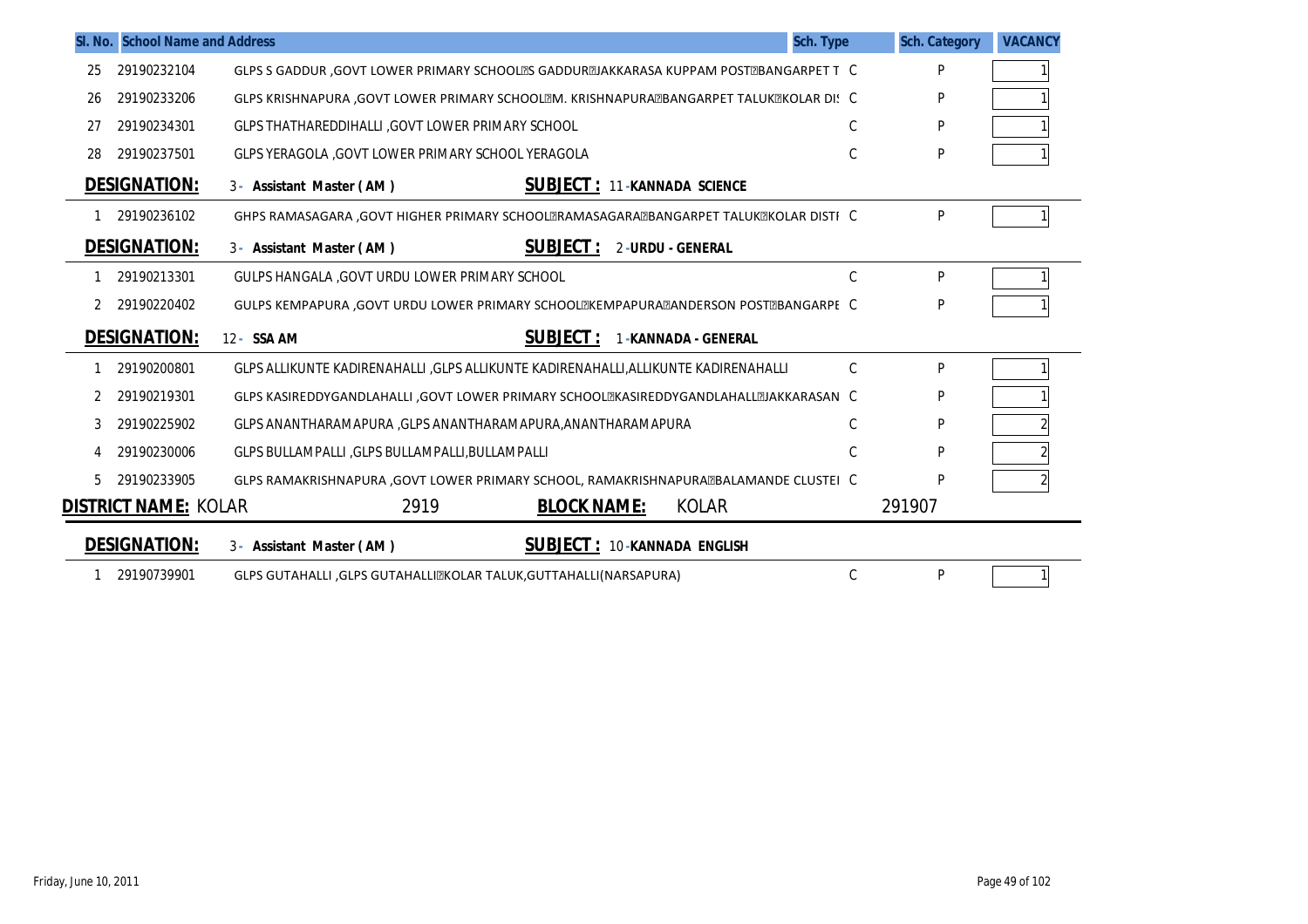|                |                             | SI. No. School Name and Address |                                                                                        |                    |                             | Sch. Type     | <b>Sch. Category</b> | <b>VACANCY</b> |
|----------------|-----------------------------|---------------------------------|----------------------------------------------------------------------------------------|--------------------|-----------------------------|---------------|----------------------|----------------|
|                | <b>DISTRICT NAME: KOLAR</b> |                                 | 2919                                                                                   | <b>BLOCK NAME:</b> | <b>MALUR</b>                |               | 291909               |                |
|                | <b>DESIGNATION:</b>         | 3- Assistant Master (AM)        |                                                                                        |                    | SUBJECT: 10-KANNADA ENGLISH |               |                      |                |
|                | 29190905001                 |                                 | GLPS BYPANAHALLI , GLPS BYPANAHALLI DINNAHALLI POST MALUR TO, BYAPPANAHALLI            |                    |                             | $\mathcal{C}$ | P                    |                |
|                | 29190906801                 |                                 | GLPS CHIKKAMALE ,GLPS.CHIKKAMALLE,HULADENAHALLI POST, MALUR TQ, KOLAR DIST, CHIKKAMALE |                    |                             | C             | P                    |                |
|                | <b>DESIGNATION:</b>         | 3- Assistant Master (AM)        |                                                                                        | <b>SUBJECT:</b>    | 1-KANNADA - GENERAL         |               |                      |                |
|                | 29190900201                 |                                 | GLPS A K NALLATHIMMANAHALLI , GLPS.A.K.NALLATHIMMANAHALLI,                             |                    |                             | $\mathsf C$   | P                    |                |
|                | 29190901801                 |                                 | GLPS ANIKARAHALLI , GLPS.ANIKARAHALLI, SUGGONDAHALLI (P)                               |                    |                             | C             | P                    |                |
| 3              | 29190908601                 |                                 | GHPS DEVARAHALLI ,GHPS.DEVARAHALLI.DINHALLI(P)MALUR(TQ)KOLAR(D),DEVARAHALLI            |                    |                             | C             | P                    |                |
| $\overline{4}$ | 29190908701                 |                                 | GHPS DINNAHALLI, GHPS DINNAHALLI DINNAHALLI (p) MALUR TO, DINNAHALLI                   |                    |                             | $\mathcal{C}$ | P                    |                |
| 5              | 29190910801                 |                                 | GHPS GANIGANAHALLI , GHPS GANIGANAHALLI DINNAHALLI (p) MALUR TO, GANIGANAHALLI         |                    |                             | C             | P                    |                |
| 6              | 29190912301                 |                                 | GHPS HALEPALYA , GHPS HALEPALYA, HALEPALYA POST, MALLUR TQ, KOLAR DIST., HALEPALYA     |                    |                             | C             | P                    |                |
|                | 29190918901                 |                                 | GLPS KONDANAHALLI , GLPS KONDANALLI DINNAHALLI (P) MALUR TO, KONDANAHALLI              |                    |                             | C.            | P                    |                |
| 8              | 29190926701                 |                                 | GLPS PALYA , GLPS.PALYA, DINAHALLI (P) MALUR (TQ) MKOLAR (D) 563130, PALYA             |                    |                             | C             | P                    |                |
|                | <b>DESIGNATION:</b>         | 3- Assistant Master (AM)        |                                                                                        | <b>SUBJECT:</b>    | 2-URDU - GENERAL            |               |                      |                |
|                | 29190902201                 |                                 | GULPS ARASANAHALLI, ULPS.ARASANAHALLI, H.HOSAKOTE POST,                                |                    |                             | $\mathsf C$   | P                    |                |
| 2              | 29190919802                 |                                 | GULPS KRISNHAPURA, GULPS KRISHNAPURA MASTHI (P) MALUR TO, KRISHNAPURA                  |                    |                             | C             | P                    |                |
| 3              | 29190921101                 |                                 | GULPS LAKKUR , GULPS.LAKKURU, MALUR TO,LAKKUR                                          |                    |                             | $\mathcal{C}$ | P                    |                |
|                | 29190923203                 |                                 | GUHPS MASTHI, MASTHI, GUHPS MASTHI                                                     |                    |                             | P             | С                    |                |
| 5              | 29190930702                 |                                 | GULPS K UPPARAHALLI , GLPS UPPARAHALLI MASTHI (P) MALUIR TO, SUGGONDAHALLI             |                    |                             | C             | P                    |                |
| 6              | 29190936501                 |                                 | UHPS.YASHWANTHAPURA ,UHPS.YASHWANTHAPURA, MALUR TQ,YESHWATHAPURA                       |                    |                             | C             | P                    |                |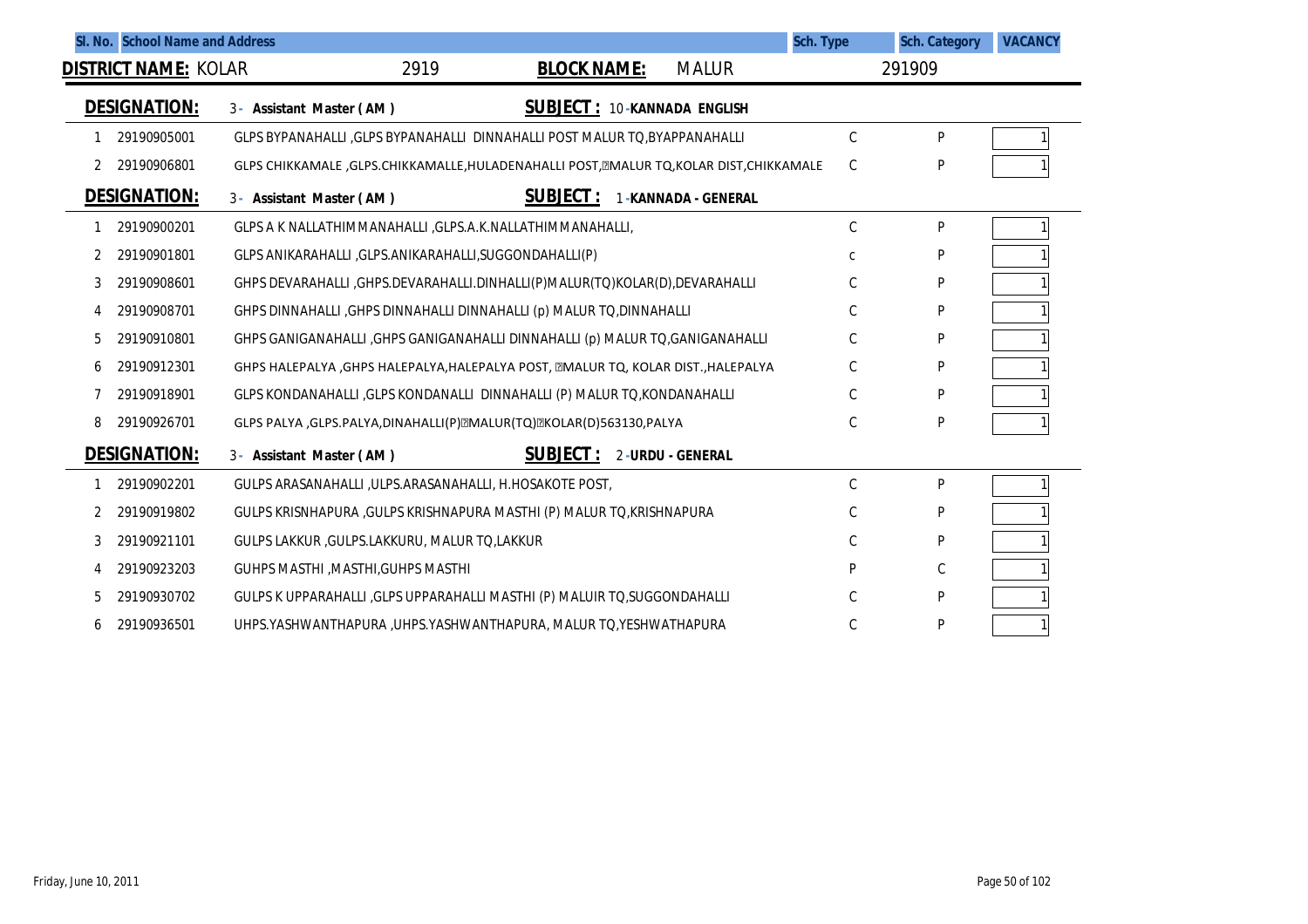|    | SI. No. School Name and Address |                                                                                          |                                    |                     | <b>Sch. Type</b> | <b>Sch. Category</b> | <b>VACANCY</b> |
|----|---------------------------------|------------------------------------------------------------------------------------------|------------------------------------|---------------------|------------------|----------------------|----------------|
|    | <b>DISTRICT NAME: KOLAR</b>     | 2919                                                                                     | <b>BLOCK NAME:</b>                 | MULBAGAL            |                  | 291910               |                |
|    | <b>DESIGNATION:</b>             | 3- Assistant Master (AM)                                                                 | <b>SUBJECT: 10-KANNADA ENGLISH</b> |                     |                  |                      |                |
|    | 29191004101                     | GHPS BYADARAHALLI, HPS BYADARAHALLI                                                      |                                    |                     | С                | P                    |                |
|    | 29191004402                     | GHPS B HOSAHALLI, GHPS B HOSAHALLI                                                       |                                    |                     | C                | P                    |                |
| 3  | 29191004403                     | GLPS KORALAKUNTE , GLPS KORALKUNTE TAYALUR POST MULBAGAL TO, BYRASANDRA                  |                                    |                     | С                | P                    |                |
|    | 29191014601                     | GLPS KALLARASANAHALLI ,GLPS KALLARASANAHALLI@MULBAGAL TULK @KOLAR DIST,KALLARASANAHALL C |                                    |                     |                  | P                    |                |
| 5  | 29191019701                     | GLPS M BYAPPANAHALLI , GLPS M.BYAPPANAHALLIZZBYARAKUR POSTZMULBAGAL TQ, M BYAPALLI       |                                    |                     | C                | P                    |                |
| 6  | 29191019901                     | GHPS M GOLLAHALLI, GHPS M GOLLAHALLI                                                     |                                    |                     | C                | P                    |                |
|    | <b>DESIGNATION:</b>             | 3- Assistant Master (AM)                                                                 | <b>SUBJECT:</b>                    | 1-KANNADA - GENERAL |                  |                      |                |
|    | 29191000201                     | GLPS ACHAMPALLI , GLPS ACHAMPALLIZMOTHAKPALLI POSTZMULBAGAL TQ, ACHAMPALLI               |                                    |                     | С                | P                    |                |
| 2  | 29191002701                     | GLPS BATUVARAHALLI , GLPS BATUVARAHALLIZMALLANAYAKANAHALLI POSTZMULBAGAL TQ, BATUVARA C  |                                    |                     |                  | P                    |                |
| 3  | 29191003801                     | GHPS BOMMASANDRA , HPS BOMMASANDRA MULBAGAL TULK MICOLAR DIST, BOMMASANDRA               |                                    |                     | C                | P                    |                |
| 4  | 29191004304                     | <b>GLPS B GADDUR, GLPS GADDUR</b>                                                        |                                    |                     | С                | P                    |                |
| b  | 29191004403                     | GLPS KORALAKUNTE , GLPS KORALKUNTE TAYALUR POST EMULBAGAL TO, BYRASANDRA                 |                                    |                     | C                | P                    |                |
| 6  | 29191008801                     | GHPS DUGGASANDRA, GHPS DUGGASANDRA                                                       |                                    |                     | C                | P                    |                |
|    | 29191009201                     | GHPS G MARANDAHALLI , GHPS G MARANDAHALLIEG MARANDAHALLI POSTEMULBAGAL TQ, G MARAND/ C   |                                    |                     |                  | P                    |                |
| 8  | 29191009601                     | GLPS GANGANAHALLI ,GLPS GANGANAHALLIZMULBAGAL TULK ZKOLAR DIST,GANGANAHALLI              |                                    |                     | С                | P                    |                |
| 9  | 29191009902                     | GLPS YAGAVAKUNTE , GLPS YAGUVAGUKUNTE EH GOLLAHALLI POST EMULBAGAL TO, GOKUNTE           |                                    |                     | C                | P                    |                |
| 10 | 29191010201                     | GLPS GOPASANDRA , GLPS GOPASANDRA                                                        |                                    |                     | C                | P                    |                |
| 11 | 29191011501                     | GLPS HIRANYA GOWDANAHALLI , GLPS HIRANYA GOWDANAHALLIZEYRAKUR POSTZMULBAGAL TQ, HIRAN C  |                                    |                     |                  | P                    |                |
| 12 | 29191011701                     | GHPS HONNIKERE , HPS HONNIKERE ZMULBAGAL TULK ZKOLAR DIST, HONNIKERE                     |                                    |                     | C                | P                    |                |
| 13 | 29191014401                     | GLPS KUKALADODDI ,GLPS KUKALADODDIZNANGLI POSTZ563121 PIN CODEZMULBAGAL TQ,KAKALADOD C   |                                    |                     |                  | P                    |                |
| 14 | 29191014701                     | GLPS KAMBAMDINNE , GLPS KAMBAMDINE EN. VADDAHALLI POST EMULBAGAL TO, KAMBAMDINNE         |                                    |                     | C                | P                    |                |
| 15 | 29191015901                     | GLPS KASAVUGANAHALLI ,GLPS KASAVUGANAHALLI MARANDAHALLI POST MULBAGAL TQ, KASAVUGAN C    |                                    |                     |                  | P                    |                |
| 16 | 29191021303                     | GLPS M RAMAPURA , M.RAMAPURA                                                             |                                    |                     | С                | P                    |                |
| 17 | 29191021901                     | <b>GLPS MINDAHALLI , GLPS MINDAHALLI</b>                                                 |                                    |                     | C                | P                    |                |
| 18 | 29191021902                     | GULPS MINDAHALLI , GULPS MINDAHALLI TEMENATHA POSTTMULBAGAL TQ, MINDAHALLI               |                                    |                     | C                | P                    |                |
| 19 | 29191021903                     | GLPS B KORAVENUR, GLPS B KORAVENUR                                                       |                                    |                     | С                | P                    |                |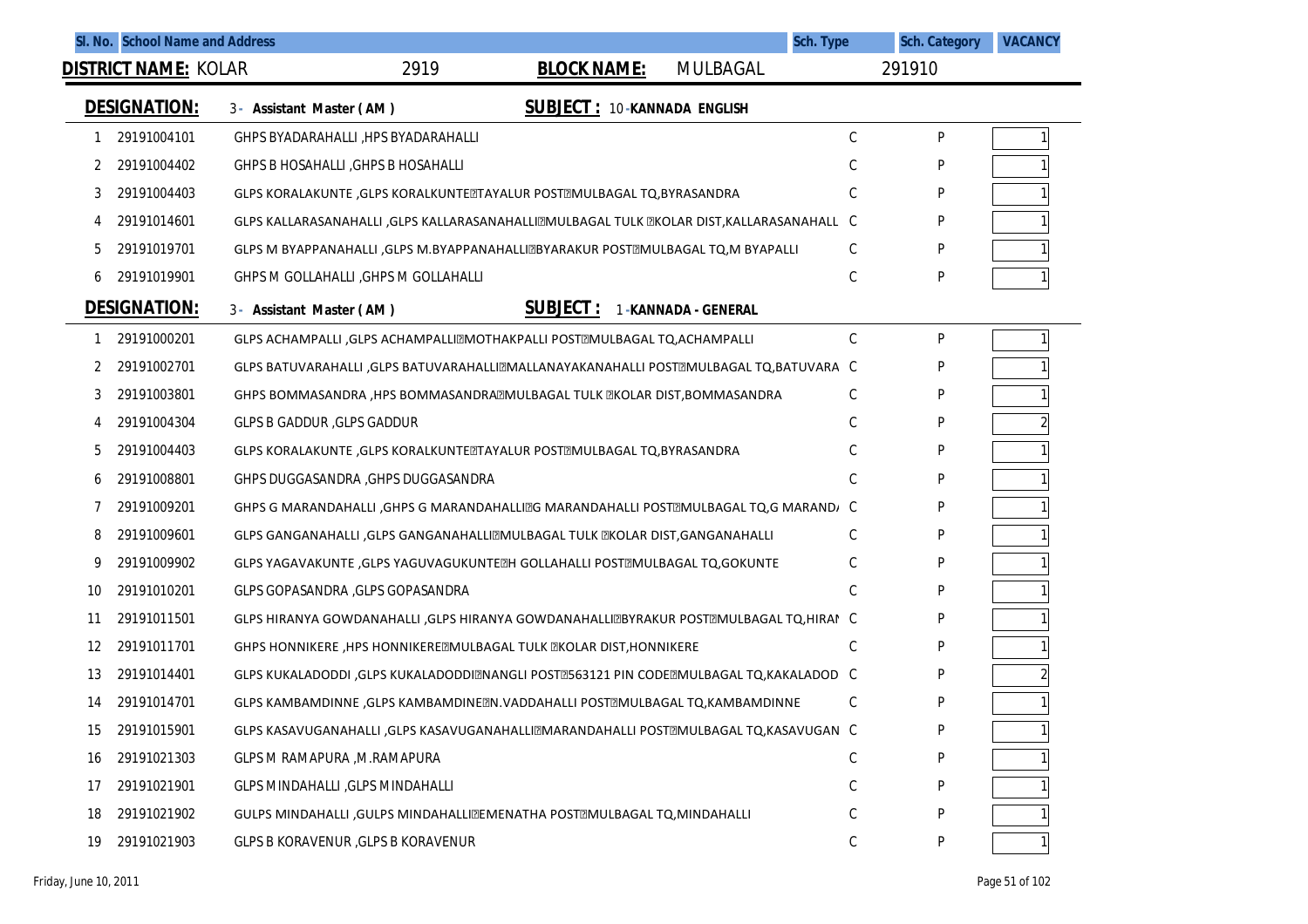|    | SI. No. School Name and Address |                                                                                  | Sch. Type     | <b>Sch. Category</b> | <b>VACANCY</b> |
|----|---------------------------------|----------------------------------------------------------------------------------|---------------|----------------------|----------------|
| 20 | 29191022201                     | GHPS MOTHAKAPALLI, GHPS MOTHAKAPALLIZMOTHAKPALLI POSTZMULBAGAL TQ, MOTHAKAPALLI  | $\mathsf C$   | P                    |                |
| 21 | 29191023301                     | GLPS NACHAHALLI ,LPS NACHAHALLIZMULBAGAL TULKZKOLAR DIST, NACHAHALLI             | C             | P                    |                |
| 22 | 29191024001                     | <b>GHPS NALLUR, GHPS NALLUR</b>                                                  | C             | P                    |                |
| 23 | 29191027501                     | GLPS SANYASIHALLI , GLPS SANYASIHALLI                                            | C             | P                    |                |
| 24 | 29191029102                     | GLPS C KORAVENUR , GLPS C KORAVENURU LANGONDAHALLI POST EMULBAGAL TO, SUNNANGUR  | C             | P                    |                |
| 25 | 29191029201                     | GHPS SUNNAPPAKUNTE , GHPS SUNNAPPAKUNTE EBYRAKUR POST EMULBAGAL TO, SUNNAPAKUNTE | C             | P                    |                |
| 26 | 29191032901                     | GHPS YALACHEPALLI , GHPS YALACHEPALLIZTAYALUR POSTZMULBAGAL TQ, YALACHEPALLI     | C             | P                    |                |
|    | <b>DESIGNATION:</b>             | <b>SUBJECT: 11-KANNADA SCIENCE</b><br>3- Assistant Master (AM)                   |               |                      |                |
|    | 29191004202                     | <b>GHPS UPPARAHALLI, GHPS UPPARAHALLI</b>                                        | $\mathcal{C}$ | P                    |                |
| 2  | 29191019901                     | GHPS M GOLLAHALLI, GHPS M GOLLAHALLI                                             | C             | P                    |                |
| 3  | 29191020101                     | <b>GHPS MADDERI, GHPS MADDRI</b>                                                 | C             | P                    |                |
|    | <b>DESIGNATION:</b>             | <b>SUBJECT:</b><br>2-URDU - GENERAL<br>3- Assistant Master (AM)                  |               |                      |                |
|    | 29191000102                     | GULPS ABBIHALLI , GULPS ABBIHALLIZTAYALUR POSTZMULBAGAL TQ, ABBIHALLI            | $\mathcal{C}$ | P                    |                |
| 2  | 29191021902                     | GULPS MINDAHALLI , GULPS MINDAHALLI TEMENATHA POSTTMULBAGAL TQ, MINDAHALLI       | C             | P                    |                |
|    | <b>DESIGNATION:</b>             | <b>SUBJECT:</b><br>12- SSA AM<br>1-KANNADA - GENERAL                             |               |                      |                |
|    | 29191000901                     | <b>GHPS ANIHALLI, GHPS ANIHALLI</b>                                              | $\mathcal{C}$ | P                    |                |
| 2  | 29191022403                     | GKLPS NARAYANAPURA , GKLPS NARAYANAPURA                                          | C             | P                    |                |
| 3  | 29191026806                     | <b>GLPS Y KOGILERU , GLPS Y KOGILERU</b>                                         | C             | P                    |                |
|    | <b>DESIGNATION:</b>             | <b>SUBJECT:</b><br>12- SSA AM<br><b>2-URDU - GENERAL</b>                         |               |                      |                |
|    | 29191033448                     | GULPS MAHABOOB NAGRA , GULPS MAHABOOB NAGARA                                     | Α             | P                    |                |
| 2  | 29191033458                     | GULPS RAHAMATH NAGAR , GULPS RAHAMATHNAGAR                                       | A             | P                    |                |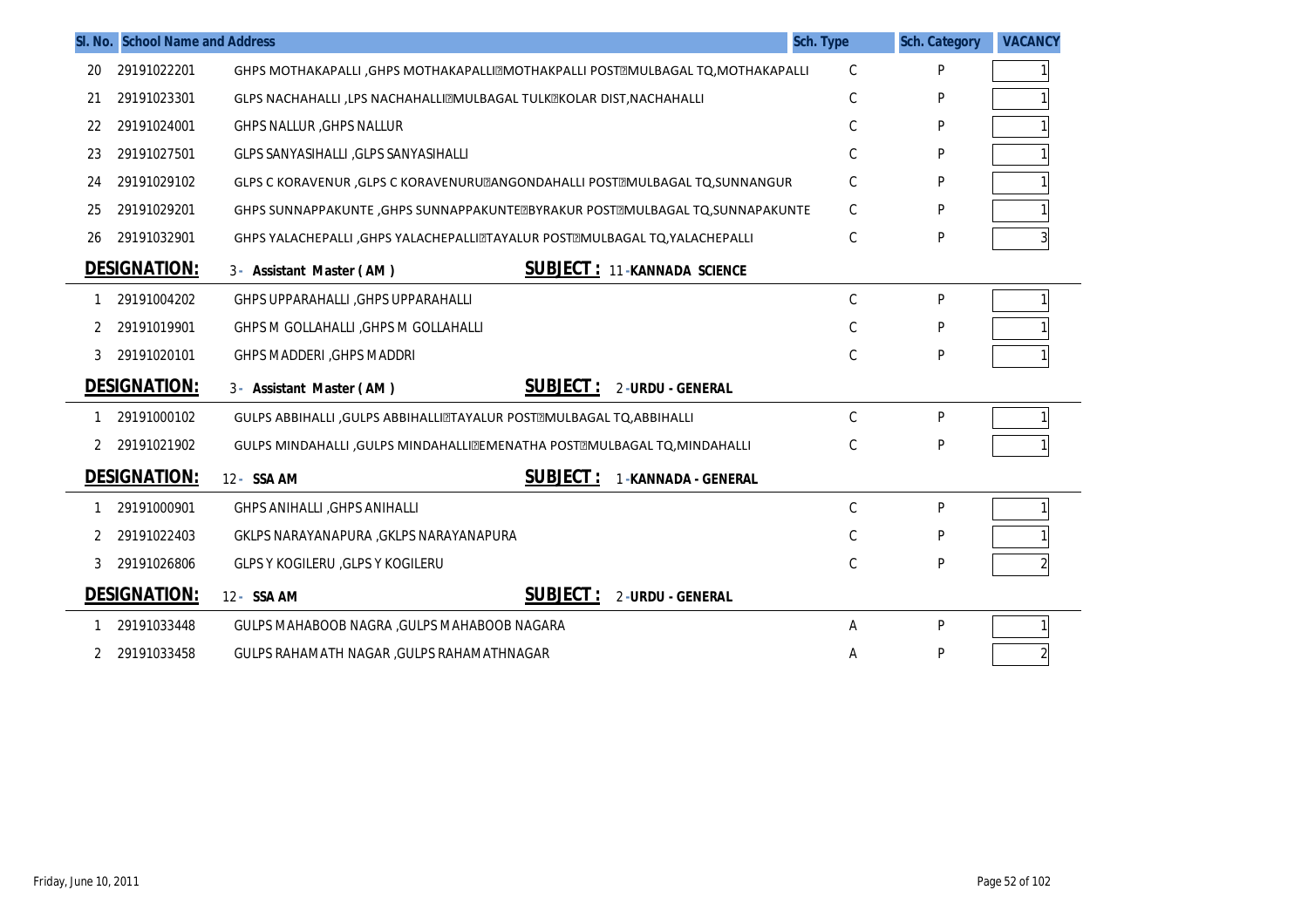|              | SI. No. School Name and Address |                                                                                                |                                    | Sch. Type           |    | <b>Sch. Category</b> | <b>VACANCY</b> |
|--------------|---------------------------------|------------------------------------------------------------------------------------------------|------------------------------------|---------------------|----|----------------------|----------------|
|              | <b>DISTRICT NAME: KOLAR</b>     | 2919                                                                                           | <b>BLOCK NAME:</b>                 | SRINIVASAPUR        |    | 291912               |                |
|              | <b>DESIGNATION:</b>             | 3- Assistant Master (AM)                                                                       | <b>SUBJECT: 29-DRAWING</b>         |                     |    |                      |                |
| $\mathbf{1}$ | 29191233525                     | GKMHPS SRINIVASAPUR, GKMHPS THYAGARA BADAVANE                                                  |                                    |                     | Α  | ${\sf P}$            |                |
|              | <b>DESIGNATION:</b>             | 3- Assistant Master (AM)                                                                       | <b>SUBJECT:</b>                    | 1-KANNADA - GENERAL |    |                      |                |
| 1            | 29191201301                     | GLPS AMMAGARIPET ,GLPS GLPS AMMAGARIPETE [IINKALAVARIAPALLI POST [ISRINIVASAPUR TALUK [IKO] C  |                                    |                     |    | P                    |                |
| 2            | 29191202801                     | GLPS BANALAPALLI ,GLPS BANALAPALLIZPULAGURAKOTE (POST)ZSRINIVASPUR (TALUK) 563 135ZKOLAR C     |                                    |                     |    | P                    |                |
| 3            | 29191204102                     | GLPS MORUMAKINDAPALLI ,GLPS MORAMAKINDAPALLIZ MUDIMDUGU POSTZSRINIVASAPUR TALUKZKO C           |                                    |                     |    | P                    |                |
| 4            | 29191205801                     | GLPS CHANNAIAGARIPALLI ,GLPS CHANNAIAGARIPALLI,CHANNAIAGARIPALLI                               |                                    |                     | C  | P                    |                |
| 5            | 29191207201                     | GLPS CHINTAMANIPALLI, GLPS CHINTHAMANIPALL                                                     |                                    |                     | C  | P                    |                |
| 6            | 29191212301                     | GHPS HOSAHUDYA , GHPS HOSAHUDYA ZSRINIVASAPUR TALUKZKOLAR DIST, HOSAHUDYA                      |                                    |                     | C  | P                    |                |
| 7            | 29191212401                     | <b>GLPS ILADONI, GHPS ILADONI</b>                                                              |                                    |                     | C. | P                    |                |
| 8            | 29191214902                     | GLPS KARANGI KANAMPALLI ,GLPS KARANGI KANAMPALLIZMUTHAKAPALLI POSTZSRINIVASAPUR TALUKI C       |                                    |                     |    | P                    |                |
| 9            | 29191217801                     | GLPS A KOTHUR , GLPS A. KOTHUR EKORIREPALLI POST ESNINIVASAPUR TALUK EKOLAR DIST, KOTHUR (A) C |                                    |                     |    | P                    |                |
| 10           | 29191218502                     | GLPS CHEETIMVARIPALLI , GLPS CHEETIMVARIPALLIZKURIGEEPALLI POSTZSRINIVASAPUR TALUKZKOLAR I C   |                                    |                     |    | P                    | $\overline{2}$ |
| 11           | 29191218503                     | GLPS GUTTAMEEDAVARIPALLI , GLPS GUTTAMEEDAVARIPALLIZKOOREGEPALLI POSTZSRINIVASAPUR TALI C      |                                    |                     |    | P                    | $\overline{2}$ |
| 12           | 29191219701                     | GLPS M THUMMALAPALLI ,GLPS M.THUMMALAPLLIZMUDIMADUGU POSTZSRINIVASAPUR TALUKZKOLAF C           |                                    |                     |    | P                    |                |
| 13           | 29191221603                     | GLPS MUDDEPALLY (P), GLPS MUDDEPALLY (P) @PULAGURAKOTE C.R.C @SRINIVASPUR TALUK @KOLAR D C     |                                    |                     |    | P                    |                |
| 14           | 29191225201                     | <b>GLPS K PATHUR, GLPS K.PATHUR</b>                                                            |                                    |                     | C. | P                    |                |
| 15           | 29191226601                     | GLPS RAJAGUNDLAHALLI ,GLPS RAJAGUNDLAHALLIMATTAKANNASANDRA POSTMSRINIVASAPUR TALUKI: C         |                                    |                     |    | P                    |                |
| 16           | 29191227201                     | GLPS R REDDIVARIPALLI ,GLPS R.REDDIVARIPALLI⊠KOOREGEPALLI POST⊠SRINIVASAPUR TALUK⊠KOLAR D C    |                                    |                     |    | P                    |                |
| 17           | 29191233801                     | GLPS R GOLLAHALLI ,GLPS R.GOLLAPALLI ZMATTAKANNASANDRA POSTZSRINIVASAPUR TALUKZKOLAR DI C      |                                    |                     |    | P                    |                |
|              | <b>DESIGNATION:</b>             | 3- Assistant Master (AM)                                                                       | <b>SUBJECT: 11-KANNADA SCIENCE</b> |                     |    |                      |                |
| $\mathbf{1}$ | 29191221201                     | GHPS MATAKASANDRA , GHPS MATAKASANDRA, MATAKASANDRA                                            |                                    |                     | С  | P                    |                |
| 2            | 29191221701                     | GHPS MUDIMADAGU, GHPS MUDIMADAGU                                                               |                                    |                     | C  | P                    |                |
| 3            | 29191233401                     | GHPS YARRAMVARIPALLI ,GHPS YARRAMVARIPALLIZYARRMVARIPALLI POSTZSRINIVASAPUR TALUK ZKOL C       |                                    |                     |    | P                    |                |
|              | <b>DESIGNATION:</b>             | 3- Assistant Master (AM)                                                                       | <b>SUBJECT:</b><br>9-MUSIC         |                     |    |                      |                |
| $\mathbf{1}$ | 29191233509                     | GMHPS SAROJINI RD. S.V. PUR, GHPS GIRLS, SAROJANI ROAD                                         |                                    |                     | Α  | P                    | 1              |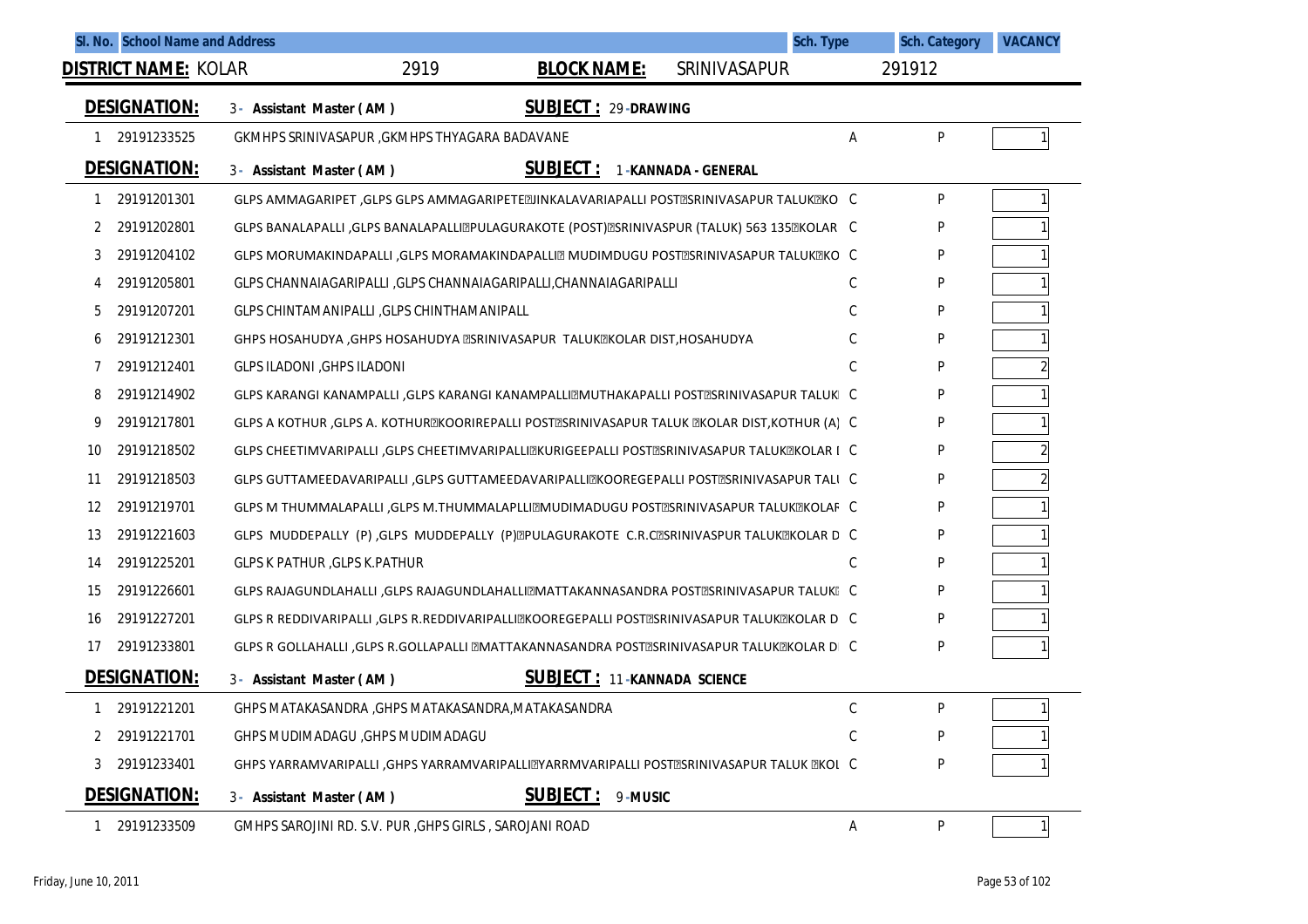| SI. No. School Name and Address |                                                                         |                                                  | Sch. Type | <b>Sch. Category</b> | <b>VACANCY</b> |
|---------------------------------|-------------------------------------------------------------------------|--------------------------------------------------|-----------|----------------------|----------------|
| <b>DESIGNATION:</b>             | 3- Assistant Master (AM)                                                | <b>SUBJECT:</b><br>2-URDU - GENERAL              |           |                      |                |
| 29191213402                     | GUHPS JINKALAVARIPALLI1 .GUHPS JINKALAVARIPALLI                         |                                                  | U         | P                    |                |
| 29191221705                     | GULPS MUDIMADUGU .GULPS MUDIMADUGU                                      |                                                  |           | P                    |                |
| <b>DESIGNATION:</b>             | 12 - SSA AM                                                             | <b>SUBJECT:</b><br>-KANNADA - GENERAL            |           |                      |                |
| 29191234101                     | GLPS G.AGRAHARA ,GLPS G.AGRAHARAZGOWNIPALLI (POST)ZKOLAR(DI),G.AGRAHARA |                                                  |           | P                    |                |
| <b>DESIGNATION:</b>             | 12 - SSA AM                                                             | <b>SUBJECT</b> : $11$<br><b>-KANNADA SCIENCE</b> |           |                      |                |
| 29191212302                     | GLPS BHEEMAGANAPALI , GHPS BEEMAGANAHALLI                               |                                                  | $\sim$    | P                    |                |
| 29191213401                     | GHPS JINKALAVARIPALLI ,GHPS JINKALAVARIPALLI,JINKALAVARIPALLI           |                                                  |           | P                    |                |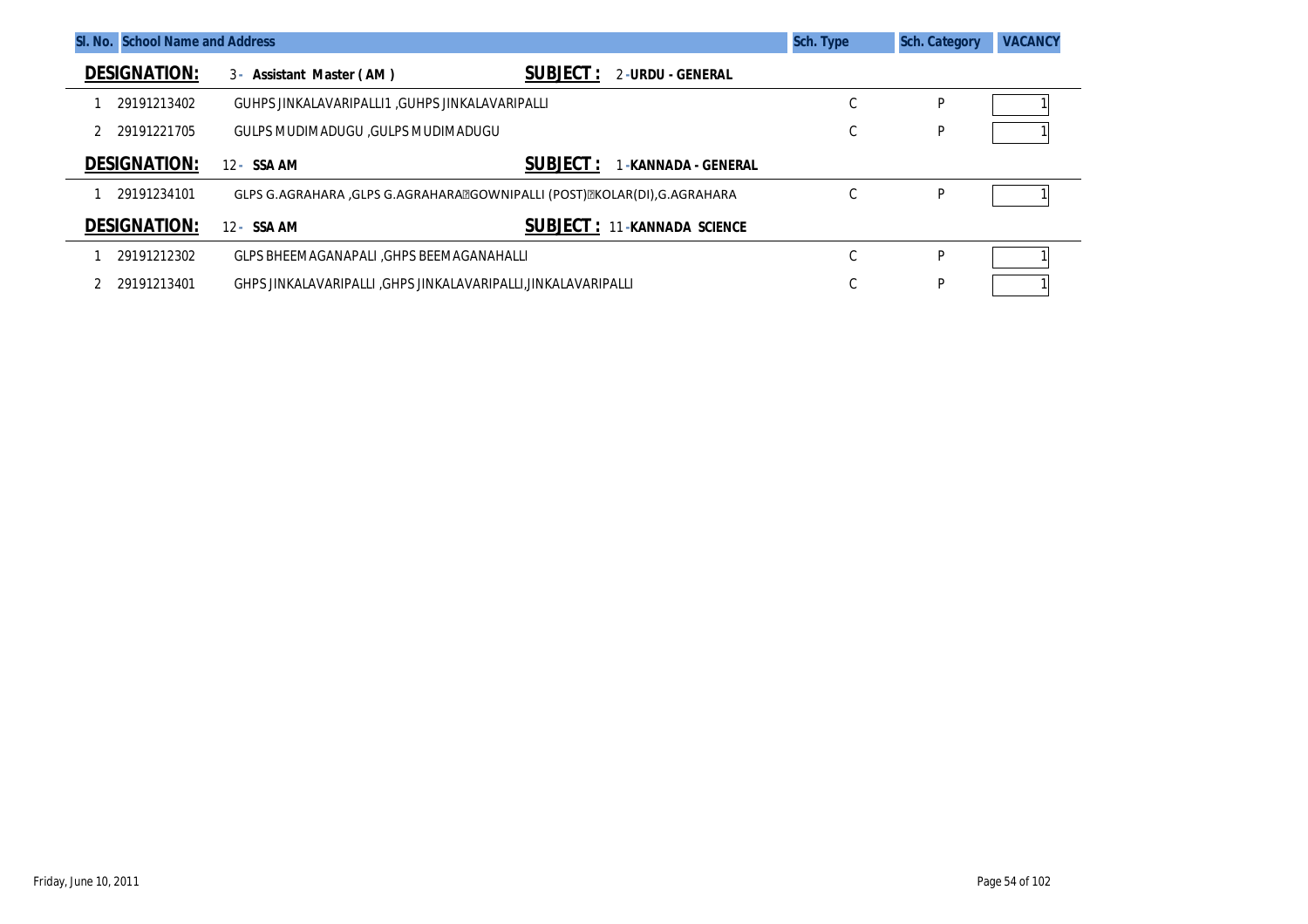| SI. No. School Name and Address |                                                                                           | Sch. Type     | <b>Sch. Category</b> | <b>VACANCY</b> |
|---------------------------------|-------------------------------------------------------------------------------------------|---------------|----------------------|----------------|
| <b>DISTRICT NAME: KOLAR</b>     | 2919<br><b>BLOCK NAME:</b><br>K G F                                                       |               | 291913               |                |
| <b>DESIGNATION:</b>             | <b>SUBJECT: 29-DRAWING</b><br>3- Assistant Master (AM)                                    |               |                      |                |
| 29191309502                     | GMHPS OORGAMPET, GOVERNMENT MODEL HIGHER PRIMARY SCHOOL,                                  | A             | P                    |                |
| <b>DESIGNATION:</b>             | <b>SUBJECT:</b><br>1-KANNADA - GENERAL<br>3- Assistant Master (AM)                        |               |                      |                |
| 29191300401                     | GLPS APPENAHALLI , GOVERNMENT KANNADA LOWER PRIMARY SCHOOL, EAPPENAHALLI VILLAGE, EKETH C |               | P                    | $\overline{2}$ |
| 29191300701                     | GLPS BATHLAHALLI, GOVERNMENT LOWER PRIMARY SCHOOL,                                        | C             | P                    |                |
| 29191300902<br>3                | GLPS BADAGUTTLAHALLI, GOVERNMENT KANNADA LOWER PRIMARY SCHOOL,                            | C             | P                    |                |
| 29191301001<br>4                | GLPS BOGGALAHALLI, GOVERNMENT KANNADA LOWER PRIMARY SCHOOL,                               | C             | P                    |                |
| 29191302801<br>5                | GHPS DONIMADAGU , GOVERNMENT KANNADA HIGHER PRIMARY SCHOOL,                               | C             | P                    |                |
| 29191303101<br>6                | GLPS GUNDARLAHALLI , GOVERNMENT KANNADA LOWER PRIMARY SCHOOL, EGUNDARLAHALLI VILLAGE, I C |               | P                    |                |
| 29191303602                     | GLPS CHIKKA KALAVANCHI , GOVERNMENT KANNADA LOWER PRIMARY SCHOOL.                         | C             | P                    |                |
| 29191307001<br>8                | GLPS SAKARASANAHALLI, GOVERNMENT KANNADA LOWER PRIMARY,                                   | $\mathcal{C}$ | P                    |                |
| 29191307501<br>9                | GLPS THANIMADAGU , GOVERNMENT KANNADA LOWER PRIMARY SCHOOL,                               | C             | P                    |                |
| 29191312901<br>10               | GLPS TIRUMALAPALLI ,GOVERNMENT KANNADA LOWER PRIMARY SCHOOL, ETIRUMALAPALLI VILLAGE, EC C |               | P                    |                |
| 29191313601<br>11               | GLPS GOLLAHALLI ,GOVERNMENT KANNADA LOWER PRIMARY SCHOOL, EGOLLAHALLI VILLAGE, EKAMASA C  |               | P                    |                |
| <b>DESIGNATION:</b>             | <b>SUBJECT: 11-KANNADA SCIENCE</b><br>3- Assistant Master (AM)                            |               |                      |                |
| 29191303501                     | GHPS KADARINATHA , GOVERNMENT KANNADA HIGHER PRIMARY SCHOOL,                              | $\mathcal{C}$ | P                    |                |
| <b>DESIGNATION:</b>             | <b>SUBJECT:</b><br>5-TAMIL - GENERAL<br>3- Assistant Master (AM)                          |               |                      |                |
| 29191309502                     | GMHPS OORGAMPET, GOVERNMENT MODEL HIGHER PRIMARY SCHOOL,                                  | A             | P                    |                |
| 29191310002                     | GHPS (TAMIL) KENNEDY'S LINE , GOVERNMENT TAMIL HIGHER PRIMARY SCHOOL,                     | A             | P                    |                |
| <b>DESIGNATION:</b>             | <b>SUBJECT:</b><br>2-URDU - GENERAL<br>3- Assistant Master (AM)                           |               |                      |                |
| 31291913128                     |                                                                                           | Α             | S                    | $\mathbf{1}$   |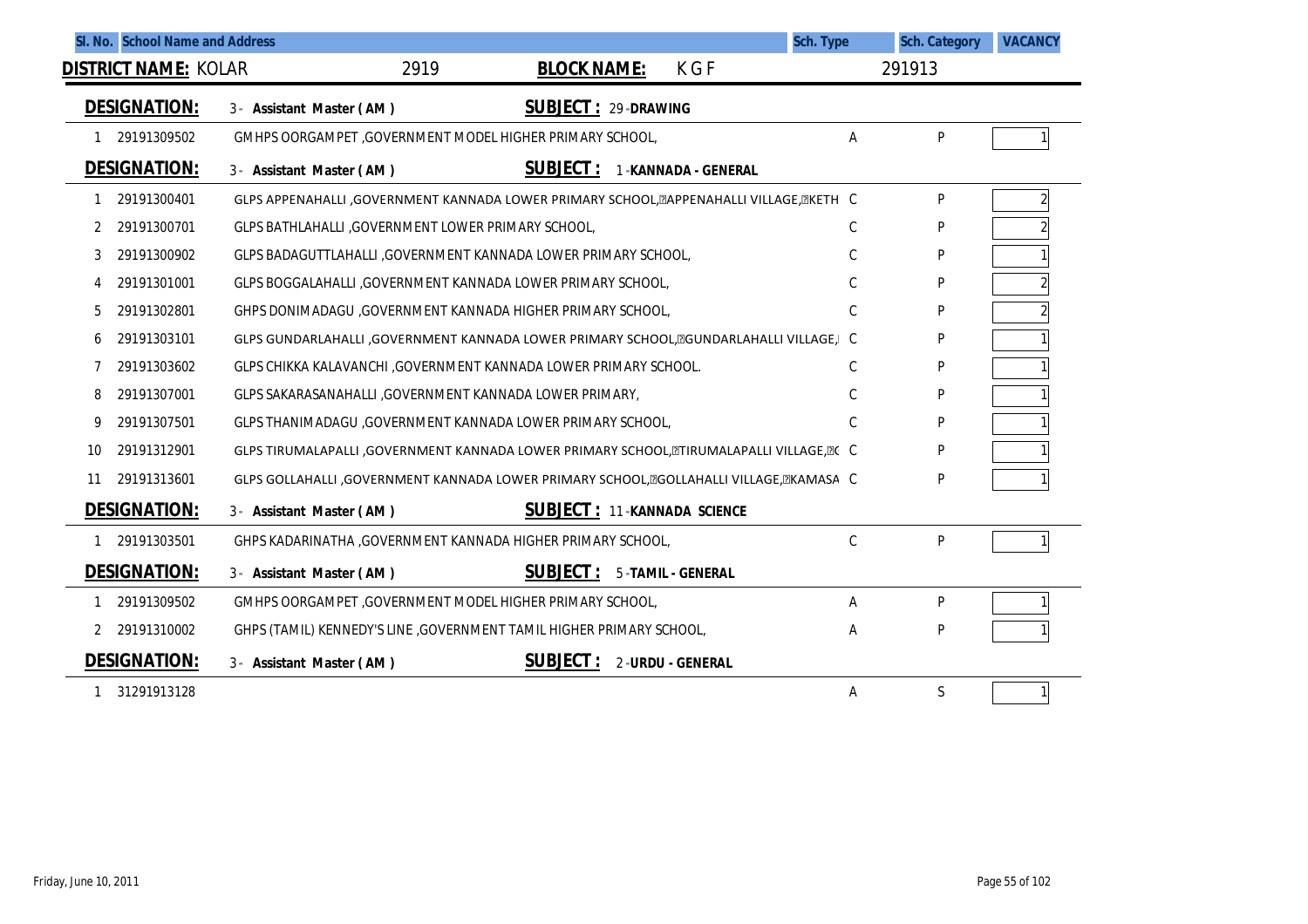| <b>School Name and Address</b><br>SI. No. |                                                                                        |                                    |                         | Sch. Type | <b>Sch. Category</b> | <b>VACANCY</b> |
|-------------------------------------------|----------------------------------------------------------------------------------------|------------------------------------|-------------------------|-----------|----------------------|----------------|
| <b>DISTRICT NAME: BANGALORE SOUTH</b>     | 2920                                                                                   | <b>BLOCK NAME:</b>                 | SOUTH <sub>1</sub>      |           | 292001               |                |
| <b>DESIGNATION:</b>                       | 3 - Assistant Master (AM)                                                              | <b>SUBJECT: 10-KANNADA ENGLISH</b> |                         |           |                      |                |
| 29200111853                               | GLPS CHIKKAKALLASANDRA, PATTANAGERE CMC, GLPS CHIKKAKALLASANDRA B-61                   |                                    |                         | P         | A                    |                |
| <b>DESIGNATION:</b>                       | 3- Assistant Master (AM)                                                               | <b>SUBJECT:</b>                    | -KANNADA - GENERAL      |           |                      |                |
| 29200108301                               | GHPS AREHALLI ,AREHALLI,GHPS AREAHALLY UTTARHALLI HOBLI SUBRAMANYAPURA POST B-61       |                                    |                         | P         | A                    |                |
| <b>DESIGNATION:</b>                       | 3 - Assistant Master (AM)                                                              | <b>SUBJECT :</b>                   | 5-TAMIL - GENERAL       |           |                      |                |
| 29200135504                               | GTHPS BHAVANI NAGARA ,GANESHA MANDIRA W NO 56,GTHPS BHAVANINAGR BSK 2ND STAGE KADIRE P |                                    |                         |           | Α                    |                |
| <b>DESIGNATION:</b>                       | 3 - Assistant Master (AM)                                                              | <b>SUBJECT :</b>                   | <b>2-URDU - GENERAL</b> |           |                      |                |
| 29200107002                               | GUHPS KAMBIPURA ,KAMBIPURA,GUHPS KAMBIPUR B-74                                         |                                    |                         | P         | B                    |                |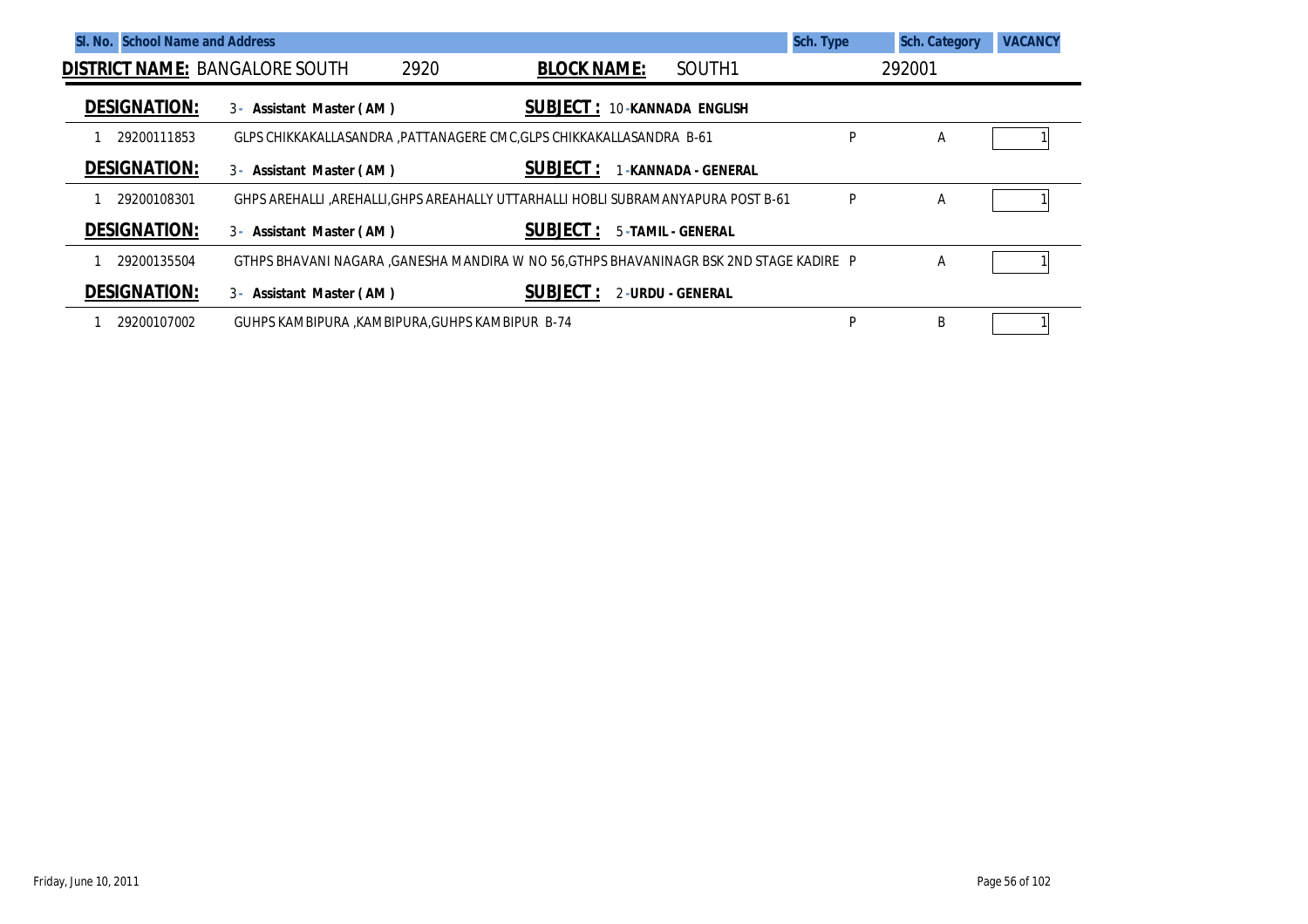|    | SI. No. School Name and Address |                                                                            |                                    |                          | <b>Sch. Type</b> | <b>Sch. Category</b> | <b>VACANCY</b> |
|----|---------------------------------|----------------------------------------------------------------------------|------------------------------------|--------------------------|------------------|----------------------|----------------|
|    |                                 | <b>DISTRICT NAME: BANGALORE SOUTH</b><br>2920                              | <b>BLOCK NAME:</b>                 | SOUTH4                   |                  | 292003               |                |
|    | <b>DESIGNATION:</b>             | 3- Assistant Master (AM)                                                   | <b>SUBJECT: 10-KANNADA ENGLISH</b> |                          |                  |                      |                |
| 1  | 29200300301                     | GHPS MEDAHALLI, MEDAHALLI, GHPS MEDAHALLI                                  |                                    |                          | P                | Α                    |                |
| 2  | 29200308701                     | GHPS DODDA GUBBI, DODDA GUBBI, GHPS DODDAGUBBI                             |                                    |                          | P                | В                    |                |
| 3  | 29200310509                     | GMPS KADUGODI , KADUGODI, GMPS KADUGODI                                    |                                    |                          | P                | Α                    |                |
| 4  | 29200311701                     | GHPS DODDANEKKUNDI ,DODDANEKKUNDI CMC W 29, GMPS DODDANEKKUNDI             |                                    |                          | D                | Α                    |                |
| 5  | 29200312001                     | GHPS KONNENA AGRAHARA , AIRPORT BMP W 73, GHPS KONENA AGRAHARA             |                                    |                          | p                | Α                    |                |
| 6  | 29200314001                     | GLPS HADO SIDDAPURA, HADO SIDDAPURA, GLPS HADO SIDDAPURA                   |                                    |                          | P                | Β                    |                |
|    | <b>DESIGNATION:</b>             | 3- Assistant Master (AM)                                                   | <b>SUBJECT:</b>                    | 1-KANNADA - GENERAL      |                  |                      |                |
| 1  | 29200304702                     | GHPS GUNDURU , GUNDURU, GHPS GUNDUR                                        |                                    |                          | P                | B                    |                |
| 2  | 29200306201                     | GHPS DODDABANA HALLI ,DODDABANA HALLI, GHPS DODDABANAHALLI                 |                                    |                          | P                | Β                    |                |
| 3  | 29200306701                     | GHPS KHAJI SONNENA HALLI ,KHAJI SONNENA HALLI,GHPS KHAJI SONNENAHALLI      |                                    |                          | P                | В                    |                |
| 4  | 29200307301                     | GLPS NIMBEKAIPURA, NIMBEKAIPURA, GLPS Nimbekaipura                         |                                    |                          | P                | В                    |                |
| 5  | 29200307901                     | GLPS KATTUGOLLA HALLI , KATTUGOLLA HALLI, GLPS kattugollahalli             |                                    |                          | P                | Β                    |                |
| 6  | 29200310201                     | GHPS KAVERI NAGARA , KAVERI NAGARA, GHPS KAVERINAGAR                       |                                    |                          | P                | Α                    |                |
| 7  | 29200310601                     | GLPS AMBEDKAR NAGARA , PATTANDOOR AGRAHARA SMC, GLPS AMBEDKAR NAGARA       |                                    |                          | P                | Α                    |                |
| 8  | 29200310602                     | GLPS PATTANDOOR AGRAHARA ,PATTANDOOR AGRAHARA SMC,GLPS PATTANDOOR AGRAHARA |                                    |                          | P                | Α                    |                |
| 9  | 29200312601                     | GHPS KANNAMANGALA , KANNAMANGALA, GMPS KANNAMANGALA                        |                                    |                          | P                | В                    |                |
| 10 | 29200314501                     | GHPS KODATHI , KODATHI, GHPS KODATHI                                       |                                    |                          | P                | В                    |                |
| 11 | 29200314701                     | GLPS SULIKUNTE DINNE , SULIKUNTE DINNE, GLPS SULIKUNNTE DINNE              |                                    |                          | P                | B                    |                |
| 12 | 29200314801                     | GLPS MULLURU, MULLURU, GHPS MULLUR                                         |                                    |                          | P                | Β                    |                |
|    | <b>DESIGNATION:</b>             | 3- Assistant Master (AM)                                                   | <b>SUBJECT:</b>                    | <b>5-TAMIL - GENERAL</b> |                  |                      |                |
| 1  | 29200312207                     | GTLPS HOSATHIPPASANDRA, C V RAMAN NAGARA BMP W 82, GTLPS NEW THIPPASANDRA  |                                    |                          | P                | Α                    | 1              |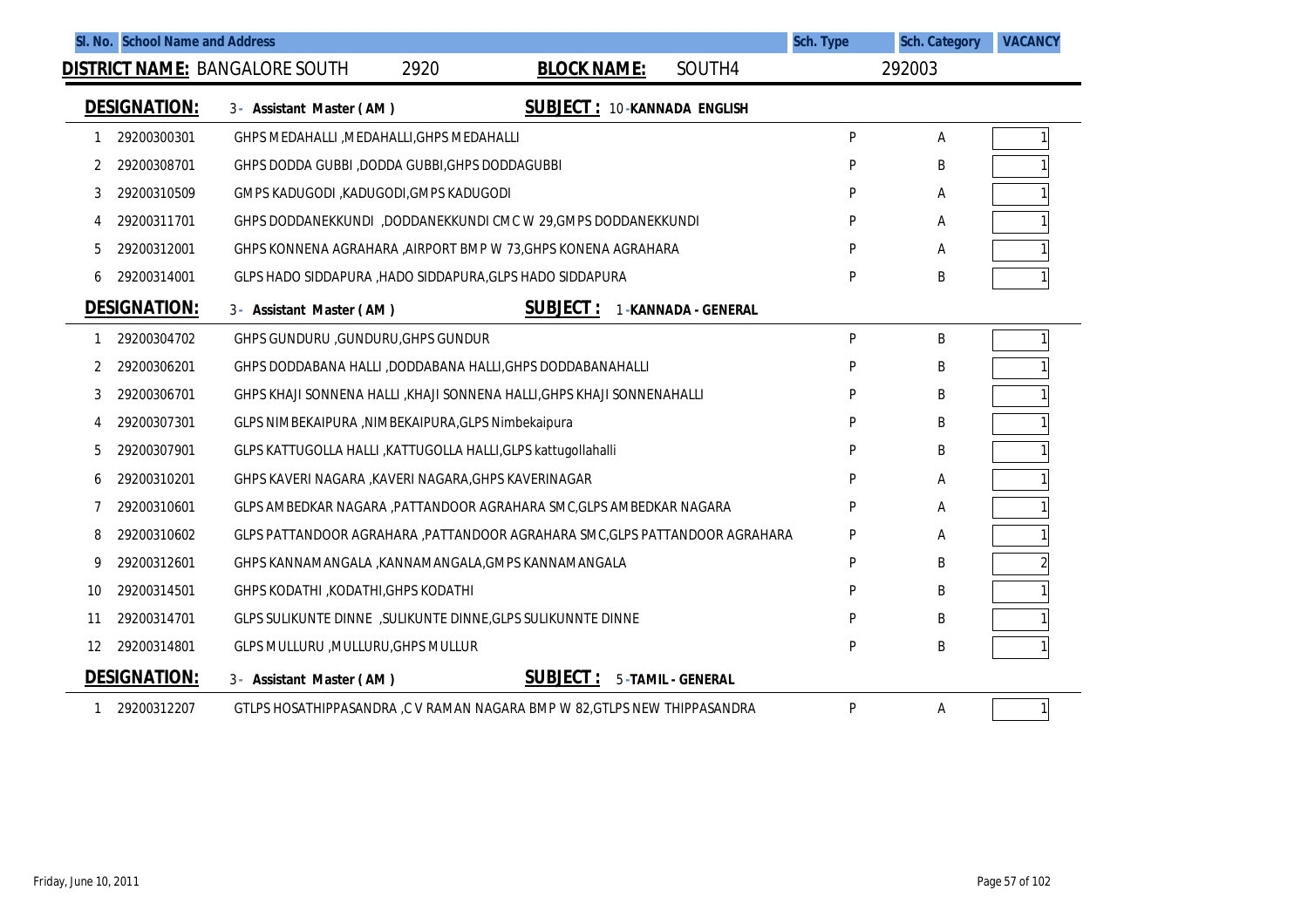| SI. No. School Name and Address |                                                                                            | Sch. Type | <b>Sch. Category</b> | <b>VACANCY</b> |
|---------------------------------|--------------------------------------------------------------------------------------------|-----------|----------------------|----------------|
|                                 | <b>DISTRICT NAME: BANGALORE SOUTH</b><br>2920<br><b>BLOCK NAME:</b><br><b>ANEKAL</b>       |           | 292004               |                |
| <b>DESIGNATION:</b>             | <b>SUBJECT:</b><br><b>4-HINDI - GENERAL</b><br>3- Assistant Master (AM)                    |           |                      |                |
| 29200416901<br>1                | GMPS (BOYS) DOMMASANDRA ,DOMMASANDRA,GOVERNMENT MODEL PRIMARY SCHOOL                       | P         | Β                    |                |
| 29200416903                     | GHPS JANATHA COLONY , DOMMASANDRA, GHPS JANATHA COLONY DOMMASANDRA                         | D         | Β                    |                |
| <b>DESIGNATION:</b>             | <b>SUBJECT: 10-KANNADA ENGLISH</b><br>3- Assistant Master (AM)                             |           |                      |                |
| 29200400101<br>-1               | GHPS SAMANDUR, SAMANDUR, GHPS SAMANDUR                                                     | P         | $\mathsf C$          |                |
| 29200404701<br>2                | GMPS JIGANI , JIGANI, GMPS JIGANI                                                          | P         | Β                    |                |
| 29200415301<br>3                | GHPS NOSENUR, NOSENUR, GOVERNMENT HIGHER PRIMARY SCHOOL                                    | P         | C                    |                |
| 29200419201<br>4                | GHPS BESTHAMANAHALLI, BESTHAMANA HALLI, BESTHAMANAHALLI POST ANEKAL (TQ)                   | BANG/ P   | Β                    |                |
| <b>DESIGNATION:</b>             | <b>SUBJECT:</b><br>3- Assistant Master (AM)<br>1-KANNADA - GENERAL                         |           |                      |                |
| 29200400301<br>1                | GHPS MARANAYAKANA HALLI , MARANAYAKANA HALLI, GLPS MARANAYAKANAHALLI                       | P         | C                    | $\overline{2}$ |
| 29200400501<br>2                | HPS GERATIGANA BELE , GERATIGANABELE, GHPS GERATIGANABELE                                  | P         | $\mathsf C$          |                |
| 29200400901<br>3                | GLPS HOMPALA GHATTA, HOMPALAGATTA, GLPS HOMPALA GHATTA                                     | P         | Β                    |                |
| 29200401501<br>4                | GHPS TYAVAKANA HALLI ,TYAVAKANA HALLI,GHPS THYVAKANAHALLI                                  | P         | С                    |                |
| 29200401801<br>5                | GLPS KOTAGANA HALLI , KOTAGANA HALLI, GLPS KOTAGANAHALLI                                   | P         | C                    |                |
| 29200402102<br>6                | GKHS ADIGARA KALLA HALLI ,ADIGARA KALLA HALLLI,GOVT HIGHER PRIMARY SCHOOL(KANNADA) ADIGA P |           | C                    |                |
| 29200402301                     | GHPS NARASAPURA , NARASAPURA, GHPS NARSAPURA                                               | P         | С                    |                |
| 29200402801<br>8                | GLPS INDLABELE, INDLABELE, GLPLS INDLABELE                                                 | P         | С                    |                |
| 9<br>29200403401                | GLPS KAMPUVADERA HALLI , KAMPUVADERA HALLI, GOVERNMENT LOWER PRIMARY SCHOOL                | P         | С                    |                |
| 29200403601<br>10               | GLPS CHIKKAHAGADE, CHIKKHAGADE, GLPS CHIKKAHAGADE                                          | P         | С                    |                |
| 11<br>29200403801               | GLPS THATTANA HALLI, THATTAN HALLI, GLPS THATANAHALLI                                      | P         | С                    |                |
| 29200404201<br>12               | GLPS S MADIVALA ,S MADIVALA, GLPS S MADIVALA                                               | P         | C                    |                |
| 29200405301<br>13               | GLPS NANJAPURA , NANJAPURA, GOVT LOWER PRIMARY SCHOOL                                      | P         | Β                    |                |
| 29200405601<br>14               | GHPS HENNAGARA , HENNAGARA, GHPS HENNAGARA                                                 | P         | С                    |                |
| 29200405901<br>15               | GLPS KACHANAYAKANA HALLI , KACHANAIKANA HALLI, G L P S KACHANAYAKANA HALLI                 | P         | С                    |                |
| 29200406201<br>16               | GLPS HINNIKKI, HINNAKKI, GLPS HINNIKKI                                                     | P         | С                    |                |
| 17<br>29200406501               | GLPS TIRUPALYA, THIRUPALYA, GLPS TIRUPALYA                                                 | P         | Β                    |                |
| 29200406601<br>18               | GHPS T GOLLA HALLI, T GOLLA HALLI, GHPS T GOLLA HALLI                                      | P         | Β                    |                |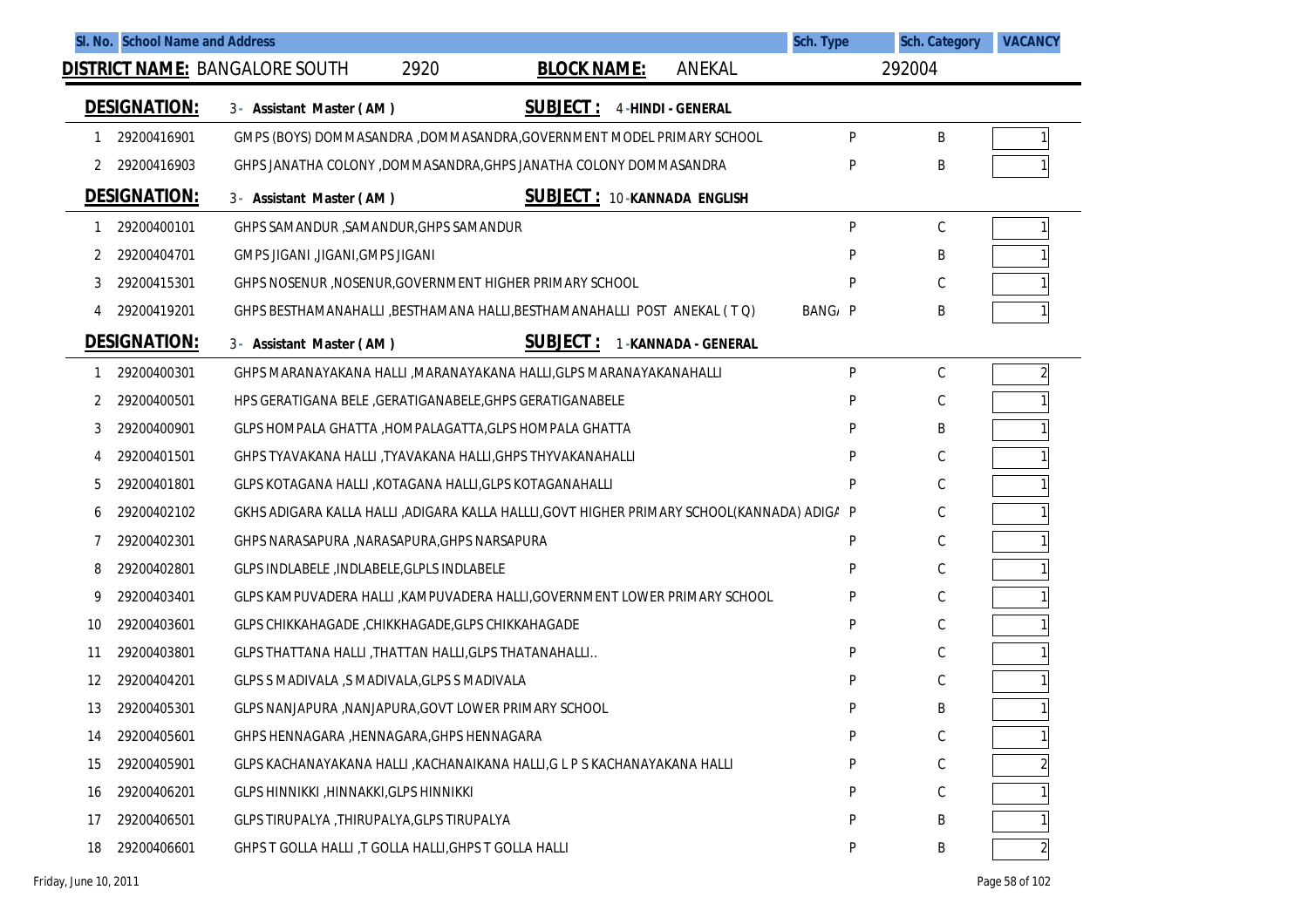|    | SI. No. School Name and Address |                                                                          | <b>Sch. Type</b> | <b>Sch. Category</b> | <b>VACANCY</b> |
|----|---------------------------------|--------------------------------------------------------------------------|------------------|----------------------|----------------|
| 19 | 29200407601                     | GHPS HELALIGE, HEELALIGE, GHPS HELALIGE                                  | P                | C                    |                |
| 20 | 29200409501                     | GHPS KALLUBALU ,KALBALU,GHPS KALLUBALU                                   | P                | С                    |                |
| 21 | 29200409601                     | <b>GLPS GIDDENA HALLI, GIDDENA HALLI, GLPS</b>                           | P                | С                    |                |
| 22 | 29200410201                     | GHPS KONASANDRA ,KONASANDRA,GHPS KONASANDRA                              | P                | С                    |                |
| 23 | 29200410501                     | GHPS YADAVANA HALLI ,YADAVANA HALLI,GHPS YADAVAHA HALLI                  | P                | B                    |                |
| 24 | 29200410801                     | GLPS ICHANGUR VADDARA PALYA , VADDARA PALYA, GLPS ICHANGUR VADDARA PALYA | P                | B                    |                |
| 25 | 29200410901                     | GLPS BENDAGANA HALLI ,BENDAGANA HALLI,GLPS BENDIGANAHALLI ANEKAL TALUK   | P                | C                    |                |
| 26 | 29200411001                     | GHPS BALAGARANA HALLI ,BALAGARAN HALLI,GHPS BALAGARANA HALLI             | P                | B                    |                |
| 27 | 29200411201                     | GHPS ADIGONDANA HALLI ,ADIGONDANA HALLI,GHPS ADIGONDANA HALL             | P                | С                    |                |
| 28 | 29200411302                     | GHPS MUTHANALLUR , MUTHANALLUR, GHPS MUTHANALLUR                         | P                | С                    |                |
| 29 | 29200412201                     | GLPS GOOLIMANGALA , GOOLIMANGALA, GOVT LOWER PRIMARY SCHOOL              | P                | С                    | 1 <sup>1</sup> |
| 30 | 29200412401                     | GLPS HARO HALLI, HUSKUR HARO HALLI, GLPS HAROHALLI                       | P                | С                    |                |
| 31 | 29200412601                     | GLPS AVALA HALLI , AVALA HALLI, GOVERNMENT LOWER PRIMARY SCHOOL          | P                | С                    |                |
| 32 | 29200413101                     | GLPS GATTA HALLI, GATTAHALLI, G L P S GATTAHALLI                         | P                | С                    |                |
| 33 | 29200413301                     | GLPS CHIKKANAGA MANGALA , CHIKKANAGAMANGALA, G L P S                     | P                | B                    |                |
| 34 | 29200414401                     | GLPS INDLAWADI PURA , INDLAVADIPURA, GLPS INDLAWADI PURA                 | P                | С                    |                |
| 35 | 29200414801                     | GLPS S THIMMA SANDRA , SAMANDUR, GLPS S THIMMA SANDRA                    | P                | С                    |                |
| 36 | 29200415301                     | GHPS NOSENUR , NOSENUR, GOVERNMENT HIGHER PRIMARY SCHOOL                 | P                | С                    |                |
| 37 | 29200415901                     | GLPS SEETHANAYAKANA HALLI ,SEETHANAIKANA HALLI,GLPS SEETHANAYAKANA HALLI | P                | С                    |                |
| 38 | 29200417101                     | GHPS T C HALLI, T C HALLI, GOVERNMENT HIGHER PRIMARY SCHOOL              | P                | B                    |                |
| 39 | 29200418301                     | GLPS M MEDA HALLI, M MEDAHALLI, GLPS M MEDA HALLI                        | P                | С                    |                |
| 40 | 29200418701                     | GHPS DASANA PURA ,DASANAPUR,GHPS DHASANAPURA                             | P                | С                    |                |
| 41 | 29200419201                     | GHPS BESTHAMANAHALLI, BESTHAMANA HALLI, BESTHAMANAHALLI POST ANEKAL (TQ) | BANG/ P          | B                    | 1 <sup>1</sup> |
| 42 | 29200419901                     | GLPS SHILINDRA DODDI, SHILINDRA DODDI, GLPS SHILINDRA DODDI              | P                | С                    | 1              |
| 43 | 29200421801                     | GLPS KEMPADOMMA SANDRA ,KEMPUDOMMASANDRA,GLPS KEMPU DOMMASANDRA          | P                | $\mathsf C$          | $\overline{c}$ |
| 44 | 29200423701                     | GHPS MUGULUR , MUGALORE, GOVERNMENT HIGHER PRIMARY SCHOOL MUGALORE       | P                | $\mathsf C$          |                |
| 45 | 29200424001                     | GLPS DODDATHIMMA SANDRA, DODDATHIMMASANDRA, GLPS DODDA THIMA SANDRA      | P                | С                    |                |
| 46 | 29200424101                     | GLPS M C HALLI , MAHALCHOWDADENA HALLI, GOVERNMENT LOWER PRIMARY SCHOOL  | P                | С                    |                |
| 47 | 29200424401                     | GLPS KAMANA HALLI , KAMANA HALLI, GLPS KAMANA HALLI                      | P                | С                    | $\overline{2}$ |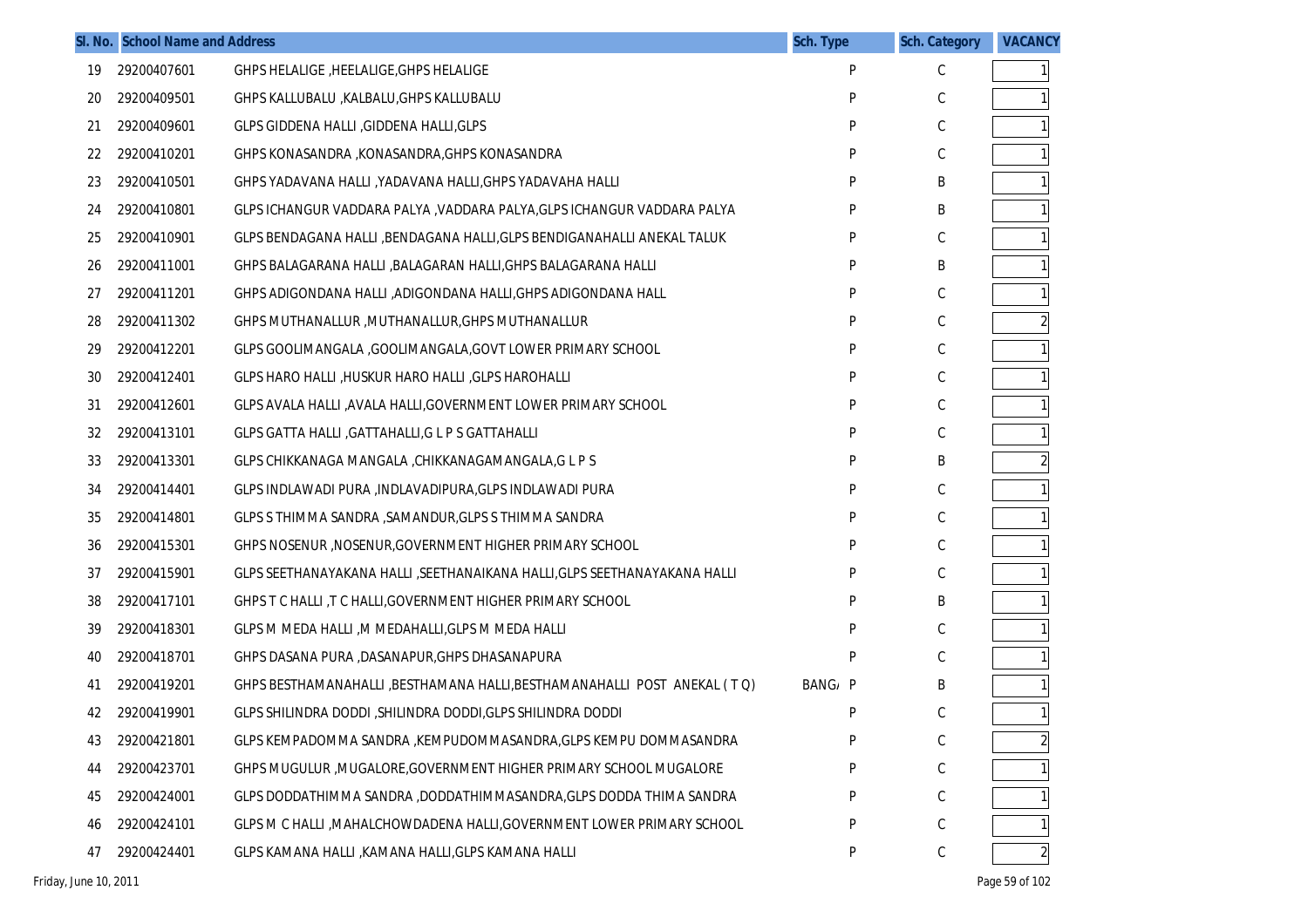|    | SI. No. School Name and Address |                                                                             | <b>Sch. Type</b> | <b>Sch. Category</b> | <b>VACANCY</b> |
|----|---------------------------------|-----------------------------------------------------------------------------|------------------|----------------------|----------------|
| 48 | 29200424501                     | GLPS RAJIV GHANDHI NAGAR , RAJIVEGANDHI NAGAR, GLPS RAJIV GHANDHI NAGAR     | P                | С                    |                |
| 49 | 29200425101                     | GLPS CHIKKANEKKUNDI, CHIKKANEKUNDI, GLPS CHIKKANEKKUNDI BADAVANE            | P                | С                    |                |
| 50 | 29200425301                     | GLPS KATHRIGUPPE, KATHRIGUPPE, GLPS KATHRIGUPPE                             | P                | C                    |                |
| 51 | 29200425701                     | GLPS JANTHA GONDANA HALLI ,JANTHAGONDANA HALLI,GLPS JANTHA GONDARA HALLI    | P                | С                    |                |
| 52 | 29200426201                     | GLPS S GANDHI NAGARA ,S GANDHI NAGARA, GLPS(S) GANDHI NAGAR                 | P                | С                    |                |
| 53 | 29200426401                     | GHPS KRISHNA DODDI, KRISHNA DODDI, GHPS KRISHNA DODDI                       | P                | C                    |                |
|    | <b>DESIGNATION:</b>             | <b>SUBJECT: 11-KANNADA SCIENCE</b><br>3- Assistant Master (AM)              |                  |                      |                |
| 1  | 29200401101                     | GMPS (BOYS) SARJAPURA , SARJAPURA, GMPS BOYS                                | P                | В                    | 1              |
| 2  | 29200406801                     | GHPS KAMMASANDRA ,KAMMASANDRA,GHPS KAMMASANDRA                              | P                | Β                    |                |
| 3  | 29200407401                     | GHPS CHANDAPURA (CHATRAKHANI), CHANDAPURA, GHPS CHATHRA CANE                | P                | Β                    |                |
| 4  | 29200414201                     | GHPS INDLAWADI , INDLAVADI, GHPS INDLAVADI                                  | P                | С                    |                |
| 5  | 29200414601                     | GHPS CHIKKA HOSA HALLI, CHIKKA HOSAHALLI, GHPS CHIKKA HOSA HALLI            | P                | С                    |                |
| 6  | 29200417902                     | GHPS GIRLS ATTIBELE, ATTIBELE, GHPS (GIRLS) ATTIBELE                        | P                | Β                    |                |
| 7  | 29200423501                     | GHPS KUGUR, KUGUR, GOVERNMENT HIGHER PRIMARY SCHOOL KUGUR                   | P                | C                    |                |
|    | <b>DESIGNATION:</b>             | <b>SUBJECT :</b><br>3- Assistant Master (AM)<br>2-URDU - GENERAL            |                  |                      |                |
| 1  | 29200401004                     | GHPS URDU ANEKAL , ANEKAL TOWN, GHPS URDU ANEKAL-562106                     | P                | Α                    | 1              |
| 2  | 29200402101                     | GUHPS ADIGARA KALLA HALLI ,ADIGARA KALLA HALLII,GOVT URDU HB PRIMARY SCHOOL | P                | С                    |                |
| 3  | 29200416904                     | GUHPS DOMMASANDRA ,DOMMASANDRA,GOVERNMENT URDU HIGHERY PRIMARY SCHOOL       | P                | Β                    |                |
| 4  | 29200422601                     | GUHPS SHIKARIPALYA , SHIKARIPALYA, GOVT URDU H.P.S SHIKARI PALYA            | P                | B                    |                |
|    | <b>DESIGNATION:</b>             | <b>SUBJECT:</b><br>12- SSA AM<br><b>1-KANNADA - GENERAL</b>                 |                  |                      |                |
|    | 29200405501                     | GHPS MARAGONDANA HALLI , MARAGONDANA HALLI, GHPS MARAGONDANAHALLI           | P                | B                    |                |
| 2  | 29200417101                     | GHPS T C HALLI, T C HALLI, GOVERNMENT HIGHER PRIMARY SCHOOL                 | P                | Β                    |                |
| 3  | 29200426701                     | GLPS SOLLEPURA DODDE , SOLLEPURA DODDE, GLPS                                | P                | C                    |                |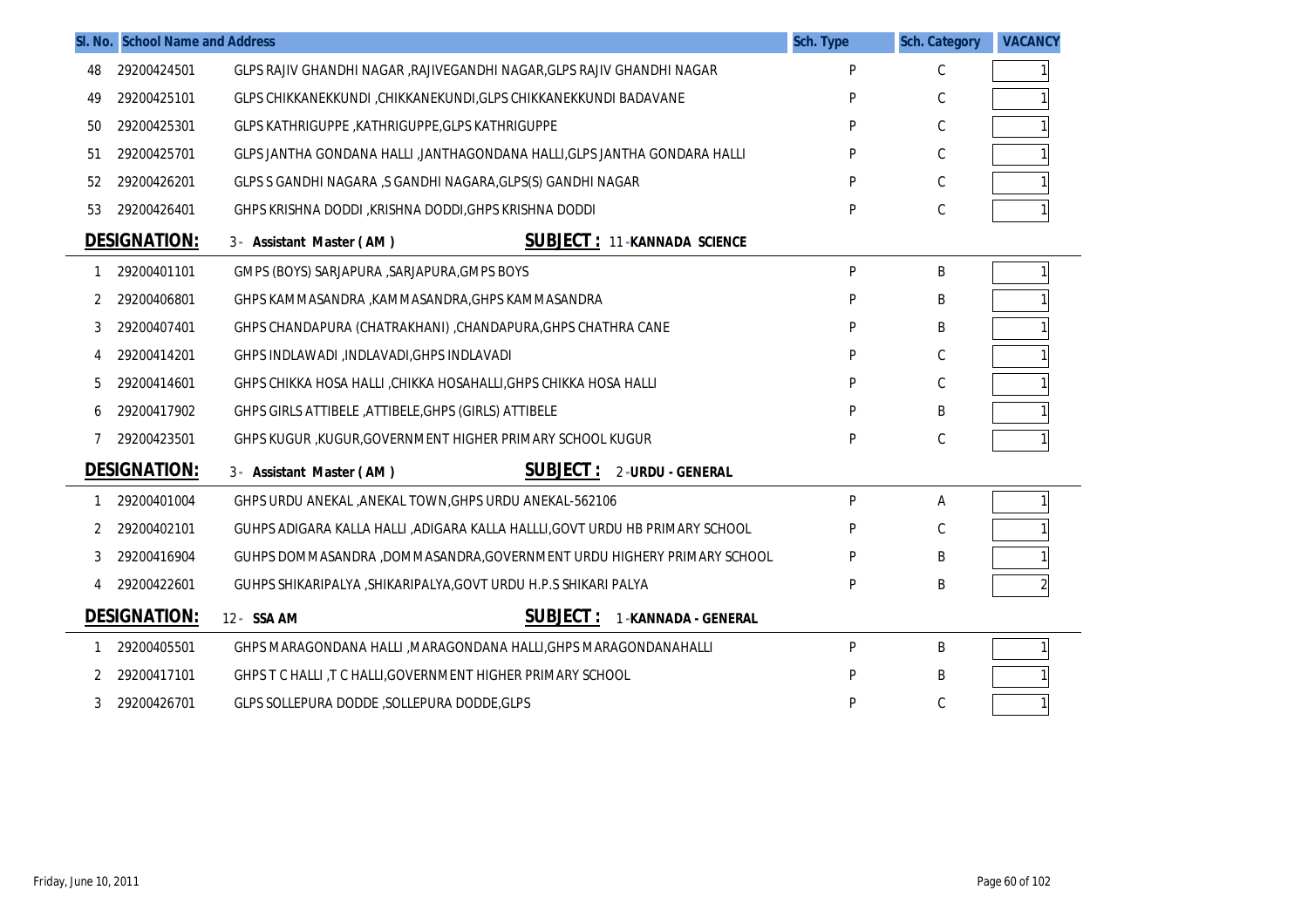| SI. No. School Name and Address       |                                                                                               |                                    | Sch. Type                  |        | <b>Sch. Category</b> | <b>VACANCY</b> |
|---------------------------------------|-----------------------------------------------------------------------------------------------|------------------------------------|----------------------------|--------|----------------------|----------------|
| <b>DISTRICT NAME: BANGALORE SOUTH</b> | 2920                                                                                          | <b>BLOCK NAME:</b>                 | SOUTH2                     | 292008 |                      |                |
| <b>DESIGNATION:</b>                   | 3- Assistant Master (AM)                                                                      | <b>SUBJECT: 10-KANNADA ENGLISH</b> |                            |        |                      |                |
| 29200800203                           | GHPS GANGONDANA HALLI ATTIGUPE ,ATTIGUPPE W NO 40,GHPS, GONGONDANAHALLI, ATTIGUPPE, B/ P      |                                    |                            |        | Α                    |                |
| <b>DESIGNATION:</b>                   | 3- Assistant Master (AM)                                                                      | SUBJECT:                           | <b>1-KANNADA - GENERAL</b> |        |                      |                |
| 29200802804                           | G. T&K HPS. ANJANAPPATOTA, S K R MARKET W NO 30,G T AND K H P S ANJANAPPA GARDEN BANGALOF P   |                                    |                            |        | Α                    |                |
| <b>DESIGNATION:</b>                   | 3- Assistant Master (AM)                                                                      | <b>SUBJECT: 13-URDU ENGLISH</b>    |                            |        |                      |                |
| 29200800529                           | GUHPS OLDGUDDADA HALLI BAPUJIN ,BAPUJINAGARA W NO 42, GUHPS, OLD GUDDADAHALLI, BAPUJIN/ P     |                                    |                            |        | Α                    |                |
| 29200801906                           | GUHPS PADARAYANAPURA CORP BLDG J J R NAGARA W NO 44, GUHPS, PADARAYANAPURA, CORP BLDG P       |                                    |                            |        | Α                    |                |
| <b>DESIGNATION:</b>                   | 3- Assistant Master (AM)                                                                      | <b>SUBJECT:</b>                    | 2-URDU - GENERAL           |        |                      |                |
| 29200800326                           | GULPS ANCHEPALYA, AZADHNAGARA W NO 45, Gulps Anchepaya, WARD NO.45,                           |                                    |                            | P      | Α                    |                |
| 29200800906                           | GUHPS GANGONDANA HALLI ,CHANDRALAYOUT W NO 39,GHPS, GANGONDANAHALLI, BANGALORE-39             |                                    |                            | P      | Α                    |                |
| 29200802232<br>3                      | GUMPS PADARAYANAPURA , PADARAYANAPURA W NO 43, GUMPS, PADARAYANAPURA, BANGALORE-26 P          |                                    |                            |        | Α                    |                |
| 29200803141<br>4                      | GULPS GOVINDARAJ NAGAR ,GOVINDARAJANAGARA W NO 36, gulps govindarajanagar corporation colon P |                                    |                            |        | Α                    |                |
| <b>DESIGNATION:</b>                   | 3- Assistant Master (AM)                                                                      | <b>SUBJECT: 14-URDU SCIENCE</b>    |                            |        |                      |                |
| 29200800529                           | GUHPS OLDGUDDADA HALLI BAPUJIN ,BAPUJINAGARA W NO 42, GUHPS, OLD GUDDADAHALLI, BAPUJIN/ P     |                                    |                            |        | Α                    |                |
| 29200801906                           | GUHPS PADARAYANAPURA CORP BLDG , J J R NAGARA W NO 44, GUHPS, PADARAYANAPURA, CORP BLDG P     |                                    |                            |        | Α                    |                |
| 29200802232<br>3                      | GUMPS PADARAYANAPURA ,PADARAYANAPURA W NO 43,GUMPS, PADARAYANAPURA, BANGALORE-26 P            |                                    |                            |        | Α                    |                |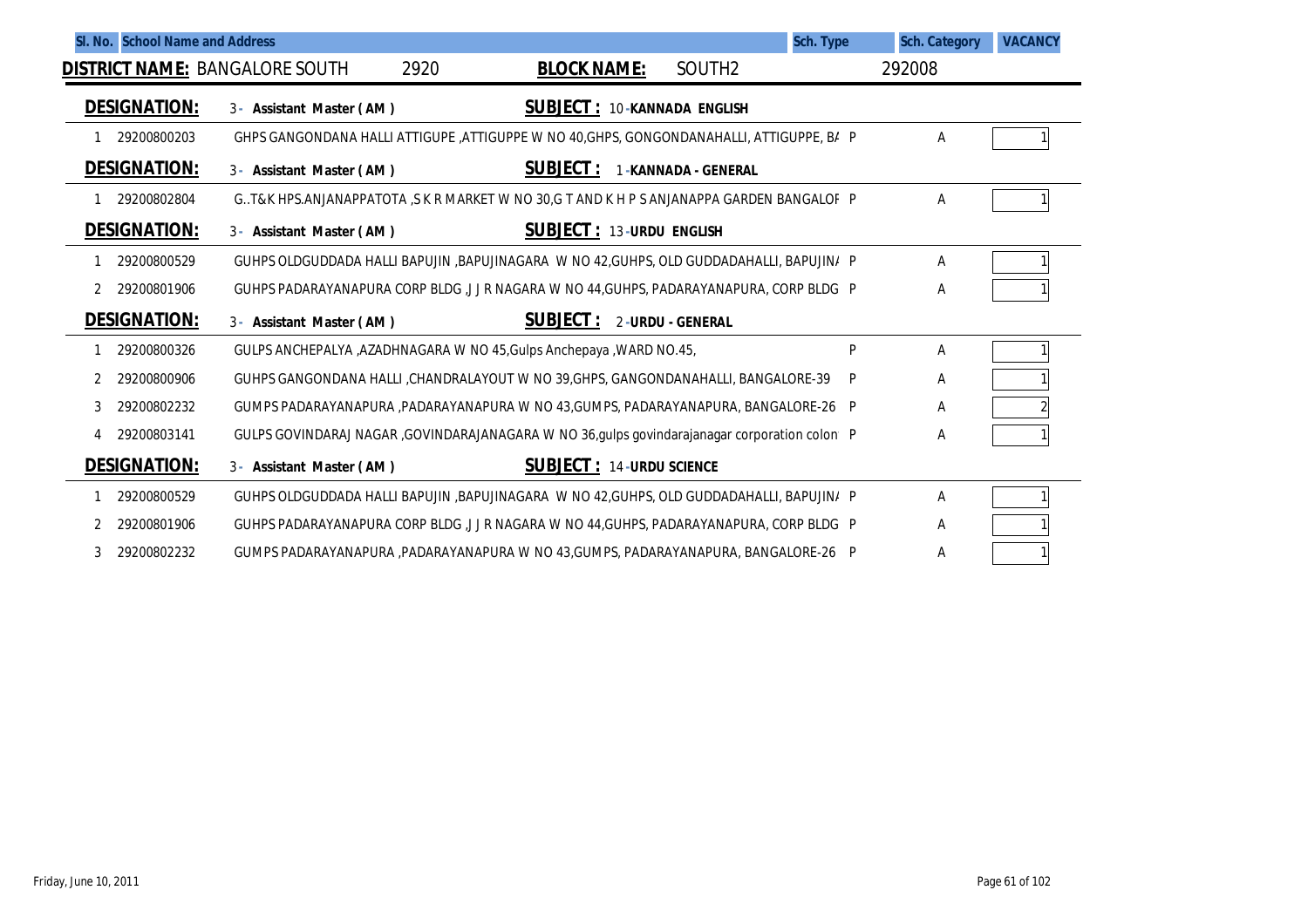|                     |             | SI. No. School Name and Address                                                           |                                 |                                    | <b>Sch. Type</b> | <b>Sch. Category</b> | <b>VACANCY</b> |
|---------------------|-------------|-------------------------------------------------------------------------------------------|---------------------------------|------------------------------------|------------------|----------------------|----------------|
|                     |             | 2920<br><b>DISTRICT NAME: BANGALORE SOUTH</b>                                             | <b>BLOCK NAME:</b>              | SOUTH <sub>3</sub>                 |                  | 292009               |                |
| <b>DESIGNATION:</b> |             | 3- Assistant Master (AM)                                                                  |                                 | <b>SUBJECT: 10-KANNADA ENGLISH</b> |                  |                      |                |
|                     | 29200900403 | GHPS ARAKERE , ARAKERE, Gov Higher Primary School Arakere                                 |                                 |                                    | P                | Α                    |                |
| 2                   | 29200900901 | GHPS BERATENA AGRAHARA , BERATENA AGRAHARA, SRI.A. THIMMAIAH REDDY G.H.P.S.               |                                 |                                    |                  | A                    |                |
| 3                   | 29200901713 | <b>GLPS SUBHASH NAGAR, BEGUR, Govt Lower Primary School</b>                               |                                 |                                    | D                | A                    |                |
|                     | 29200902401 | GHPS DODDATHOGURU ,DODDATHOGURU, GHPS DODDATHOGURU                                        |                                 |                                    |                  | B                    |                |
| 5                   | 29200905001 | GHPS SINGASANDRA, SINGASANDRA, GOVT HIGHER PRIMARY SCHOOL                                 |                                 |                                    | P                | A                    |                |
| 6                   | 29200907101 | GHPS BETTADASANA PURA , BETTADASANAPURA, GHPS BETTADASANAPURA                             |                                 |                                    | P                | B                    |                |
| <b>DESIGNATION:</b> |             | 3- Assistant Master (AM)                                                                  |                                 | SUBJECT: 11-KANNADA SCIENCE        |                  |                      |                |
|                     | 29200900901 | GHPS BERATENA AGRAHARA , BERATENA AGRAHARA, SRI.A. THIMMAIAH REDDY G.H.P.S.               |                                 |                                    | P                | Α                    |                |
|                     | 29200904501 | GHPS PARAPPANA AGRAHARA(CENTRA , NAGANATHAPURA, GHPS PARAPPANA AGRAHARA                   |                                 |                                    | P                | Α                    |                |
| <b>DESIGNATION:</b> |             | <b>SUBJECT :</b><br>3- Assistant Master (AM)                                              |                                 | 5-TAMIL - GENERAL                  |                  |                      |                |
|                     | 29200904903 | GTHPS PUDUPACHERI, SHANTHINAGAR W NO 70, GOVERNMENT TAMIL HIGHER PRIMARY SCHOOL PUDU P    |                                 |                                    |                  | A                    |                |
| <b>DESIGNATION:</b> |             | 3- Assistant Master (AM)                                                                  | <b>SUBJECT: 13-URDU ENGLISH</b> |                                    |                  |                      |                |
| -1                  | 29200903805 | GUHPS RAJENDRANAGARA , KORAMANGALA W NO 67, GUHPS RAJENDRANAGARA                          |                                 |                                    | P                | A                    |                |
| 2                   | 29200904111 | GUHPS LAKKASANDRA ,LAKKASANDRA W NO63,GOVT URDU HIGHER PRIMARY SCHOOL, LAKKASANDRA,       |                                 |                                    | P                | A                    |                |
| 3                   | 29200904219 | GUHPS TAVAREKERE , MADIWALA W NO 66, GUHPS TAVAREKERE                                     |                                 |                                    | P                | A                    |                |
|                     | 29200906845 | GUMHPS OLD GURAPPANA PALYA , GURAPPANAPALYA W NO 64, GOVT URDU HPS OLD GURAPPANAPALY P    |                                 |                                    |                  | A                    |                |
| 5                   | 29200908002 | GUHPS V V PURAM , V V PURAM, GOVERNMENT URDU HIGHER PRIMARY SCHOOL LALBHAG FORT ROAD, 1 P |                                 |                                    |                  | A                    |                |
| b                   | 29200908904 | GUHPS MANGAMMANA PALYA , MANGAMMANAPALYA, GHPS MANGAMMANAPALYA                            |                                 |                                    | P                | A                    |                |
|                     | 29200909703 | GUMPS TANK GARDEN ,SOMESHWAR NAGAR,GOVERNMENT URDU MODEL PRIMARY SCHOOL TANK GAF P        |                                 |                                    |                  | A                    |                |
| <b>DESIGNATION:</b> |             | <b>SUBJECT:</b><br>3- Assistant Master (AM)                                               |                                 | 2-URDU - GENERAL                   |                  |                      |                |
|                     | 29200900102 | GULPS PARANGIPALYA , BBMP AGARA, GUHPS AGARA                                              |                                 |                                    |                  | A                    |                |
| 2                   | 29200901714 | GUHPS SUBHASH NAGAR , BEGUR, Govt Urdu Higer Primary School                               |                                 |                                    |                  | A                    |                |
| 3                   | 29200903805 | GUHPS RAJENDRANAGARA , KORAMANGALA W NO 67, GUHPS RAJENDRANAGARA                          |                                 |                                    |                  | A                    |                |
| 4                   | 29200908904 | GUHPS MANGAMMANA PALYA , MANGAMMANAPALYA, GHPS MANGAMMANAPALYA                            |                                 |                                    | Ρ                | A                    |                |
| 5                   | 29200909703 | GUMPS TANK GARDEN ,SOMESHWAR NAGAR,GOVERNMENT URDU MODEL PRIMARY SCHOOL TANK GAF P        |                                 |                                    |                  | Α                    |                |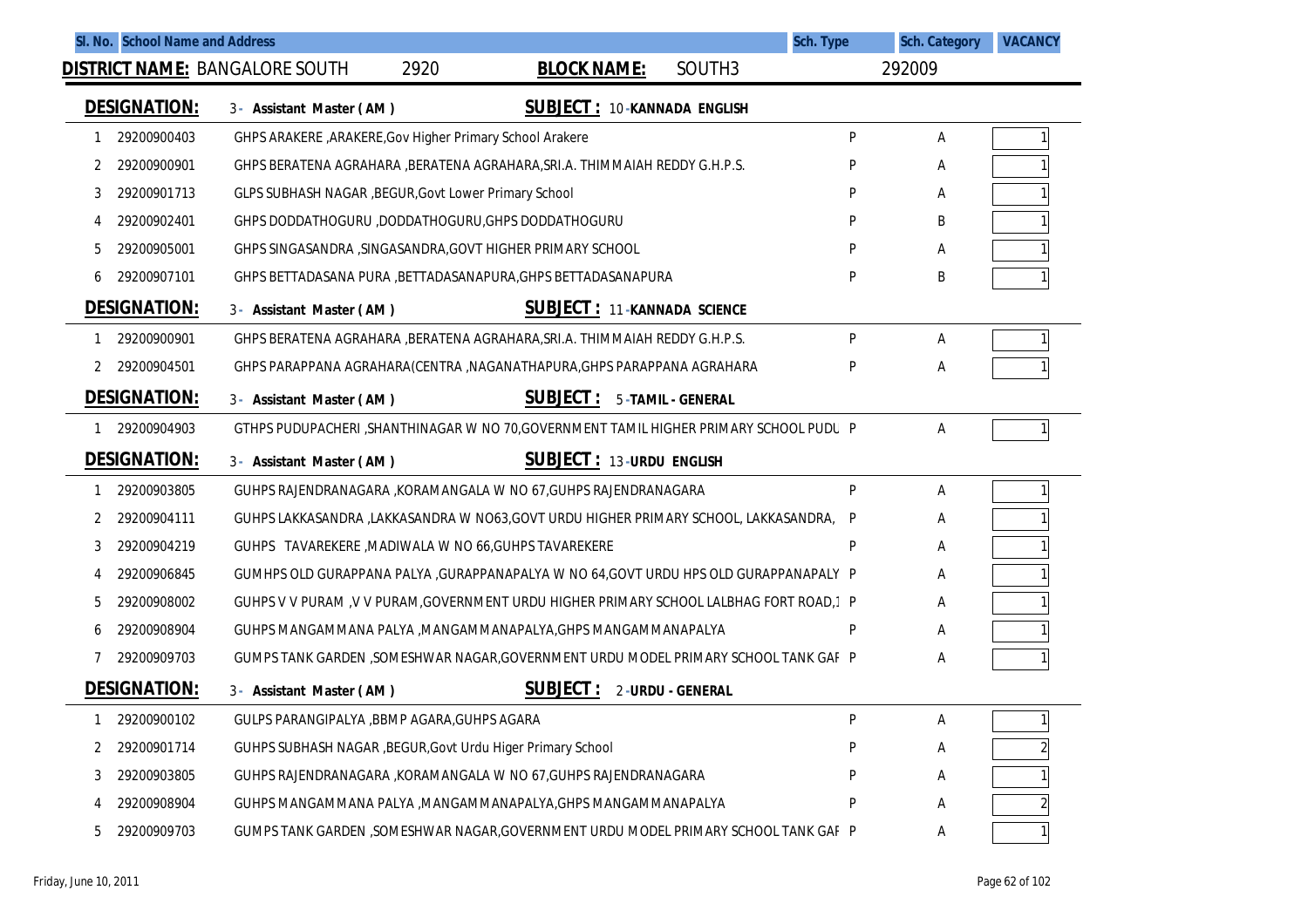|   | SI. No. School Name and Address |                                                                                      | Sch. Type | <b>Sch. Category</b> | <b>VACANCY</b> |
|---|---------------------------------|--------------------------------------------------------------------------------------|-----------|----------------------|----------------|
| 6 | 29200909804                     | GULPS HARI NAGARA , HARI NAGARA, GOVT URDU LPS HARINAGAR, BANGALORE-62               | P         | A                    |                |
|   | <b>DESIGNATION:</b>             | <b>SUBJECT: 14-URDU SCIENCE</b><br>3- Assistant Master (AM)                          |           |                      |                |
|   | 29200903805                     | GUHPS RAJENDRANAGARA , KORAMANGALA W NO 67, GUHPS RAJENDRANAGARA                     | Þ         | A                    |                |
|   | 29200906845                     | GUMHPS OLD GURAPPANA PALYA ,GURAPPANAPALYA W NO 64,GOVT URDU HPS OLD GURAPPANAPALY P |           | A                    |                |
| 3 | 29200908904                     | GUHPS MANGAMMANA PALYA , MANGAMMANAPALYA, GHPS MANGAMMANAPALYA                       | P         | A                    |                |
|   |                                 |                                                                                      |           | 292101               |                |
|   |                                 | 2921<br><b>BLOCK NAME:</b><br>NELAMANGALA<br><b>DISTRICT NAME: BANGALORE RURAL</b>   |           |                      |                |
|   | <b>DESIGNATION:</b>             | <b>SUBJECT:</b><br>3- Assistant Master (AM)<br>-KANNADA - GENERAL                    |           |                      |                |
|   | 29210107002                     | G HPS MUTHHAYYANAPALYA , GHORAGHATTA, GOVT HIGHER PRIMARY SCHOOL MUTTAIANAPALYA      | P         | C                    |                |
|   | <b>DESIGNATION:</b>             | <b>SUBJECT:</b><br>2-URDU - GENERAL<br>3- Assistant Master (AM)                      |           |                      |                |
|   | 29210104102                     | G UHPS KOOTHAGHATTA , KOOTHAGHATTA, GOVT HIGHER PRIMARY SCHOOL KOOTHAGHATTA          | P         | C                    |                |
|   | 29210110802                     |                                                                                      | Þ         | C                    |                |
| 3 | 29210111502                     | G ULPS AREBOMMANAHALLI , AREBOMMANAHALLI, GOVT URDU LOWER PRIMARY AREBOMMANAHALLI    | P         | C                    |                |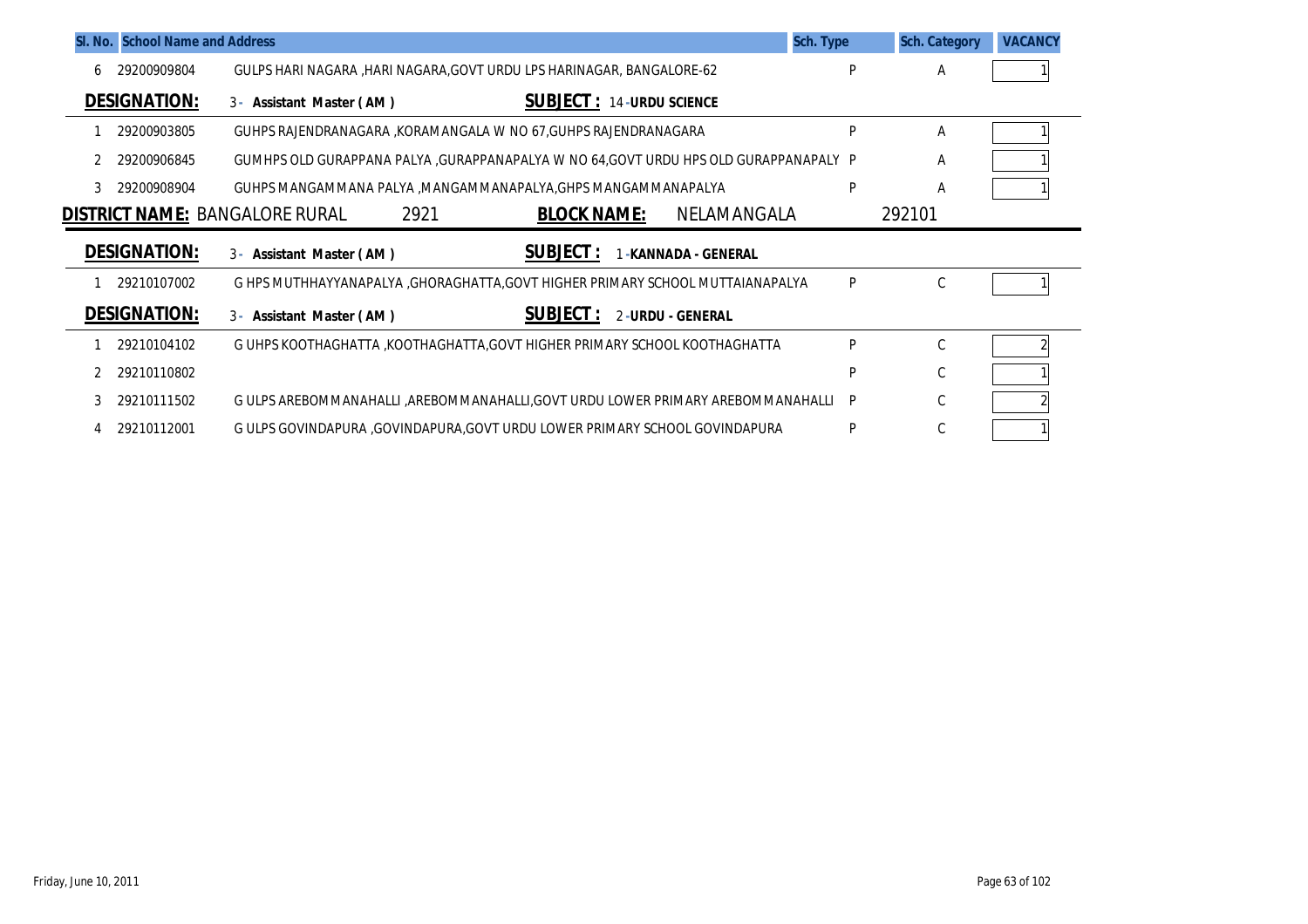|    |                     | SI. No. School Name and Address                                      | <b>Sch. Type</b>                                                                   |   | <b>Sch. Category</b> | <b>VACANCY</b> |
|----|---------------------|----------------------------------------------------------------------|------------------------------------------------------------------------------------|---|----------------------|----------------|
|    |                     | 2921<br><b>DISTRICT NAME: BANGALORE RURAL</b>                        | <b>BLOCK NAME:</b><br>DODDABALLAPURA                                               |   | 292102               |                |
|    | <b>DESIGNATION:</b> | 3- Assistant Master (AM)                                             | <b>SUBJECT: 10-KANNADA ENGLISH</b>                                                 |   |                      |                |
| 1  | 29210200501         | G HPS AROODI, AROODI, GOVERNMENT HIGHER PRIMARY SCHOOL               |                                                                                    | P | С                    |                |
| 2  | 29210200801         | G HPS UJJANI , UJJANI, GOVERNMENT HIGHER PRIMAR SCHOOL               |                                                                                    | P | C                    |                |
| 3  | 29210200903         | G HPS HOSAHALLI, HOSAHALLI, GOVERNMENT HIGHER PRIMARY SCHOOL         |                                                                                    | P | C                    |                |
| 4  | 29210202301         |                                                                      |                                                                                    | P | C                    |                |
| 5  | 29210204801         | G LPS SUTHHAHALLI, SUTHHAHALLI, GOVERNMENT LOWER PRIMARY SCHOOL      |                                                                                    | P | C                    |                |
| 6  | 29210205001         |                                                                      | G HPS KELAGINA JUGANAHALLI ,KELAGINA JUGANAHALLI,GOVERNMENT LOWER PRIMARY SCHOOL   | P | C                    |                |
| 7  | 29210206101         |                                                                      | G HPS S. NAGENAHALLI, S. NAGENAHALLI, GOVERNMENT HIGHER PRIMARY SCHOOL             | P | C                    |                |
| 8  | 29210209501         |                                                                      | G HPS GANTIGANAHALLI , GANTAGANAHALLI, GOVERNMENT HIGHER PRIMARY SCHOOL            | P | C                    |                |
| 9  | 29210211201         | G HPS RAJAGHATTA , RAJAGHATTA, G.M. Primary School                   |                                                                                    | P | C                    |                |
| 10 | 29210211301         | G HPS LINGANAHALLI , LINGANAHALLI, Government Higher Primary School  |                                                                                    | P | C                    |                |
| 11 | 29210216702         | G HPS HOSAHALLI THANDA, THIPPURU, GOVERNMENT LOWER PRIMARY SCHOOL    |                                                                                    | P | C                    |                |
| 12 | 29210216801         | G HPS HANABE , HANABE, GOVERNMENT MODEL PRIMARY SCHOOL               |                                                                                    | P | C                    |                |
|    | <b>DESIGNATION:</b> | 3- Assistant Master (AM)                                             | <b>SUBJECT:</b><br>1-KANNADA - GENERAL                                             |   |                      |                |
| 1  | 29210200302         |                                                                      | G LPS HANUMANTHAPURA ,DADIGHATTAMADAGU,GOVERNMENT LOWER PRIMARY SCHOOL             | P | C                    | $\overline{2}$ |
| 2  | 29210200401         | G HPS BANAVATHI, BANAVATHI, GOVERMENT HIGHER PRIMARY SCHOOL          |                                                                                    | P | C                    |                |
| 3  | 29210200404         | G LPS SINGRAYYANAPALYA , BANAVATHI, GOVERNMENT LOWER PRIMARY SCHOOL  |                                                                                    | P | C                    |                |
| 4  | 29210200501         | G HPS AROODI, AROODI, GOVERNMENT HIGHER PRIMARY SCHOOL               |                                                                                    | P | C                    |                |
| 5  | 29210200502         | G LPS GARIKENAHALLI ,AROODI,GOVERNMENT LOWER PRIMARY SCHOOL          |                                                                                    | P | C                    |                |
| 6  | 29210200504         | G LPS VADDANAHALLI ,AROODI,GOVERNMENT LOWER PRIMARY SCHOOL           |                                                                                    | P | C                    |                |
|    | 29210200801         | G HPS UJJANI , UJJANI, GOVERNMENT HIGHER PRIMAR SCHOOL               |                                                                                    | P | C                    |                |
| 8  | 29210200802         | G LPS KATTE HINDALAHALLI , UJJANI, GOVERNMENT LOWER PRIMARY SCHOOL   |                                                                                    | P | C                    |                |
| 9  | 29210200901         | G LPS HOSAHALLI COLONY , HOSAHALLI, GOVEDRNMENT LOWER PRIMARY SCHOOL |                                                                                    | P | С                    |                |
| 10 | 29210201301         | G LPS MAKALI , MAKALI, GOVERNMENT LOWER PRIMARY SCHOOL               |                                                                                    | P | $\mathsf C$          |                |
| 11 | 29210201601         | G LPS SONNENAHALLI , SONNENAHALLI , GOVERNMENT LOWER PRIMARY SCHOOL  |                                                                                    | P | С                    |                |
| 12 | 29210201701         | G HPS MALLASANDRA , MALLASANDRA, GOVERNMENT HIGHER PRIMARY SCHOOL    |                                                                                    | P | С                    |                |
| 13 | 29210202001         |                                                                      | G HPS KOTTIGE MACHENAHALLI , KOTTIGEMACHENAHALLI, GOVERNMENT HIGHER PRIMARY SCHOOL | P | С                    |                |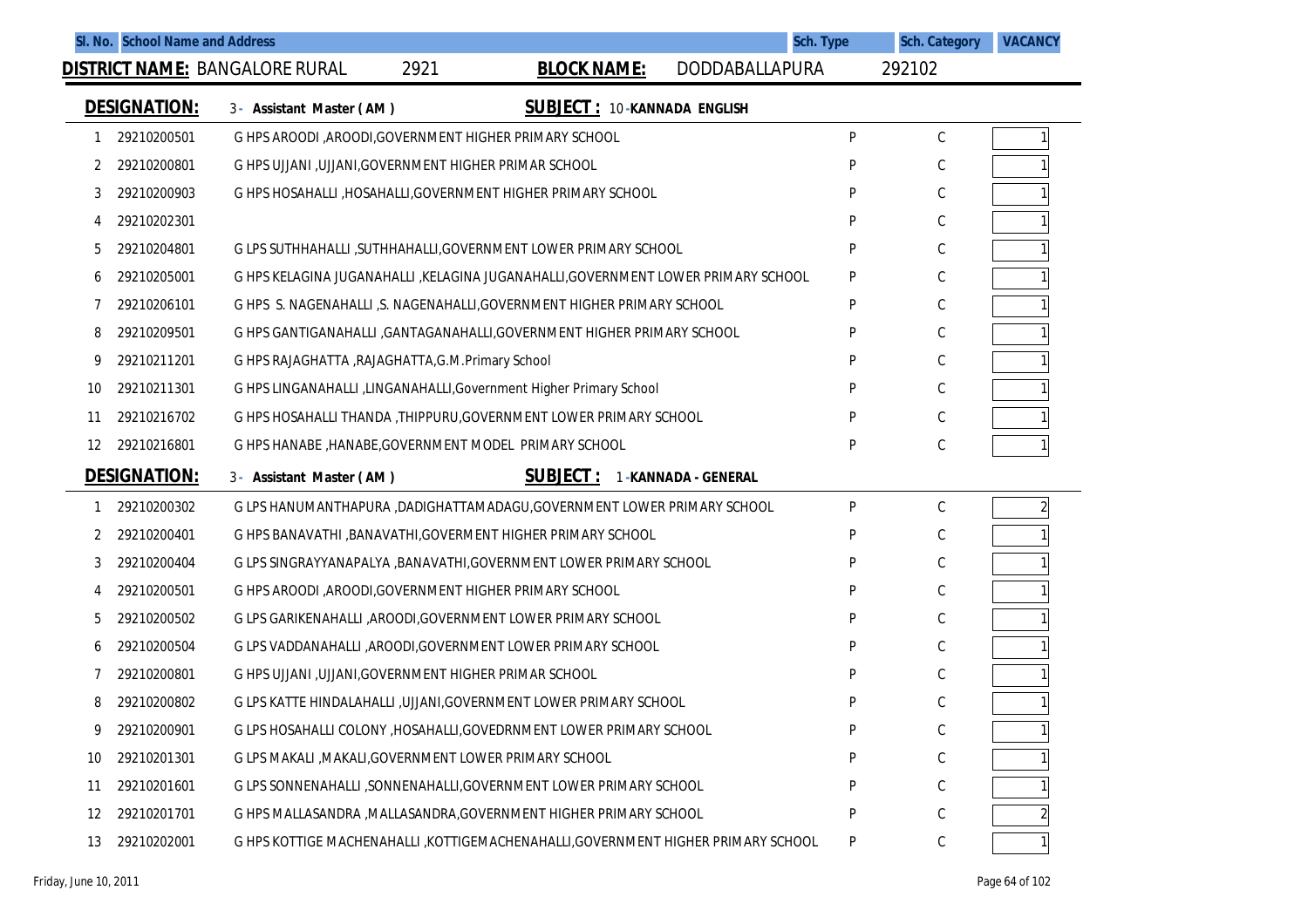|    | SI. No. School Name and Address |                                                                                     | Sch. Type | <b>Sch. Category</b> | <b>VACANCY</b> |
|----|---------------------------------|-------------------------------------------------------------------------------------|-----------|----------------------|----------------|
| 14 | 29210202201                     | G LPS GUMMANAHALLI , GUMMANAHALLI, GOVERNMENT LOWER PRIMARY SCHOOL                  | P         | C                    | 3              |
| 15 | 29210202302                     | G LPS D.V. THIPPAYYANAPALYA ,LINGADHEERANAHALLI, GOVERNMENT LOWER PRIMARY SCHOOL    | P         | С                    |                |
| 16 | 29210203102                     | G LPS BHOVIPALYA , SASALU, GOVERNMENT LOWER PRIMARY SCHOOL                          | P         | C                    |                |
| 17 | 29210203201                     | G LPS THODALABANDE, THODALABANDE, government lower primary school                   | P         | С                    |                |
| 18 | 29210204001                     |                                                                                     | P         | C                    |                |
| 19 | 29210204301                     | G LPS SULIKUNTE, SULIKUNTE, GOVERNMENT LOWER PRIMARY SCHOOL                         | P         | C                    |                |
| 20 | 29210205103                     | G HPS THURUVANAHALLI , MELINA JUGANAHALLI, GOVERNMENT HIGHER PRIMARY SCHOOL         | P         | C                    |                |
| 21 | 29210205701                     | G HPS HIREMUDDENAHALLI , HIREMUDDENAHALLI, GOVERNMENT HIGHER PRIMARY SCHOOL         | P         | С                    |                |
| 22 | 29210205801                     |                                                                                     | P         | C                    |                |
| 23 | 29210208601                     | G LPS MARAHALLI , MARAHALLI, GOVERNMENT LOWER PRIMARY SCHOOL                        | P         | C                    |                |
| 24 | 29210208901                     | G LPS SADHUMATA , CHIKKA RAYAPPANAHALLI, GOVERNMENT LOWER PRIMARY SCHOOL            | P         | C                    |                |
| 25 | 29210209001                     | G LPS CHANNAPURA, CHANNAPURA, GOVERNMENT LOWER PRIMARY SCHOOL                       | P         | С                    |                |
| 26 | 29210215801                     | G LPS KANGALAPURA , KANGALAPURA, GOVERNMENT LOWER PRIMARY SCHOOL                    | P         | C                    |                |
| 27 | 29210216201                     | G HPS THAMBENAHALLI', THAMBENAHALLI, GOVERNMENT HIGHER PRIMARY SCHOOL               | P         | С                    |                |
| 28 | 29210216301                     | G HPS HALEKOTE, HALE KOTE, GOVERNMENT HIGHER PRIMARY SCHOOL                         | P         | C                    |                |
| 29 | 29210216702                     | G HPS HOSAHALLI THANDA , THIPPURU, GOVERNMENT LOWER PRIMARY SCHOOL                  | P         | C                    |                |
| 30 | 29210216901                     | G LPS GANDASANDRA , GUNDASANDRA, GOVERNMENT LOWER PRIMARY SCHOOL                    | P         | C                    |                |
| 31 | 29210217201                     | G LPS LINGAPURA , LINGAPURA, GOVERNMENT LOWER PRIMARY SCHOOL                        | P         | С                    |                |
| 32 | 29210217901                     | G LPS KAREKALPALYA ,DODDA MANKALALA,GOVERNMENT LOWER PRIMARY SCHOOL                 | P         | С                    |                |
|    | <b>DESIGNATION:</b>             | <b>SUBJECT: 11-KANNADA SCIENCE</b><br>3- Assistant Master (AM)                      |           |                      |                |
| 1  | 29210200801                     | G HPS UJJANI , UJJANI, GOVERNMENT HIGHER PRIMAR SCHOOL                              | P         | C                    |                |
| 2  | 29210201401                     | G HPS GUNDAMGERE , GUNDAMGERE, GOVERNMENT HIGHER PRIMARY SCHOOL                     |           | С                    |                |
|    | 29210203101                     |                                                                                     | P         | C                    |                |
|    | <u>DESIGNATION:</u>             | <b>SUBJECT: 6-TELUGU -GENERAL</b><br>3- Assistant Master (AM)                       |           |                      |                |
| 1  | 29210213501                     |                                                                                     | P         | Α                    |                |
|    | <b>DESIGNATION:</b>             | <b>SUBJECT:</b><br>2-URDU - GENERAL<br>3- Assistant Master (AM)                     |           |                      |                |
|    | 29210208202                     | G ULPS TUBAGERE , TUBUGERE, GOVERNMENT URDU LOWER PRIMARY SCHOOL                    | P         | C                    |                |
|    | 29210219002                     | G UHPS DODDA BELAVANGALA ,DODDA BELAVANGALA,GOVERNMENT URDU HIGHER PRIMARY SCHOOL P |           | С                    |                |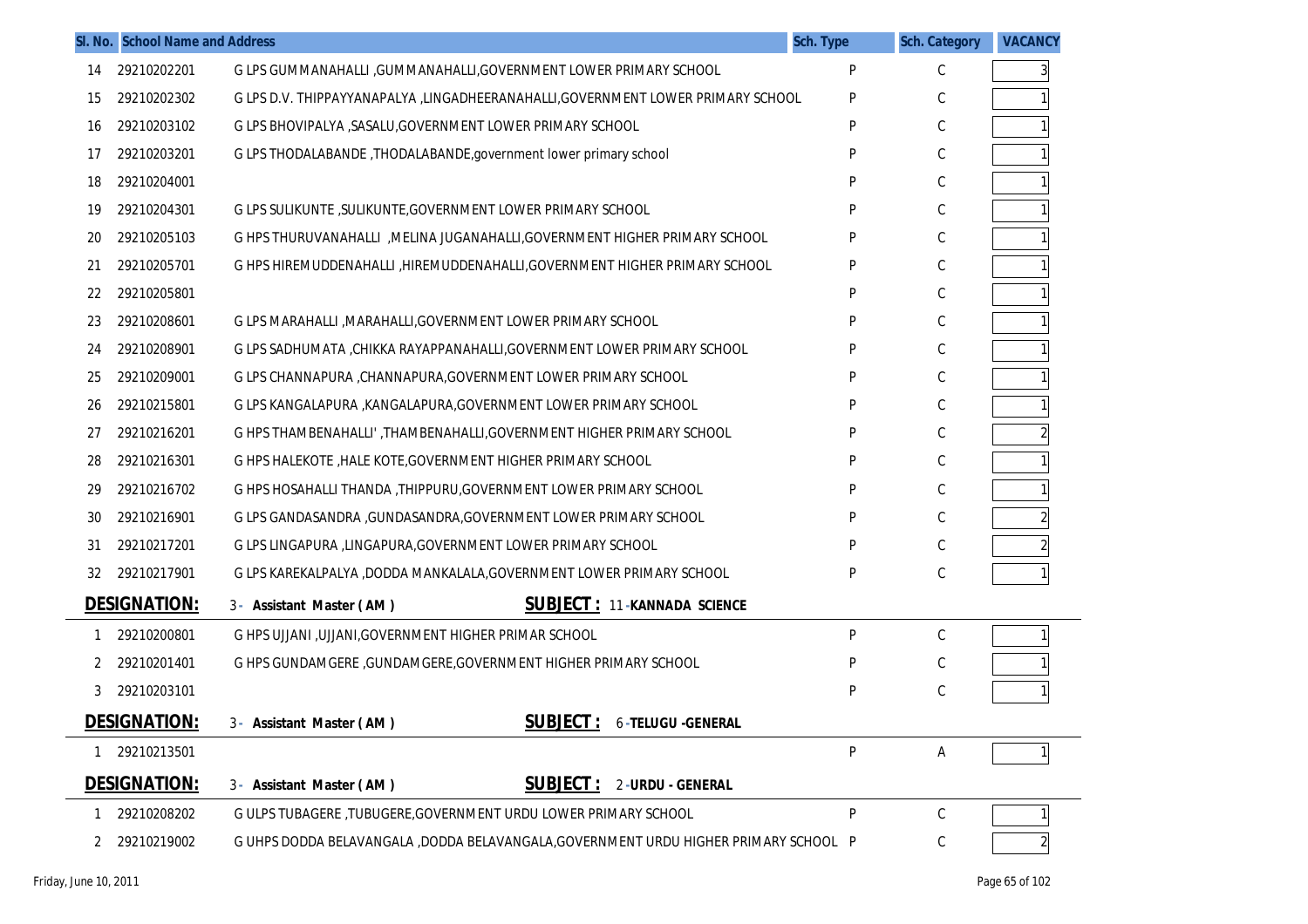| SI. No. School Name and Address |                                                                             | Sch. Type | <b>Sch. Category</b> | <b>VACANCY</b> |
|---------------------------------|-----------------------------------------------------------------------------|-----------|----------------------|----------------|
| 29210224901                     | G ULPS DARGAJOGIHALLI ,DARGAJOGIHALLI ,GOVERNMENT URDU LOWER PRIMARY SCHOOL |           |                      |                |
| <b>DESIGNATION:</b>             | <b>SUBJECT :</b><br>. -KANNADA - GENERAL<br>12 - SSA AM                     |           |                      |                |
| 29210205201                     | G LPS LAGHUMENAHALLI ,LAGHUMENAHALLI,GOVERNMENT HIGHER PRIMARY SCHOOL       |           |                      |                |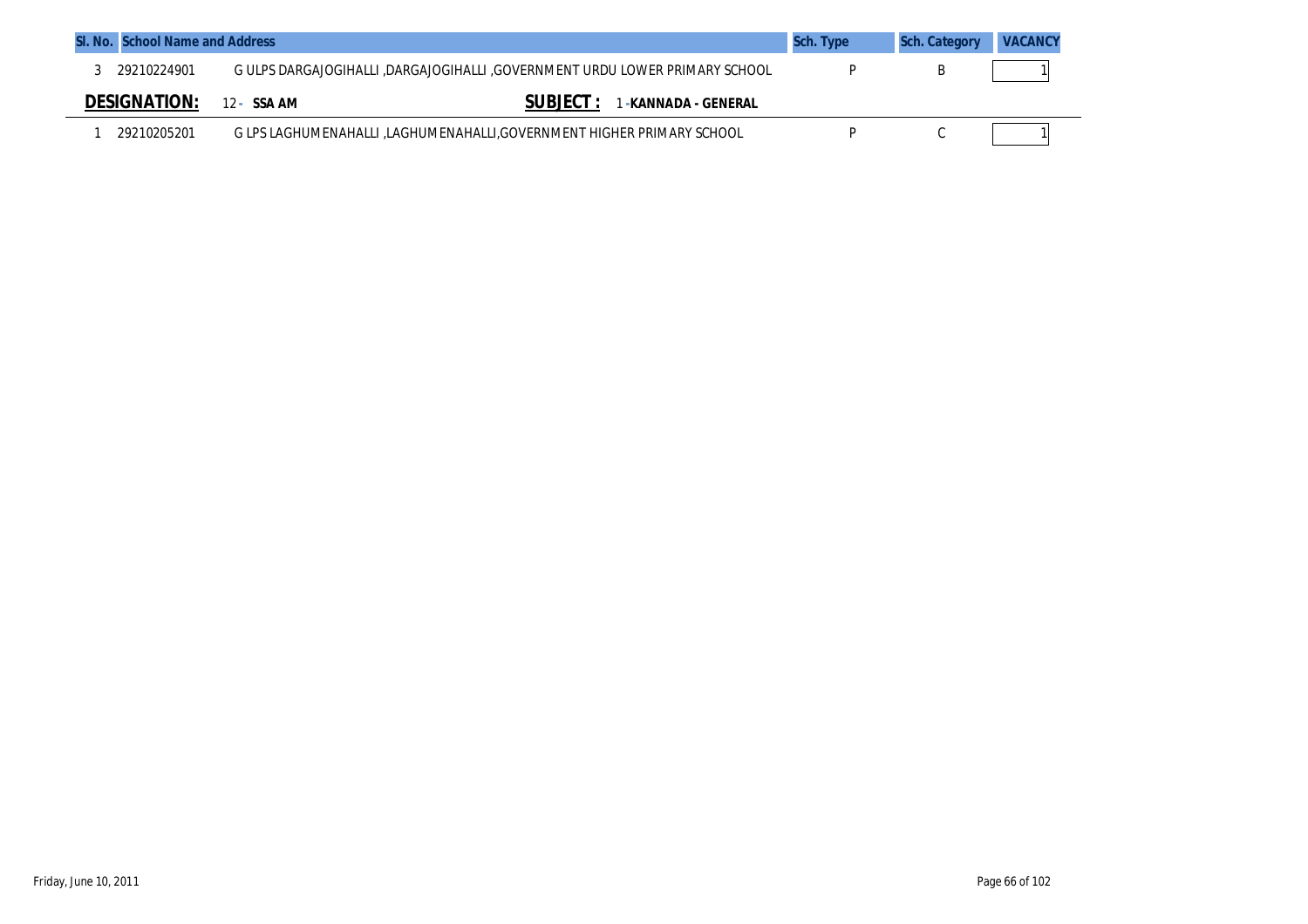|    | SI. No. School Name and Address |                                                                                        |                    |                                    | <b>Sch. Type</b> | <b>Sch. Category</b> | <b>VACANCY</b> |
|----|---------------------------------|----------------------------------------------------------------------------------------|--------------------|------------------------------------|------------------|----------------------|----------------|
|    |                                 | 2921<br><b>DISTRICT NAME: BANGALORE RURAL</b>                                          | <b>BLOCK NAME:</b> | DEVANAHALLI                        |                  | 292103               |                |
|    | <b>DESIGNATION:</b>             | 3- Assistant Master (AM)                                                               | <b>SUBJECT:</b>    | <b>4-HINDI - GENERAL</b>           |                  |                      |                |
| 1  | 29210302201                     | G HPS VISHWANATHAPURA , VISHWANATHAPURA, GOVT HIGHER PRIMARY SCHOOL VISHWANTHAPURA P   |                    |                                    |                  | C                    |                |
| 2  | 29210311401                     | G HPS UGANAVADI , UGANAVADI, GOVT HIGHER PRIMARY SCHOOL UGANAVADI                      |                    |                                    | P                | C                    |                |
|    | <b>DESIGNATION:</b>             | 3- Assistant Master (AM)                                                               |                    | <b>SUBJECT: 10-KANNADA ENGLISH</b> |                  |                      |                |
| 1  | 29210305401                     |                                                                                        |                    |                                    | P                | C                    |                |
| 2  | 29210306901                     | G HPS GUDLUMUDDENAHALLI GUDLU MUDDENAHALLI, GOVT HIGHER PRIMARY SCHOOL GUDLUMEDDE P    |                    |                                    |                  | C                    |                |
| 3  | 29210315001                     |                                                                                        |                    |                                    | P                | B                    |                |
|    | <b>DESIGNATION:</b>             | 3- Assistant Master (AM)                                                               | <b>SUBJECT:</b>    | 1-KANNADA - GENERAL                |                  |                      |                |
| 1  | 29210300101                     | G HPS RABBANAHALLI , RABBANAHALLI, GOVT HIGHER PRIMARY SCHOOL RABBANAHALLI             |                    |                                    | P                | C                    |                |
|    | 29210300201                     | G LPS RAMANATHAPURA, RAMANATHAPURA, GOVT LOWER PRIMARY SCHOOL RAMANATHA PURA           |                    |                                    | P                | C                    |                |
| 3  | 29210301101                     | G LPS MAYASANDRA , MAYASANDRA, GOVT LOWER PRIMARY SCHOOL MAYASANDRA                    |                    |                                    | P                | C                    |                |
| 4  | 29210301203                     | G LPS HOSURU , KOIRA, GOVT LOWER PRIMARY SCHOOL K HOSURU                               |                    |                                    | P                | C                    |                |
| 5  | 29210303001                     | G LPS SULIKUNTE, SULUKUNTE, GO VT LOWER PRIMARY SCHOOL SULIKUNTE                       |                    |                                    | P                | C                    |                |
| 6  | 29210306001                     | G LPS IRIGENAHALLI , IRIGENAHALLI, GOVT LOWER PRIMARY SCHOOL IRIGENAHALLI              |                    |                                    | P                | C                    |                |
| 7  | 29210306801                     | G LPS A. RANGANATHAPURA ,A. RANGANATHAPURA, GOVT LOWER PRIMARY SCHOOL A. RANGANATHAP P |                    |                                    |                  | C                    |                |
| 8  | 29210307301                     | G LPS THIMMAHALLI, THIMMAHALLI, GOVT LOWER PRIAMRY SCHOOL THIMMAHALLI                  |                    |                                    | P                | C                    |                |
| 9  | 29210307701                     | G LPS BHYRAPURA , BHYRAPURA, GOVT LOWER PRIMARY SCHOOL BYRAPURA                        |                    |                                    | P                | C                    |                |
| 10 | 29210307801                     | G HPS DANDIGANAHALLI ,DANDIGANAHALLI,GOVT HIGHER PRIMARY SCHOOL DHANDIGANAHALLI        |                    |                                    | P                | B                    |                |
| 11 | 29210308701                     |                                                                                        |                    |                                    | P                | C                    |                |
| 12 | 29210309002                     | G LPS HALUYURU ,DODDA THATTAMANGALA,GOVT LOWER PRIMARY SCHOOL HALUYURU                 |                    |                                    | P                | C                    |                |
| 13 | 29210314101                     | G HPS NAGANAYAKANAHALLI ,NAGANAYAKANAHALLI,GOVT HIGHER PRIMARY SCHOOL NAGANAYAKAN/ P   |                    |                                    |                  | C                    |                |
| 14 | 29210314601                     |                                                                                        |                    |                                    | P                | C                    |                |
| 15 | 29210314801                     | G HPS CHEEMACHNAHALLI , CHEEMACHANAHALLI, GOVT HIGHER PRIAMRY SCHOOL CHEEMACHANAHALI P |                    |                                    |                  | С                    |                |
| 16 | 29210315301                     | G LPS REDDYHALLI , REDDI HALLI, GOVT LOWER PRIMQARY SCHOOL REDDY HALLI                 |                    |                                    | P                | С                    |                |
| 17 | 29210315502                     | G LPS HOSANALLURU , NALLURU, G LPS HOSANALLURU REDDIHALLI POST DEVANAHALLI TALUK       |                    |                                    | P                | C                    |                |
| 18 | 29210316202                     | G HPS RAMANAHALLI ,JONNAHALLI, GOVERNMENT LOWER PRIMARY SCHOOL                         |                    |                                    | P                | С                    |                |
| 19 | 29210316301                     | G HPS BHATRAMARENAHALLI , BHATRAMARENAHALLI, GOVT HIGHER PRIMARY SCHOOL BHATRAMAREN. P |                    |                                    |                  | C                    | 1              |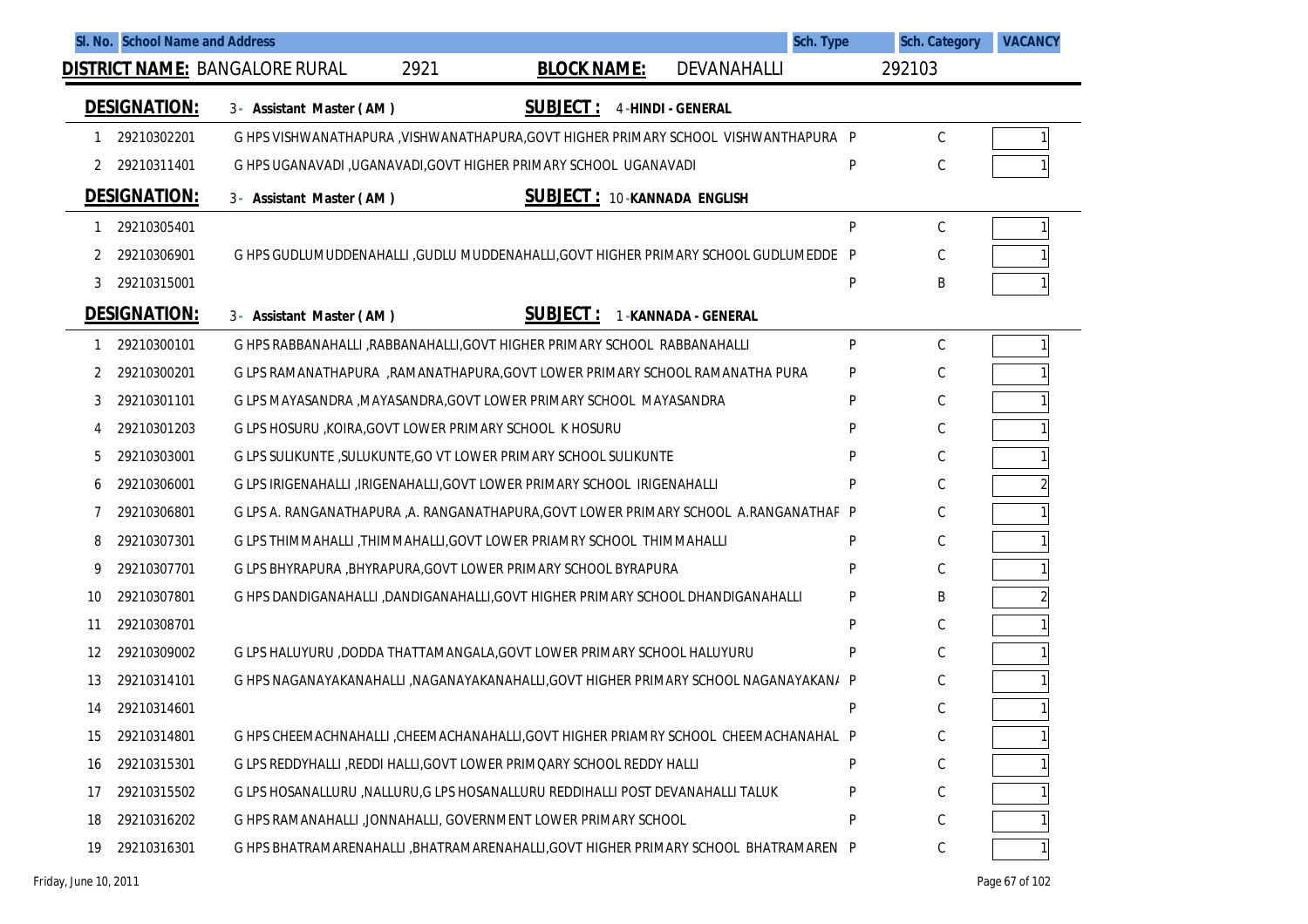|    | SI. No. School Name and Address |                                                                                       | Sch. Type | <b>Sch. Category</b> | <b>VACANCY</b> |
|----|---------------------------------|---------------------------------------------------------------------------------------|-----------|----------------------|----------------|
| 20 | 29210316701                     | G HPS GANGAVARA , GANGAWARA, GOVERNMENT HIGHER PRIMARY SCHOOL                         | P         | ⌒<br>U               |                |
| 21 | 29210316913                     | G HPS KORACHARAPALYA ,DEVANAHALLI TOWN,GOVT HIGHER PRIAMRY SCHOOL KORACHARAPALYA      | P         | A                    |                |
|    | <b>DESIGNATION:</b>             | <b>SUBJECT: 11-KANNADA SCIENCE</b><br>3 - Assistant Master (AM)                       |           |                      |                |
|    | 29210312001                     |                                                                                       | P         | $\sim$<br>U          |                |
|    | <b>DESIGNATION:</b>             | <b>SUBJECT :</b><br>2-URDU - GENERAL<br>3- Assistant Master (AM)                      |           |                      |                |
|    | 29210317012                     | G UHPS GURAPPANA MATA , VIJAYAPURA, GOVT URDU HIGHER PRIMARY SCHOOL GURAPPANA MATA    | P         | A                    |                |
|    | <b>DESIGNATION:</b>             | <b>SUBJECT:</b><br>12- SSA AM<br>-KANNADA - GENERAL                                   |           |                      |                |
|    | 29210301401                     | G HPS BYADARAHALLI .BYADARAHALLI.GOVT HIGHER PRIMARY SCHOOL BYDARAHALLI               | P         | C                    |                |
|    | 29210305501                     | G HPS DODDA SARAGAHALLI ,DODDA SAGARAHALLI,GOVT HIGHER PRIMARY SCHOOL DODDASARAGAR/ P |           | C                    |                |
|    | 29210316202                     | G HPS RAMANAHALLI JONNAHALLI. GOVERNMENT LOWER PRIMARY SCHOOL                         | P         | $\sim$<br>U          |                |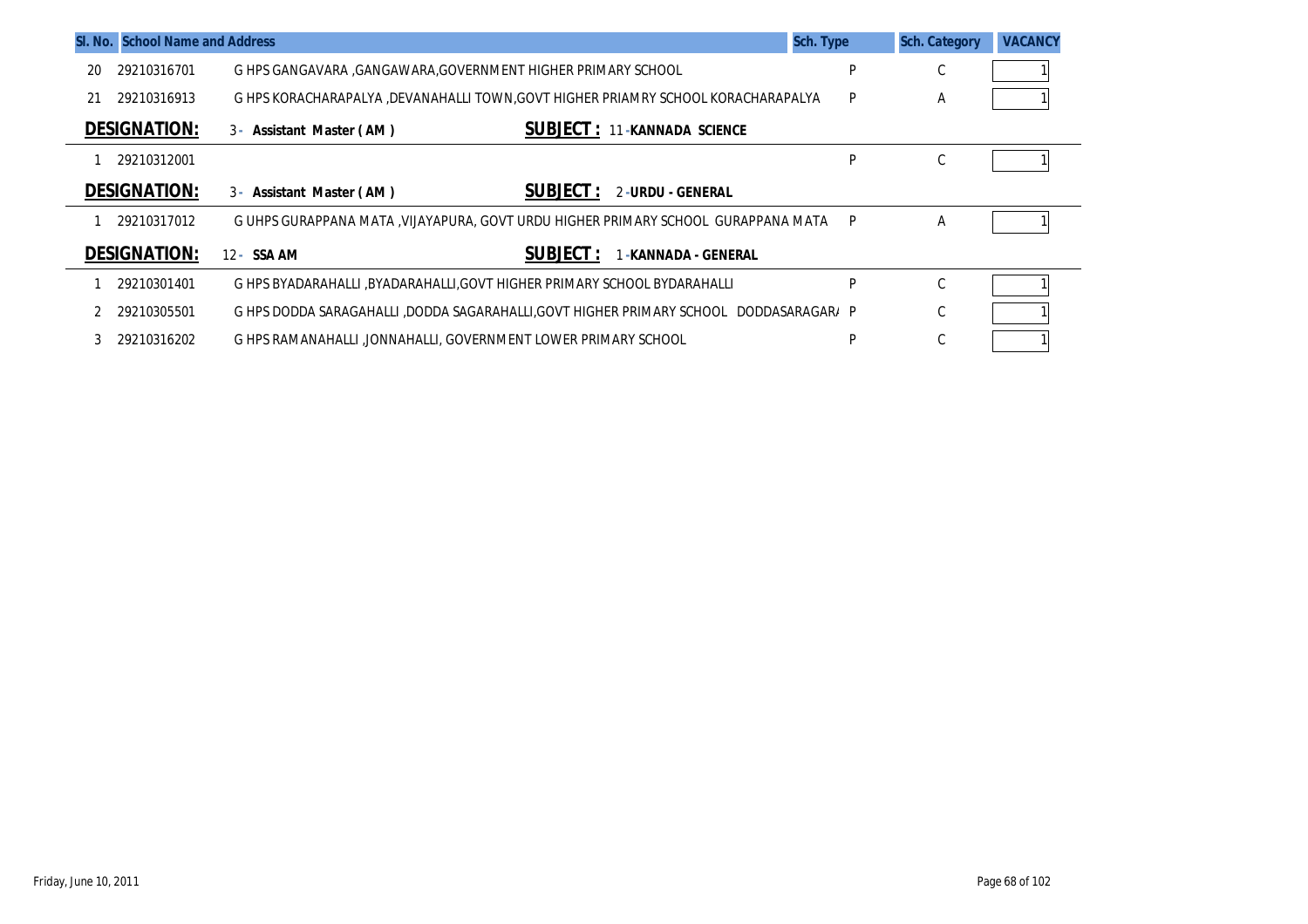| SI. No. School Name and Address | <u>DISTRICT NAME:</u> BANGALORE RURAL<br>2921                 | <b>BLOCK NAME:</b><br><b>HOSAKOTE</b>                                 | Sch. Type | <b>Sch. Category</b><br>292104 | <b>VACANCY</b> |
|---------------------------------|---------------------------------------------------------------|-----------------------------------------------------------------------|-----------|--------------------------------|----------------|
|                                 |                                                               |                                                                       |           |                                |                |
| <b>DESIGNATION:</b>             | 3- Assistant Master (AM)                                      | <b>SUBJECT: 10-KANNADA ENGLISH</b>                                    |           |                                |                |
| 29210401504                     | G HPS JANATHA COLONY , SULIBELE, G HPS JANATHA COLONY         |                                                                       | P         | C                              |                |
| 2 29210407001                   |                                                               |                                                                       | P         | C                              |                |
| <b>DESIGNATION:</b>             | 3- Assistant Master (AM)                                      | <b>SUBJECT:</b><br>1-KANNADA - GENERAL                                |           |                                |                |
| 29210401601                     | G LPS SIDDENAHALLI , SIDDENAHALLI, G.H.P.S SIDDENAHALLI       |                                                                       | P         | С                              |                |
| 29210402101<br>$\mathbf{2}$     | G HPS BHAVAPURA, BHAVAPURA, G HPS BHAVAPURA                   |                                                                       | P         | $\mathsf C$                    |                |
| 29210404001<br>3                | G LPS DODDA KOLIGA ,DODDAKOLIGA,G LPS DODDA KOLIGA            |                                                                       | P         | $\mathsf C$                    |                |
| 29210404601<br>4                |                                                               |                                                                       | P         | C                              |                |
| 29210405801<br>5                | G HPS NANDAGUDI, NANDAGUDI, G HPS NANDAGUDI                   |                                                                       | P         | $\mathsf C$                    |                |
| 29210406301<br>6                | G HPS KORATI, KORATI, G HPS KORATI                            |                                                                       | P         | $\mathsf C$                    |                |
| 29210408501<br>7                | G LPS BHEEMAPURA , BHEEMAPURA, G LPS BHEEMAPURA               |                                                                       | P         | $\mathsf C$                    |                |
| 29210410301<br>8                | G HPS CHIKKANALLALA , CHIKKANALLALA, G HPS CHIKKANALLALA      |                                                                       | P         | C                              |                |
| 29210410401<br>9                | G LPS DABBAGUNTAHALLI, DABBAGUNTAHALLI, G LPS DABBAGUNTAHALLI |                                                                       | P         | $\mathsf C$                    |                |
| 29210417101<br>10               | G HPS KANNURAHALLI , KANNURAHALLI, G HPS KANNURAHALLI         |                                                                       | P         | B                              |                |
| 29210418001<br>11               |                                                               |                                                                       | P         | C                              |                |
| 29210420401<br>12               |                                                               |                                                                       | P         | C                              |                |
| 29210420701<br>13               | G LPS BANARAHALLI, BANARAHALLI, G LPS BANARAHALLI             |                                                                       | P         | $\mathsf C$                    |                |
| 29210421501<br>14               | G HPS GUNDURU , GUNDURU, G HPS GUNDURU                        |                                                                       | P         | C                              |                |
| 29210421701<br>15               |                                                               |                                                                       | P         | $\mathsf C$                    |                |
| <b>DESIGNATION:</b>             | 3- Assistant Master (AM)                                      | <b>SUBJECT: 11-KANNADA SCIENCE</b>                                    |           |                                |                |
| 29210406201                     | G HPS KARAHALLI , KARAHALLI, G HPS KARAHALLI                  |                                                                       | P         | C                              |                |
| <b>DESIGNATION:</b>             | 3- Assistant Master (AM)                                      | <b>SUBJECT:</b><br>2-URDU - GENERAL                                   |           |                                |                |
| 29210401701                     |                                                               | GUHPS THAMMARASANAHALLI , THAMMARASANAHALLI, G UHPS THAMMARFSANAHALLI | P         | C                              |                |
| 29210406901<br>2                | G UHPS GIRLS BN PURA , B.N.PURA, G UHPS GIRLS BN PURA         |                                                                       | P         | С                              |                |
| 29210406902<br>3                | G UHPS BOYS BNPURA, B.N.PURA, G UHPS BOYS BNPURA              |                                                                       | P         | С                              |                |
| 29210408702<br>4                |                                                               |                                                                       | P         | C                              |                |
| 29210411002<br>5                | G ULPS NIDAGHATTA , NIDAGHATTA, G ULPS NIDAGHATTA             |                                                                       | P         | $\mathsf C$                    |                |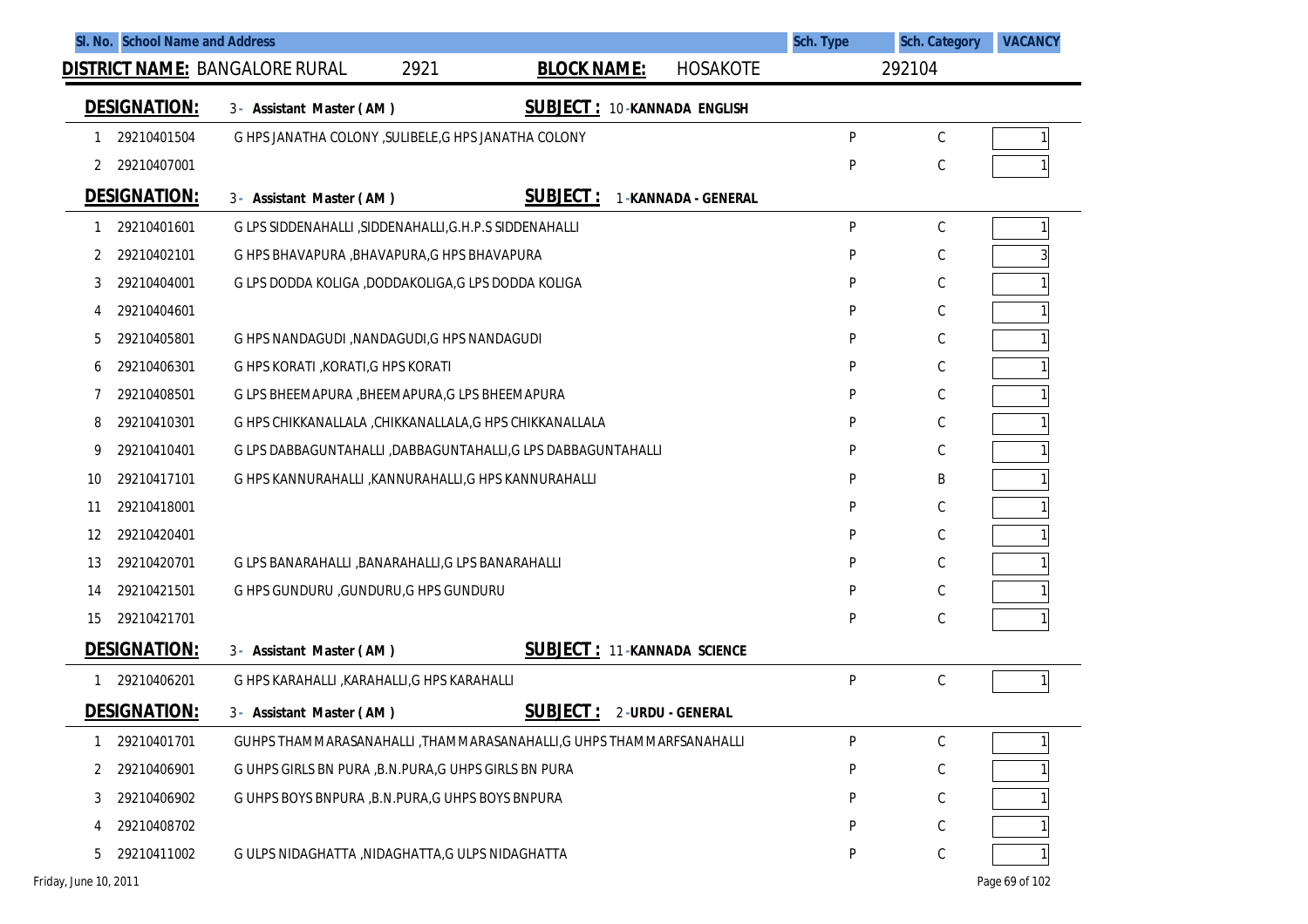|   | SI. No. School Name and Address | Sch. Type                                                                                     |   | <b>Sch. Category</b> | <b>VACANCY</b> |
|---|---------------------------------|-----------------------------------------------------------------------------------------------|---|----------------------|----------------|
| 6 | 29210412601                     | GULPS THIRTHAHALLI, THIRTHAHALLI, G ULPS THEERTHAHALLI                                        | P | С                    |                |
|   | <b>DESIGNATION:</b>             | <b>SUBJECT:</b><br>12- SSA AM<br>1-KANNADA - GENERAL                                          |   |                      |                |
| 1 | 29210400401                     | G HPS E HOSAHALLI , E.HOSHALLI, G HPS E HOSAHALLI                                             | P | C                    |                |
| 2 | 29210406401                     | G LPS N.HOSAHALLI, N.HOSAHALLI, G LPS N. HOSAHALLI                                            | P | C                    |                |
| 3 | 29210413201                     |                                                                                               | P | C                    |                |
|   |                                 | 2928<br>NORTH1<br><b>DISTRICT NAME: BANGALORE NORTH</b><br><b>BLOCK NAME:</b>                 |   | 292802               |                |
|   | <b>DESIGNATION:</b>             | <b>SUBJECT: 29-DRAWING</b><br>3- Assistant Master (AM)                                        |   |                      |                |
|   | 29280230201                     | GMPS SANEGORAVANAHALLI, SANEGURA HALLI, GMPS Sanegoravanahalli, Basaveshwarnagara Bangalore P |   | Α                    |                |
|   | <b>DESIGNATION:</b>             | <b>SUBJECT:</b><br>1-KANNADA - GENERAL<br>3- Assistant Master (AM)                            |   |                      |                |
| 1 | 29280202902                     | GLPS RAJAGOPALA NAGAR , RAJGOPALA NAGAR, GLPS RAJAGOPALA NAGAR BANGALORE -58                  | P | A                    |                |
| 2 | 29280203504                     | GMPS KAMAKSHIPALYA ,KAMAKSHIPALYA,BANGALORE-79,KAMAKSHIPALYA WARD NO 18 "BANGALORE-P          |   | Α                    |                |
| 3 | 29280205301                     | GLPS KENGANA HALLI , KENGANA HALLI, KENGANAHALLI                                              | P | B                    |                |
|   | 29280206001                     | GLPS KAMMASANDRA , KAMMASANDRA, G, L.P.S KAMMASANDARA                                         | P | B                    |                |
|   | <b>DESIGNATION:</b>             | <b>SUBJECT:</b><br>3- Assistant Master (AM)<br>2-URDU - GENERAL                               |   |                      |                |
| 1 | 29280207302                     | GUHPS SONDEKOPPA , SONDEKOPPA, GUHPS                                                          | P | B                    |                |
| 2 | 29280208609                     | GUHPS KAREEN SAB LAYOUT , HEGGANALLI, GUHPS KAREEM SAB LAYOUT HEGGANAHALLI BANGALORE-9 P      |   | Α                    |                |
|   |                                 | <b>DISTRICT NAME: BANGALORE NORTH</b><br>2928<br><b>BLOCK NAME:</b><br>NORTH <sub>2</sub>     |   | 292805               |                |
|   | <b>DESIGNATION:</b>             | <b>SUBJECT: 29-DRAWING</b><br>3- Assistant Master (AM)                                        |   |                      |                |
|   | 29280502301                     | GHPS (BOYS) SCHOOL SRI RAMPURA , BHASYAM NAGAR W NO.24, Government Higher Primary School      | P | Α                    |                |
| 2 | 29280502415                     | GMPS SANTHEBEEDI YESHVANTHPURA , YESHWANTHPUR W NO.3, GMPS SANTHEBEEDHI,                      | P | Α                    |                |
|   | <b>DESIGNATION:</b>             | <b>SUBJECT: 2-URDU - GENERAL</b><br>3- Assistant Master (AM)                                  |   |                      |                |
| 1 | 29280501105                     | GUHPS RAMACHANDRAPURA, RAMACHANDRAPURA WARD NO, Government Urdu Higher Primary School P       |   | А                    |                |
| 2 | 29280501107                     | GUHPS GOPALPURA MAGADI ROAD, RAMCHANDRAPURA W NO. 24, GUHPS GOPALPURA MAGADI ROAD P           |   | Α                    |                |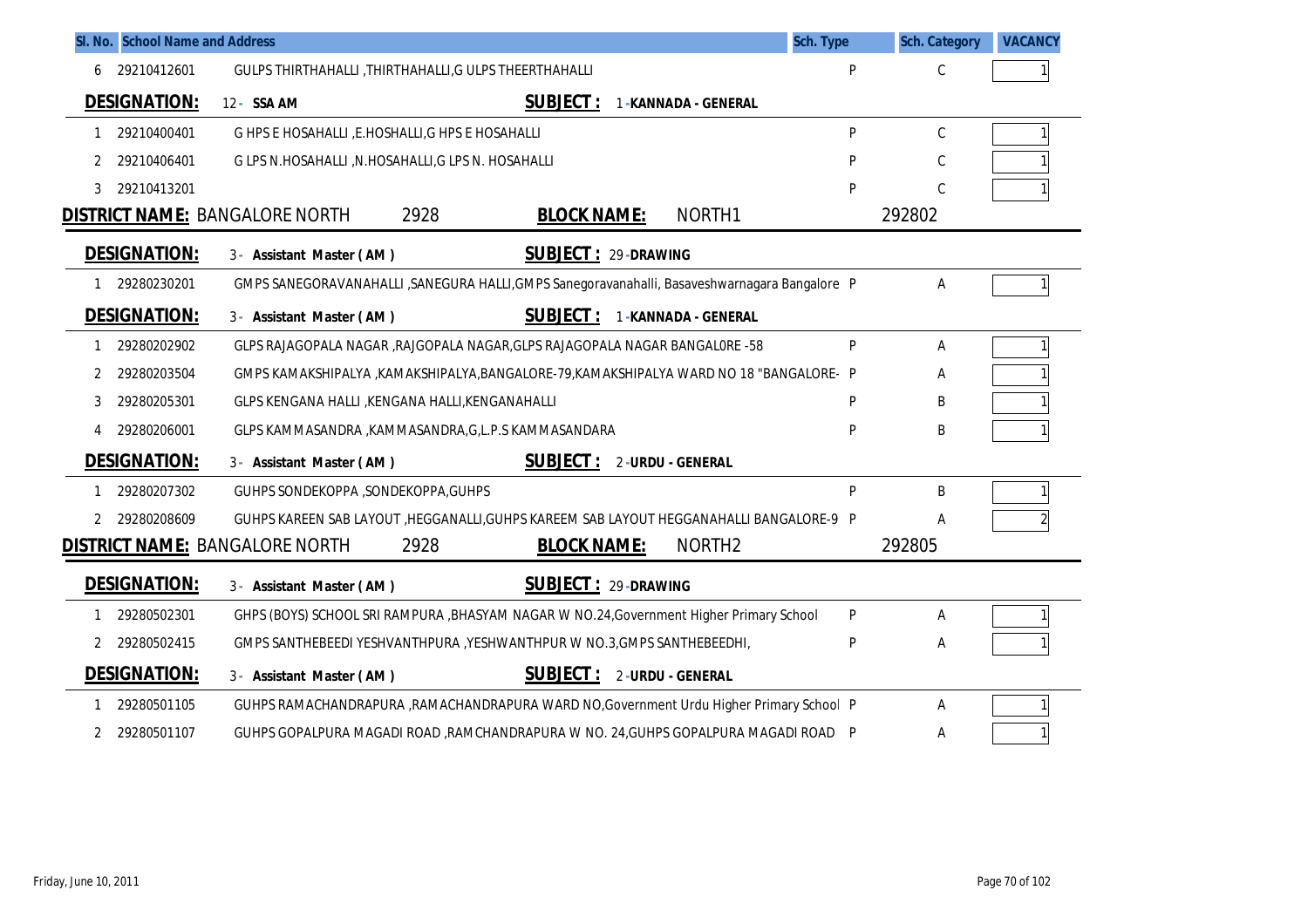| SI. No. School Name and Address |                                                                                             |      |                            |                          |                      | Sch. Type | <b>Sch. Category</b> | <b>VACANCY</b> |
|---------------------------------|---------------------------------------------------------------------------------------------|------|----------------------------|--------------------------|----------------------|-----------|----------------------|----------------|
|                                 | <b>DISTRICT NAME: BANGALORE NORTH</b>                                                       | 2928 | <b>BLOCK NAME:</b>         |                          | NORTH3               |           | 292806               |                |
| <b>DESIGNATION:</b>             | 3- Assistant Master (AM)                                                                    |      | <b>SUBJECT: 29-DRAWING</b> |                          |                      |           |                      |                |
| 29280600507                     | GKMPS GANGANAGAR ,GANGANAGAR W NO 98,G.K.M.P.S.1ST MAIN ROAD GANGANAGAR R.T.NAGAR P P       |      |                            |                          |                      |           | Α                    |                |
| 29280600808                     | GKMPS SARVGNANAGARA , SARVAGANAGAR W NO 85, GOVT KANNADA MODL PRYMRI SCHOOL COXTOW P        |      |                            |                          |                      |           | Α                    |                |
| <b>DESIGNATION:</b>             | 3- Assistant Master (AM)                                                                    |      | <b>SUBJECT:</b>            | <b>4-HINDI - GENERAL</b> |                      |           |                      |                |
| 29280602305                     | GKHPS N S LINE ,J C NAGAR W NO97,GOVT. KANNADA MODEL H.P.S.N.S.LINE, MATHADAHALLI,R.T.NAC P |      |                            |                          |                      |           | Α                    |                |
| <b>DESIGNATION:</b>             | 3- Assistant Master (AM)                                                                    |      | <b>SUBJECT:</b>            |                          | 1-KANNADA - GENERAL  |           |                      |                |
| 29280602104                     | GKTMPS CLEVLAND TOWN , PULIKESHINAGAR W NO91, GOVERNMENT KAN TAMIL H P S CLEAVEND TOW P     |      |                            |                          |                      |           | A                    |                |
| 29280602505                     | GUMPS TANERRY ROAD ,SAGAYAPURA WNO90,GOVT. URDU MODEL PRIMARY SCHOOL TANNERY ROAD P         |      |                            |                          |                      |           | Α                    |                |
| <b>DESIGNATION:</b>             | 3- Assistant Master (AM)                                                                    |      | <b>SUBJECT :</b>           | 2-URDU - GENERAL         |                      |           |                      |                |
| 29280600405                     | GUMPS D J HALLI ,D J HALLI93, GOVT. URDU MODEL PRIMARY SCHOOL D.J. HALLI MAIN BUILDING      |      |                            |                          |                      | P         | Α                    |                |
| <b>DESIGNATION:</b>             | 12 - SSA AM                                                                                 |      | SUBJECT:                   |                          | 1 -KANNADA - GENERAL |           |                      |                |
| 29280602004                     | GLPS PILLA REDDY NAGARA ,BENNIGANA HALLI WNO89,G K L P SCHOOL PILLAREDDY NAGARA O M B R L P |      |                            |                          |                      |           | A                    |                |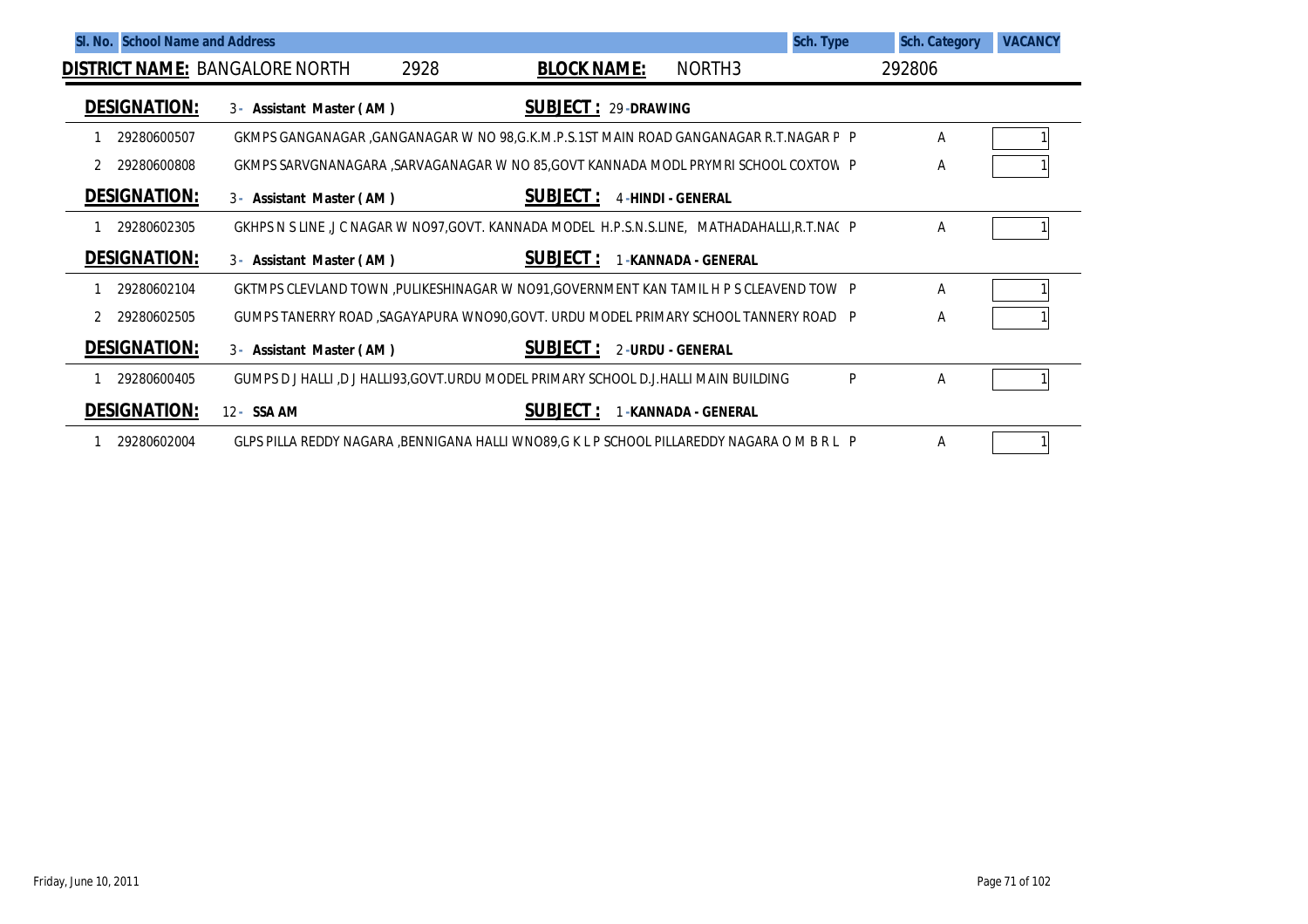| SI. No. School Name and Address |                                                                                                  |                    |                     | Sch. Type | <b>Sch. Category</b> | <b>VACANCY</b> |
|---------------------------------|--------------------------------------------------------------------------------------------------|--------------------|---------------------|-----------|----------------------|----------------|
|                                 | <b>DISTRICT NAME: BANGALORE NORTH</b><br>2928                                                    | <b>BLOCK NAME:</b> | NORTH4              |           | 292807               |                |
| <b>DESIGNATION:</b>             | 3- Assistant Master (AM)                                                                         | <b>SUBJECT:</b>    | 1-KANNADA - GENERAL |           |                      |                |
| 29280700201<br>1                | GLPS THOTAGERE, THOTAGERE, RAILWAY GOLLAHALLI POST NORTH-4 BANGALORE                             |                    |                     | P         | B                    | $\overline{2}$ |
| 29280702601<br>2                | GLPS SHETTIGERE, SHETTIGERE, GLPS SHETTIGERE                                                     |                    |                     | P         | B                    |                |
| 29280702801<br>3                | GHPS SHIVANAPURA , SHIVANAPURA, SHIVANAPUR POST DASANAPUR HOBALI BANGALORE NORTH                 |                    |                     | P         | Β                    |                |
| 29280703801<br>4                | GLPS RAMPALYA , RAMPALYA, DASANPURA HOBLI NORTH -4 BANGALORE                                     |                    |                     | P         | B                    |                |
| 5<br>29280704001                | GHPS NAGARUR, NAGARUR, dasanapur hobli at post, bagalore north taluk,                            |                    |                     | P         | B                    |                |
| 29280705701<br>b                | GHPS BETHINAGERE , BETHINAGERE, HUSUGUR POST, DASANAPUR HOBALI BANGALORE NORTH                   |                    |                     | P         | Β                    |                |
| 29280705902<br>7                | GHPS BYATHA , BYATHA, GHPS BYATHA POST                                                           |                    |                     | P         | C                    |                |
| 29280706001<br>8                | GLPS BYRAPURA , BYRAPURA, ARAKERE POST HESARAGHATTA HOBLI NORTH -4 BANGALORE                     |                    |                     | Þ         | C                    |                |
| 29280706101<br>9                | GHPS BANDI KODIGE HALLI ,BANDI KODIGE HALLI,BANDIKODIGEHALLI NORTH -4 BANGALORE                  |                    |                     | P         | C                    |                |
| 29280707601<br>10               | GLPS DASENA HALLI , DASENA HALLI, HESARAGHATTA POST NORTH -4 BANGALORE                           |                    |                     | P         | C                    |                |
| 29280708501<br>11               | GLPS GUDDADAHALLI , GUDDADA HALLI, hesaragatta post, bangalore north hobli taluk bangalore north |                    |                     | P         | Β                    |                |
| 29280709201<br>12               | GHPS HUSKUR, HUSKUR, DASANAPUR HOBLI, MATTAHALLI, BANGALORE NORTH                                |                    |                     | P         | Β                    |                |
| 29280710601<br>13               | GLPS KAKKE HALLI , KAKKE HALLI, hesaragatta hobli, bangalore north-4.                            |                    |                     | P         | C                    |                |
| 29280711201<br>14               | GHPS KAKOLU , KAKOLU, kakolu-post, hesaragatta hobli. Bangalore NORTH-4                          |                    |                     | P         | C                    |                |
| 29280712501<br>15               | GHPS MATHKUR, MATHKUR, MATKUR, KAKOL POST, BANGALORE -89                                         |                    |                     | P         | Β                    |                |
| 29280712601<br>16               | GLPS MUTHUGADA HALLI , MUTHUGADA HALLI, SHIVAKOTE POST BANGALORENORTH BANGALORE-89               |                    |                     | P         | C                    |                |
| 29280712801<br>17               | GHPS MARALU KUNTE , MARALU KUNTE, Bagalur Post, Maralakunte Bangalore-49                         |                    |                     | P         | C                    |                |
| 29280713301<br>18               | GLPS MANCHAPPANA HALLI , MANCHAPPANA HALLI, Bagalur Post Bangalore North                         |                    |                     | P         | C                    |                |
| 29280713701<br>19               | GHPS KADAYARAPPANA HALLI , KADAYARAPPANA HALLI, B.K. HALLI POST, JALAHOBALI, BANGALORE           |                    |                     | P         | C                    |                |
| 29280713801<br>20               | GLPS HENACHUR, HUNACHUR, BANDIKODIGEHALLI POST, BANGALORE NORTH                                  |                    |                     | D         | C                    |                |
| 29280714101<br>21               | GLPS MARANAYAKANA HALLI , MARANAYAKANA HALLI, GLPS MARANAYAKANA HALLI                            |                    |                     | P         | C                    |                |
| 29280714401<br>22               | GLPS BILIJAJI , BILIJAJI, BILIJAJI NEAR HESARAGHATTA BANGALORE NORTH-560088                      |                    |                     | P         | Β                    |                |
| 29280714801<br>23               | GLPS KALENA HALLI , KALENA HALLI, KALENAHALLI SHIVAKOTE HESARAGATTA BANGALORE NORTH,             |                    |                     | P         | С                    |                |
| 29280715401<br>24               | GLPS KARLAPURA , KARLAPURA, GLPS KARLAPURA                                                       |                    |                     | P         | С                    |                |
| 29280715402<br>25               | GLPS KARLAPURA PALYA, KARLAPURA, BYATHA -POST, HESARAGHATTA HOBLI, Bangalore-89.                 |                    |                     | P         | С                    |                |
| 29280718701<br>26               | GLPS CHANNASANDRA , CHANNASANDRA, channasandra kakolu cluster bangalore north                    |                    |                     | P         | $\mathsf C$          |                |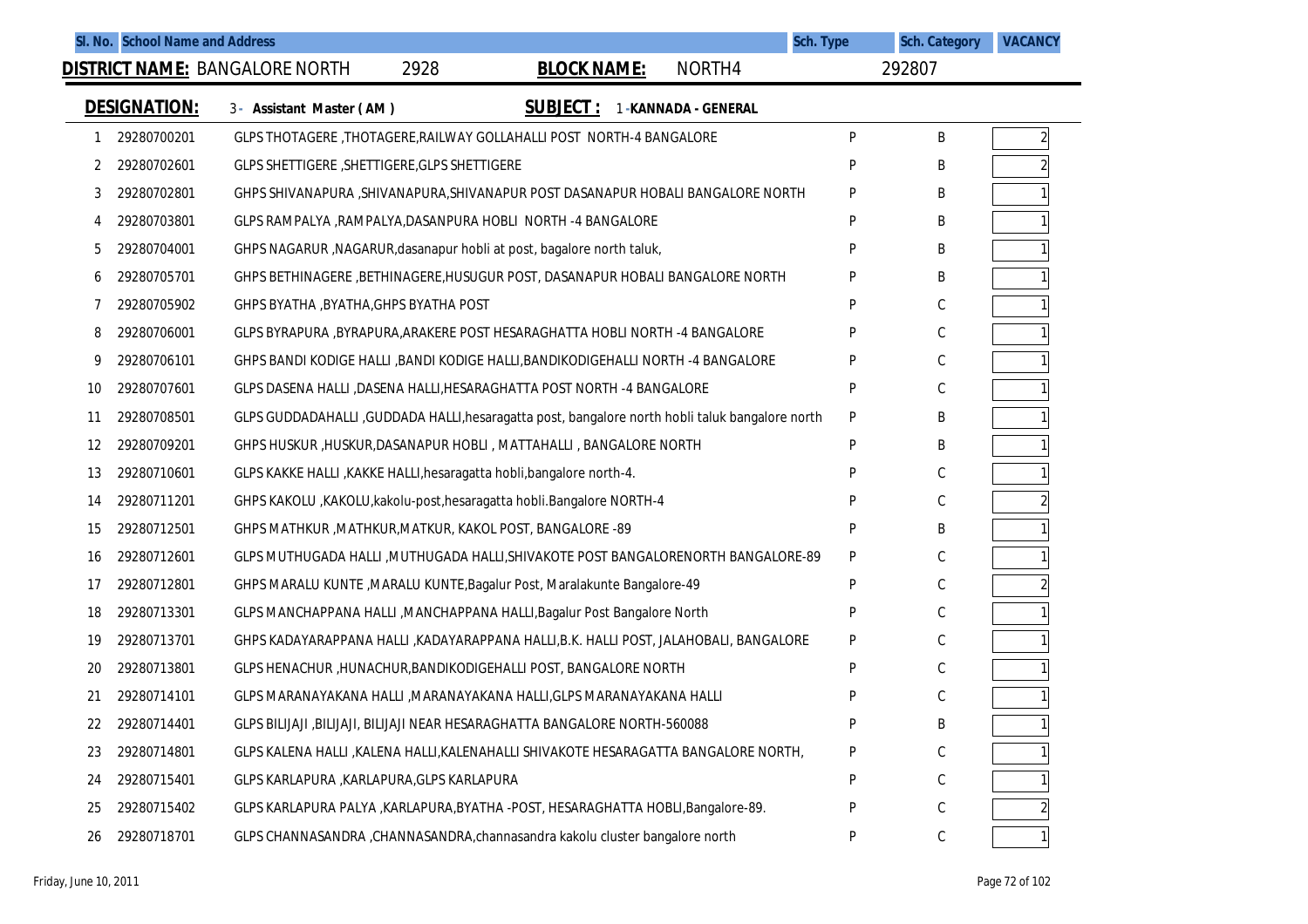|    | SI. No. School Name and Address |                                                        |                                                                                                   | <b>Sch. Type</b> | <b>Sch. Category</b> | <b>VACANCY</b> |
|----|---------------------------------|--------------------------------------------------------|---------------------------------------------------------------------------------------------------|------------------|----------------------|----------------|
| 27 | 29280719101                     |                                                        | GLPS MAHADEVAKODIGEHALLI ,MAHADEVA KODIGI HALLI,B K HALLI POST NORTH-4 BANGALORE                  | P                | C                    |                |
| 28 | 29280719601                     |                                                        | GLPS T AGRAHARA, T AGRAHARA, G L P S T AGRAHARA TARAHUNISE POST BANGALORE NORTH                   | P                | C                    |                |
|    | <b>DESIGNATION:</b>             | 3- Assistant Master (AM)                               | <b>SUBJECT :</b><br>2-URDU - GENERAL                                                              |                  |                      |                |
|    | 29280706305                     | GULPS B S PALYA , BAGALUR, BAGALORE NORTH -4 BANGALORE |                                                                                                   | D                | C                    |                |
|    | <b>DESIGNATION:</b>             | 12 - SSA AM                                            | <b>SUBJECT :</b><br>-KANNADA - GENERAL                                                            |                  |                      |                |
|    | 29280715901                     |                                                        | GKLPS DASANAYAKANA HALLI ,DASANAYAKANA HALLI,Bagalur Post Jalahalli Hobali Maralakunte Bangalo⊧ P |                  | C                    |                |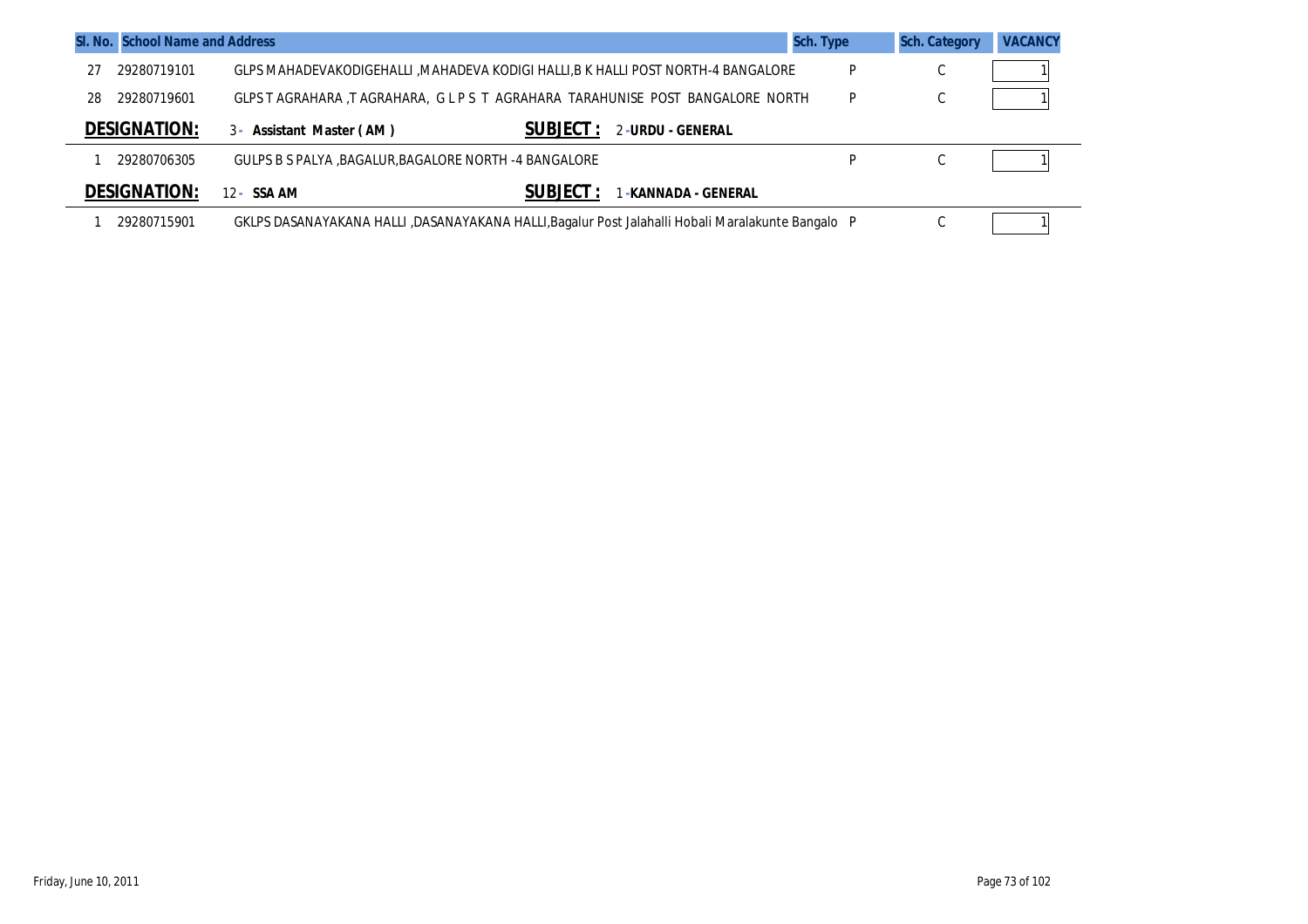|    |                     | SI. No. School Name and Address                                                                   |      |                                    |                          | Sch. Type | <b>Sch. Category</b> | <b>VACANCY</b> |
|----|---------------------|---------------------------------------------------------------------------------------------------|------|------------------------------------|--------------------------|-----------|----------------------|----------------|
|    |                     | <b>DISTRICT NAME: CHIKKABALLAPURA</b>                                                             | 2929 | <b>BLOCK NAME:</b>                 | <b>BAGEPALLY</b>         |           | 292901               |                |
|    | <b>DESIGNATION:</b> | 3- Assistant Master (AM)                                                                          |      | <b>SUBJECT:</b>                    | <b>4-HINDI - GENERAL</b> |           |                      |                |
| 1  | 29290103001         | GMHPS CHAKAVELU, CHAKAVELU, GMHPS CHAKAVELU BAGEPALLI (T) CHIKKABALLAPURA (D)                     |      |                                    |                          | P         | С                    |                |
| 2  | 29290112002         | GHPS MARAGANAKUNTE ,MARGANAKUNTE,GHPS MARAGANAKUNTE BAGEPALLI (T) CHIKKABALLAPURA P               |      |                                    |                          |           |                      |                |
| 3  | 29290116802         | GHPS POOLANAIKANAPALLI ,PULANAIKANAPALLI,GHPS POOLANAYAKANAPALLI BAGEPALLI (T) CHIKKABA P         |      |                                    |                          |           | С                    |                |
|    | <b>DESIGNATION:</b> | 3- Assistant Master (AM)                                                                          |      | <b>SUBJECT: 10-KANNADA ENGLISH</b> |                          |           |                      |                |
| 1  | 28290100201         | GHPS ACHAGANAPALLI ,ACHANGANAPALLI,GHPS ACHAGANAPALLI BAGEPALLI (T) CHIKKABALLAPURA (D P          |      |                                    |                          |           | С                    |                |
| 2  | 29290102001         | GHPS BILLUR, BILLUR, GHPS BILLURU BAGEPALLI (T) CHIKKABALLAPURA (D)                               |      |                                    |                          | P         | С                    |                |
| 3  | 29290102501         | GLPS BOYIPALLI ,BOYIPALLI,GLPS BOYIPALLI BAGEPALLI (T) CHIKKABALLAPURA (D)                        |      |                                    |                          | P         | С                    |                |
| 4  | 29290105101         | GLPS DIGAVAGOLLAPALLI ,DIGAVAGOLLAPALLI,GLPS DIGAVAGOLLAPALLI BAGEPALLI (T) CHIKKABALLAPU P       |      |                                    |                          |           | С                    |                |
| 5  | 29290105709         | KGBV THIMAMPALLI , THIMAMPALLI, KGBV THIMAMPALLI BAGEPALLI                                        |      |                                    |                          | P         | С                    |                |
| 6  | 29290116101         | GHPS PENNAMALE, PENAMALA, GHPS PENAMALE BAGEPALLI (T) CHIKKABALLAPURA (D)                         |      |                                    |                          | P         | С                    |                |
| 7  | 29290119403         | GLPS ADINARAYANAPURA ,SUJANAMPALLI,GLPS ADINARAYANAPURA BAGEPALLI (T) CHIKKABALLAPURA P           |      |                                    |                          |           | С                    |                |
| 8  | 29290120301         | GHPS UGRANAMPALLI ,UGRANAMPALLI,GHPS UGRANAMPALLI BAGEPALLI (T) CHIKKABALLAPURA (D)               |      |                                    |                          | P         | С                    |                |
| 9  | 29290122101         | GLPS SAJJALAVARIPALLI , SAJJALAVARIPALLI , GLPS SAJJALAVARIPALLI BAGEPALLI (T) CHIKKABALLAPURA (P |      |                                    |                          |           | С                    |                |
|    | <b>DESIGNATION:</b> | 3- Assistant Master (AM)                                                                          |      | <b>SUBJECT:</b>                    | 1-KANNADA - GENERAL      |           |                      |                |
| 1  | 28290119104         |                                                                                                   |      |                                    |                          | P         | C                    |                |
| 2  | 29290100502         | GLPS YERRAPENTLA , AGATAMADIKE, GLPS YERRAPENTLA BAGEPALLI (T) CHIKKABALLAPURA (D)                |      |                                    |                          | P         | С                    |                |
| 3  | 29290100903         | GLPS PARVATHIPURA ,BAGEPALLI (RURAL),GLPS PARVATHIPURA BAGEPALLI (T) CHIKKABALLAPURA (D)          |      |                                    |                          | P         | С                    |                |
| 4  | 29290101101         | GLPS BALAREDDIPALLI ,BALAREDDYPALLI,GLPS BALAREDDYPALLI NEERAGANTIPALLI (P) BAGEPALLI (T) CI- P   |      |                                    |                          |           | С                    |                |
| 5  | 29290102007         | GLPS KONDAMARAPALLI, BILLUR, GLPS KONDAMARAPALLI BAGEPALLI (T) CHIKKABALLAPURA d                  |      |                                    |                          | P         | С                    |                |
| 6  | 29290102101         | GLPS BODIKADIREPALLI ,BODIKADIREPALLI,GLPS BODIKADIREPALLI BAGEPALLI (T) CHIKKABALLAPURA (D) P    |      |                                    |                          |           | С                    |                |
| 7  | 29290102901         | GLPS BYRAPPANAHALLI ,BYRAPPALLI,GLPS BYRAPPANAHALLI BAGEPALLI (T) CHIKKABALLAPURA (D)             |      |                                    |                          | P         | С                    |                |
| 8  | 29290103004         | GLPS VENKATAREDDIPALLI ,CHAKAVELU,GLPS VENKATAREDDIPALLI BAGEPALLI (T) CHIKKABALLAPURA (C P       |      |                                    |                          |           | С                    |                |
| 9  | 29290103006         | GHPS VADIVANDLAPALLI , CHAKAVELU, GHPA VADDIVANDLAPALLI BAGEPALLI (T) CHIKKABALLAPURA(D)          |      |                                    |                          | P         | С                    |                |
| 10 | 29290103007         |                                                                                                   |      |                                    |                          | P         | C                    |                |
| 11 | 29290103010         | GLPS RAJUVANDLAPALLI , RAJUVANDLAPALLI, GLPS RAJUVANDLAPALLI BAGEPALLI TO                         |      |                                    |                          | P         | С                    |                |
| 12 | 29290103204         | GLPS GUNDLAPALLI ,CHANCHARAYANAPALLI,GLPS GUNDLAPALLI BAGEPALLI (T) CHIKKABALLAPURA (D)           |      |                                    |                          | P         | С                    |                |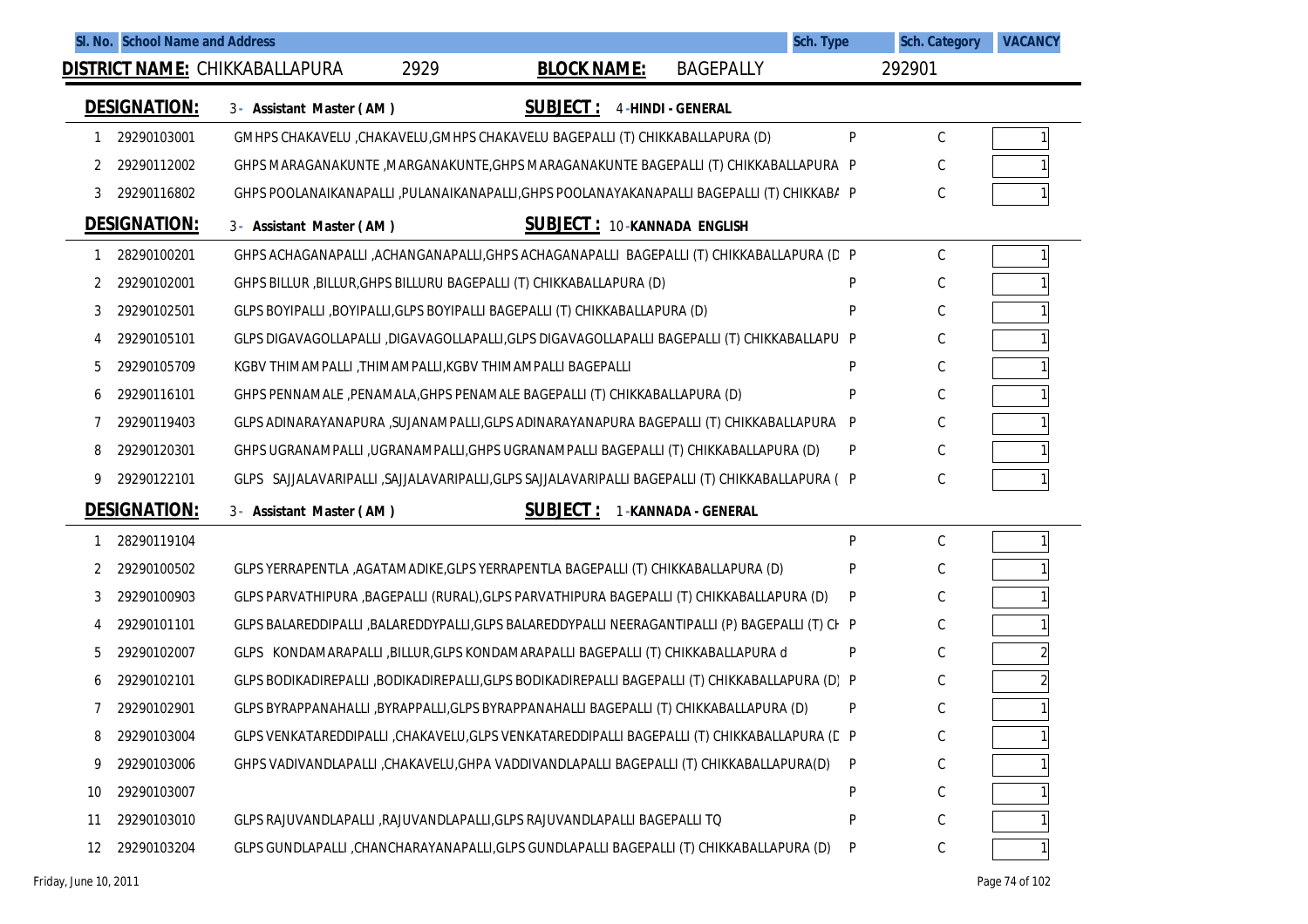|    | SI. No. School Name and Address | <b>Sch. Type</b>                                                                              |   | <b>Sch. Category</b> | <b>VACANCY</b> |
|----|---------------------------------|-----------------------------------------------------------------------------------------------|---|----------------------|----------------|
| 13 | 29290103701                     | GLPS CHINAGANAPALLI ,CHINAGANAPALLI,GLPS CHINNAGANAPALLI BAGEPALLI (T) CHIKKABALLAPURA (I P   |   | C                    |                |
| 14 | 29290104201                     | GLPS CHINTAMAKALADINNE ,CHINTHAMAKALA DINNE,GLPS CHINTAMAKALADINNE BAGEPALLI (T) CHIKI P      |   | С                    |                |
| 15 | 29290104501                     | GLPS DEVALAVARIPALLI ,DEVALAVARIPALLI,GLPS DEVALAVARIPALLI BAGEPALLI (T) CHIKKABALLAPURA (C P |   | C                    |                |
| 16 | 29290104701                     | GLPS DEVARAJAPALLI ,DEVARAJAPALLI,GLPS DEVARAJAPALLI BAGEPALLI (T) CHIKKABALLAPURA (D)        | P | С                    |                |
| 17 | 29290104801                     | GLPS DEVIKUNTE, DEVIKUNTE, GLPS DEVIKUNTE BAGEPALLI (T) CHIKKABALLAPURA (D)                   | P | C                    |                |
| 18 | 29290105301                     | GLPS DODDIPALLI, DODDIPALLI, GLPS DODDIPALLI BAGEPALLI TO                                     | P | С                    |                |
| 19 | 29290105501                     | GLPS DUGGINAIKANAPALLI(JU) ,DUGGINAIKANAPALLI,GLPS DUGGINAYAKANAPALLI BAGEPALLI (T) CHIKK P   |   | С                    |                |
| 20 | 29290105702                     | GLPS SAKAVANDLAPALLI, G MADDEPALLI, GLPS SAKAVANDLAPALLI BAGEPALLI (T) CHIKKABALLAPURA (D) P  |   | С                    |                |
| 21 | 29290105709                     | KGBVTHIMMAPALLI, THIMMAPALLI,KGBV THIMMAPALLI BAGEPALLI TQ                                    | P | C                    |                |
| 22 | 29290106402                     | GLPS GOLLAPALLI (PALYAKERE) ,GOLLAPALLI,GLPS GOLLAPALLI BAGEPALLI (T) CHIKKABALLAPURA (D)     | P | С                    |                |
| 23 | 29290106701                     | GHPS GORTHIPALLI , GORTHIPALLI, GHPS GORTHAPALLI BAGEPALLI (T) CHIKKABALLAPURA (D)            | P | C                    |                |
| 24 | 29290106703                     | GLPS SREERAMAPURA ,GORTHIPALLI,GLPS SREERAMAPURA BAGEPALLI (T) CHIKKABALLAPURA (D)            | P | С                    |                |
| 25 | 29290107802                     | GLPS MADAPPALLI ,HONNAMPALLI,GLPS MADAPPALLI BAGEPALLI (T) CHIKKABALLAPURA (D)                | P | C                    |                |
| 26 | 29290107901                     | GLPS HOSAHUDYA(J), HOSAHUDYA, GLPS HOSAHUDYA BAGEPALLI (T) CHIKKABALLAPURA (D)                | P | С                    |                |
| 27 | 29290108201                     | GLPS JANGALAPALLI , JANGALAPALLI, GLPS JANGALAPALLI BAGEPALLI (T) CHIKKABALLAPURA (D)         | P | C                    |                |
| 28 | 29290108401                     | GHPS JOOLAPALYA ,JOOLAPALYA,GHPS JOOLAPALYA BAGEPALLI (T) CHIKKABALLAPURA (D)                 | P | С                    |                |
| 29 | 29290108602                     | GLPS THURUKESHIPALLI ,KADIRENNAGARIKOTE,GLPS THURUKESHIPALLI BAGEPALLI (T) CHIKKABALLAPUF P   |   | С                    |                |
| 30 | 29290108801                     | GLPS KOTHAPALLI (CHAKAVELU) ,KALLAROLLAPALLI,GLPS KOTHAPALLI BAGEPALLI (T) CHIKKABALLAPURA P  |   | С                    |                |
| 31 | 29290109001                     | GLPS KAMMARAVARIPALLI(GU) ,KAMMARAVARIPALLI,GLPS KAMMARAVARIPALLI BAGEPALLI (T) CHIKKA P      |   | С                    |                |
| 32 | 29290110002                     | GLPS SOMAKALAPALLI ,KONDORUPALLI,GLPS SOMAKALAPALLI BAGEPALLI (T) CHIKKABALLAPURA (D)         | P | С                    |                |
| 33 | 29290110201                     | GLPS KOTTAMPALLI ,KOTTAMPALLI,GLPS KOTTAMPALLI BAGEPALLI (T) CHIKKABALLAPURA (D)              | P | C                    |                |
| 34 | 29290110202                     | GLPS KURUBAVANDLAPALLI ,KOTTAMPALLI,GLPS KURUBAVANDLAPALLI BAGEPALLI (T) CHIKKABALLAPUR P     |   | С                    |                |
| 35 | 29290110301                     | GLPS KRISHNAPURA ,KRISHNAPURA,GLPS KRISHNAPURA BAGEPALLI (T) CHIKKABALLAPURA (D)              | P | $\mathsf C$          |                |
| 36 | 29290110501                     | GHPS KURUBARAPALLI , KURUBARAHALLI, GHPS KURUBARAHALLI BAGEPALLI (T) CHIKKABALLAPURA (D)      | P | С                    |                |
| 37 | 29290111502                     | GLPS TEMPAIAH THANDA , MALLEGURKI, GLPS TEMPAIAH THANDA BAGEPALLI (T) CHIKKABALLAPURA (D) P   |   | С                    |                |
| 38 | 29290111601                     | GLPS MALLEPALLI , MALLEPALLI, GLPS MALLEPALLI BAGEPALLI (T) CHIKKABALLAPURA (D)               | P | С                    |                |
| 39 | 29290111901                     | GLPS MARASANAPALLI , MRASANAPALLI, GLPS MARASANAPALLI BAGEPALLI (T) CHIKKABALLAPURA (D)       | P | С                    |                |
| 40 | 29290112004                     | GLPS POKAMAKALAPALLI ,MARGANAKUNTE,GLPS POKAMAKALAPALLI BAGEPALLI (T) CHIKKABALLAPURA P       |   | С                    |                |
| 41 | 29290112006                     | GLPS NARAYANASWAMYKOTE , MARGANAKUNTE, GLPS NARAYANASWAMYKOTE BAGEPALLI (T) CHIKKAB. P        |   | С                    |                |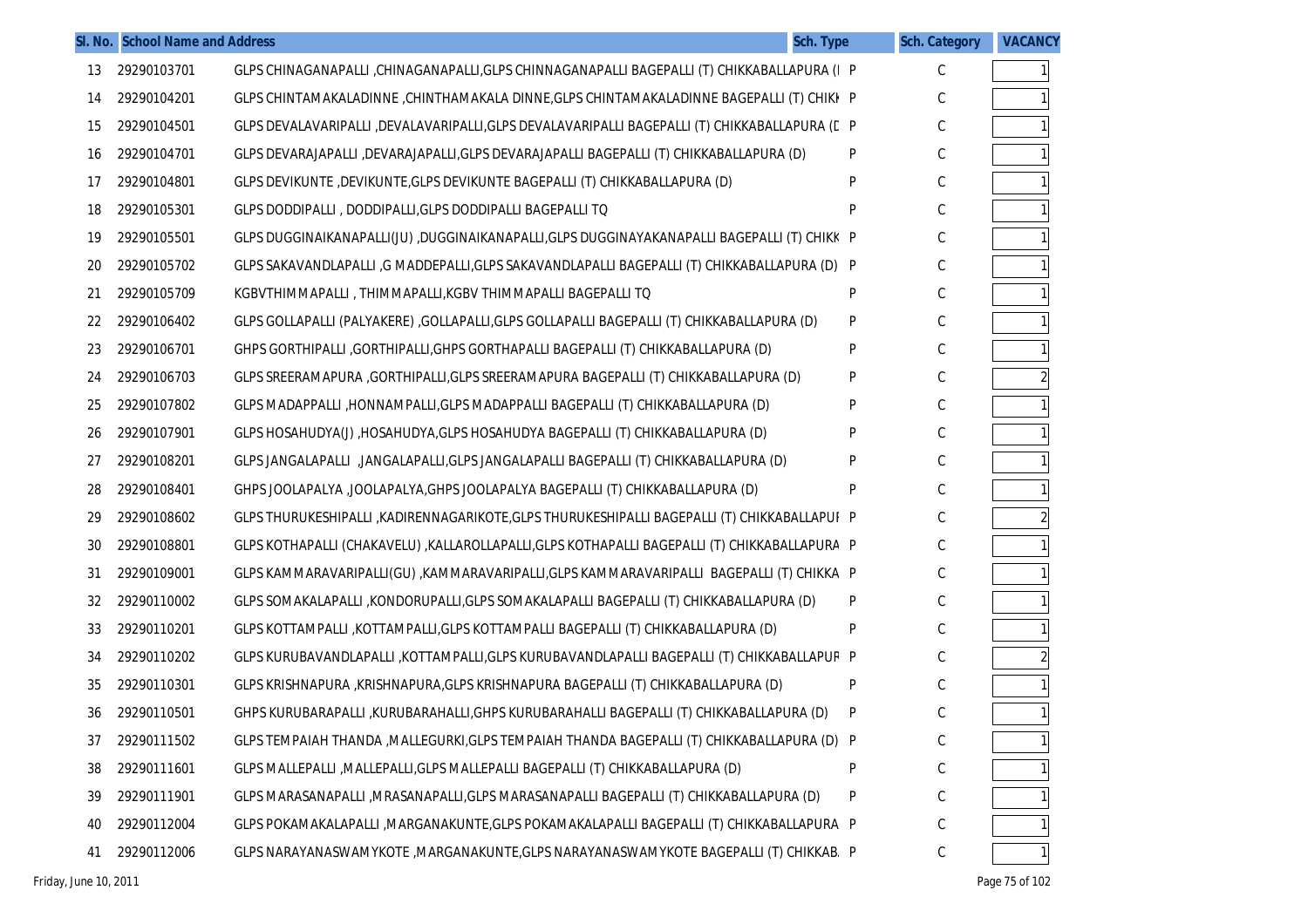|    | SI. No. School Name and Address |                                                                                                 | <b>Sch. Type</b> | <b>Sch. Category</b> | <b>VACANCY</b> |
|----|---------------------------------|-------------------------------------------------------------------------------------------------|------------------|----------------------|----------------|
| 42 | 2929011201                      | GHPS PESALAPARTHY , PESALAPARTHY, GHPS PESALAPARTHY                                             | P                | C                    |                |
| 43 | 29290112401                     | GLPS MOTAKUPALLI (K), MOTAKUPALLI (K), GLPS MOTAKUPALLI (K) BAGEPALLI TO                        | P                | C                    |                |
| 44 | 29290112403                     | GLPS MOTAKAPALLI (M) , MOTAKAPALLI, GLPS MOTUKAPALLI BAGEPALLI (T) CHIKKABALLAPURA (D)          | P                | С                    |                |
| 45 | 29290113303                     | GLPS YALAGALAPALLI ,NALLACHERUVU,GLPS YALAGALAPALLI BAGEPALLI (T) CHIKKABALLAPURA (D)           | P                | C                    |                |
| 46 | 29290113602                     | GLPS ANJANAPURA , ANJANAPURA, GLPS ANJANAPURA BAGEPALLI TO                                      | P                | С                    |                |
| 47 | 29290114001                     | GLPS NARAYANAPALLI , NARAYANAMPALLI, GLPS NARAYANAMPALLI BAGEPALLI (T) CHIKKABALLAPURA (I P     |                  | C                    |                |
| 48 | 29290114701                     | GLPS OODUVARIPALLI ,OODUVARIPALLI,GLPS OODUVARIPALLI BAGEPALLI (T) CHIKKABALLAPURA (D)          | P                | С                    |                |
| 49 | 29290115007                     | GLPS AK COLONY PALYAKERE , AK COLONY PALYAKERE, GLPS AK COLONY PALYAKERE BAGEPALLI TO           | P                | C                    |                |
| 50 | 29290115401                     | GLPS PATHAKOTE , PATHAKOTE, GLPS PATHAKOTE BAGEPALLI (T) CHIKKABALLAPURA (D)                    | P                | С                    |                |
| 51 | 29290116203                     | GLPS MUMADIVARIPALLI ,PESALAPARHTI,GLPS MUMADIVARIPALLI BAGEPALLI (T) CHIKKABALLAPURA(D) P      |                  | C                    |                |
| 52 | 29290116302                     | GLPS JILLALAPALLI ,PICHALAVARIPALLI,GLPS JILLALAPALLI BAGEPALLI (T) CHIKKABALLAPURA (D)         | P                | С                    |                |
| 53 | 29290116303                     | GLPS JOGIREDDYPALLI ,PICHALAVARIPALLI,GLPS JOGIREDDIPALLI CHIKKABALLAPURA (D) CHIKKABALLAPL P   |                  | C                    |                |
| 54 | 29290116802                     | GHPS POOLANAIKANAPALLI ,PULANAIKANAPALLI,GHPS POOLANAYAKANAPALLI BAGEPALLI (T) CHIKKABA P       |                  | С                    |                |
| 55 | 29290116803                     | GLPS PULAKUNTLAPALLI ,PULANAIKANAPALLI,GLPS PULAKUNTLAPALLI BAGEPALLI (T) CHIKKABALLAPUR. P     |                  | C                    |                |
| 56 | 29290116901                     | GHPS PULIGAL, PULIGAL, GHPS PULAGAL BAGEPALLI (T) CHIKKABALLAPURA (D)                           | P                | С                    |                |
| 57 | 29290116903                     | GLPS SEETHIREDDIPALLI ,PULIGAL,GLPS SEETHAREDDIPALLI BAGEPALLI (T) CHIKKABALLAPURA (D)          | P                | C                    |                |
| 58 | 29290117501                     | GLPS RAMANPADI ,RAMANPADI,GLPS RAMANUPADI BAGEPALLI (T) CHIKKABALLAPURA (D)                     | P                | С                    |                |
| 59 | 29290117701                     | GLPS RAMOJIPLLI ,RAMOJUPALLI,GLPS RAMOJIPALLI BAGEPALLI (T) CHIKKABALLAPURA (D)                 | P                | C                    |                |
| 60 | 29290117702                     | GLPS GUNDAMVARIPALLI ,RAMOJUPALLI,GLPS GUNDAMVARAPALLI BAGEPALLI (T) CHIKKABALLAPURA (E P       |                  | С                    |                |
| 61 | 29290117901                     | GLPS RECHANAYAKANAPALLI ,RECHINAIKANAPALLI,GLPS RECHANAYAKANAHALLI BAGEPALLI (T) CHIKKAI P      |                  | С                    |                |
| 62 | 29290118502                     | GLPS DONAKONDA , SAJJUPALLI, GLPS DONAKONDA BAGEPALLI (T) CHIKKABALLAPURA (D)                   | P                | С                    |                |
| 63 | 29290118901                     | GLPS SINGAPAGARIPALLI , SINGAPAGARIPALLI, GLPS SINGAPPAGARIPALLI BAGEPALLI (T) CHIKKABALLAPUI P |                  | C                    |                |
| 64 | 29290119106                     | GLPS GOTLAPALLI ,SOMANATHAPURA,GLPS GOTLAPALLI BAGEPALLI (T) CHIKKABALLAPURA (D)                | P                | С                    |                |
| 65 | 29290119107                     | GLPS NAKKALAPALLI ,SOMANATHAPURA,GLPS NAKKALAPALLI BAGEPALLI (T) CHIKKABALLAPURA (D)            | P                | C                    |                |
| 66 | 29290120301                     | GHPS UGRANAMPALLI ,UGRANAMPALLI,GHPS UGRANAMPALLI BAGEPALLI (T) CHIKKABALLAPURA (D)             | P                | $\mathsf C$          |                |
| 67 | 29290120601                     | GLPS VANGYARALAPALLI ,VANGYARALAPALLI,GLPS VANGARLAPALLI BAGEPALLI (T) CHIKKABALLAPURA (I P     |                  | C                    |                |
| 68 | 29290120818                     | GLPS VENKATAPURA (MITTEMARI) , VENKATAPURA, GLPS VENKATAPURA BAGEPALLI (T) CHIKKABALLAPU  P     |                  | С                    |                |
| 69 | 29290121301                     | GLPS YERRAGANAPALLI ,YARRAGANAPALLI,GLPS YARRAGANAPALLI BAGEPALLI (T) CHIKKABALLAPURA (D P      |                  | C                    |                |
| 70 | 29290121602                     | GLPS GYADIVANDLAPALLI , YERAGUDI, GLPS GYADIVANDLAPALLI BAGEPALLI (T) CHIKKABALLAPURA (D)       | P                | С                    |                |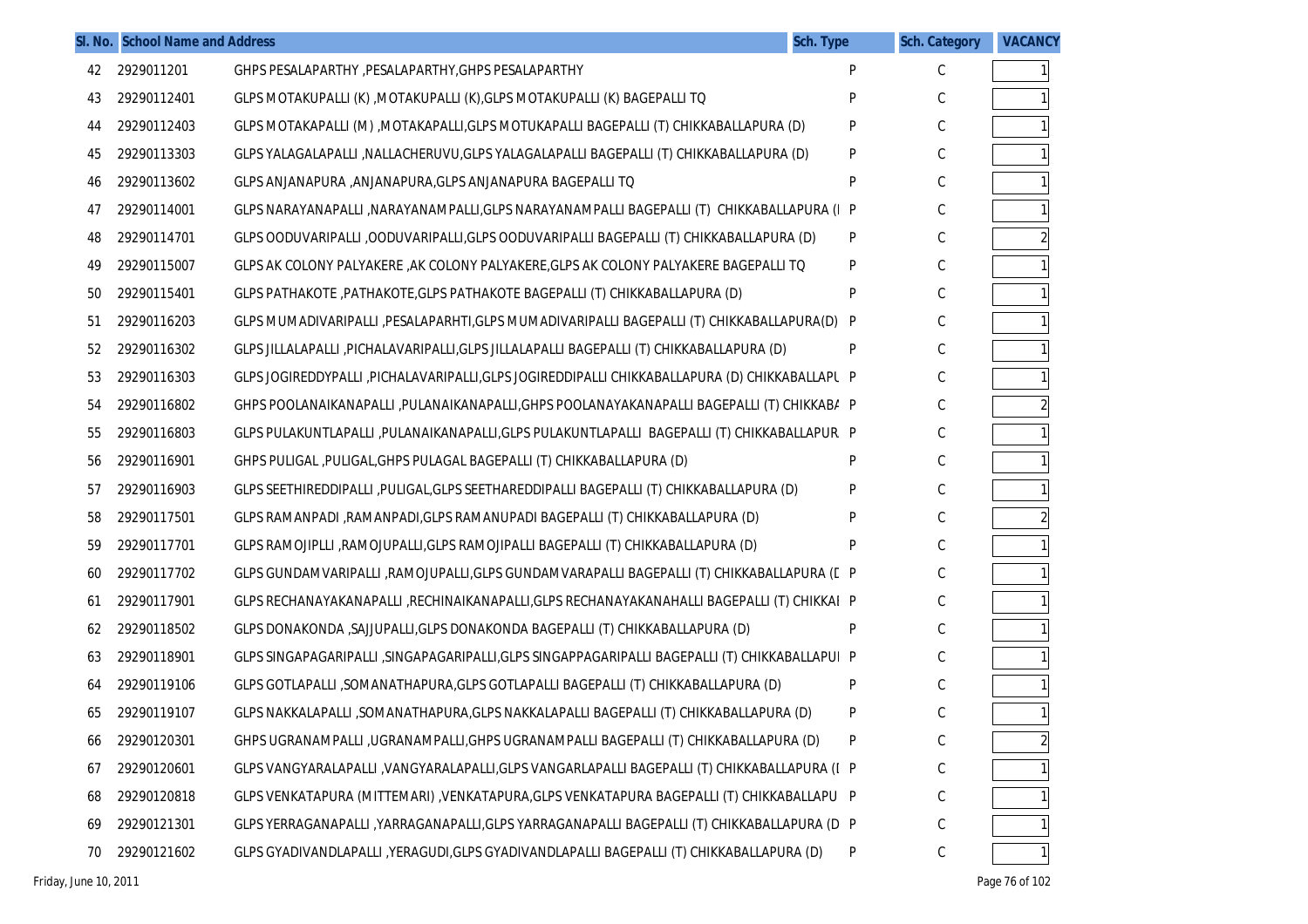|    | SI. No. School Name and Address |                                                                                              | Sch. Type | <b>Sch. Category</b> | <b>VACANCY</b> |
|----|---------------------------------|----------------------------------------------------------------------------------------------|-----------|----------------------|----------------|
| 71 | 29290122201                     | GLPS JIGINIVANDLAPALLI ,MADDEPALLI,GLPS JIGINIVANDLAPALLI BAGEPALLI (T) CHIKKABALLAPURA (D)  | P         | С                    |                |
| 72 | 29290125901                     | GLPS GADDAMPALLI ,SOMAKALAPALLI,GLPS GADDAMPALLI BAGEPALLI (T) CHIKKABALLAPURA (D)           | P         | С                    |                |
|    | <b>DESIGNATION:</b>             | SUBJECT: 12-KANNADA HINDI<br>3- Assistant Master (AM)                                        |           |                      |                |
|    | 29290109802                     | GHPS DASARIVARIPALLI ,KONDAMVARIPALLI,GHPS DASARIVARIPALLI BAGEPALLI (T) CHIKKABALLAPURA ( P |           | С                    |                |
| 2  | 29290114302                     | GHPS NAREMADDEPALLI ,NAREMADDEPALLI,GHPS NAREMADDEPALLI BAGEPALLI (T) CHIKKABALLAPURA P      |           | C                    |                |
|    | DESIGNATION:                    | <b>SUBJECT: 11-KANNADA SCIENCE</b><br>3- Assistant Master (AM)                               |           |                      |                |
|    | 28290100201                     | GHPS ACHAGANAPALLI ,ACHANGANAPALLI,GHPS ACHAGANAPALLI BAGEPALLI (T) CHIKKABALLAPURA (D P     |           | С                    |                |
| 2  | 29290100501                     | GLPS AGATAMADIKE ,AGATAMADIKE,GLPS AGATAMADAKA BAGEPALLI (T) CHIKKABALLAPURA (D)             | P         | С                    |                |
| 3  | 29290102501                     | GLPS BOYIPALLI ,BOYIPALLI,GLPS BOYIPALLI BAGEPALLI (T) CHIKKABALLAPURA (D)                   | P         | С                    |                |
| 4  | 29290104701                     | GLPS DEVARAJAPALLI ,DEVARAJAPALLI,GLPS DEVARAJAPALLI BAGEPALLI (T) CHIKKABALLAPURA (D)       | P         | С                    |                |
| 5  | 29290105501                     | GLPS DUGGINAYAKANAPALLI(N) ,DUGGINAYAKANAPALLI(N),GLPS DUGGINAYAKANAPALLI(N)                 | P         | С                    |                |
| 6  | 29290105801                     | GLPS G CHERLOPALLI ,G CHERLOPALLI,GLPS G.CHERLOPALLI BAGEPALLI (T) CHIKKABALLAPURA (D)       | P         | С                    |                |
|    | 29290106801                     | GHPS GUJJEPALLI , GUJJEPALLI, GHPS GUJJEPALLI BAGEPALLI (T) CHIKKABALLAPURA (D)              | P         | С                    |                |
| 8  | 29290109802                     | GHPS DASARIVARIPALLI ,KONDAMVARIPALLI,GHPS DASARIVARIPALLI BAGEPALLI (T) CHIKKABALLAPURA (P  |           | С                    |                |
| 9  | 29290114501                     | LPS NIRAGANTIPALLI(J), NIRAGANTIPALLI(J), LPS NIRAGANTIPALLI(J) BAGEPALLI                    | P         | С                    |                |
| 10 | 29290116302                     | GLPS JILLALAPALLI ,PICHALAVARIPALLI,GLPS JILLALAPALLI BAGEPALLI (T) CHIKKABALLAPURA (D)      | P         | С                    |                |
| 11 | 29290116802                     | GHPS POOLANAIKANAPALLI, PULANAIKANAPALLI, GHPS POOLANAYAKANAPALLI BAGEPALLI (T) CHIKKABA P   |           | С                    |                |
| 12 | 29290117801                     | GHPS RASCHERUVU , RASHERUVU, GHPS RASCHERUVU BAGEPALLI (T) CHIKKABALLAPURA (D)               | P         | С                    |                |
| 13 | 29290117901                     | GLPS RECHANAYAKANAPALLI ,RECHINAIKANAPALLI,GLPS RECHANAYAKANAHALLI BAGEPALLI (T) CHIKKAI P   |           | С                    |                |
| 14 | 29290119108                     | GLPS MANGALAMADUGUVARAPALLI ,SOMANATHAPURA,GLPS MANGALAMADUGUVARAPALLI BAGEPALL P            |           | С                    |                |
| 15 | 29290120104                     | GLPS THUNGETADINNE , THOLLAPALLI, GLPS THUNGETIDINNE BAGEPALLI (T) CHIKKABALLAPURA (D)       | P         | С                    |                |
| 16 | 29290120301                     | GHPS UGRANAMPALLI, UGRANAMPALLI, GHPS UGRANAMPALLI BAGEPALLI (T) CHIKKABALLAPURA (D)         | P         | С                    |                |
| 17 | 29290120803                     | GLPS KOTHAKOTAVANDLAPALLI, VENKATAPURA, GLPS KOTHAKOTAVANDLAPALLI BAGEPALLI (T) CHIKKAE P    |           |                      |                |
|    | <b>DESIGNATION:</b>             | <b>SUBJECT:</b><br>3- Assistant Master (AM)<br>2-URDU - GENERAL                              |           |                      |                |
|    | 29290103001                     | GMHPS CHAKAVELU , CHAKAVELU, GMHPS CHAKAVELU BAGEPALLI (T) CHIKKABALLAPURA (D)               | P         | С                    |                |
| 2  | 29290108402                     | GULPS JOOLAPALYA ,JOOLAPALYA,GULPS JULAPALYA BAGEPALLI (T) CHIKKABALLAPURA (D)               | P         | С                    |                |
| 3  | 29290110502                     | GULPS KURUBARAPALLI ,KURUBARAHALLI,GULPS KURUBARAHALLI BAGEPALLI (T) CHIKKABALLAPURA (D) P   |           | С                    |                |
| 4  | 29290112001                     | GUHPS MARGANAKUNTE , MARGANAKUNTE, GUMPS MARGANAKUNTE BAGEPALLI (T) CHIKKABALLAPUR/ P        |           | С                    |                |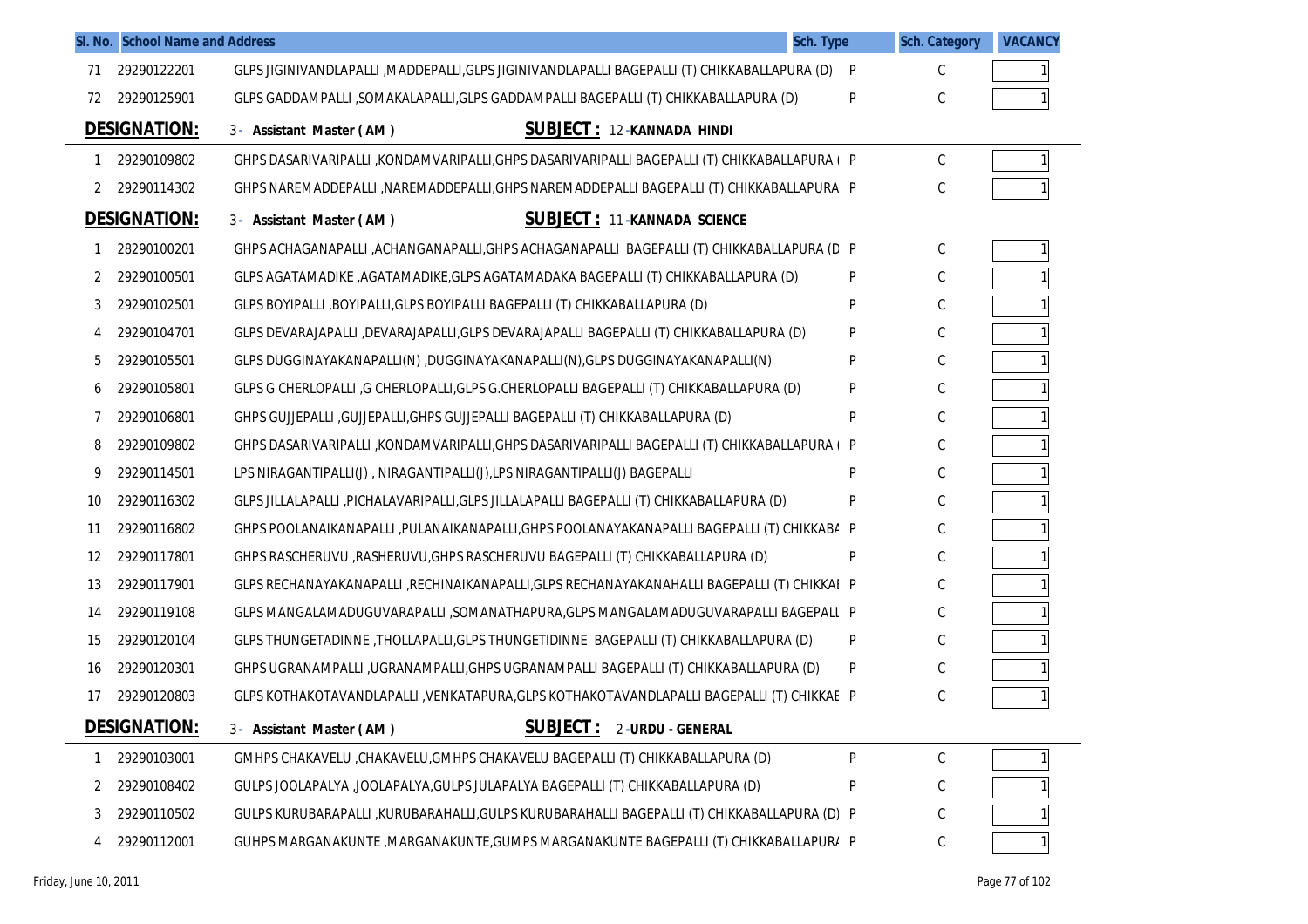| SI. No. School Name and Address |                                                                                           | Sch. Type | <b>Sch. Category</b> | <b>VACANCY</b> |
|---------------------------------|-------------------------------------------------------------------------------------------|-----------|----------------------|----------------|
| 29290115502                     | GUHPS PATHAPALYA , PATHAPALYA, GUHPS PATHAPALYA BAGEPALLI (T) CHIKKABALLAPURA (D)         |           |                      |                |
| 29290117802                     | GULPS RASCEHERUVU ,RASHERUVU,GULPS RASCHERUVU BAGEPALLI (T) CHIKKABALLAPURA (D)           |           |                      |                |
| <b>DESIGNATION:</b>             | <b>SUBJECT</b><br>-KANNADA - GENERAL<br>12 - SSA AM                                       |           |                      |                |
| 29290112305                     | GLPS OOTAGONDI THANDA(SSA), MITTEMARI, GLPS OOTAGONDI THANDA BAGEPALLI (T) CHIKKABALLAP P |           |                      |                |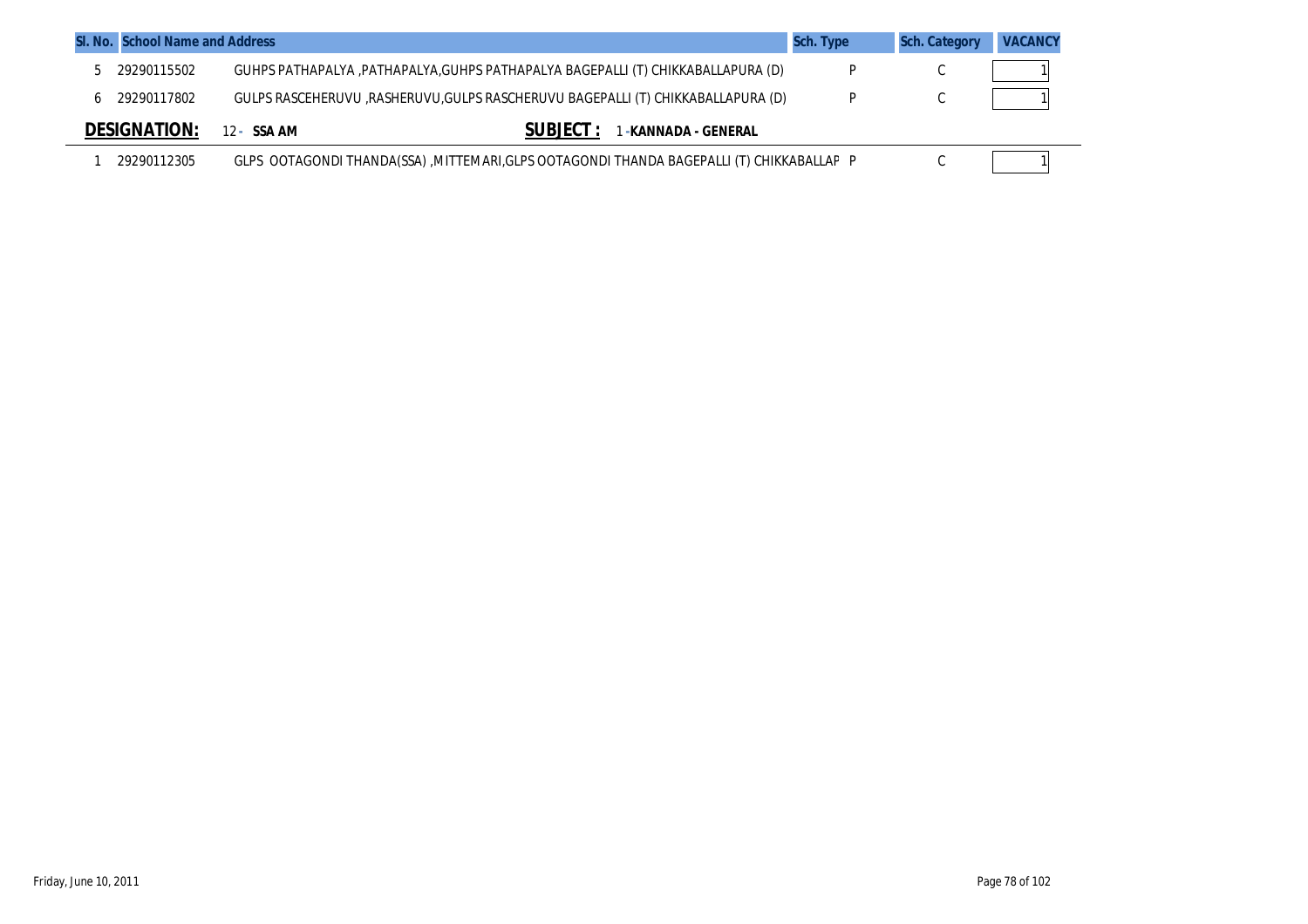|    | SI. No. School Name and Address | Sch. Type<br><b>DISTRICT NAME:</b> CHIKKABALLAPURA<br>2929<br>CHIKKABALLAPUR<br><b>BLOCK NAME:</b> |              | <b>Sch. Category</b><br>292903 | <b>VACANCY</b> |
|----|---------------------------------|----------------------------------------------------------------------------------------------------|--------------|--------------------------------|----------------|
|    |                                 |                                                                                                    |              |                                |                |
|    | <b>DESIGNATION:</b>             | <b>SUBJECT: 10-KANNADA ENGLISH</b><br>3- Assistant Master (AM)                                     |              |                                |                |
|    | 29290301501                     | GLPS ANEMADAGU KOTHUR , ANEMADAGU, GLPS ANEMODAGU KOTHUR CHICKBALLAPUR TALUK                       | P            | C                              |                |
| 2  | 29290310801                     | GLPS JAKKALAMADAGU ,JAKKALAMADAGU,Govt Lower Primary School Jakkala Madagu Balakuntahally Gc P     |              | С                              |                |
|    | <b>DESIGNATION:</b>             | <b>SUBJECT:</b><br>1-KANNADA - GENERAL<br>3- Assistant Master (AM)                                 |              |                                |                |
|    | 29290302501                     | GLPS BANDANIGANAHALLI ,BADANIGANAHALLI,GLPS Bodaniganhalli dibbur post chickballapur taluk         | $\mathsf{P}$ | $\mathsf C$                    |                |
| 2  | 29290303401                     | GLPS BOGAPARTHI, BOGAPARTHI, GLPS BOGAPARTHI CHICKBALLAPUR TALUK                                   | P            | С                              |                |
| 3  | 29290303701                     | GLPS BODINARENAHALLI ,BODINARENAHALLI,GLPS BODINARENAHALLI CHICKBALLAPUR TALUK                     | P            | С                              |                |
| 4  | 29290303901                     | GHPS BOMMAHALLI, BOMMAHALLI, GHPS BOMMAHALLI, CHICKBALLAPUR TALUK                                  | P            | С                              |                |
| 5  | 29290305601                     | GLPS CHIKKANAREPPANAHALLI , CHIKKANAREPPANAHALLI, GLPS CHICKNARAPPANHALLI MANDICAL POST P          |              | С                              |                |
| 6  | 29290306301                     | GLPS DASARENAHALLI ,DASARENAHALLI,GOVT LOWER VPRIMARY SCHOOL DASARENAHALLI CHICKBALLA P            |              | С                              |                |
|    | 29290307302                     | GLPS NAVILUGURKI ,DORABURE,GLPS NAVILGURKI MANDIKAL POST CHICKBALLAPUR TALUK                       | P            | С                              |                |
| 8  | 29290308801                     | GLPS NELAMANAPARTHY , GUDISIHALLI, GLPS NELAMANPARTHY CHICKBALLAPUR TALUK                          | P            | С                              |                |
| 9  | 29290309801                     | GLPS HIRENAGAVALLI , HIRENAGAVALLI, GLPS HIRENAGVALLI CHICKBALLAPUR TALUK                          | P            | С                              |                |
| 10 | 29290311401                     | GLPS KACHAKADATHA , KACHAKADATHA, GLPS KACHAKADATHA CHICKBALLAPUR TALUK                            | P            | С                              |                |
| 11 | 29290313401                     | GHPS KETHENAHALLI , KETHENAHALLI, GHPS KETHANAHALLI CHICKBALLAPUR TALUK                            | P            | С                              |                |
| 12 | 29290318901                     | GLPS NEELAMAKALAHALLI ,NELAMAKALAHALLI,GLPS NELAMAKALHALLI CHICKBALLAPUR TALUK                     | P            | С                              |                |
| 13 | 29290319301                     | GLPS P CHOKKANAHALLI, P CHOKKANAHALLI, GLPS P CHOKKANAHALLI CHICKBALLAPUR TALUK                    | P            | С                              |                |
| 14 | 29290319401                     |                                                                                                    | P            | С                              |                |
| 15 | 29290321901                     | GLPS SIDDAGANAHALLI , SIDDAGANAHALLI, GLPS SIDDAGANHALLI CHICKBALLAPUR TALUK                       | P            | С                              |                |
| 16 | 29290324802                     | GLPS NALLAKADIRENAHALLI ,YERRAMARANAHALLI,GLPS NALLAKADIRANHALLI CHICKBALLAPUR TALUK               | P            | С                              | $\overline{a}$ |
|    | <b>DESIGNATION:</b>             | <b>SUBJECT: 12-KANNADA HINDI</b><br>3- Assistant Master (AM)                                       |              |                                |                |
|    | 29290316601                     | GLPS MUDDALAHALLI , MUDDALAHALLI, GLPS MUDDALAHALLI CHICKBALLAPUR TALUK                            | P            | С                              | 1 <sup>1</sup> |
|    | <b>DESIGNATION:</b>             | <b>SUBJECT: 11-KANNADA SCIENCE</b><br>3- Assistant Master (AM)                                     |              |                                |                |
|    | 29290302501                     | GLPS BANDANIGANAHALLI ,BADANIGANAHALLI,GLPS Bodaniganhalli dibbur post chickballapur taluk         | $\sf P$      | С                              |                |
| 2  | 29290310201                     | GLPS HOSAHALLI, HOSAHALLI, GLPS HOSAHALLI                                                          | P            | С                              |                |
| 3  | 29290312401                     | GLPS KANDAKANAHALLI , KANDAKANAHALLI, GLPS Kandakanahalli MAralukunte Post chickballapur taluk     | P            | С                              |                |
| 4  | 29290315504                     | GLPS UPPAGUNTAHALLI , MANDIKAL, GLPS UPPAGUTTAHALLI CHICKBALLAPUR TALUK                            | P            | $\mathsf C$                    |                |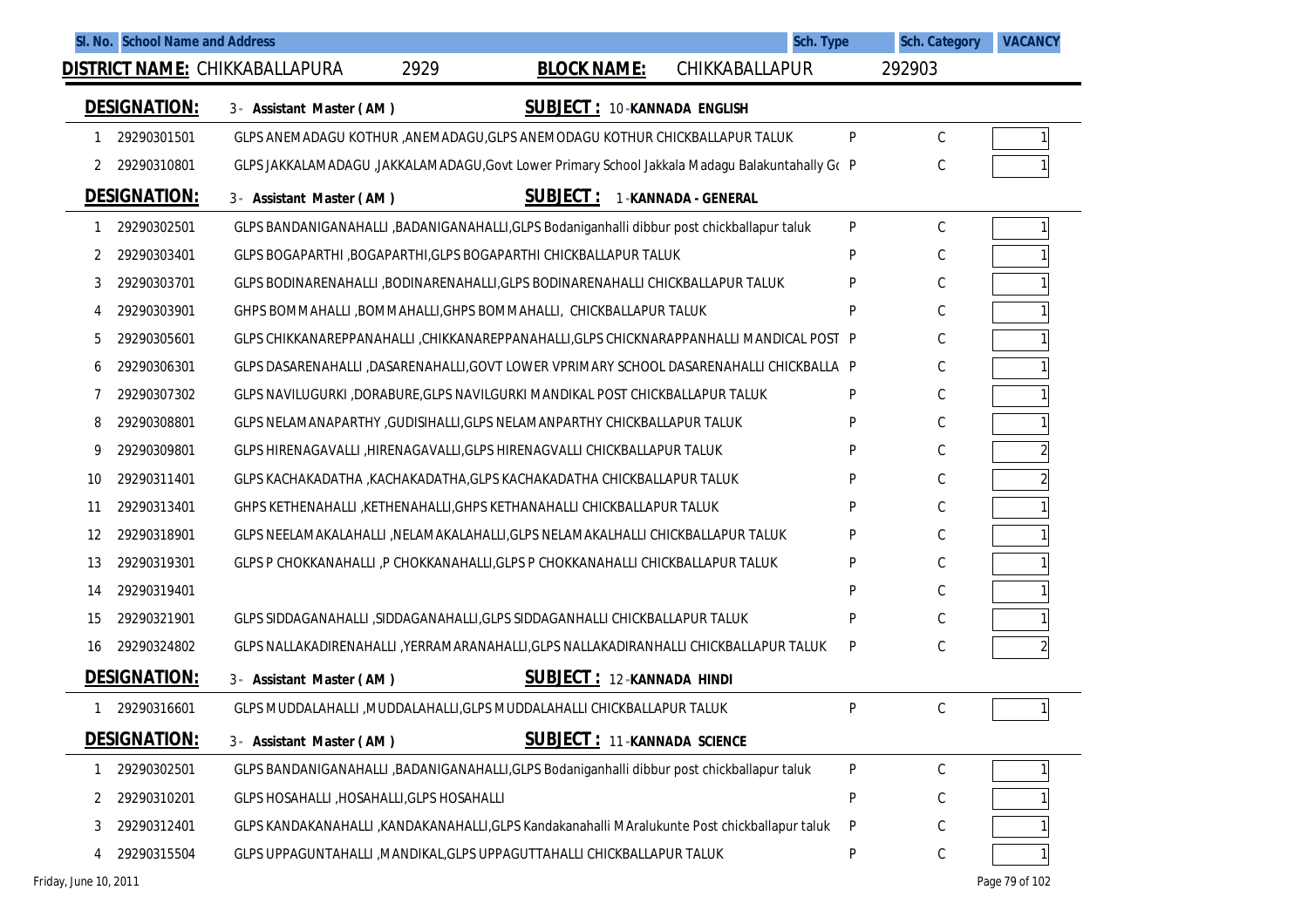|   | SI. No. School Name and Address | Sch. Type                                                                                 |   | <b>Sch. Category</b> | <b>VACANCY</b> |
|---|---------------------------------|-------------------------------------------------------------------------------------------|---|----------------------|----------------|
| 5 | 29290318701                     | GLPS NASIKUNTE HOSUR , NASIKUNTEHOSUR, MUDDENAHALLI                                       | P | C                    |                |
|   | <b>DESIGNATION:</b>             | <b>SUBJECT:</b><br>2-URDU - GENERAL<br>3- Assistant Master (AM)                           |   |                      |                |
| 1 | 29290318302                     | GUHPS NANDI, NANDI, GUHPS Nandi chickballapur taluk                                       | P | B                    |                |
| 2 | 29290321001                     | GUHPS RENUMAKALAHALLI ,RENUMAKALAHALLI,GUHPS RENUMAKALHALLI CHICKBALLAPUR TALUK           | P | C                    |                |
|   | <b>DESIGNATION:</b>             | <b>SUBJECT:</b><br>12- SSA AM<br>1-KANNADA - GENERAL                                      |   |                      |                |
|   | 29290302502                     | GLPS BUDAGANUR(SSA) , BADANIGANAHALLI, GLPS Budagnurchickballapura TQ                     | P | $\mathsf C$          |                |
| 2 | 29290309801                     | GLPS HIRENAGAVALLI (SSA) , HIRENAGAVALLI, GLPS HIRENAGVALLI CHICKBALLAPUR TALUK           |   | C                    |                |
| 3 | 29290315504                     | GLPS UPPAGUNTAHALLI (SSA) , MANDIKAL, GLPS UPPAGUTTAHALLI CHICKBALLAPUR TALUK             |   | C                    |                |
| 4 | 29290324601                     | GLPS JEEDAMAKALAHALLI(SSA) , YARRAPPANAHALLI, GLPS JEEDMAKLAHALLI CHICKBALLAPUR TALUK     | P | C                    |                |
|   |                                 | <b>DISTRICT NAME: CHIKKABALLAPURA</b><br>2929<br>CHINTAMANI<br><b>BLOCK NAME:</b>         |   | 292904               |                |
|   | <b>DESIGNATION:</b>             | <b>SUBJECT :</b><br><b>4-HINDI - GENERAL</b><br>3- Assistant Master (AM)                  |   |                      |                |
|   | 1 29290417801                   | GHPS KADIRENAHALLI ,KADIRENAHALLI,GHPS KADIRENAHALLY ,CHINTAMANI[TQ] CHIKKABAALLAPURA[ P  |   | C                    |                |
|   | <b>DESIGNATION:</b>             | <b>SUBJECT: 10-KANNADA ENGLISH</b><br>3- Assistant Master (AM)                            |   |                      |                |
|   | 29290445601                     | GHPS YARRAIGARAHALLI , YARRAIGARAHALLI, GHPS YARRAIGARAHALLI, CHINTHAMANI                 | P | $\mathsf C$          |                |
|   | <b>DESIGNATION:</b>             | <b>SUBJECT:</b><br>1-KANNADA - GENERAL<br>3- Assistant Master (AM)                        |   |                      |                |
| 1 | 29290406301                     | GLPS CHANGAVARIPALLI ,CHANDAVARAHALLI,GLPS CHANGAVARAHALLY ,CHINTAMANI[TQ] ,CHIKKABAI P   |   | C                    |                |
| 2 | 29290417801                     | GHPS KADIRENAHALLI ,KADIRENAHALLI,GHPS KADIRENAHALLY ,CHINTAMANI[TO] CHIKKABAALLAPURA[  P |   | C                    |                |
| 3 | 29290421403                     | GLPS KONDLIGANAHALLI , KONDLIGANAHALLI, GLPS KONDLIGANAHALLICHINTAMANI CHIKKABALLAPUR(C P |   | C                    |                |
| 4 | 29290425001                     | GLPS K DEVAGANAHALLI ,MARIMAKALAHALLI,K,DEVAGANAHALLI, CHINTAMANI(T) CHIKKABALLAPUR(D) P  |   | C                    |                |
| 5 | 29290436501                     | ULPS YANUMALAPADI, YENUMALAPADI, GHPS YANAMALAPADI, CHINTHAMANI(Tq), CHIKKABALLAPUR(D) P  |   | C                    |                |
| 6 | 29290438201                     | GLPS PUTTAGUNDLAHALLI ,PUTTAGUNDLAHALLI,GLPS PUTTAGUNDLAHALLI, CHINTHAMNI(Tq), CHIKKAB P  |   | C                    |                |
|   | <b>DESIGNATION:</b>             | <b>SUBJECT: 11-KANNADA SCIENCE</b><br>3- Assistant Master (AM)                            |   |                      |                |
|   | 29290417801                     | GHPS KADIRENAHALLI ,KADIRENAHALLI,GHPS KADIRENAHALLY ,CHINTAMANI[TQ] CHIKKABAALLAPURA[ P  |   | С                    |                |
|   | <b>DESIGNATION:</b>             | <u>SUBJECT :</u><br>2-URDU - GENERAL<br>3- Assistant Master (AM)                          |   |                      |                |
| 1 | 29290422202                     | GULPS KOTAGALLU ,KOTAGALLU,GULPS KOTAGALLU,CHINTHAMANI                                    | P | $\mathsf C$          |                |
| 2 | 29290426001                     | GUHPS M GOLLAHALLI , MUDALAGOLLAHALLI, UHPS M.GOLLAHALLI (VILL) CHINTHAMANI (TQ)          | P | С                    |                |
| 3 | 29290440401                     | UHPS KR BADAVANE, WARD NO:6, GUHPS SALIPET CHINTAMANI, CHIKKABALLAPU DT                   | P | A                    |                |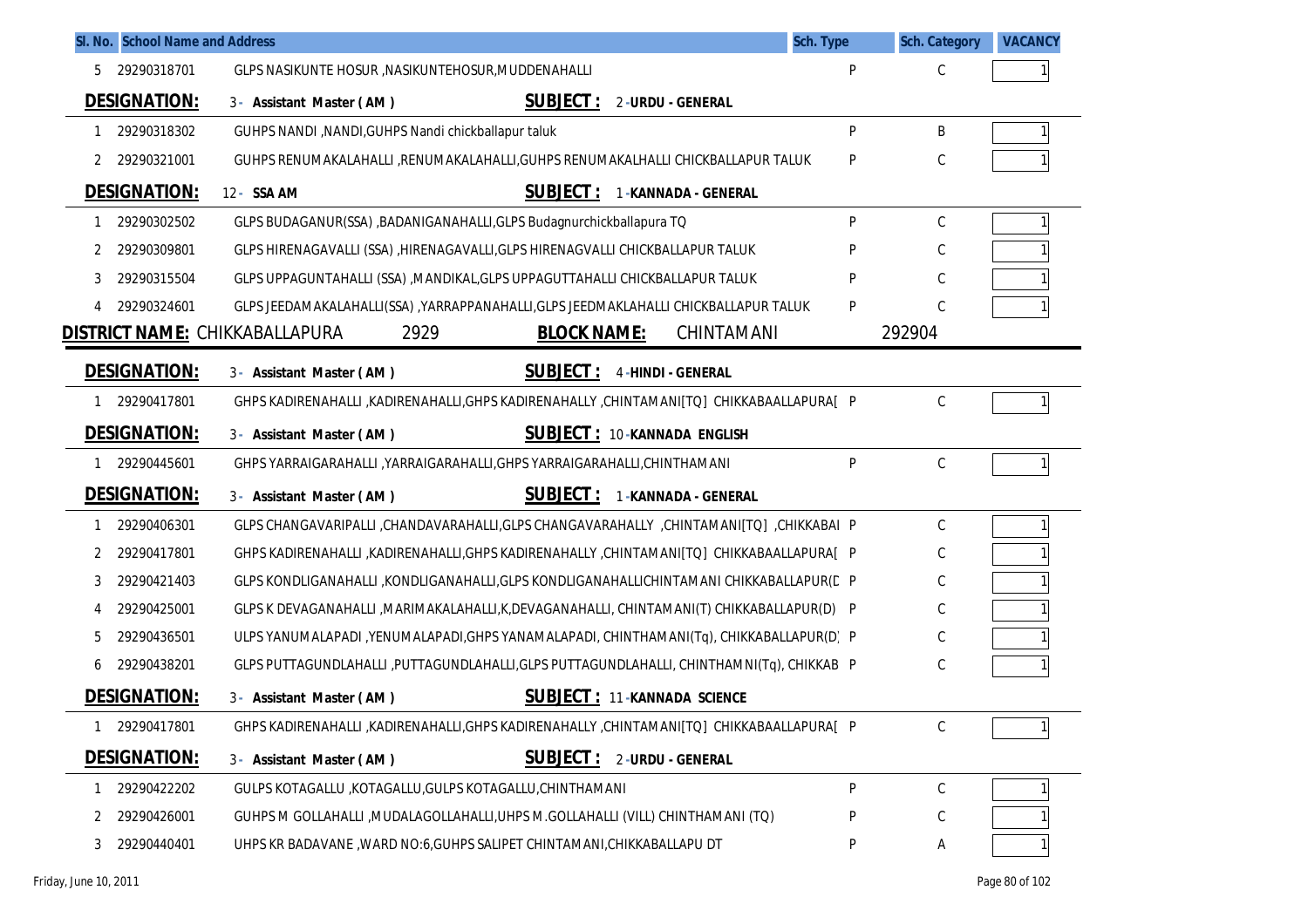| SI. No. School Name and Address       |                                                                                           |                                    | Sch. Type               | <b>Sch. Category</b> | <b>VACANCY</b> |
|---------------------------------------|-------------------------------------------------------------------------------------------|------------------------------------|-------------------------|----------------------|----------------|
| <b>DISTRICT NAME: CHIKKABALLAPURA</b> | 2929                                                                                      | <b>BLOCK NAME:</b>                 | <b>GOWRIBIDANUR</b>     | 292905               |                |
| <b>DESIGNATION:</b>                   | $3 -$<br>Assistant Master (AM)                                                            | <b>SUBJECT: 10-KANNADA ENGLISH</b> |                         |                      |                |
| 29290501701                           | GLPS BANDARLAHALLI ,BANDARLAHALLI,GLPS BANDARLAHALLY, C.K HALLY POST GOWRIBIDANUR TALUI P |                                    |                         | C                    |                |
| <b>DESIGNATION:</b>                   | $3 -$<br>Assistant Master (AM)                                                            | <b>SUBJECT: 11-KANNADA SCIENCE</b> |                         |                      |                |
| 29290528103                           |                                                                                           |                                    | P                       | C                    |                |
| <b>DESIGNATION:</b>                   | 3- Assistant Master (AM)                                                                  | <b>SUBJECT:</b>                    | <b>2-URDU - GENERAL</b> |                      |                |
| 29290506302                           | GULPS GEDARE , GEDARE, GULPS GEDARE                                                       |                                    | P                       | C                    |                |
| 29290509405                           | GULPS HUDUGURU ,HUDUGURU,GULPS HUDUGUR, GOWRIBIDANUR TALUK                                |                                    | P                       | $\mathsf{C}$         |                |
| 29290516801                           | GULPS NAGARAGERE, NAGARAGERE, GULPS NAGARGERE, GOWRIBIDANUR TALUK, C.B. PUR DIST          |                                    | P                       | С                    |                |
| 29290518502                           | GUHPS POTHENAHALLI, POTHENAHALLI, G.U.HP.S POTHENAHALLI, GOWRIBIDANUR TALUK.              |                                    | P                       | С                    |                |
| <b>DESIGNATION:</b>                   | 3- Assistant Master (AM)                                                                  | <b>SUBJECT: 14-URDU SCIENCE</b>    |                         |                      |                |
| 29290514902                           | GUHPS MANCHENAHALLI , MANCHENAHALLI, GUHPS MANCHENAHALLI, GOWRIBIDANUR TALUK              |                                    | P                       | C                    |                |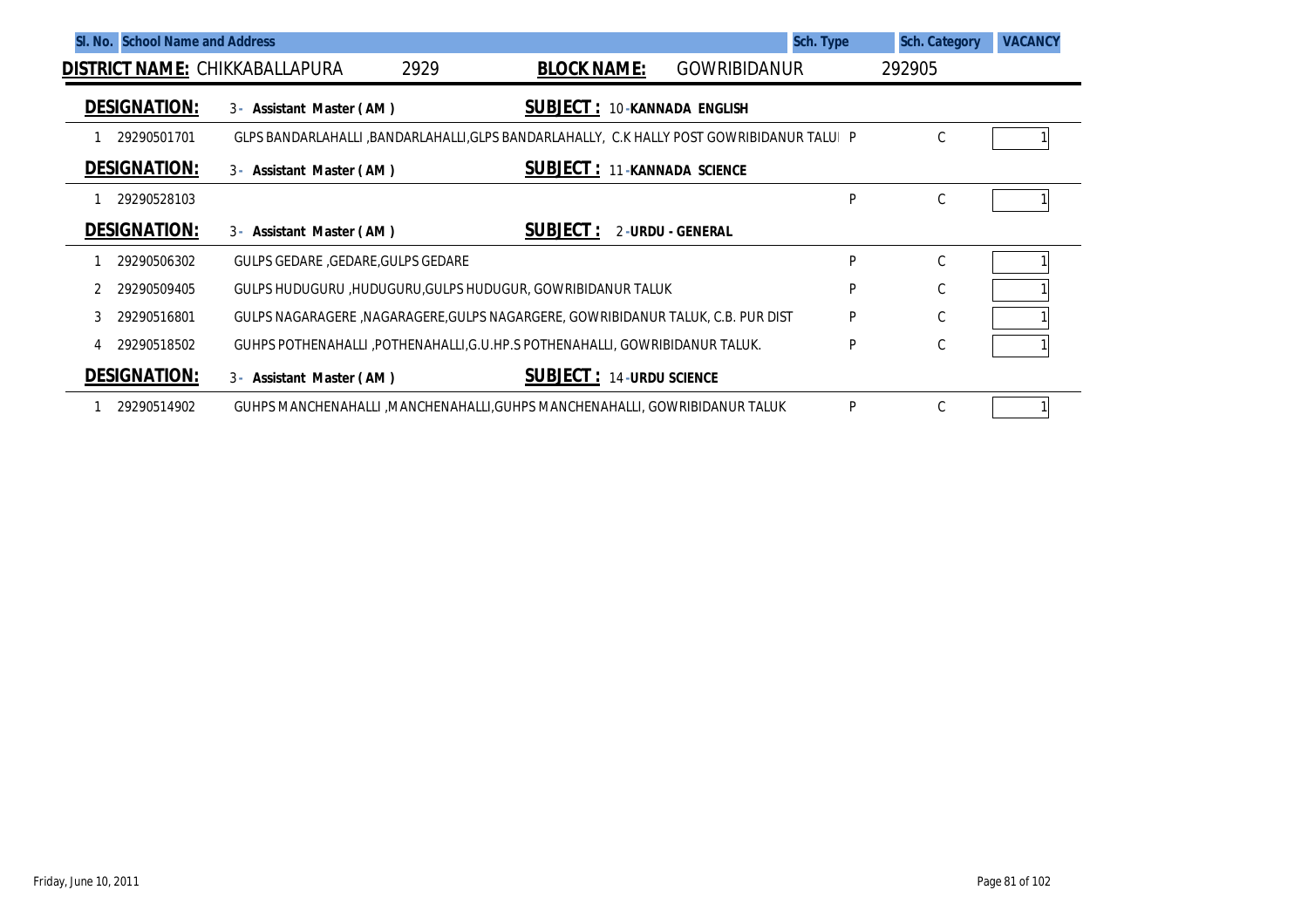| SI. No. School Name and Address |                                                                                               |                                    | Sch. Type           | <b>Sch. Category</b> | <b>VACANCY</b> |
|---------------------------------|-----------------------------------------------------------------------------------------------|------------------------------------|---------------------|----------------------|----------------|
|                                 | 2929<br><b>DISTRICT NAME: CHIKKABALLAPURA</b>                                                 | <b>BLOCK NAME:</b>                 | <b>GUDIBANDA</b>    | 292906               |                |
| <b>DESIGNATION:</b>             | 3- Assistant Master (AM)                                                                      | <b>SUBJECT: 10-KANNADA ENGLISH</b> |                     |                      |                |
| 29290600703<br>-1               | KGBV BEECHAGANA HALLI ,BEECHAGANAHALLI,KGBV BEECHAGABAHALLI, J.P NAGARA, GUDIBANDE TALI P     |                                    |                     | С                    |                |
| <b>DESIGNATION:</b>             | 3- Assistant Master (AM)                                                                      | <b>SUBJECT:</b>                    | 1-KANNADA - GENERAL |                      |                |
| 29290600101<br>1                | GLPS ADINARAYANAHALLI ,ADINARAYANAHALLI,GLPS ADINARAYANAHALLI, GUDIBANDE TALUK, CHIKKAE P     |                                    |                     | C                    |                |
| 29290600201<br>2                | GLPS ALAGADIRENAHALLI ,ALAGADIRENAHALLI,GLPS ALAGADIRENAHALLI, GUDIBANDE TALUK, CHIKKAB/ P    |                                    |                     | B                    |                |
| 3<br>29290600401                | GLPS KELAGINA APPIREDDIHALI ,APPIREDDIHALLI,GLPS APPIREDDIHALLI, GUDIBANDE TALUK, CHIKKABAL P |                                    |                     | C                    |                |
| 29290600501<br>4                | GLPS BANDARLAHALLI ,BANDARLAHALLI,GLPS BANDARLAHALLI, GUDIBANDE TALUK, CHIKKABALLAPUR D P     |                                    |                     | C                    |                |
| 5<br>29290600701                | GMHPS BEECHAGANAHALLI ,BEECHAGANAHALLI,GHPS BEECHAGANAHALLI, GUDIBANDE TALUK, CHIKKAI P       |                                    |                     | C                    |                |
| 29290600901<br>6                | GHPS BOGENAHALLI ,BOGENAHALLI,GLPS BOGENAHALLI,THIRUMANI POST, GUDIBANDE TALUK, CHIKKAI P     |                                    |                     | C                    |                |
| 29290600902<br>7                | GLPS MINCHANAHALLI ,BOGENAHALLI,THIRUMANI POST, GUDIBANDE TALUK, CHIKKABALLAPUR DIST          |                                    | P                   | C                    |                |
| 29290601501<br>8                | GHPS CHEDUR, CHENDUR, GHPS CHENDUR, GUDIBANDE TALUK, CHIKKABALLAPUR DIST                      |                                    | P                   | С                    |                |
| 9<br>29290601801                | GLPS CHIKKATHAMMANAHALLI, CHIKKA THAMMANAHALLI, GLPS CHIKKATHAMMANAHALLI, GUDIBANDE P         |                                    |                     | C                    |                |
| 29290602001<br>10               | GLPS CHOWTATHIMMANAHALLI, CHOWTATHIMMANAHALLI, GLPS CHOWTATHIMMANAHALLI, GUDIBANI P           |                                    |                     | C                    |                |
| 29290602201<br>11               | GLPS DOOMAKUNTAHALLI ,DOOMAKUNTAHALLI,GLPS DOOMAKUNTAHALLI, GUDIBANDE TALUK, CHIKKA P         |                                    |                     | C                    | $\overline{2}$ |
| 12<br>29290602301               | GLPS DINNAHALLI ,DINNAHALLI,DINNAHALLI, GUDIBANDE TALUK, CHIKKABALLAPUR DIST                  |                                    | P                   | C                    |                |
| 13<br>29290602501               | GHPS DODDA NANCHARLU ,DODDA NANCHARLU, GLPS DODDA NANCHARLU, THIRUMANI POST, GUDIBAI P        |                                    |                     | C                    | $\overline{2}$ |
| 29290602503<br>14               | GLPS J P NAGARA ,DODDA NANCHARLU,GLPS JP NAGARA, BEECHAGANAHALLI POST, GUDIBANDE TALUK P      |                                    |                     | C                    |                |
| 15<br>29290602504               | GLPS CHINNAPPANAHALLI ,DODDA NANCHARLU,CHINNAPPANAHALLI, BEECHAGANAHALLI POST, GUDIB/ P       |                                    |                     | C                    |                |
| 29290602505<br>16               | GLPS PEMMANAHALLI ,DODDA NANCHARLU,GLPS PEMMANAHALLI, GUDIBANADE TALUK, CHIKKABALLAI P        |                                    |                     | C                    |                |
| 17<br>29290602701               | GLPS GADDAMNAGENAHALLI ,GADDAMANAGANADINNE,GLPS GADDAMNAGENAHALLI, GUDIBANDE TAL P            |                                    |                     | C                    |                |
| 18<br>29290603001               | GLPS GEGILARARLAHALLI , GEGILARARLAHALLI, GLPS GEGILARARLAHALLI, SOMENAHALLI POST, GUDIBAN P  |                                    |                     | C                    |                |
| 19<br>29290603101               | GLPS GERUMARADAHALLI ,GERUMARADAHALLI,GLPS GERUMARADAHALLI, GUDIBANDE TALUK, CHIKKAB P        |                                    |                     | B                    |                |
| 29290603501<br>20               | GLPS GUMMAREDDIHALLI ,GUMMAREDDIHALLI,GUMMAREDDIHALLI, GUDIBANDE TALUK CHIKKABALLAP P         |                                    |                     | С                    |                |
| 29290603804<br>21               | GLPS MALYAKERE , HAMPASANDRA, GLPS MALYAKERE, HAMPSANDRA CRC, GUDIBANDE TALUK, CHIKKAB, P     |                                    |                     | С                    |                |
| 29290604001<br>22               | GHPS IDDARAHALLI ,IDDARAHALLI,GLPS IDDARAHALLI, GUDIBANDE KASABA, GUDIBANDE TALUK, CHIKKA P   |                                    |                     | C                    |                |
| 29290604201<br>23               | GLPS JEMBIGEMARADAHALLI ,JEMBIGEMARADAHALLI,GLPS JEMBIGEMARADAHALLI, SOMENAHALLI POST P       |                                    |                     | С                    |                |
| 29290604901<br>24               | GHPS KAMBALAHALLI ,KAMBALAHALLI,GLPS KAMBALAHALLI, GUDIBANDE KASABA, GUDIBANDE TALUK, (P      |                                    |                     | $\mathsf C$          |                |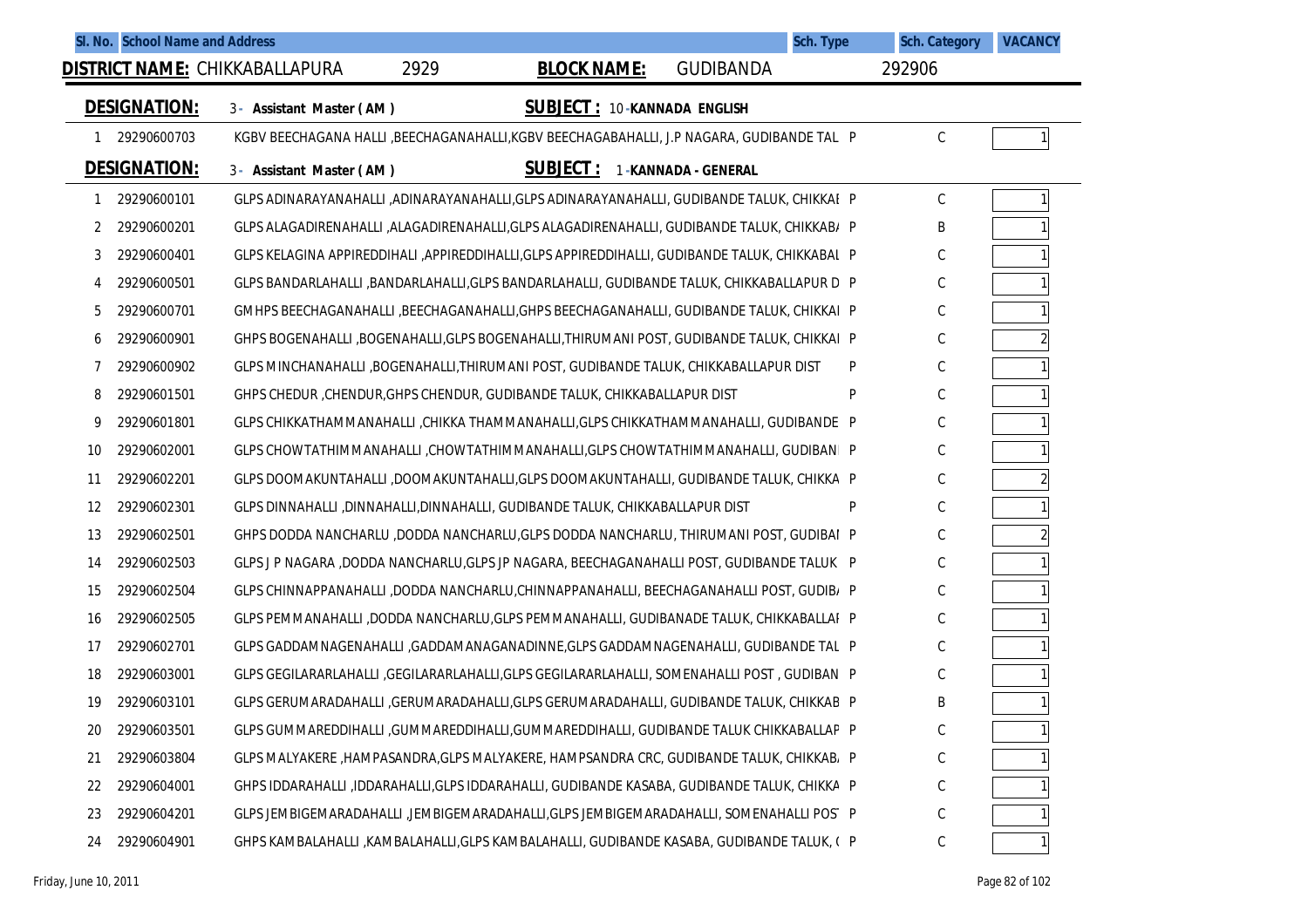|    | SI. No. School Name and Address |                                                                                            | Sch. Type | <b>Sch. Category</b> | <b>VACANCY</b> |
|----|---------------------------------|--------------------------------------------------------------------------------------------|-----------|----------------------|----------------|
| 25 | 29290605001                     | GHPS KAMMADIKE ,KAMMADIKE,KAMMADIKE, SOMENAHALLI HOBLI, GUDIBANDE TALUK, CHIKKABALLA P     |           | С                    |                |
| 26 | 29290605301                     | GLPS KATTAIAHGARAHALLI ,KATTAIAH GARAHALLI,GLPS KATTAIAHGARAHALLI, GUDIBANDE TALUK, CHIK P |           | C                    |                |
| 27 | 29290605601                     | GLPS KONDAVABANAHALLI ,KONDAVABANAHALLI,GLPS KONDAVABANAHALLI, GUDIBANDE TALUK, CHIKI P    |           | $\mathsf{C}$         |                |
| 28 | 29290605801                     | GLPS KORENAHALLI ,KORENAHALLI,GLPS KORENAHALLI, GUDIBANDE KASABA, GUDIBANDE TALUK, CHIKK P |           | C                    |                |
| 29 | 29290607601                     | GLPS PULISANIVODDU ,PULASANIVODDU,GLPS PULISANIVOODU, GUDIBANDE KASABA, GUDIBANDE TALL P   |           | C                    |                |
| 30 | 29290608201                     | GLPS SADASHIVANAHALLI ,SADASHIVANAHALLI,GLPS SADASHIVANAHALLI, GUDIBANDE TALUK, CHIKKAB/ P |           | С                    |                |
| 31 | 29290609001                     | GLPS THIMMENAHALLI ,THIMMENAHALLI,GLPS THIMMENAHALLI, SOMENAHALLI HOBLI, GUDIBANDE TA P    |           | С                    |                |
| 32 | 29290610201                     | GMHPS YELLODU ,YELLODU,GMHPS YELLODU, GUDIBANDE KASABA, GUDIBANDE TALUK, CHIKKABALLAP P    |           | C                    |                |
| 33 | 29290610401                     | GHPS YERRALAKKENAHALLI ,YERRA LAKKENAHALLI,GLPS YERRALAKKENAHALLI, THIRUMANI POST, GUDIE P |           | $\mathsf{C}$         |                |
| 34 | 29290611907                     | GHPS GIRLS GUDIBANDA ,WARD NO:11,GHPS GIRLS GUDIBANDE, CHIKKABALLAPUR DIST                 | P         | Α                    |                |
|    | <b>DESIGNATION:</b>             | <b>SUBJECT:</b><br>2-URDU - GENERAL<br>3- Assistant Master (AM)                            |           |                      |                |
|    | 29290611701                     | GUMHPS B BLOCK, GUDIBANDA , WARD NO: 9, GUMHPS B BLOCK, GUDIBANDE, CHIKABALLAPUR DIST      | P         | Α                    |                |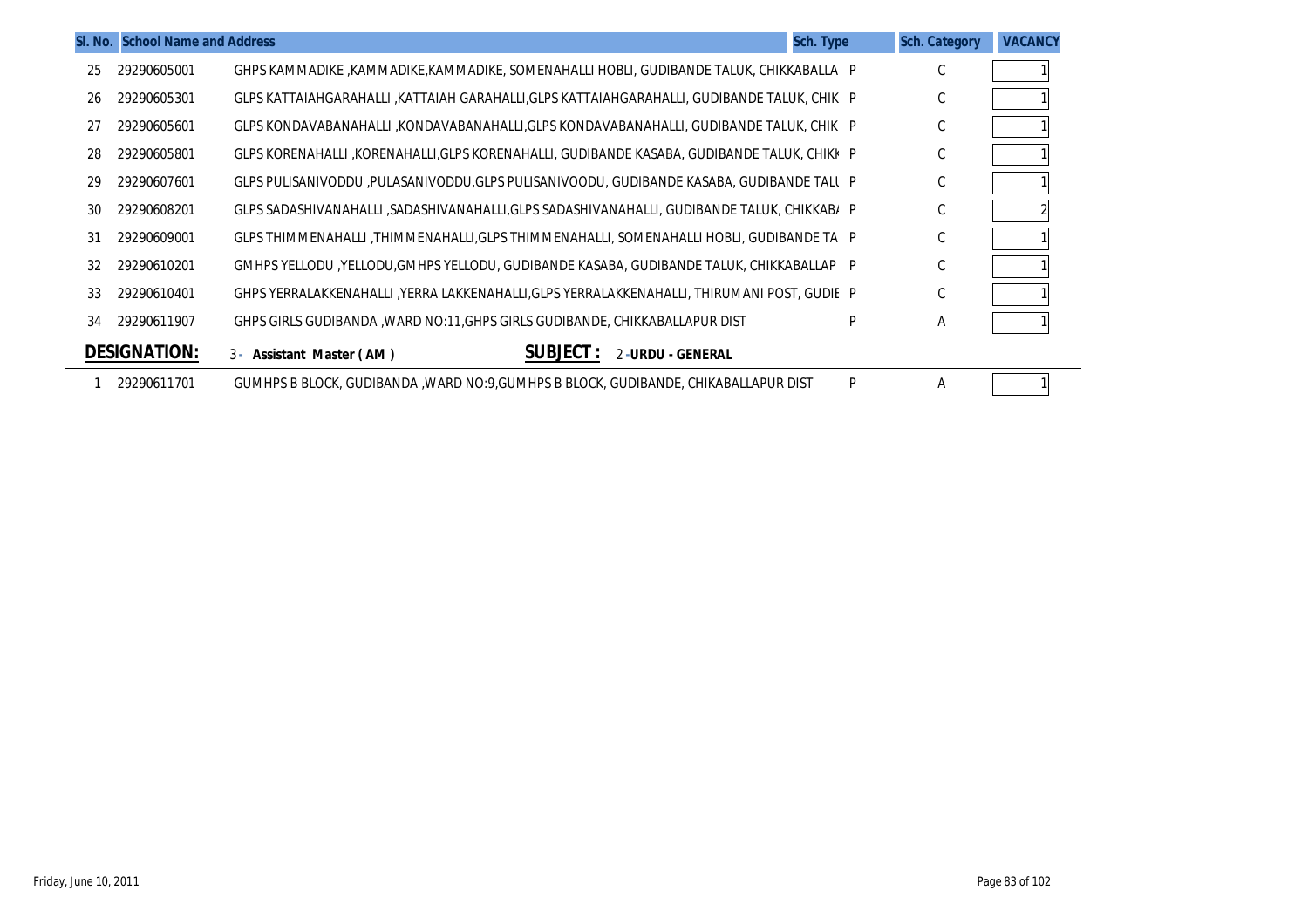| SI. No. School Name and Address       |                                                                   |                                    |                          | Sch. Type | <b>Sch. Category</b> | <b>VACANCY</b> |
|---------------------------------------|-------------------------------------------------------------------|------------------------------------|--------------------------|-----------|----------------------|----------------|
| <b>DISTRICT NAME: CHIKKABALLAPURA</b> | 2929                                                              | <b>BLOCK NAME:</b>                 | SIDLAGHATTA              |           | 292911               |                |
| <b>DESIGNATION:</b>                   | 3- Assistant Master (AM)                                          | <b>SUBJECT:</b>                    | <b>4-HINDI - GENERAL</b> |           |                      |                |
| 29291108902                           | GHPS GANJIGUNTE , GANJIGUNTE, GHPS GANJIGUNTE                     |                                    |                          | P         | C                    |                |
| <b>DESIGNATION:</b>                   | 3- Assistant Master (AM)                                          | <b>SUBJECT: 10-KANNADA ENGLISH</b> |                          |           |                      |                |
| 29291110601<br>1                      | GHPS HALEHALLI, HALEHALLI, GHPS HALEHALLI                         |                                    |                          | P         | C                    |                |
| 29291114601<br>2                      | GLPS KARIYAPPANAHALLI , KARIYAPPANAHALLI, GLPS KARIYAPPANAHALLI   |                                    |                          | P         | $\mathsf C$          |                |
| <b>DESIGNATION:</b>                   | 3- Assistant Master (AM)                                          | <b>SUBJECT :</b>                   | 1-KANNADA - GENERAL      |           |                      |                |
| 29291101102<br>1                      | GLPS CHOWDA REDDI HALLI , ANEMADAGU, GLPS CHOWDAREDDIHALLI        |                                    |                          | P         | C                    |                |
| 29291101103<br>2                      | GLPS PILLAGUNDLAHALLI ,ANEMADAGU, GLPS PILLAGUNDAHALLI            |                                    |                          | P         | C                    |                |
| 29291101501<br>3                      | GLPS AMUR THIMMANAHALLI ,ANOORU THIMMANAHALLI,AMUR THIMMANAHALLI  |                                    |                          | P         | C                    |                |
| 29291102401<br>4                      | GLPS BALEGOWDANAHALLI , BALEGOWDANAHALLI, GLPS BALEGOWDANAHALLI   |                                    |                          | P         | C                    |                |
| 5<br>29291102601                      | GLPS BANDAHALLI , BANDAHALLI, GLPS BANDAHALLI                     |                                    |                          | P         | C                    |                |
| 29291104401<br>6                      | GLPS CHAKAPPANA HALLI, CHAKKAPPANAHALLI, GLPS CHAKAPPANAHALLI     |                                    |                          | P         | C                    |                |
| 29291106904                           | GLPS CHANDAGANAHALLI ,DIBBURAHALLI,GLPS CHANDAGANAHALLI           |                                    |                          | P         | C                    |                |
| 8<br>29291108201                      | GLPS GADIMICHENAHALLI , GADIMINCHENAHALLI, GLPS GADIMICHENAHALLI  |                                    |                          | P         | C                    |                |
| 29291110601<br>9                      | GHPS HALEHALLI, HALEHALLI, GHPS HALEHALLI                         |                                    |                          | P         | C                    |                |
| 29291112301<br>10                     | GHPS IRAGAPPANAHALLI , IRAGAPPANAHALLI, GHPS IRAGAPPANAHALLI      |                                    |                          | P         | C                    |                |
| 29291114002<br>11                     | GLPS BANDARLAHALLI , KAMANAHALLI, GLPS BANDARLAHALLI              |                                    |                          | P         | C                    |                |
| 12<br>29291117101                     | GLPS LAGINAYAKANAHALLI ,LAGINAYAKANAHALLI,GLPS LAGINAYAKANHALLI   |                                    |                          | P         | C                    |                |
| 13<br>29291117201                     | GLPS LAKKENAHALLI, LAKKENAHALLI, GLPS LAKKENAHALLI                |                                    |                          | P         | C                    |                |
| 29291117401<br>14                     | GLPS MADDENAHALLI , MADDENAHALLI, GLPS MADDENAHALLI               |                                    |                          | P         | C                    |                |
| 15<br>29291122302                     | GLPS KAMBALAHALLI , RAMESHWARA, GLPS KAMBALAHALLI                 |                                    |                          | P         | C                    |                |
| 29291122901<br>16                     | GLPS S KURUBARAHALLI, S KURUBARAHALLI, GLPS S KURUBARAHALLI       |                                    |                          | D         | $\mathsf C$          |                |
| 29291123701<br>17                     | GLPS SEETHAHALLI, SEETHAHALLI, GLPS SHEETHAHALLI                  |                                    |                          | P         | С                    |                |
| 29291125001<br>18                     | GLPS T PEDDANAHALLI, T PEDDANAHALLI, GLPS T. PEDDANA HALL         |                                    |                          | P         | $\mathsf C$          |                |
| 29291125301<br>19                     | GHPS THALAKAYABETTA , THALAKAYALABETTA, GHPS THALAKAYABETTA       |                                    |                          |           | C                    |                |
| 29291126001<br>20                     | GULPS THIMMASANDRA E, THIMMASANDRA E, GULPS THIMMASANDRA .E       |                                    |                          | P         | C                    |                |
| 29291126501<br>21                     | GLPS THURUKACHENAHALLI, THURUKACHENAHALLI, GLPS THURUKACHENAHALLI |                                    |                          | P         | C                    |                |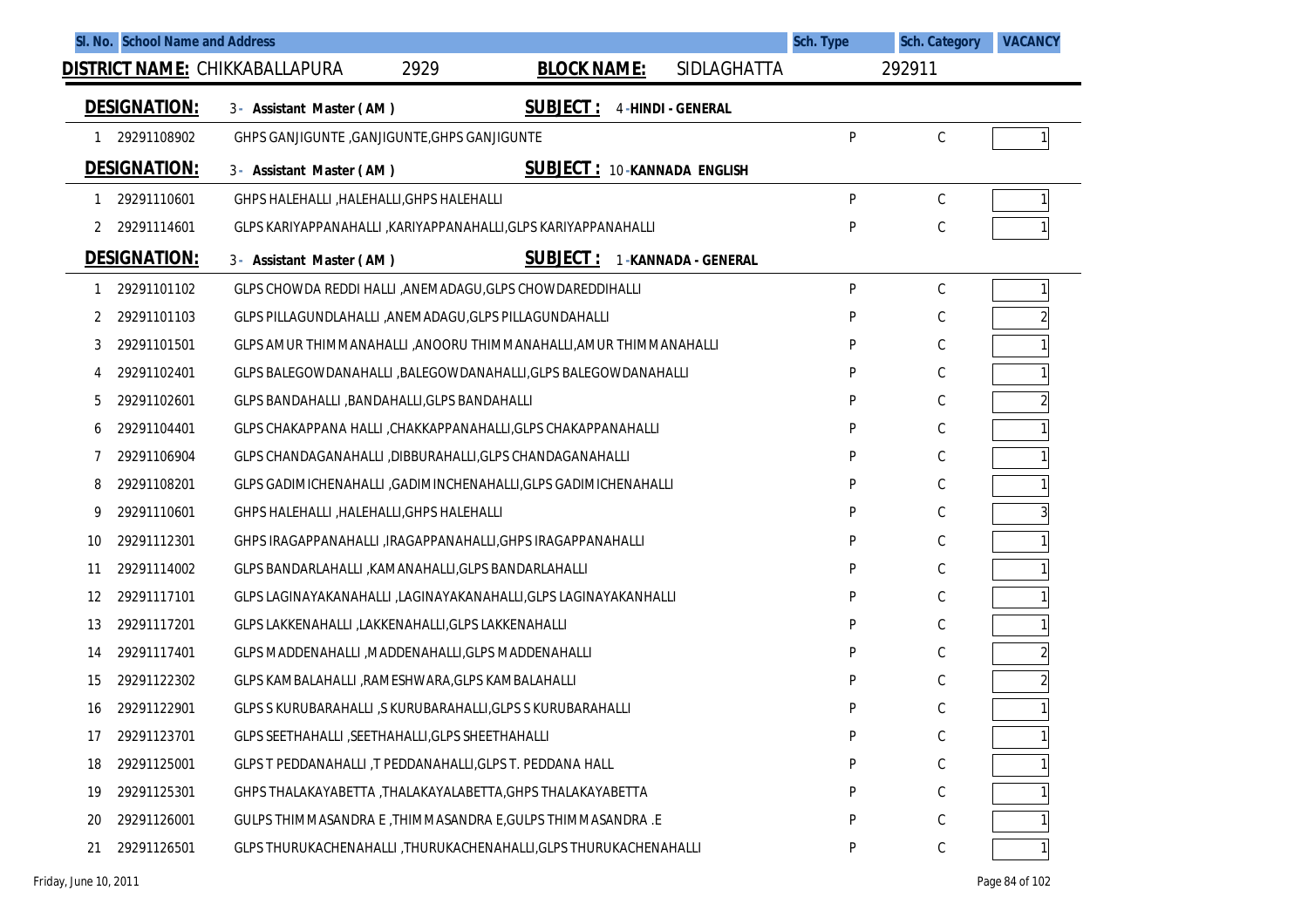|    | SI. No. School Name and Address | Sch. Type                                                                               |   | <b>Sch. Category</b> | <b>VACANCY</b> |
|----|---------------------------------|-----------------------------------------------------------------------------------------|---|----------------------|----------------|
| 22 | 29291127201                     | GLPS VARAHUNASENAHALLI , VARAHUNASENAHALLI, GLPS VARAHUNASENAHALLI                      | P | C                    |                |
| 23 | 29291127301                     | GLPS VARASANDRA , VARASANDRA, GLPS VARASANDRA                                           | P | $\mathsf C$          |                |
| 24 | 29291128801                     | GLPS KUMBARAHALLI ,KUMBARAHALLI,GLPS KUMBARAHALLI                                       | P | C                    |                |
| 25 | 29291129002                     | GLPS T VENKATAPURA, VENKATAPURA, GLPS T. VENKATAPURA                                    | P | $\mathsf C$          |                |
|    | <b>DESIGNATION:</b>             | <b>SUBJECT: 12-KANNADA HINDI</b><br>3- Assistant Master (AM)                            |   |                      |                |
|    | 29291129002                     | GLPS T VENKATAPURA, VENKATAPURA, GLPS T. VENKATAPURA                                    | P | C                    |                |
|    | <b>DESIGNATION:</b>             | <b>SUBJECT:</b><br>2-URDU - GENERAL<br>3- Assistant Master (AM)                         |   |                      |                |
|    | 29291130922                     | GUHPS NAGARTHPET, WARD NO:5, GUHPS NAGARTHPET                                           | P | Α                    |                |
| 2  | 29291131806                     | GULPS NISAR PALYA , WARD NO:14, GULPS NISARPALYA                                        | P | Α                    |                |
| 3  | 29291132306                     | GUHPS AZAD NAGAR, WARD NO:19, GUHPS AZAD NAGAR                                          | P | Α                    |                |
|    | 29291132701                     | GULPS KARMIK NAGAR, WARD NO:21, GULPS SECOND KARMIK NAGAR                               | P | Α                    |                |
| 5  | 29291132801                     | GULPS I KARMIK NAGAR , WARD NO:24, GULPS 1 KARMIK NAGAR                                 | P | А                    |                |
|    | <b>DESIGNATION:</b>             | <b>SUBJECT: 14-URDU SCIENCE</b><br>3- Assistant Master (AM)                             |   |                      |                |
|    | 29291130515                     | GULPS DARGAMAHALLA, WARD NO:01, GULPS DARGAMAHALLA ESIDLA GHATTA CLUSTER                | P | Α                    |                |
|    | <b>DISTRICT NAME: MADHUGIRI</b> | KORATAGERE<br>2950<br><b>BLOCK NAME:</b>                                                |   | 295003               |                |
|    | <b>DESIGNATION:</b>             | <b>SUBJECT:</b><br>1-KANNADA - GENERAL<br>3- Assistant Master (AM)                      |   |                      |                |
|    | 29180306002                     | GLPS - RONOGIPALYA , KASHAPURA, GLPSZRANOGIPALYAZKORATAGERE TALUKZMADHUGIRI DISTRICT    | P | C                    |                |
|    | <b>DESIGNATION:</b>             | <b>SUBJECT:</b><br>2-URDU - GENERAL<br>3- Assistant Master (AM)                         |   |                      |                |
|    | 29180318402                     | GLPS (URDU) - MALLEKAVU ,MALLEKAVU,GLPS (URDU) MALLEKAVU @ POSTZKORATAGERE TALUKZTUMI P |   | C                    |                |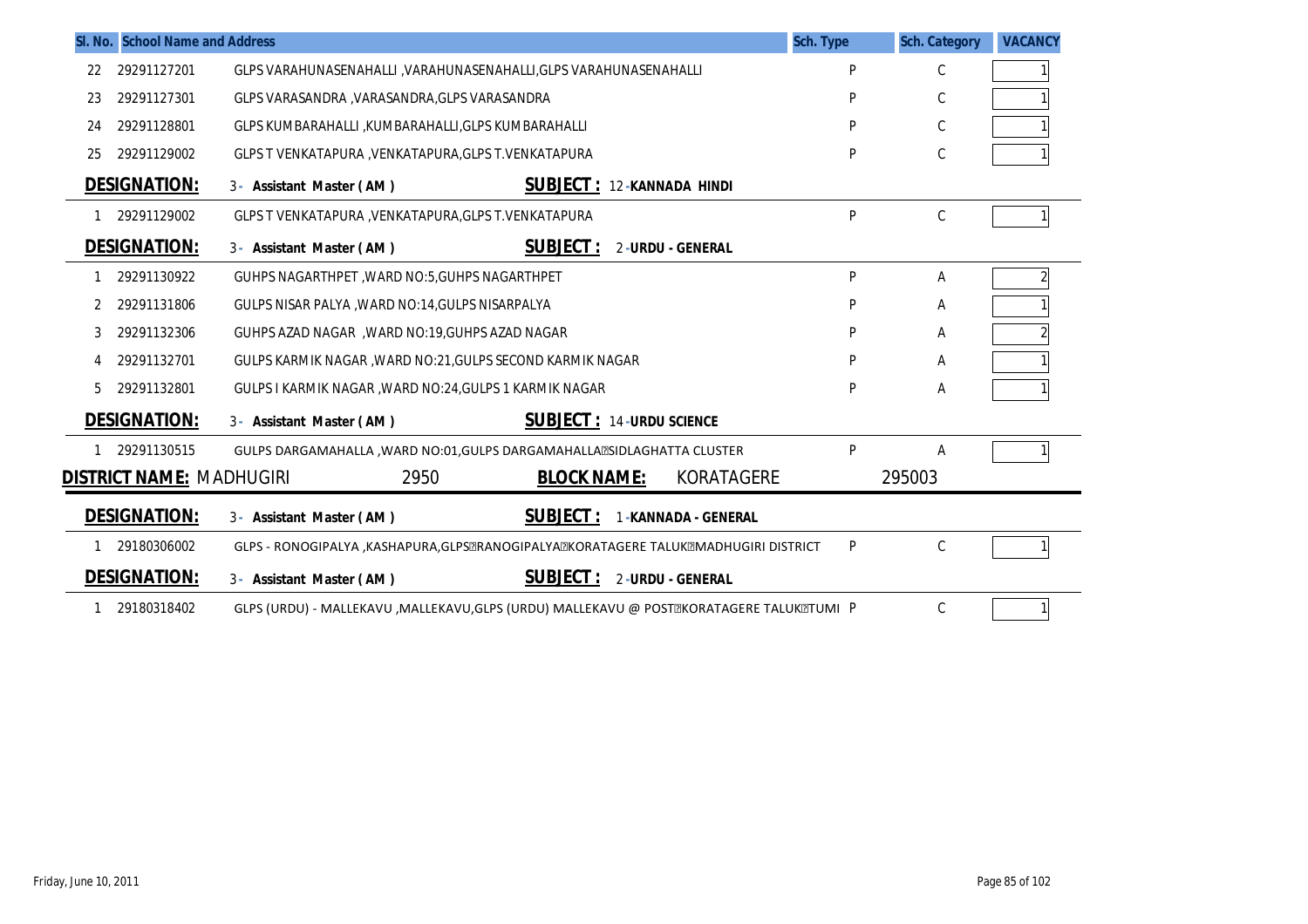| SI. No. School Name and Address |                          |      |                                                                                                                                       |                     | <b>Sch. Type</b> | <b>Sch. Category</b> | <b>VACANCY</b> |
|---------------------------------|--------------------------|------|---------------------------------------------------------------------------------------------------------------------------------------|---------------------|------------------|----------------------|----------------|
| <b>DISTRICT NAME: MADHUGIRI</b> |                          | 2950 | <b>BLOCK NAME:</b>                                                                                                                    | <b>MADHUGIRI</b>    |                  | 295004               |                |
| <b>DESIGNATION:</b>             | 3- Assistant Master (AM) |      | <b>SUBJECT: 10-KANNADA ENGLISH</b>                                                                                                    |                     |                  |                      |                |
| 29180410801<br>1                |                          |      | H.P.S MALLANAYAKANA HALLY , MALLANAYAKANA HALLY, H.P.S. MALLANAYAKANAHALLIZLAKSHMIPURA P                                              |                     |                  | С                    |                |
| 29180423602<br>2                |                          |      | HPS R GOLLARAHATTY , REDDYHALLY, H.P.S.R.GOLLARAHATTYMEDIGESHI CLUSTER, MADHUGIRI TALUK. P                                            |                     |                  | C                    |                |
| <b>DESIGNATION:</b>             | 3- Assistant Master (AM) |      | <b>SUBJECT:</b>                                                                                                                       | 1-KANNADA - GENERAL |                  |                      |                |
| 29180401401<br>1                |                          |      | H.P.S K.C. ROPPA, K.C.ROPPA, HPSKC ROPPA SIDDAPURA CLUSTER MADHUGIRI TALUK                                                            |                     | P                | C                    |                |
| 29180402803<br>2                |                          |      | L.P.S DODDAHATTY ,GANJALAGUNTE,L P S DODDAHATTI GANJALAGUNTE POST BIJAVARA CLUSTER MADI P                                             |                     |                  | С                    |                |
| 29180402902<br>3                |                          |      | L.P.S M. GOLLARAHATTY , MUDDENAHALLY, L.P.S. M.GOLLARAHATTY@BIJAVARA CLUSTER, @MADHUGIRI T, P                                         |                     |                  | С                    |                |
| 29180404401<br>4                |                          |      | H.P.S YELKUR, YELKUR, h.p.s <sup>m</sup> yelkur <sup>m</sup> garani cluster <sup>m</sup> adhugiri taluk <sup>m</sup>                  |                     | P                | С                    |                |
| 5<br>29180404601                |                          |      | L.P.S YARAMALLANAHALLY ,YARAMALLANAHALLY,L.P.S@YARAMALLANAHALLY@DODAAYEKUR POST@GAR. P                                                |                     |                  | С                    |                |
| 29180404701<br>6                |                          |      | L.P.S BYADARAHALLY ,BYADARAHALLY,L.P.S@BYADARAHALLY@I D HALLY POST@GARANI CLUSTER@MADHU P                                             |                     |                  | С                    |                |
| 29180404901<br>7                |                          |      | L.P.S DADAGONDANAHALLY ,DADAGONDANAHALLY, I.p.s <sup>p</sup> dadagondanahally <sup>p</sup> garani cluster <sup>a</sup> madhugiri ta P |                     |                  | C                    |                |
| 29180405002<br>8                |                          |      | L.P.S THIPPAPUR THANDA ,THIPPAPURA,I.p.s lthippapura thanda ?garani cluster 2 madhugiri taluk ?!                                      |                     | P                | С                    |                |
| 29180405101<br>9                |                          |      | L.P.S OVINAHALLY ,OVINAHALLY,L.P.S@HUVINAHALLY@DODDAYELKUR POST@GARANI CLUSTER@MADHUG P                                               |                     |                  | С                    |                |
| 29180405602<br>10               |                          |      | L.P.S HALLEGOLLARAHATTY ,BRAMHASAMUDRA,L.P.S@HALLEGOLLARAHATTY@BRAMHASAMUDRA POST@ P                                                  |                     |                  | С                    |                |
| 29180405901<br>11               |                          |      | H.P.S MUDDENERELEKERE ,MUDDENERELEKERE,GHPS., MUDDENERALEKERE, @GARINI CLUSTER, @MADHU P                                              |                     |                  | С                    |                |
| 29180406201<br>12               |                          |      | H.P.S THONDOTI, THONDOTI, HPS THONDOTI. D HALLI CLUSTER <b>EMADHUGIRI TALUK</b>                                                       |                     | P                | С                    |                |
| 29180406401<br>13               |                          |      | H.P.S DODDADALAVATTA, DODDADALAVATTA, H P S DODDADALAVATTA21 D HALLI CLUSTER 2MADHUGIR P                                              |                     |                  | С                    |                |
| 29180406601<br>14               |                          |      | L.P.S CHOWLAHALLY, CHOWLAHALLY, LPS CHOWLAHALLY [7]. D. HALLY CLUSTER EMADHUGIRI TQ                                                   |                     | P                | С                    |                |
| 29180410201<br>15               |                          |      | H.P.S REDDYHALLY ,REDDYHALLY,H.P.S. REDDIHALLY, EMEDIGESHI CLUSTER, EMEDIGESHI HOBALIEMADH P                                          |                     |                  | C                    |                |
| 29180410401<br>16               |                          |      | H.P.S LAKSHMIPURA ,LAKSHMIPURA,HPS LAKSHMIPURA, RMEDIGESHI CLUSTER, RMADHUGIRI TALUK                                                  |                     | P                | С                    |                |
| 29180410803<br>17               |                          |      | H.P.S M. GOLLARAHATTY ,MALLANAYAKANA HALLY,L.P.S. M.GOLLARAHATTY, EMEDIGESHI HOBALI EMPIADI P                                         |                     |                  | C                    |                |
| 18<br>29180411501               |                          |      | H.P.S KATAGONDANA HALLY , KATAGONDANA HALLY, H.P.S EKATAGONDANAHALLYEHOSEKERE CLUSTERE P                                              |                     |                  | C                    |                |
| 29180411801<br>19               |                          |      | L.P.S K. GOLLAHALLY ,K GOLLAHALLY,L.P.S. K.GOLLAHALLYZRANTAVALA CULSTER, ZMADHUGRIRI TALUK                                            |                     | $\mathsf{P}$     | $\mathsf C$          |                |
| 29180411902<br>20               |                          |      | H.P.S BADIGOUNDANA HALLY , KOTAGARLAHALLY, HPS BADIGONDANA HALLITRANTAVALALU CLUSTERTIV P                                             |                     |                  | С                    |                |
| 29180411906<br>21               |                          |      | L.P.S BULASANDRA ,KOTAGARLAHALLY,LPS BULASANDRA, RANTAVALLU CLUSTER, RMADHUGIRI TALUK                                                 |                     | P                | $\mathsf C$          |                |
| 29180412401<br>22               |                          |      | H.P.S VITALAPURA , VITALAPURA, HPS., VITALAPURA, ERANTAVALLU CLUSTER, EMADHUGIRI TALUK                                                |                     | P                | С                    |                |
| 29180413601<br>23               |                          |      | H.P.S JAKKENAHALLY ,JAKKENAHALLY,HPS., JAKKENAHALLI, @DODDERI HOBLI, @BADAVANAHALLI CLUSTER P                                         |                     |                  | С                    |                |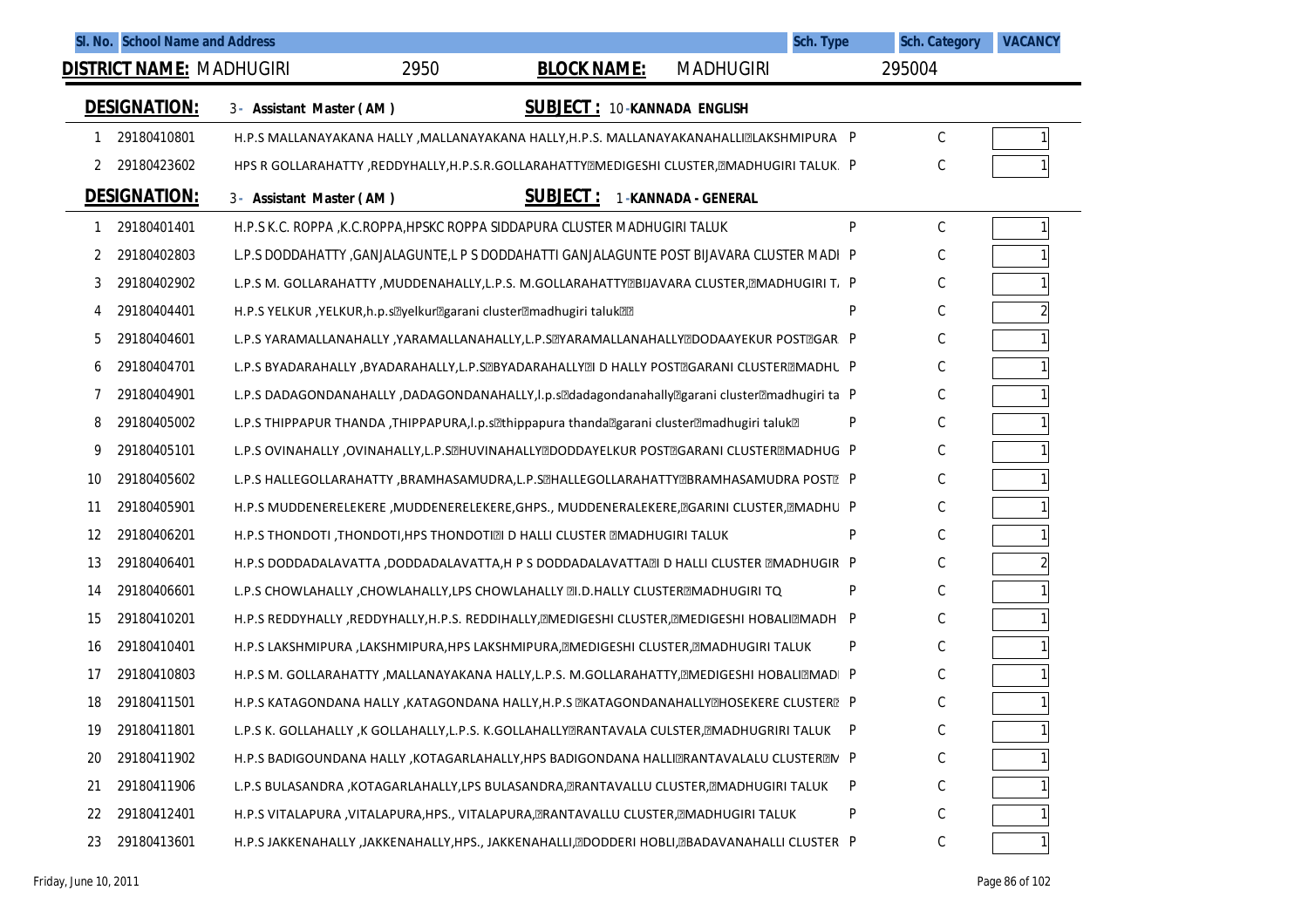|              | SI. No. School Name and Address |                                                                                                                        | <b>Sch. Type</b> | <b>Sch. Category</b> | <b>VACANCY</b> |
|--------------|---------------------------------|------------------------------------------------------------------------------------------------------------------------|------------------|----------------------|----------------|
| 24           | 29180414101                     | H.P.S MADENAHALLY , MADENAHALLY, G.H.P.S.MADENAHALLY, EDODDERI CLUSTER, EMADHUGIRI TALUK P                             |                  | С                    |                |
| 25           | 29180416305                     | L.P.S M. GOLLARAHATTY ,CHANDRAGIRI,GOVT. LOWERPRIMARY SCHOOLEM. GOLLARAHATTIEDODDERI I P                               |                  | С                    |                |
| 26           | 29180417101                     | H.P.S AVINAMADU ,AVINAMADU,GHPS., AVINAMADU, RADAVANAHALLI CLUSTER, RMADHUGIRI TALUK P                                 |                  | С                    |                |
| 27           | 29180417201                     | L.P.S RANGAPURA ,RANGAPURA,LPS., GHPS., RANGAPURA,ZBADAVANAHALLI CLUSTER,ZMADHUGIRI TAL P                              |                  | С                    | $\overline{2}$ |
| 28           | 29180417701                     | L.P.S VEERANNANAHALLY ,VEERANNANAHALLY,GOVT. L.P.S. EVEERANNANAHALLI, EBADAVANAHALLI CL P                              |                  | С                    | $\mathbf{1}$   |
| 29           | 29180420101                     | L.P.S GOVINDANAHALLY ,GOVINDANAHALLY,L.P.S.Govindanahally <sup>p</sup> Puravara Hoballi, <sup>m</sup> Madhugiri Taluk. | P                | C                    |                |
| 30           | 29180420602                     | L.P.S AKKALAPURA ,KAMSANAHALLY,L.P.S. AKKALAPURA,@BYALYA CLUSTER,@MADHUGIRI TALUK                                      | P                | C                    |                |
| 31           | 29180420701                     | L.P.S RANGANAHALLY ,RANGANAHALLY,GLPS., RANGANAHALLI,@BYALYA CLUSTER,@MADHUGIRI TALUK                                  | P                | С                    |                |
| 32           | 29180420801                     | H.P.S KONDAVADI ,KONDAVADI,HPS KONDAVADI ZBYALYA CLUSTERZMADHUGIRI TQ                                                  | P                | С                    |                |
| 33           | 29180421102                     | L.P.S CHANNAGIRI PALYA ,BATTAGERE,L.P.S.CHANNAGIRI PALYA, EBYALYA CLUSTER, EMADHUGIRI TALUK P                          |                  | С                    |                |
| 34           | 29180421203                     | L.P.S MUDDAIYANA PALYA ,BYALYA,LPS., MUDDAIYANA PALYA, EBYALA CLUSTER, MADHUGIRI TALUK                                 | P                | C                    |                |
| 35           | 29180421802                     | L.P.S BHYRAVANAGARA ,SUNNAVADI,G.L.P.S.BHYRAVANAGARA, RYLAYA CLUSTER, RmADHUGIRI TALUK P                               |                  | С                    |                |
| 36           | 29180422102                     | HPS NITRAHALLY VILLAGE ,NITRAHALLY,HPS NITTRAHALLY CROSSENITTRAHALLY(P) EBYLYA CLUSTEREM. P                            |                  | С                    |                |
| 37           | 29180422303                     | L.P.S GOWTHAMANAGARA , KADAGATHUR, GOVT. LOWER PRIMARY SCHOOLZGOWTHAMANAGARA, PAR P                                    |                  | С                    |                |
| 38           | 29180422801                     | H.P.S KASINAYAKANAHALLY ,KASINAYAKANAHALLY,UPGRADE GOVT. HIGHER PRIMERY SCHOOL, EKASINA P                              |                  | С                    | $\overline{c}$ |
| 39           | 29180423501                     | L.P.S ADAVINAGENAHALLY ,ADAVINAGENAHALLY,LPS., ADAVINAGENAHALLY,@THARIYUR CLUSTER,@MAD P                               |                  | С                    |                |
| 40           | 29180423502                     | L.P.S MUTTARAYANAHALLY ,ADAVINAGENAHALLY,GOVT. LOWER PRIMARY SCHOOLMUTHARAYANAHAI P                                    |                  | С                    |                |
| 41           | 29180423701                     | H.P.S SUDDEKUNTE ,SUDDEKUNTE,HPS., SUDDEKUNTE., ETHERIYUR CLUSTER, EMADHUGIRI TALUK                                    | P                | С                    |                |
| 42           | 29180424501                     | L.P.S SORANAGENAHALLY ,SORANANGENAHALLY,L.P.S. Suranagenahally@Doddamalur Post,@Kodigenahal P                          |                  | C                    |                |
| 43           | 29180424701                     | L.P.S JOGIHALLY ,JOGIHALLY,L.P.S. Jogihally@Kodigenahally Cluster,@Doddamalur Post,@Madhuigri Tlauk                    | $\mathsf{P}$     | С                    |                |
| 44           | 29180425001                     | H.P.B.S KODIGENAHALLY , KODIGENAHALLY, M.H.B.S. Kodigenahally, Elkodigenahally Cluster, EMadhugiri Ti P                |                  | C                    |                |
| 45           | 29180425301                     | H.P.S GUNDAGALLU ,GUNDAGALLU,H.P.S. GUNDAGAL®KODIGENAHALLY CLUSTER,®MADHUGIRI TALUK                                    | -P               | С                    |                |
| 46           | 29180425302                     | L.P.S Y. HOSAHALLY ,GUNDAGALLU,L.P.S. Y.HOSAHALLYMGUNDAGALLU POST,MKODIGENAHALLY CLUSTER P                             |                  | С                    | $\overline{2}$ |
| 47           | 29180425701                     | L.P.S BOMMENAHALLY ,BOMMENAHALLY,L.P.S. BOMMENAHALLY@SHRAVADANAHALLY POST,@KODIGEN. P                                  |                  | C                    |                |
|              | <b>DESIGNATION:</b>             | <b>SUBJECT: 11-KANNADA SCIENCE</b><br>3- Assistant Master (AM)                                                         |                  |                      |                |
| $\mathbf{1}$ | 29180406201                     | H.P.S THONDOTI ,THONDOTI,HPS THONDOTIZI D HALLI CLUSTER ZMADHUGIRI TALUK                                               | P                | $\mathsf C$          | $\mathbf{1}$   |
| 2            | 29180410801                     | H.P.S MALLANAYAKANA HALLY ,MALLANAYAKANA HALLY,H.P.S. MALLANAYAKANAHALLIZLAKSHMIPURA P                                 |                  | С                    | $\mathbf{1}$   |
| 3            | 29180413701                     | H.P.S SODENAHALLY ,SODENAHALLY,HPS SODENAHALLI., @BADAVANAHALLI CLUSTER, @MADHUGIRI TALUI P                            |                  | C                    | $\mathbf{1}$   |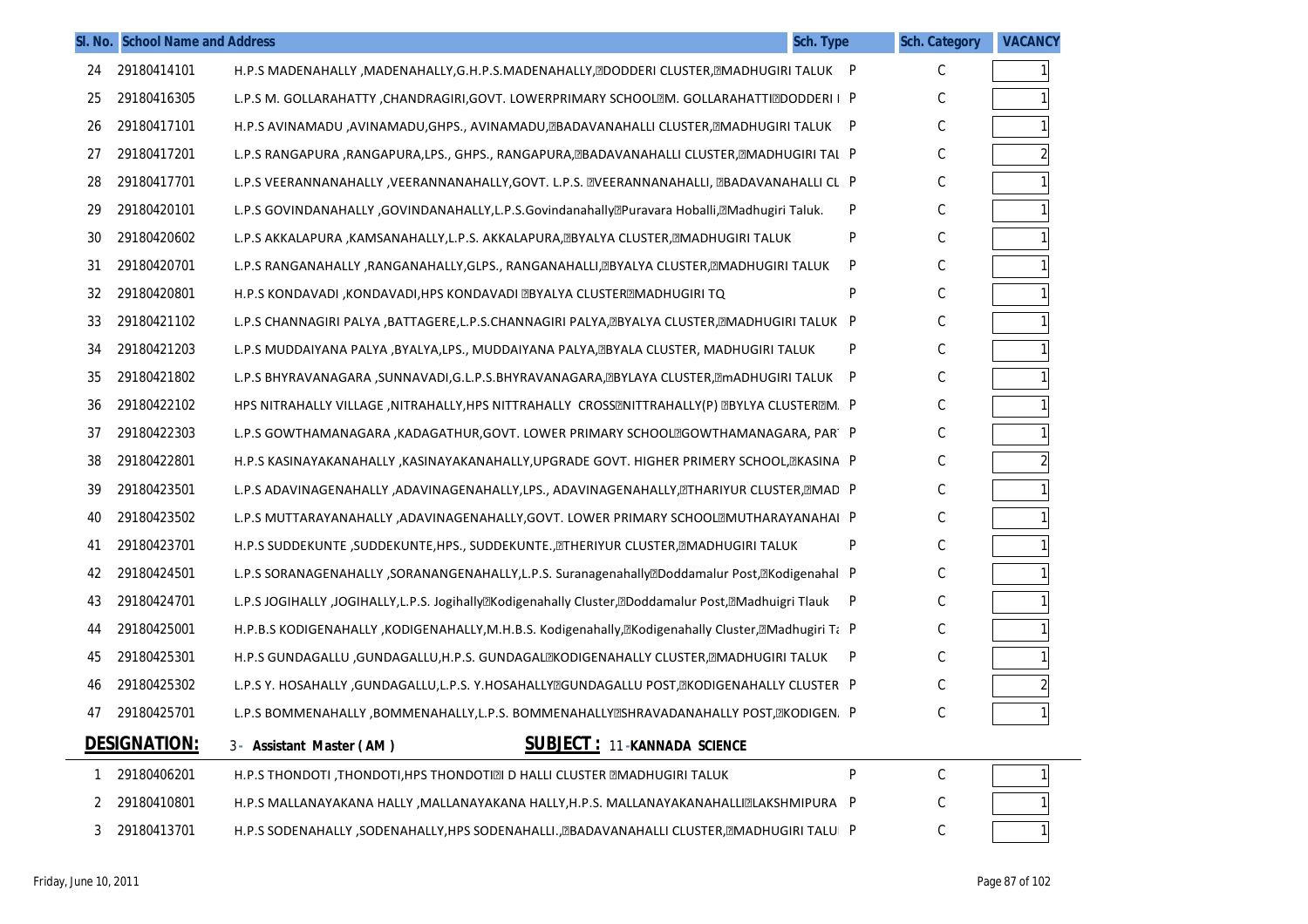|    | <b>SI. No. School Name and Address</b> |                                                                                                        | <b>Sch. Type</b> | <b>Sch. Category</b> | <b>VACANCY</b> |
|----|----------------------------------------|--------------------------------------------------------------------------------------------------------|------------------|----------------------|----------------|
|    | 29180422401                            | H.P.S PARTHIHALLY ,PARTHIHALLY,HPS., PARTHIHALLI, THERIYUR CLUSTER, TMADHUGIRI TALUK                   | P                | $\sim$<br>U          |                |
| 5. | 29180423301                            | H.P.S POLENAHALLY , POLENAHALLY, HPS., POLENAHALLY, @THERIYUR CLUSTER, @MADHUGIRI TALUK                | P                | $\sim$<br>U          |                |
| 6. | 29180423401                            | H.P.S MASARAPADI ,MASARAPADI,GHPS, MASARAPADI, ETHERIYUR CLUSTER, EMADHUGIRI TALUK                     | P                | $\sim$<br>U          |                |
|    | <b>DESIGNATION:</b>                    | <b>SUBJECT :</b><br>2-URDU - GENERAL<br>3- Assistant Master (AM)                                       |                  |                      |                |
|    | 29180408102                            | U.L.P.S HOSAKERE ,HOSAKERE,U.L.P.S@HOSKERE@HOSKERE CLUSTER@MADHUGIRI TALUK@                            | P                | C                    |                |
|    | 29180408601                            | U.L.P.S MEDIGESI , MEDIGESI, Govt. Kuvempu Model Higher Primary School, Medigeshi, Medigeshi Cluster P |                  | $\sim$<br>U          |                |
|    | 29180413002                            | U.L.P.S KITTAGALI ,KITTAGALI,U.L.P.S. KITTAGALIZRANTAVALALU CLUSTER,ZMADHUGIRI TALUK                   | P                | C                    |                |
|    | 29180416902                            | U.LP.S. BADAVANAHALLY ,BADAVANAHALLY,GOVT. URDU LOWER PRIMARY SCHOOL®BADAVANAHALLI®E P                 |                  | $\sim$<br>U          |                |
|    | 29180422302                            | U.L.P.S KADAGATHUR , KADAGATHUR, ULPS, KADAGATHURETHERIYUR CLUSTEREMADHUGIRI TALUK                     | P                | $\sim$<br>◡          |                |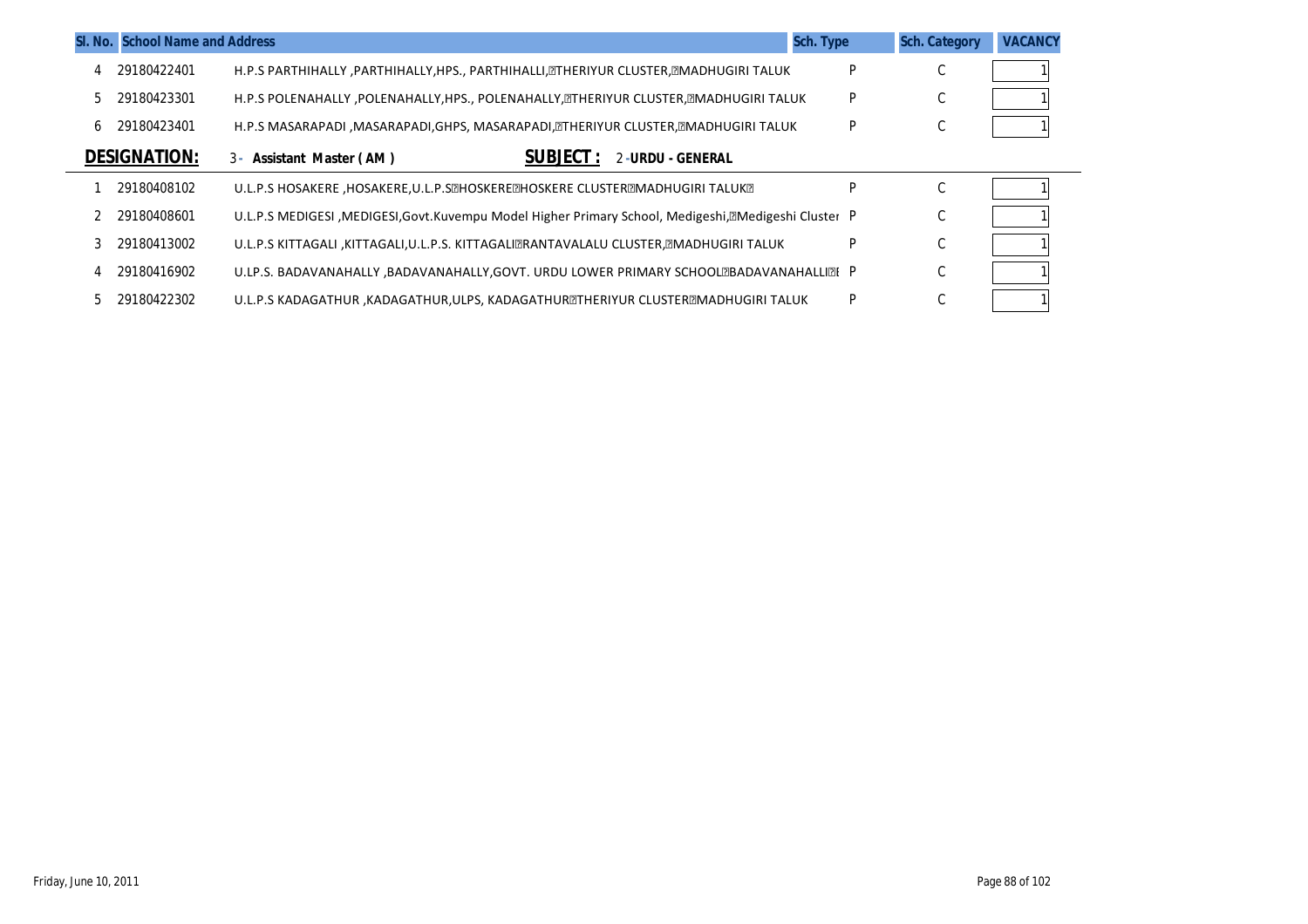|    | SI. No. School Name and Address |                                       |                                                              |                                                                                               |                                              | <b>Sch. Type</b> | <b>Sch. Category</b> | <b>VACANCY</b> |
|----|---------------------------------|---------------------------------------|--------------------------------------------------------------|-----------------------------------------------------------------------------------------------|----------------------------------------------|------------------|----------------------|----------------|
|    |                                 | <b>DISTRICT NAME: MADHUGIRI</b>       | 2950                                                         | <b>BLOCK NAME:</b>                                                                            | PAVAGADA                                     |                  | 295005               |                |
|    | <b>DESIGNATION:</b>             | 3- Assistant Master (AM)              |                                                              | <b>SUBJECT:</b>                                                                               | <b>4-HINDI - GENERAL</b>                     |                  |                      |                |
|    | 29180500103                     |                                       |                                                              | G.H P S BHOPURA , NEELAMMANAHALLI, GHPS BHOPURA, KYATHAGANAKERE POST, PAVAGADA TALUK          |                                              | P                | $\mathsf{C}$         |                |
| 2  | 29180501801                     |                                       |                                                              | G.H.P.S KANNAMEDI , KANNAMEDI, GHPS KANNAMEDI, PAVAGADA TALUK                                 |                                              | P                | $\mathsf{C}$         |                |
| 3  | 29180503302                     |                                       |                                                              | G.H.P.S. CHIKKAJALODU ,DODDAJALODU,GHPS CHIKKAJALODU, PAVAGADA TALUK                          |                                              | P                | C                    |                |
|    | DESIGNATION:                    | 3- Assistant Master (AM)              |                                                              | <b>SUBJECT: 10-KANNADA ENGLISH</b>                                                            |                                              |                  |                      |                |
|    | 29180504801                     |                                       |                                                              | G.H.P.S. SOLANAYAKANAHALLI ,SOLANAYAKANAHALLI,GHPS SULANAYAKANAHALLY, PAVAGADA TALUK          |                                              | P                | $\mathsf C$          |                |
|    | 29180506201                     |                                       |                                                              | G.H.P.S. KENCHAMMANAHALLI ,KENCHAMMANAHALLI,GHPS KENCHAMMANAHALLY, SASALAKUNTE POS P          |                                              |                  | C                    |                |
| 3  | 29180508901                     |                                       |                                                              | G.H.P.S. KYATHAGANAHALLI ,KYATHAGANAHALLI,GHPS KYATHAGANAHALLY, KYATHAGANAHALLY POST, P       |                                              |                  | C                    |                |
|    | <b>DESIGNATION:</b>             | 3- Assistant Master (AM)              |                                                              | <b>SUBJECT:</b>                                                                               | 1-KANNADA - GENERAL                          |                  |                      |                |
| 1  | 29180500102                     |                                       |                                                              | G.L P S BHOMMAGANAHALLI , NEELAMMANAHALLI, GLPS BOMMAGANAHALLY, NEELAMMANAHALLY POS P         |                                              |                  | C                    |                |
| 2  | 29180500802                     |                                       |                                                              | G.L.P.S BYRAPURA , ARALIKUNTE, GLPS BYRAPURA, KODAMADAGU POST PAVAGADA TALUK                  |                                              | P                | C                    |                |
| 3  | 29180501701                     |                                       |                                                              | G.H.P.S CHITHAGANAHALLI, CHITHAGANAHALLI, HPS CHITHAGANAHALLI, KILARLAHALLY POST, PAVAGAD P   |                                              |                  | C                    |                |
| 4  | 29180501801                     |                                       |                                                              | G.H.P.S KANNAMEDI ,KANNAMEDI,GHPS KANNAMEDI, PAVAGADA TALUK                                   |                                              | P                | C                    |                |
| 5  | 29180502004                     |                                       |                                                              | G.L.P.S.WEAVERS COLONY VENKAT, VENKATAPURA, GLPS WEAVERS COLONY VENKATAPURA, AT POST, P P     |                                              |                  | C                    |                |
| 6  | 29180502102                     |                                       |                                                              | G.L.P.S MADHAVARAYANA PALYA ,NERALEKUNTE,GLPS MADHAVANARAYANAPALYA, VENKATAPURA POS P         |                                              |                  | C                    |                |
|    | 29180502701                     |                                       |                                                              | G.H.P.S. GUMMAGHATTA , GUMMAGHATTA, GHPS GUMMAGATTA, PAVAGADA TALUK                           |                                              | P                | C                    |                |
| 8  | 29180502803                     |                                       |                                                              | G.L.P.S. NAGALAPURA , VIRUPASAMUDRA, GLPS NAGALAPURA, VIRUPASAMUDRA POST, PAVAGADA TALU P     |                                              |                  | C                    |                |
| 9  | 29180504601                     |                                       | G.L.P.S. KUNIHALLI ,KUNIHALLI,GLPS KUNIHALLY, PAVAGADA TALUK |                                                                                               |                                              | P                | C                    |                |
| 10 | 29180504701                     |                                       |                                                              | G.M.H.P.S. PONNASAMUDRA ,PONNASAMUDRA,GHPS PONNASAMUDRA, AT POST, PAVAGADA TALUK              |                                              | P                | C                    |                |
| 11 | 29180504801                     |                                       |                                                              | G.H.P.S. SOLANAYAKANAHALLI ,SOLANAYAKANAHALLI,GHPS SULANAYAKANAHALLY, PAVAGADA TALUK          |                                              | P                | C                    |                |
| 12 | 29180504901                     |                                       |                                                              | G.H.P.S. SINGA REDDYHALLI ,SINGA REDDYHALLI,GHPS SINGAREDDY HALLY, BUDIBETTA POST, PAVAGAD. P |                                              |                  | C                    |                |
| 13 | 29180505501                     |                                       |                                                              | G.L.P.S. YARAMMANAHALLI ,YARAMMANAHALLI,GLPS YARAMMANAHALLY, SULANAYAKAHALLY, PAVAG/ P        |                                              |                  | C                    |                |
| 14 | 29180505901                     | G.H.P.S. BELLIBATTLU, BELLIBATTLU, ?? |                                                              |                                                                                               | GHPS BELLIBATTALU, SHYLAPURA POST, PAVAGAD P |                  | $\mathsf C$          |                |
| 15 | 29180506002                     |                                       |                                                              | G.H.P.S. LINGADAHALLI , VADANKALLU, GHPS LINGADAHALLY, LINGADAHALLY POST, PAVAGADA TALUK      |                                              | P                | C                    |                |
| 16 | 29180506601                     |                                       |                                                              | G.H.P.S. MARIDASANAHALLI ,MARIDASANAHALLI,GHPS MARIDASANAHALLY, AT POST, PAVAGADA TALUK P     |                                              |                  | C                    |                |
| 17 | 29180506801                     |                                       |                                                              | G.L.P.S. RACHANMANRANAHALLI ,RACHANMANRANAHALLI,GLPS RACHAMARANAHALLY, BUDIBETTA PO! P        |                                              |                  | C                    |                |
| 18 | 29180507001                     |                                       |                                                              | G.L.P.S. HANUMANTHANAHALLI , HANUMANTHANAHALLI, GLPS HANUMANTHANAHALLY, MARIDASANAH P         |                                              |                  | $\mathsf C$          |                |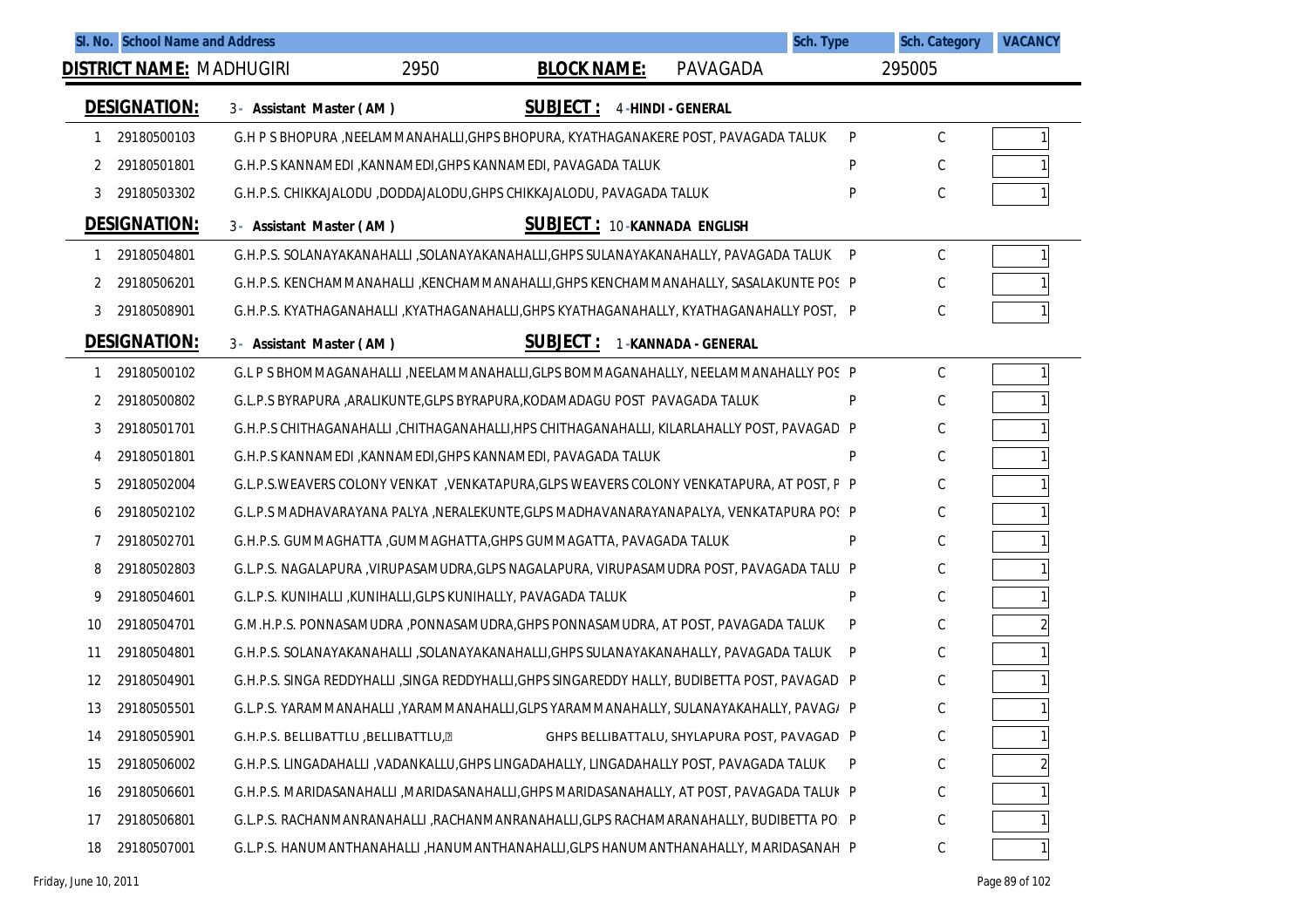| Sch. Type                                                                                       | <b>Sch. Category</b> | <b>VACANCY</b> |
|-------------------------------------------------------------------------------------------------|----------------------|----------------|
| P                                                                                               | C                    |                |
| G.L.P.S. BUDASANAHALLI ,BUDASANAHALLI,GLPS BUDASANAHALLY, JANGAMARAHALLY POST, PAVAGAD, P       | C                    |                |
| G.M.H.P.S. MANGALAWADA ,MANGALAWADA,GHPS MANGALAWADA , MANGALAWADA POST, PAVAGAI P              | C                    |                |
| G.H.P.S. KYATHAGANAHALLI ,KYATHAGANAHALLI,GHPS KYATHAGANAHALLY, KYATHAGANAHALLY POST, P         | C                    |                |
| P                                                                                               | C                    |                |
| P                                                                                               | C                    |                |
| P                                                                                               | C                    |                |
| P                                                                                               | C                    |                |
| G.L.P.S. T.N.B. GOLLARAHATTI ,T.N.KOTE,T N B GOLLARAHATTI ,PEMMANAHALLY POST PAVAGADA TALU P    | C                    |                |
| P                                                                                               | C                    |                |
| P<br>G.L.P.S. UPPARAHALLI , UPPARAHALLI, LPS UPPARAHALLI @SRIRAGAPURA POST@PAVAGADA TALUK@@@@   | C                    |                |
| P                                                                                               | C                    |                |
| G.L.P.S. N.HOSAHALLI (THANDA) ,N.HOSAHALLI, G.L.P.S N. HOSAHALLI THANDA PALAVALLI POST PAVAG/ P | C                    |                |
| P                                                                                               | C                    |                |
| G.L.P.S. BALASAMUDRA ,BALASAMUDRA,GLPS BALASAMUDRA VALLUR POST NAGALAMADIKE HOBALI PA P         | C                    |                |
| G.L.P.S. NAGENAHALLI ,RAYPTE,LPS NAGENAHALLI,HUSSAINPURA POST ,NAGALAMADIKE HOBLI, PAVAG, P     | C                    |                |
| G.L.P.S. APPAJIHALLI ,RAYPTE,LPS APPAJIHALLI HUSENPURA POST NAGALAMADIKE HOBLI PAVAGADA TA P    | C                    |                |
| P                                                                                               | C                    |                |
| P                                                                                               | C                    |                |
|                                                                                                 |                      |                |
| P                                                                                               | C                    |                |
| P                                                                                               | C                    |                |
| G.H.P.S. N ACHAMMANAHALLI , RAICHARLU, GHPS N.ACHAMMANAHALLY, RAYACHERLU POST, PAVAGAD, P       | C                    |                |
| P                                                                                               | C                    |                |
|                                                                                                 |                      |                |
| GULPS(U) URDU C.K.PURA , C.K.PURA, ULPS C.K.PURA PC.K.PURA POST PAVAGADA TALUK TUMKUR DISTF P   | C                    |                |
|                                                                                                 |                      |                |
| KGBV SCHOOL ,PAVAGADA WARD 2,KASTURABA GANDHI BALIKA VASATHI VIDYALAYA BEHIND GURUBH/ P         | Α                    | 1              |
|                                                                                                 |                      | Page 90 of 102 |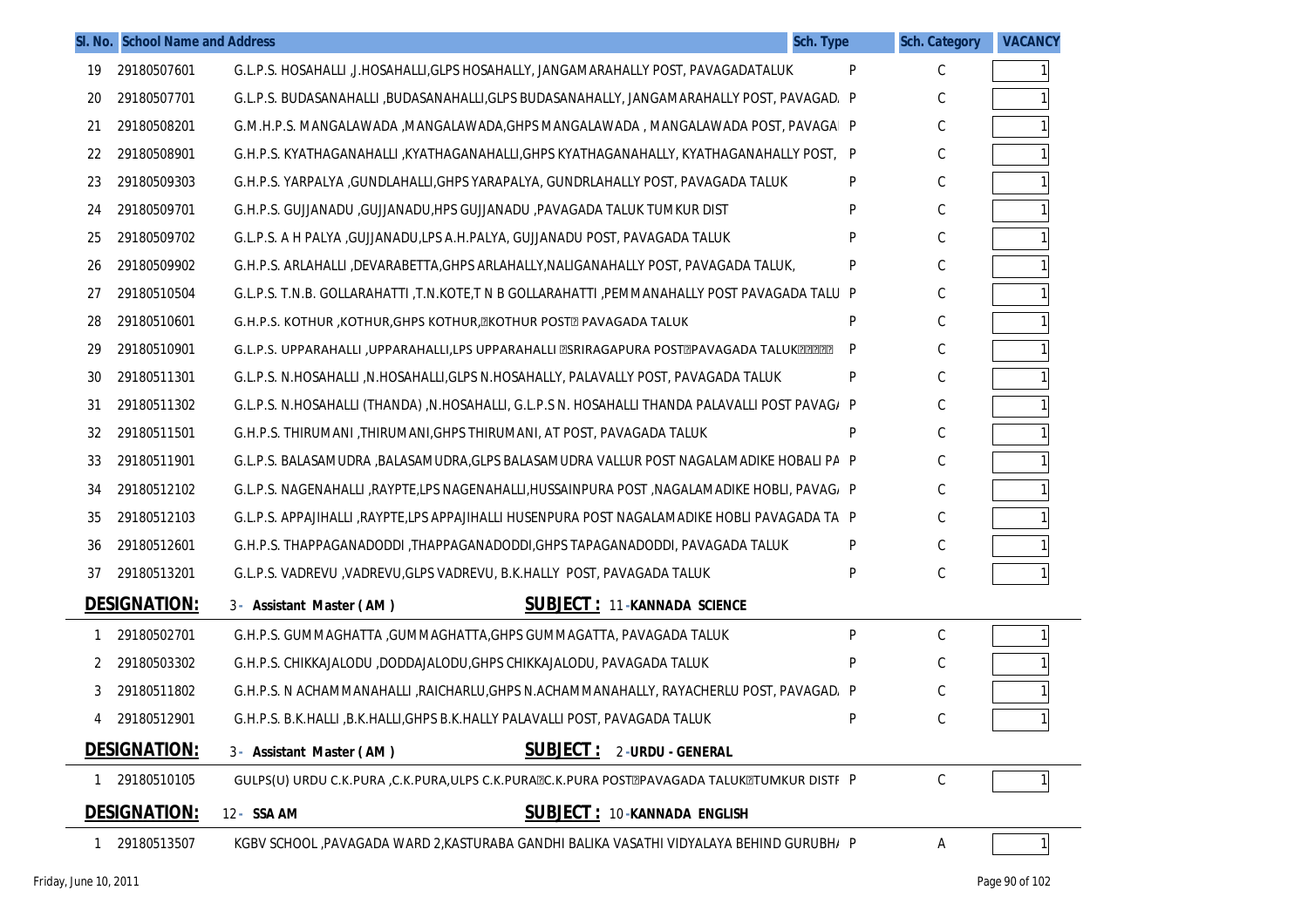|    | SI. No. School Name and Address |                                                                                               | Sch. Type | <b>Sch. Category</b> | <b>VACANCY</b> |
|----|---------------------------------|-----------------------------------------------------------------------------------------------|-----------|----------------------|----------------|
|    | <b>DESIGNATION:</b>             | <b>SUBJECT:</b><br>1-KANNADA - GENERAL<br>12- SSA AM                                          |           |                      |                |
|    | 29180500103                     | G.H P S BHOPURA , NEELAMMANAHALLI, GHPS BHOPURA, KYATHAGANAKERE POST, PAVAGADA TALUK          | P         | C                    |                |
|    | 29180500901                     | G.L.P.S. SUNKARLAKUNTE , SUNKARLAKUNTE, GLPS SUNKARLAKUNTE, PAVAGADA TALUK                    | P         | C                    |                |
| 3  | 29180501102                     | G.L.P.S ALADAMARADAHATTI ,KRISHNAGIRI,GLPS ALADAMARADAHATTI, KANNAMEDI POST, PAVAGADA         | P         | C                    |                |
|    | 29180503103                     | G.LPS DODDA LAMBANI HATTI ,J. ACHAMMANAHALLI,GLPS DODDALAMBANI HATTI, J.ACHAMMANAHALL P       |           | C                    |                |
| 5  | 29180508703                     | G.H.P.S. KADIREHALLI ,S.R.PALYA,GHPS KADIREHALLY, S.R.PALYA POST, PAVAGADA TALUK              | P         | С                    |                |
| b  | 29180509201                     | G.H.P.S. SHYLAPURA , SHYLAPURA, GHPS SHYLAPURA, AT POST, PAVAGADA TALUK                       | P         | С                    |                |
|    | 29180509302                     | G.L.P.S. DANDAPALYA ,GUNDLAHALLI,GHPS DANDAPALYA, GUNDLAHALLY POST, PAVAGADA TALUK, [2][2][ P |           | С                    |                |
| 8  | 29180510601                     | G.H.P.S. KOTHUR, KOTHUR, GHPS KOTHUR, EKOTHUR POSTE PAVAGADA TALUK                            | P         | С                    |                |
| 9  | 29180510902                     | GLPS UPPARAHALLI THANDA ,UPPARAHALLI,GLPS GUTTAHALLI ,SRIRANGAPURA POST PAVAGADA TALUK P      |           | C                    |                |
| 10 | 29180511103                     | G.LPS PALAVALLI THANDA ,PALAVALLI,GLPS PALAVALLY THANDA, PALAVALLY POST, PAVAGADA TALUK       | P         | C                    |                |
| 11 | 29180512001                     | G.H.P.S. KYTHAGANACHARLU ,KYTHAGANACHARLU,GHPS KYATHAGANACHERLU, VENKATAMMANAHALL P           |           | C                    |                |
| 12 | 29180512101                     | G.H.P.S. RAYPTE, RAYPTE, GHPS RYAPTE, HUSENPURA POST, PAVAGADA TALUK                          | P         | С                    |                |
| 13 | 29180512301                     | G.L.P.S. GYADHIGUNTTE , GYDHIGUNTTE, LPS GYADIGUNTE, SRIRANGAPURA POST , PAVAGADA TALUK       | P         | С                    |                |
| 14 | 29180512902                     | GLPS MADLERAHALLY ,B.K.HALLI,GLPS MADLERAHALLY(NEW SCHOOL) KYATHAGANAKERE POST, PAVAG/ P      |           | С                    |                |
| 15 | 29180515901                     | GLPS BHUPUR THANDA , BHOOPURU, GLPS BHUPURUTHANDA, NEELAMMANAHALLY POST, PAVAGADA T/ P        |           | С                    |                |
|    | <b>DESIGNATION:</b>             | <b>SUBJECT:</b><br>12- SSA AM<br>2-URDU - GENERAL                                             |           |                      |                |
|    | 29180502903                     | G.U.H.P.S Y.N.HOSKOTE ,Y.N.HOSKOTE,GUHPS Y.N.HOSAKOTE, Y.N.HOSAKOTE POST, PAVAGADA TALUK P    |           | C                    |                |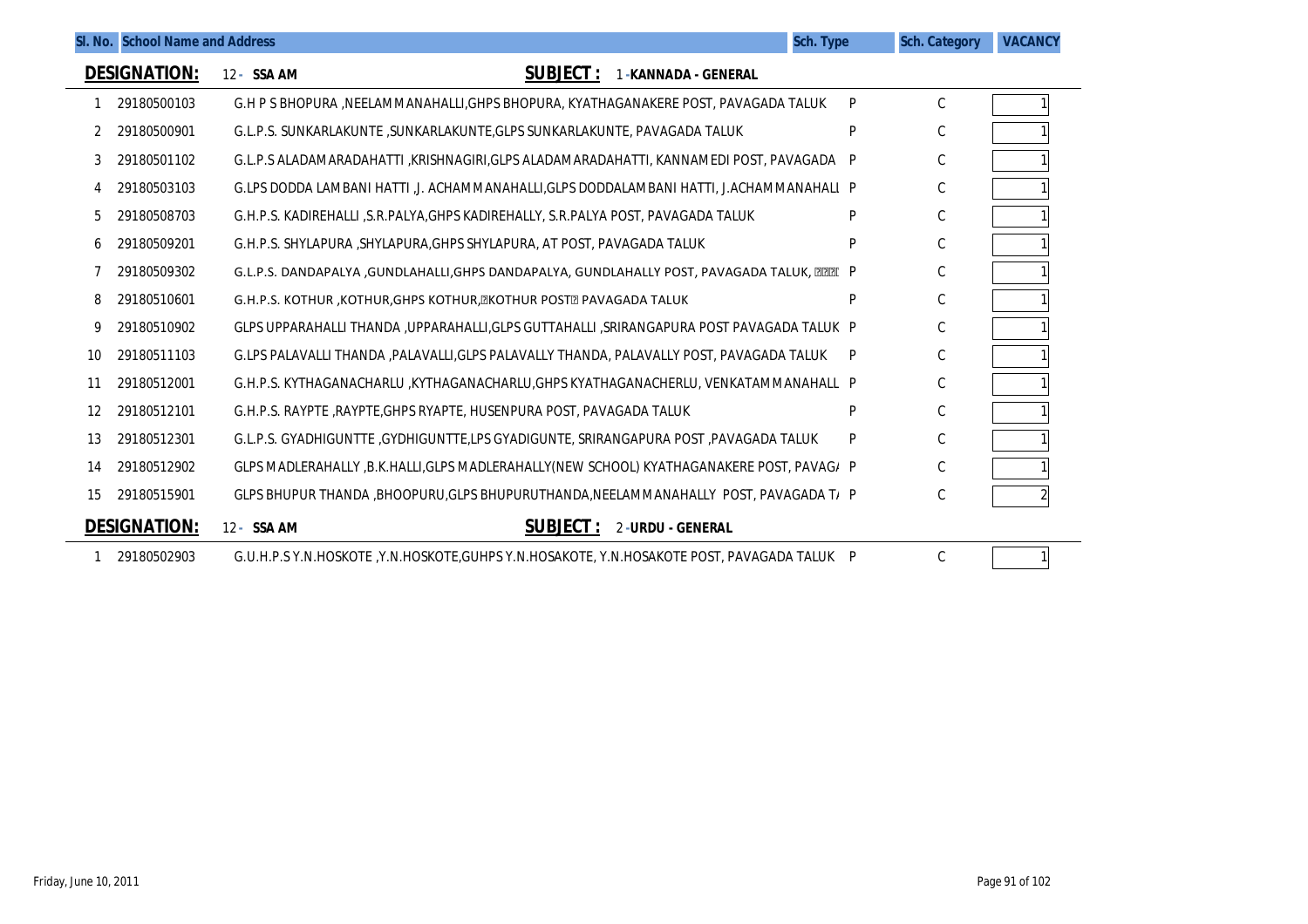|    |                     | SI. No. School Name and Address |      |                                                                                                  |                     | <b>Sch. Type</b> | <b>Sch. Category</b> | <b>VACANCY</b> |
|----|---------------------|---------------------------------|------|--------------------------------------------------------------------------------------------------|---------------------|------------------|----------------------|----------------|
|    |                     | DISTRICT NAME: MADHUGIRI        | 2950 | <b>BLOCK NAME:</b>                                                                               | <b>SIRA</b>         |                  | 295006               |                |
|    | <b>DESIGNATION:</b> | 3- Assistant Master (AM)        |      | <b>SUBJECT: 10-KANNADA ENGLISH</b>                                                               |                     |                  |                      |                |
| 1  | 29180600302         |                                 |      | G.U.P.S KURUBARARAMANAHALLI , CHIKKABANAGERE, GUPS KURUBARARAMANAHALLI @LAKKANAHALLI - P         |                     |                  | С                    | $\mathbf{1}$   |
| 2  | 29180601101         |                                 |      | GUPS TADAKALURU ,TADAKALURU, GUPS TADAKALURU TADAKALUR - POST ESIRA -TO TUMKUR - DIST            |                     | P                | C                    |                |
|    | <b>DESIGNATION:</b> | 3- Assistant Master (AM)        |      | <b>SUBJECT:</b>                                                                                  | 1-KANNADA - GENERAL |                  |                      |                |
|    | 29180600104         |                                 |      | G.L.P.S MUDLENAHALLI ,DODDABANAGERE,GLPS MUDLENAHALLIZBARAGUR - POSTZSIRA -TQZTUMKUR P           |                     |                  | C                    |                |
| 2  | 29180600501         |                                 |      | GUPS DWARANAKUNTE ,DWARAKANAKUNTE,GUPS DWARANAKUNTE DWARANAKUNTE - POST ESIRA - T P              |                     |                  | С                    |                |
| 3  | 29180601101         |                                 |      | GUPS TADAKALURU ,TADAKALURU, GUPS TADAKALURU@ TADAKALUR - POST@SIRA -TQ@TUMKUR - DIST            |                     | P                | С                    |                |
| 4  | 29180601201         |                                 |      | GUPS CHIRATEHALLI , CHIRATHAHALLI, GUPS CHIRATHAHALLI ZLAKKANAHALLI -POSTZSIRA - TQZTUMKUR P     |                     |                  | С                    |                |
| 5  | 29180601202         |                                 |      | GUPS KARIDASANAHALLI ,CHIRATHAHALLI,GUPS KARIDASARAHALLIZCHIRATAHALLI - POSTZSIRA - TQZTU P      |                     |                  | C                    |                |
| 6  | 29180601401         |                                 |      | GLPS YALAPENAHALLI , YALAPENAHALLI, GLPS YALAPENAHALLI @BADAMARANAHALLI - POST@SIRA - TQ @TI P   |                     |                  | С                    |                |
| 7  | 29180601501         |                                 |      | GLPS RANGAPURA ,RANGAPURA(BARAGOORU),GLPS RANGAPURA HANDIKUNTE - POST ESIRA -TO TUMI P           |                     |                  | С                    |                |
| 8  | 29180602002         |                                 |      | GLPS BEERENAHALLI , HAAROGERE, GLPS BEERANAHALLI@BADAMARANAHALLI - POST@SIRA - TQ@TUMKU P        |                     |                  | С                    |                |
| 9  | 29180603001         |                                 |      | GUPS AGRAHARA ,AGRAHARA,  GHPS AGRAHARA⊠HANDIKUNTE - POST⊠SIRA - TQ⊠TUMKUR - DIST                |                     | P                | С                    |                |
| 10 | 29180603301         |                                 |      | GUPS NEDAGATTE ,NIDAGATTE,GUPS NIDAGATTE ESIRA - TO TUMKUR - DIST TPIN - 572113                  |                     | P                | С                    |                |
| 11 | 29180603601         |                                 |      | GUPS CHIKKAHULIKUNTE ,CHIKKAHULIKUNTE,GUPS CHIKKAHULIKUNTE EHULIKUNTE - POSTESIRA - TQETI P      |                     |                  | C                    |                |
| 12 | 29180603802         |                                 |      | GUPS GUNDAPPA CHIKKENAHALLI, HENDORE, GUPS GUNDAPPACHIKKENAHALLI. EHEMDORE - POSTESIRA P         |                     |                  | С                    |                |
| 13 | 29180604101         |                                 |      | GUPS HOSAHALLI ,HOSAHALLI,GUPS HOSAHALLIZYADALADUKU - POSTZSIRA - TQZTUMKUR - DISTZPIN - 5 P     |                     |                  | С                    |                |
| 14 | 29180604501         |                                 |      | GLPS KALLAHALLI ,KALLAHALLI,GLPS KALLAHALLI⊠RAGALAHALLI - POST⊠SIRA - TQ⊠TUMKUR - DIST           |                     | P                | С                    |                |
| 15 | 29180604704         |                                 |      | GLPS APPIHALLI ,HONNAGONDANAHALLI,GLPS HAPPIHALLI@HONNGONDANAHALLI - POST@SIRA -TQ@TUI P         |                     |                  | С                    |                |
| 16 | 29180605302         |                                 |      | GLPS B.GOLLARAHATTI ,BANDEKUNTE,GLPS B.GOLLARAHATTI@BANDAKUNTE - POST@SIRA - TQ@TUMKUF P         |                     |                  | С                    |                |
| 17 | 29180605605         |                                 |      | GLPS BRAHMASANDRA , BEVINAHALLI, GUPSBRAHMASANDRA PCHANGAVARA - POST PSIRA - TO PTUMKUR P        |                     |                  | С                    |                |
| 18 | 29180605701         |                                 |      | GLPS J.HOSAHALLI ,J HOSAHALLI,GLPS J. HOSAHALLI@HOSURU - POST@SIRA - TQ@TUMKUR- DIST@PIN - 57. P |                     |                  | С                    |                |
| 19 | 29180605801         |                                 |      | GUPS CHENGAVARA , CHENGAVARA, GUPS CHNANGAVARA PCHANGAVARA - POSTPSIRA - TO PTUMKUR - D P        |                     |                  | С                    |                |
| 20 | 29180605804         |                                 |      | GLPS DEVARAHATTI ,CHENGAVARA,GLPS DEVARAHATTIZCHANGAVARA - POSTZSIRA - TQZTUMKUR -DIST P         |                     |                  | С                    |                |
| 21 | 29180606502         |                                 |      | GUPS YERAVARAHALLI ,DYAGERAHALLI,GUPS YARAVARAHALLIZDYAGERA HALLI - POSTZSIRA - TQZTUMK P        |                     |                  | С                    |                |
| 22 | 29180606701         |                                 |      | GUPS HUNASEHALLI , HUNISENAHALLI, GUPS HUNASEHALLI @HUNASEHALLI - POST @SIRA - TQ @TUMKUR - E P  |                     |                  | С                    |                |
| 23 | 29180606901         |                                 |      | GLPS KURUDANAHALLY ,KURUDANAHALLI(KURUBARAHALLI),GLPS KURUDANAHALLIZHUNASEKATTE - PO P           |                     |                  | С                    |                |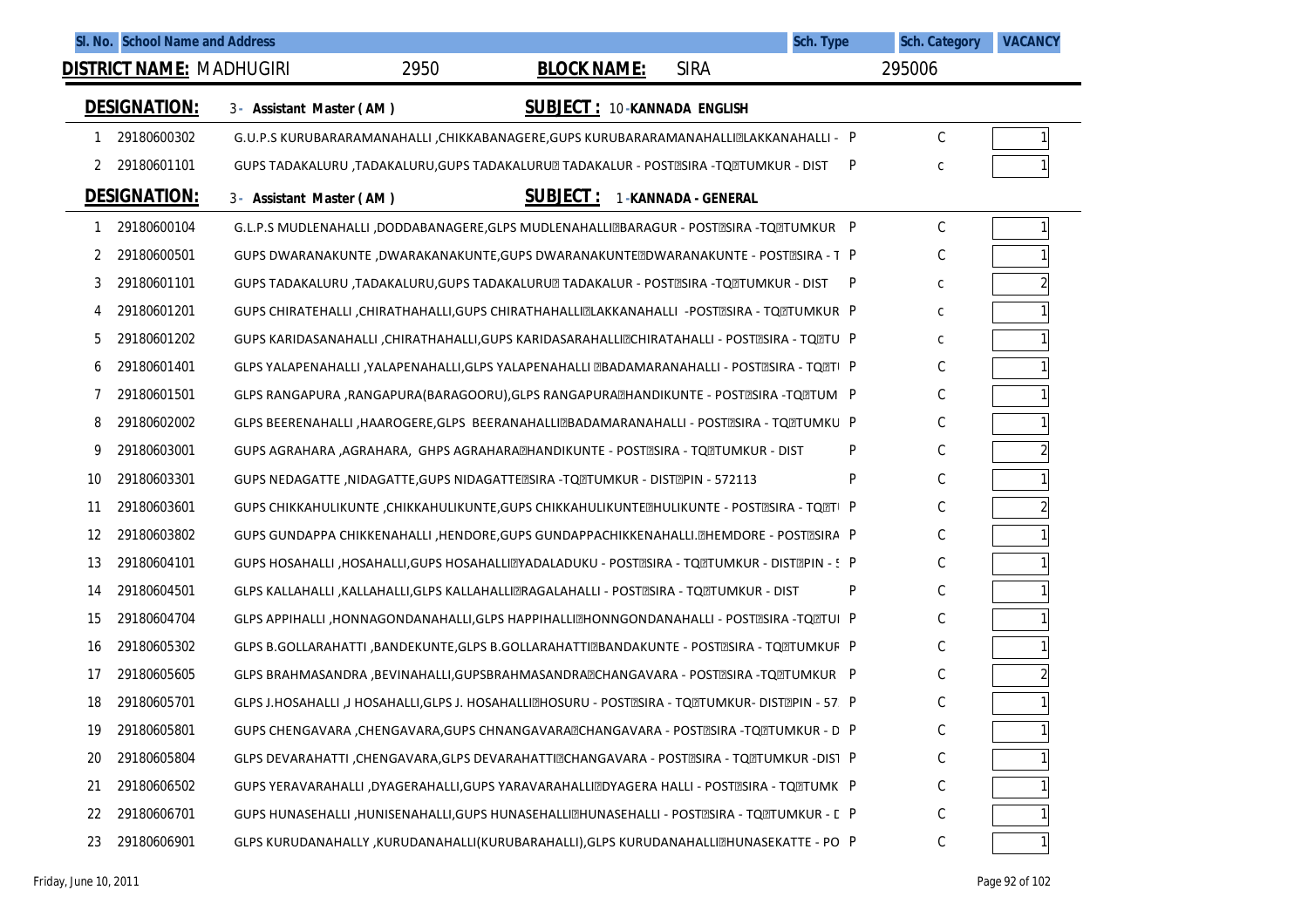|    | SI. No. School Name and Address |                                                                                                 | <b>Sch. Type</b> | <b>Sch. Category</b> | <b>VACANCY</b> |
|----|---------------------------------|-------------------------------------------------------------------------------------------------|------------------|----------------------|----------------|
| 24 | 29180607401                     | GUPS GANADAHUNASE ,GANADAHUNISE,GUPS GANADAHUNASE@GANADAHUNASE - POST@SIRA - TO@TL P            |                  | U                    |                |
| 25 | 29180613001                     | GUPS GULLIGENAHALLI ,GULIGENAHALLI,GUPS GULIGENAHALLIZGULIGENAHALLI - POSTZSIRA - TQZTUM P      |                  | $\sim$<br>U          |                |
| 26 | 29180617601                     | GUPS SAKSHIHALLI ,SAKSHIHALLI,GUPS SAKSHIHALLI @HUILDORE - POST@SIRA - TQ@TUMKUR - DIST@PIN - P |                  | C                    |                |
| 27 | 29180617701                     | GLPS MARAGONDANAHALLI , MARAGONDANAHALLI, FLPS MARAGONDANAHALLY ETUPPADAKONA - POST P           |                  | $\sim$<br>U          |                |
| 28 | 29180619701                     | GLPS GOMARADAHALLI ,GOMARADAHALLI,GLPS GOMARADAHALLIZHOSURU - POSTZSIRA - TQZTUMKUR P           |                  | C                    |                |
| 29 | 29180622901                     | HPS SHYAGADADU ,SHYAGADADU,GUPS SHAGADADU@SHAGADADU - POST@SIRA - TQ@TUMKUR- DIST@PI P          |                  | С                    |                |
| 30 | 29180627801                     | GUPS KUMBARAHALLY , KUMBARAHALLI, GUPS KUMBARAHALLY THUNASEHALLI - POST TSIRA - TO TUMKL P      |                  | $\sim$<br>◡          |                |
|    | <b>DESIGNATION:</b>             | <b>SUBJECT :</b><br>2-URDU - GENERAL<br>3 - Assistant Master (AM)                               |                  |                      |                |
|    | 29180610702                     | GUPS HOSAPALYA , HOSAHALLI (BUKKAPATTANA), GUPS HOSAPALYA ZBUKKAPATTANA - POST ZSIRA - TO TI P  |                  | C                    |                |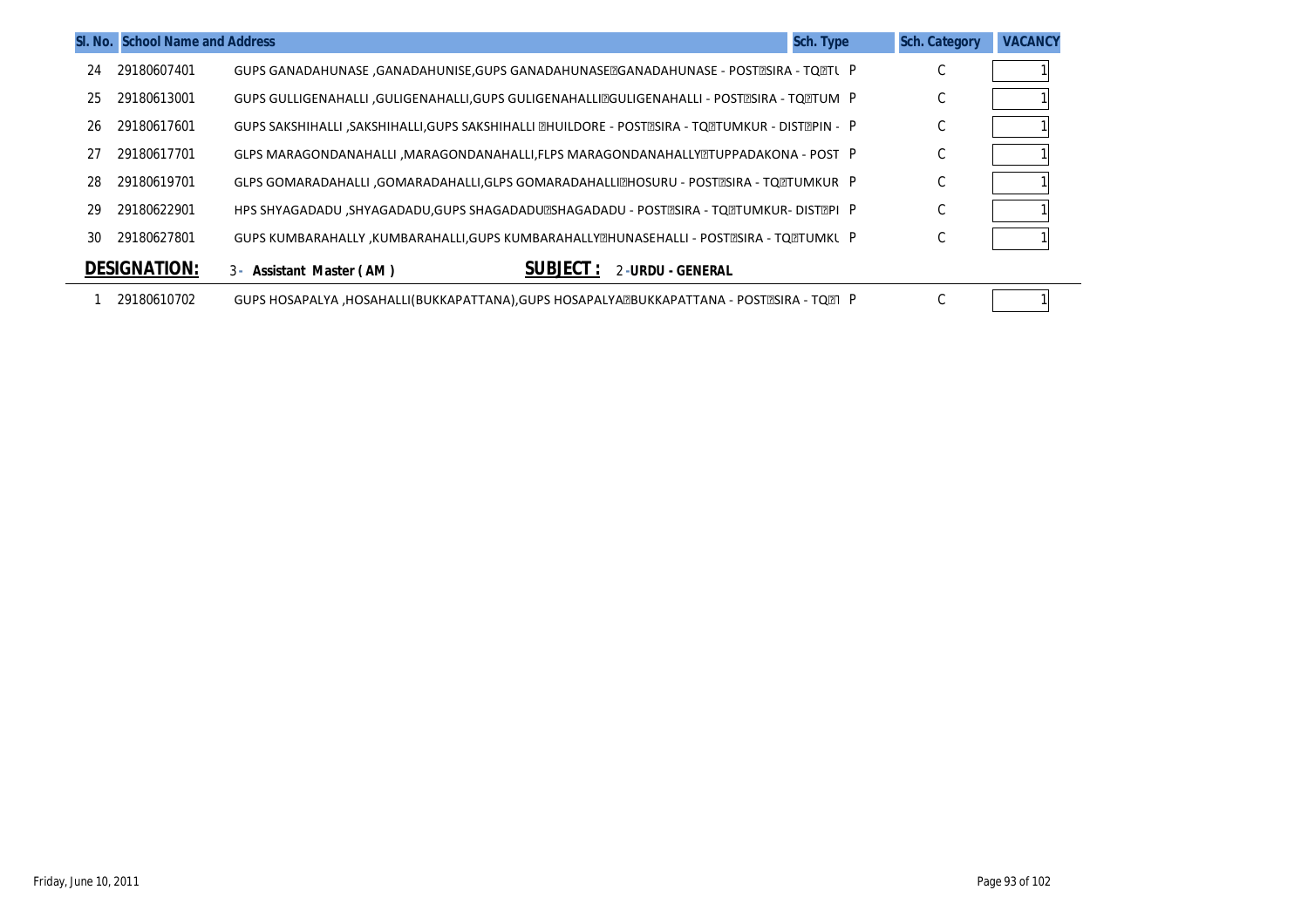|    |                     | SI. No. School Name and Address                  |                                                                                               |                    |                                    | Sch. Type | <b>Sch. Category</b> | <b>VACANCY</b> |
|----|---------------------|--------------------------------------------------|-----------------------------------------------------------------------------------------------|--------------------|------------------------------------|-----------|----------------------|----------------|
|    |                     | <b>DISTRICT NAME: RAMANAGARA</b>                 | 2951                                                                                          | <b>BLOCK NAME:</b> | <b>MAGADI</b>                      |           | 295105               |                |
|    | <b>DESIGNATION:</b> | 3- Assistant Master (AM)                         |                                                                                               |                    | <b>SUBJECT: 10-KANNADA ENGLISH</b> |           |                      |                |
|    | 29210509601         |                                                  | G HPS UDUKUNTE ,UDUKUNTE, GHPS UDUKUNTE. UDUKUNTE POST. MAGADI TALUK. RAMANAGARA DIS P        |                    |                                    |           | C                    |                |
| 2  | 29210522501         |                                                  | G ULPS GEJJAGARAGUPPE , GEJJAGARAGUPPE, G ULPS GEJJAGARAGUPPE                                 |                    |                                    | P         | C                    |                |
| 3  | 29320506202         |                                                  | GHPS KAGIMADU ,CRC KUDUR, GHPS KAGIMADU, KUDUR MAGADI RAMANAGARA DIST                         |                    |                                    | P         | $\mathsf C$          |                |
|    | <b>DESIGNATION:</b> | 3- Assistant Master (AM)                         | <b>SUBJECT:</b>                                                                               |                    | 1-KANNADA - GENERAL                |           |                      |                |
| 1  | 29210500101         |                                                  | G LPS THIRUKA RANGIAHNAPALYA ,CHIKKAHALLI,TIRUKARANGAIAHNAPALYA                               |                    |                                    | P         | С                    |                |
| 2  | 29210501001         | G LPS THAVAREKERE, THAVAREKERE, GLPS Thavarekere |                                                                                               |                    |                                    | D         | C                    |                |
| 3  | 29210501301         |                                                  | G LPS DYAVANAPALYA , HULLENAHALLI, G L P S DYAVAIAHNA PALYA HULLENAHALLI C R C THIPPASANDRA P |                    |                                    |           | C                    |                |
| 4  | 29210501403         | G HPS HEBBALALU, HEBBALALU, G HPS HEBBALALU      |                                                                                               |                    |                                    | P         | C                    |                |
| 5  | 29210508001         |                                                  | G LPS KADURAMANAHALLI , KADURAMANAHALLI, KADURAMANAHALLI. TIPPASANDRA POST. MAGADI TAI P      |                    |                                    |           | C                    |                |
| 6  | 29210520302         |                                                  | G LPS JENUKALLU ,MADABALU,JENUKALLU, MADABAL POST, MADABAL HOBLI, MAGADI TALUK, RAMANA P      |                    |                                    |           | C                    |                |
|    | 29210522401         | G HPS BELAGAVADI , BELAGAVADI, G HPS BELAGAVADI  |                                                                                               |                    |                                    | P         | С                    |                |
| 8  | 29210522901         |                                                  | G LPS GERAHALLI , GERAHALLI, GLPS GERAHALLI AJJANAHALLI POST                                  |                    |                                    | P         | C                    |                |
| 9  | 29210522902         |                                                  | G LPS NERALEMARADADODDI , GERAHALLI, G LPS NERALEMARADADODDI                                  |                    |                                    |           | C                    |                |
| 10 | 29210524301         |                                                  | G HPS YEKKADEREPAYLA, VEERAPURA, G H P S YAKKADEREPALYA                                       |                    |                                    | P         | C                    |                |
|    | <b>DESIGNATION:</b> | 3- Assistant Master (AM)                         |                                                                                               |                    | <b>SUBJECT: 11-KANNADA SCIENCE</b> |           |                      |                |
|    | 29210522201         |                                                  | G HPS KALLUDEVANAHALLI , KALLUDEVANAHALLI, G HPS KALLUDEVANAHALLI @ POST                      |                    |                                    | P         | C                    |                |
|    | DESIGNATION:        | 3- Assistant Master (AM)                         |                                                                                               |                    | <b>SUBJECT: 13-URDU ENGLISH</b>    |           |                      |                |
|    | 1 29210500102       |                                                  | G ULPS CHIKKAHALLI ,CHIKKAHALLI,GUHPS CHIKKAHALLI. GANGONAHALLI POST. MAGADI TALUK. RAMAI P   |                    |                                    |           | C                    |                |
|    | <b>DESIGNATION:</b> | 3- Assistant Master (AM)                         | <b>SUBJECT:</b>                                                                               |                    | 2-URDU - GENERAL                   |           |                      |                |
|    | 29210501702         | G ULPS OLD LAYA , NERALEKERE, G ULPS OLD LAYA    |                                                                                               |                    |                                    | P         | $\mathsf C$          |                |
| 2  | 29210506802         |                                                  | G ULPS GOLLAHALLI , GOLLAHALLI, G ULPS GOLLAHALLI KUDUR POST                                  |                    |                                    | P         | C                    |                |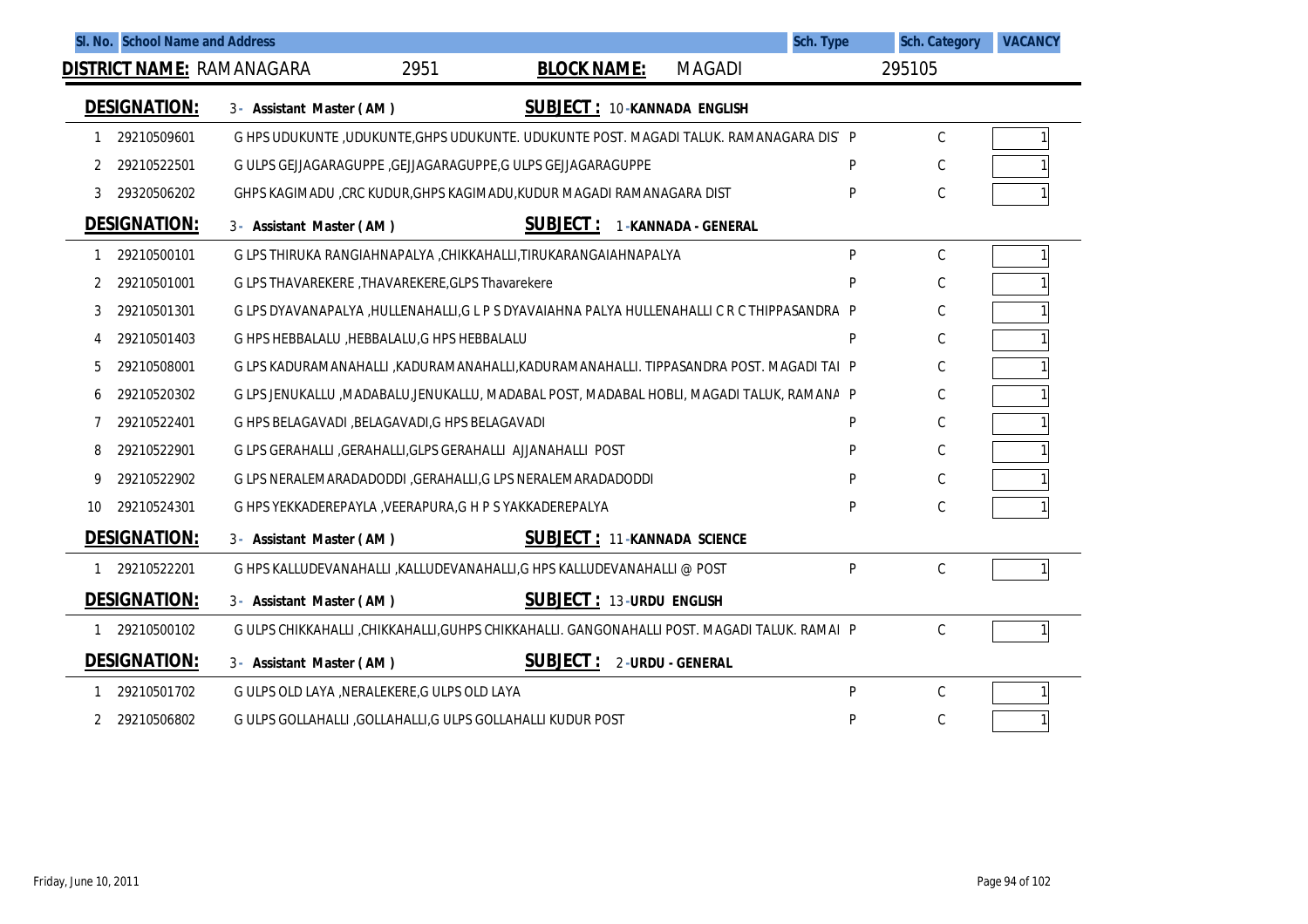| SI. No. School Name and Address |             |                                                          |      |                                                                                | Sch. Type                                                                                |   | <b>Sch. Category</b> | <b>VACANCY</b> |
|---------------------------------|-------------|----------------------------------------------------------|------|--------------------------------------------------------------------------------|------------------------------------------------------------------------------------------|---|----------------------|----------------|
|                                 |             | <b>DISTRICT NAME: RAMANAGARA</b>                         | 2951 | <b>BLOCK NAME:</b>                                                             | RAMANAGARA                                                                               |   | 295106               |                |
| <b>DESIGNATION:</b>             |             | 3- Assistant Master (AM)                                 |      | <b>SUBJECT: 10-KANNADA ENGLISH</b>                                             |                                                                                          |   |                      |                |
| 1                               | 29210607409 |                                                          |      | G HPS JODI KARENAHALLI , BHYRAMANGALA, G HPS JODI KARENAHALLI RAMANAGARA TALUK |                                                                                          | P | $\mathcal{C}$        |                |
| <b>DESIGNATION:</b>             |             | 3- Assistant Master (AM)                                 |      | <b>SUBJECT: 1-KANNADA - GENERAL</b>                                            |                                                                                          |   |                      |                |
|                                 | 29210600502 |                                                          |      |                                                                                | G LPS KURUBARAHALLI ,THADIKAVAGILU,GLPS KURUBARAHALLI JALAMANGALA(P), RAMANAGARA TALU  P |   | $\mathcal{C}$        |                |
| 2                               | 29210601301 |                                                          |      | G HPS YEREHALLI , YEREHALLI, GHPS YEREHALLI KOOTGAL(H) RAMANAGARA              |                                                                                          | P | C                    | $\overline{a}$ |
| 3                               | 29210601401 | G HPS TALAVADI ,TALAVADI,G HPS TALAVADI RAMANAGARA TALUK |      |                                                                                |                                                                                          | P | С                    |                |
| 4                               | 29210601403 |                                                          |      |                                                                                | G LPS BALALINGEGOWDANADODDI ,TALAVADI,GLPS BALALINGEGOWDANADODDI RAMANAGARA TALUK P      |   | С                    |                |
| 5                               | 29210601503 |                                                          |      |                                                                                | G LPS KANCHIDODDI ,DODDAGANGAWADI,GLPS KANCHODODDI JALAMANGALA(P),RAMANAGARA TALUI P     |   | C                    |                |
| 6                               | 29210601601 | G MPS KOOTAGAL ,KOOTAGAL,GMPS KOOTGAL RAMANAGARA         |      |                                                                                |                                                                                          | P | C                    | $\overline{a}$ |
| 7                               | 29210601603 |                                                          |      |                                                                                | G LPS HANUMANTHAPURA , KOOTAGAL, GLPS HANUMANTHAPUR, DODDA GANGANAVADI(P), RAMANAG P     |   | С                    |                |
| 8                               | 29210602505 |                                                          |      | G LPS RAMPURA .HAGALAHALLI.GLPS RAMPURA  RAMANAGARA TALUK. .                   |                                                                                          | P | C                    |                |
| 9                               | 29210602906 |                                                          |      | G LPS BEJJARAHALLIKATTE ,HARISANDRA,GLPS BEJJARAHALLI KATTE RAMANAGARA TALUK   |                                                                                          | P | C                    |                |
| 10                              | 29210603603 |                                                          |      | G LPS GANGARAJANAHALLI ,BASAVANAPURA,G LPS GANGARAJANAHALLI RAMANAGARA TALUK   |                                                                                          | P | B                    |                |
| 11                              | 29210608302 |                                                          |      | G LPS IRULIGARA COLONY ,HUNASANAHALLI,GLPS IRULIGARA COLONY RAMANAGARA TALUK   |                                                                                          | P | C                    |                |
| 12                              | 29210609003 |                                                          |      | G LPS MUDALAHALLIDODDI ,KOONAGALLU,GLPS MUDALAHALLIDODDI RAMANAGARA TALUK      |                                                                                          | P | B                    |                |
| 13                              | 29210609202 |                                                          |      | G HPS KANVA, CHANNAMANAHALLI, G HPS KANVA RAMANAGARA TALUK                     |                                                                                          | P | $\mathsf{C}$         |                |
| 14                              | 29210609506 |                                                          |      | G HPS ANJANAPURA , VIBHUTHIKERE, GHPS ANJANAPURA RAMANAGARA TALUK              |                                                                                          | P | В                    |                |
| 15                              | 29210609801 |                                                          |      | G HPS ANKANAHALLI (KYLANCHA) ,ANKANAHALLI,GHPS ANKANAHALLI RAMANAGARA TALUK    |                                                                                          | P | C                    |                |
| 16                              | 29210610001 |                                                          |      | G LPS JAKKANAHALLI , JAKKANAHALLI, GLPS JAKKANAHALLI RAMANAGARA TALUK          |                                                                                          | P | C                    |                |
| 17                              | 29210610701 |                                                          |      | G HPS KG HOSAHALLI , K.G. HOSAHALLI, GHPS KG HOSAHALLI RAMANAGARA TALUK        |                                                                                          | P | C                    |                |
| 18                              | 29210610702 |                                                          |      | G LPS KEREMEGALADODDI , K.G. HOSAHALLI, GLPS KEREMEGALADODDI RAMANAGARA TALUK  |                                                                                          | P | C                    |                |
| <b>DESIGNATION:</b>             |             | 3- Assistant Master (AM)                                 |      | <b>SUBJECT: 11-KANNADA SCIENCE</b>                                             |                                                                                          |   |                      |                |
| 1                               | 29210600101 |                                                          |      | G HPS AKKURU , AKKURU, GHPS AKKUR RAMANAGARA TALUK RAMANAGARA TALUK            |                                                                                          | P | $\mathsf{C}$         |                |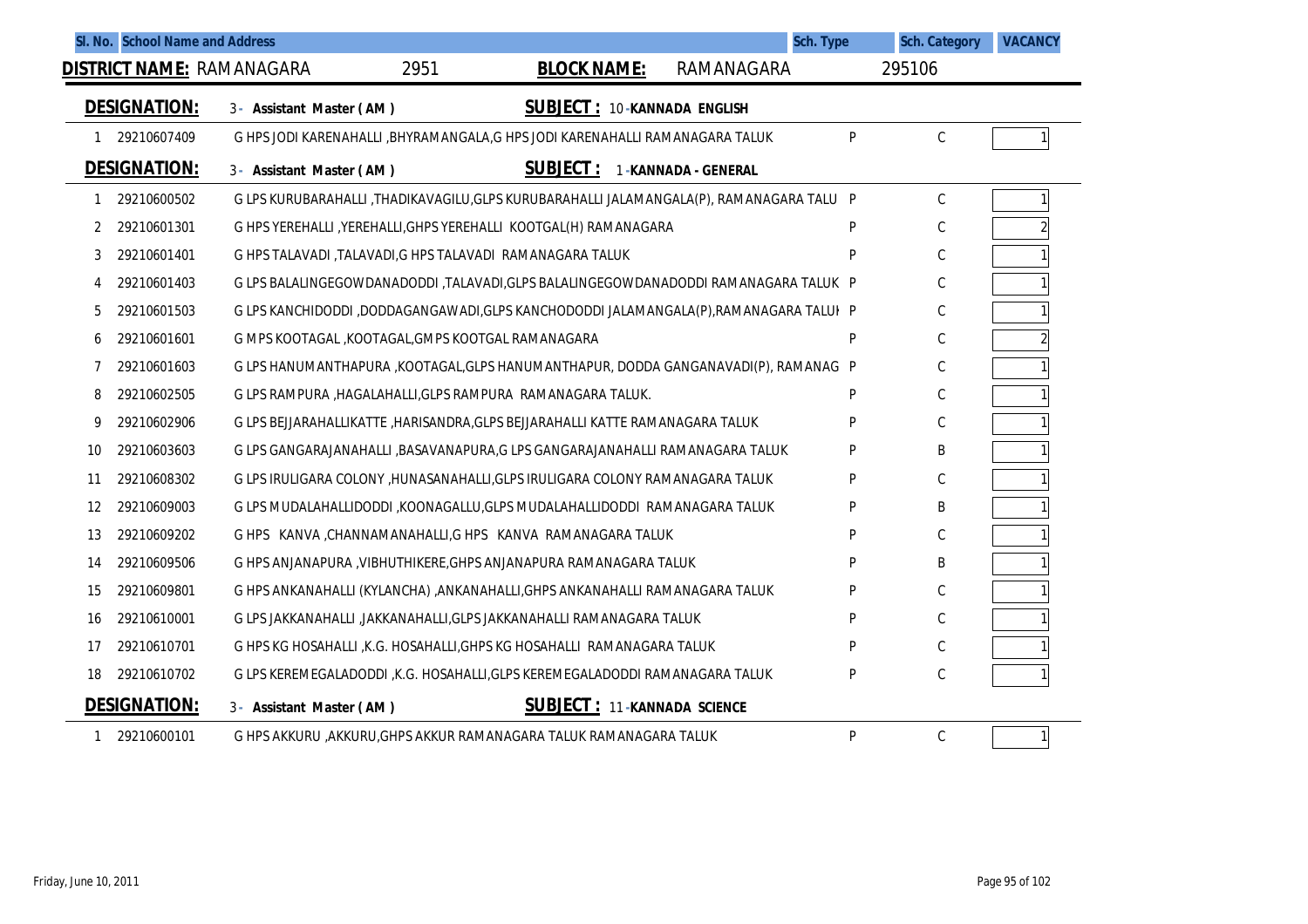|    |                     | SI. No. School Name and Address  |      |                                                                                              | Sch. Type           |   | <b>Sch. Category</b> | <b>VACANCY</b> |
|----|---------------------|----------------------------------|------|----------------------------------------------------------------------------------------------|---------------------|---|----------------------|----------------|
|    |                     | <u>DISTRICT NAME:</u> RAMANAGARA | 2951 | <b>BLOCK NAME:</b>                                                                           | CHANNAPATNA         |   | 295107               |                |
|    | <b>DESIGNATION:</b> | 3- Assistant Master (AM)         |      | <b>SUBJECT: 10-KANNADA ENGLISH</b>                                                           |                     |   |                      |                |
|    | 29210708901         |                                  |      | G HPS MENASIGNAHALLI , MENASIGANAHALLI, G HPS MENASIGANAHALLI ARALALU SANDRA POST, CHAN P    |                     |   | С                    |                |
| 2  | 29210711801         |                                  |      | G HPS KODAMBALLI ,KODAMBALLI,G HPS KODAMBAHALLI, CHANNAPATNA TQ, RAMANAGARA DISDT.           |                     | P | C                    |                |
|    | <b>DESIGNATION:</b> | 3- Assistant Master (AM)         |      | <b>SUBJECT:</b>                                                                              | 1-KANNADA - GENERAL |   |                      |                |
| 1  | 29210700101         |                                  |      | G HPS KADARAMANGALA ,KADARAMANGALA,G HPS KADARAMANGALA, GOWDAGERE POST, CHANNAP/ P           |                     |   | С                    |                |
| 2  | 29210700301         |                                  |      | G HPS MAKALI , MAKALI, G HPS MAKALI, CHANNAPATNA TQ, RAMANAGARA DIST.                        |                     | P | С                    |                |
| 3  | 29210700302         | G LPS MAKALI HOSAHALLI , MAKALI, |      |                                                                                              |                     | P | C                    |                |
| 4  | 29210700303         |                                  |      | G LPS PLANTATION DODDI , MAKALI, G LPS PLANTATION DODDI, DASHAVARA CLASTER CHANNAPATNA T(P   |                     |   | C                    |                |
| 5  | 29210700401         |                                  |      | G LPS NAYEEDOLLE , NAYEE DOLLE, G LPS NAYEEDOLLE, DASHAVARA CLASTER, CHANNAPATNA TO, RAM, P  |                     |   | C                    |                |
| 6  | 29210700902         |                                  |      | G LPS KANNIDODDI , AMMALLIDODDI, G LPS KANNIDODDI , CHANNAPATNA TO. RAMANAGARA DIST.         |                     | P | C                    |                |
| 7  | 29210701002         |                                  |      | G LPS MAGANURU ,GOWDAGERE,G.L.P.S MAGANURU, GOWDAGERE POST, CHANNAPATNA TO, RAMAN. P         |                     |   | C                    |                |
| 8  | 29210701201         |                                  |      | G HPS MANDYA BOMMANAYAKANAHALL , MANDYA BOMMANAYAKANAHALLI, G HPS MANDYA BOMMAN P            |                     |   | C                    |                |
| 9  | 29210701203         |                                  |      | G LPS KURIDODDI , MANDYA BOMMANAYAKANAHALLI, GOVERNMENT LOWER PRIMARY SCHOOL, KURIDC P       |                     |   | C                    |                |
| 10 | 29210701204         |                                  |      | G LPS M B HOSURUDODDI , MANDYA BOMMANAYAKANAHALLI, GOVERNAMENT LOWER PRIMARY SCHOC P         |                     |   | C                    |                |
| 11 | 29210701501         |                                  |      | G HPS GUDDE THIMMASANDRA, GUDDE THIMMASANDRA, G HPS GUDDE THIMMASANDRA GOWDAGERI P           |                     |   | C                    |                |
| 12 | 29210701901         |                                  |      | G HPS THOWTANAHALLI , THOWTANAHALLI, GHPS THAUTANAHALLI CHANNAPATNA TO RAMANAGARA D P        |                     |   | C                    |                |
| 13 | 29210702701         |                                  |      | G LPS SEEBANAHALLI ,SEEBANAHALLI,GLPS SEEBANAHALLI CHANNAPATNA TO RAMANAGARA DIST            |                     | P | C                    |                |
| 14 | 29210704201         |                                  |      | G HPS TUBINAKERE ,TUBINAKERE,G HPS TUBINAKERE, CHANNAPATNA TQ, RAMANAGARA DIST.              |                     | P | C                    |                |
| 15 | 29210704302         |                                  |      | G LPS CHAKKALURUDODDI ,CHAKKALURU,G LPS CHAKKALURU DODDI, CHAKKERE CLASTER, CHANNAPAT P      |                     |   | C                    |                |
| 16 | 29210704501         |                                  |      | G HPS NAGAVARA , NAGAVARA, G HPS NAGAVARA, CHANNAPATNA TO RAMANAGARA DIST                    |                     | P | C                    |                |
| 17 | 29210705401         |                                  |      | G HPS KANNAMANGALA , KANNAMANGALA, GHPS KANNAMANGALA CHANNAPATNA TO Ramanagara dis P         |                     |   | C                    |                |
| 18 | 29210705402         |                                  |      | G LPS ANGARAHALLI , KANNAMANGALA, GLPS ANGARAHALLI CHANNAPATNA TO                            |                     | P | C                    |                |
| 19 | 29210708701         |                                  |      | G LPS DYAVAPATNA ,DYAVAPATNA,G LPS DYAVAPATNA ARALALU SANDRA POST, CHANNAPATNA TQ, R/ P      |                     |   | С                    | 2              |
| 20 | 29210708801         |                                  |      | G HPS VIDYASANDRA ,ARALALUSANDRA,G HPS VIDYASANDRA , CHANNA[PATNA TO, RAMANAGARA DIST P      |                     |   | C                    |                |
| 21 | 29210708901         |                                  |      | G HPS MENASIGNAHALLI ,MENASIGANAHALLI,G HPS MENASIGANAHALLI ARALALU SANDRA POST, CHAN P      |                     |   | С                    |                |
| 22 | 29210708902         |                                  |      | G LPS NAYAKANA THANDYA , MENASIGANAHALLI, G LPS NAYAKANA THANDYA, CHANNAPATN ATQ, RAM/ P     |                     |   | С                    |                |
| 23 | 29210709001         |                                  |      | G LPS VITTALENAHALLI , VITALENAHALLI, G LPS VITTALENAHALLI ARALALUSANDRA POST, CHANNAPATNA P |                     |   | С                    |                |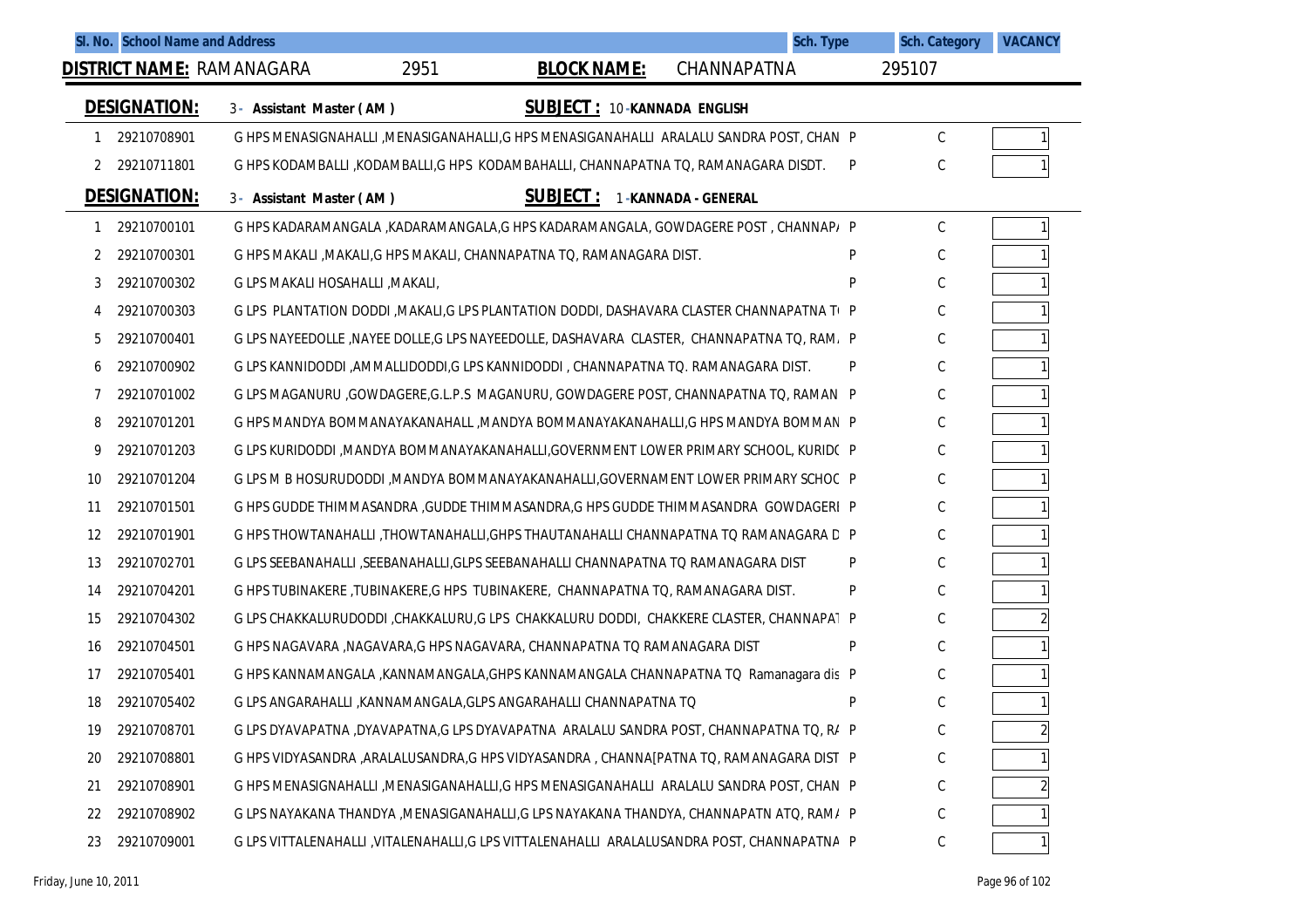|    | SI. No. School Name and Address | Sch. Type                                                                                   |   | <b>Sch. Category</b> | <b>VACANCY</b> |
|----|---------------------------------|---------------------------------------------------------------------------------------------|---|----------------------|----------------|
| 24 | 29210709804                     | G LPS VADDARADODDI, SOGALA,LPS SOGALA VADDARADODDI CHANNAPATNA TALUK                        | P | C                    |                |
| 25 | 29210710201                     | G HPS HAROKOPPA , HAROKOPPA, G HPS HAROKOPPA, CHANNAPATNA TO, RAMANAGARA DIST.              | P | С                    |                |
| 26 | 29210710401                     | G LPS BANANTHAHALLI ,BANANTHAHALLI,G LPS BANANTHAHALLI, CHANNAPATNA TQ, RAMANAGARA D P      |   | С                    |                |
| 27 | 29210710501                     | G HPS AMBADAHALLI ,AMBADAHALLI,G HPS AMBADAHALLI, CHANNAPATNA , TQ, RAMANAGARA DIST. P      |   | С                    |                |
| 28 | 29210710602                     | G LPS NARAYANA THIMMANADODDI ,NUNNURU,G LPS NARAYANA THIMMANADODDI. CHANNAPATRNA P          |   | С                    |                |
| 29 | 29210710701                     | G HPS NERALURU ,NERALURU,G HPS NERALURU, AKKURU CLUSTER, CHANNAPTNA TO, RAMANAGARA C P      |   | С                    |                |
| 30 | 29210711401                     | G LPS KALLAPURA , KALLAPURA, G LPS KALLAPURA CHANNAPATNA TO, RAMANAGARA DIST.               | P | C                    |                |
| 31 | 29210711701                     | G LPS BACHAHALLI ,BACHAHALLI,G LPS BACHAHALLI, CHANNAPATNA TQ, RAMANAGARA DIST              | P | С                    |                |
| 32 | 29210712102                     | G LPS MADEGOWDANADODDI, KAREKOPPA, GLPS Madegowdanadoddi, channapatna talluk, ramanaganar P |   | С                    |                |
| 33 | 29210712401                     | G HPS SINGARAJIPURA, SINGARAJIPURA, G MPS SINGARAJIPURA AT POST, CHANNAPATNA TO, RAMANAI P  |   | С                    |                |
| 34 | 29210712501                     | G LPS HANIYURU , HANIYURU, GLPS HANIYURU CHANNAPATNA TO RAMANAGARA DIST                     | P | C                    |                |
| 35 | 29210712901                     | G LPS BUKKASAGARA ,BUKKASAGARA,G LPS BUKKASAGARA, SINGARAJIPURA .POST, CHANNAPATNA TQ P     |   | С                    |                |
|    | <b>DESIGNATION:</b>             | <b>SUBJECT: 11-KANNADA SCIENCE</b><br>3- Assistant Master (AM)                              |   |                      |                |
| 1  | 29210700301                     | G HPS MAKALI , MAKALI, G HPS MAKALI, CHANNAPATNA TO, RAMANAGARA DIST.                       | P | C                    |                |
| 2  | 29210701601                     | G HPS BEVOORU , BEVOORU, G MPS BEVOORU AT POST CHANNAPATNA TO RAMANAGARA DIST               |   | C                    |                |
| 3  | 29210704201                     | G HPS TUBINAKERE ,TUBINAKERE,G HPS TUBINAKERE, CHANNAPATNA TQ, RAMANAGARA DIST.             | P | C                    |                |
|    | <b>DESIGNATION:</b>             | <b>SUBJECT: 10-KANNADA ENGLISH</b><br>12- SSA AM                                            |   |                      |                |
|    | 29210709801                     | G HPS SOGALA , SOGALA, G HPS SOGALA, CHANNAPATNA TO , RAMANAGARA DIST.                      | P | $\mathsf C$          |                |
|    | <b>DESIGNATION:</b>             | <b>SUBJECT:</b><br>12- SSA AM<br>1-KANNADA - GENERAL                                        |   |                      |                |
| -1 | 29210702503                     | G LPS HOSURUDODDI ,DEVARAHALLI,GLPS HOSOORU DODDI MANKUNDA P CHANNAPATNA TO RAMANA P        |   | C                    |                |
| 2  | 29210708101                     | G LPS AKKURU HOSAHALLI ,HOSAHALLI,GLPS AKKURHOSAHLLY, CHANNAPATNA TO, RAMANAGARA DIST P     |   | С                    |                |
| 3  | 29210708902                     | G LPS NAYAKANA THANDYA , MENASIGANAHALLI, G LPS NAYAKANA THANDYA, CHANNAPATN ATO, RAM/ P    |   | С                    |                |
| 4  | 29210710401                     | G LPS BANANTHAHALLI ,BANANTHAHALLI,G LPS BANANTHAHALLI, CHANNAPATNA TO, RAMANAGARA D P      |   | C                    |                |
| 5  | 29210711401                     | G LPS KALLAPURA , KALLAPURA, G LPS KALLAPURA CHANNAPATNA TO, RAMANAGARA DIST.               | P | C                    |                |
|    | <b>DESIGNATION:</b>             | <b>SUBJECT: 11-KANNADA SCIENCE</b><br>12- SSA AM                                            |   |                      |                |
| 1  | 29210701201                     | G HPS MANDYA BOMMANAYAKANAHALL , MANDYA BOMMANAYAKANAHALLI, G HPS MANDYA BOMMAN P           |   | C                    |                |
| 2  | 29210707801                     | G HPS SULLERI , SULLERI, G HPS SULLERI, CHANNAPATNA TO, RAMANAGARA DIST.                    | P | C                    |                |
| 3  | 29210710801                     | G HPS IGGALURU , IGGALURU, G HPS IGGALURU, CHANNAPATNA TO, RAMANAGARA DIST.                 | P | $\mathsf C$          |                |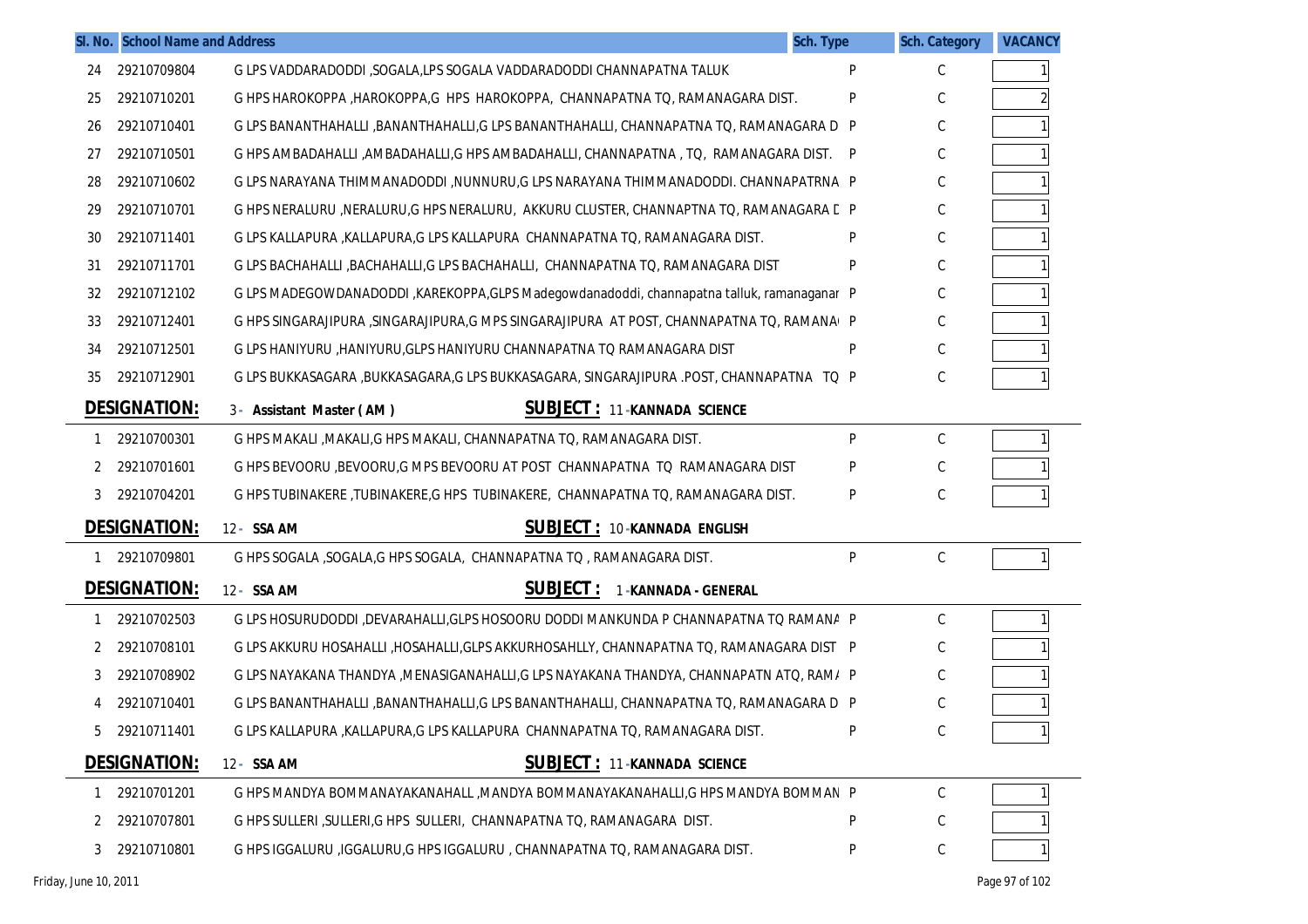|    |                                                                                       | SI. No. School Name and Address  |                                                         |                                                                                               | <b>Sch. Type</b>    |   | <b>Sch. Category</b> | <b>VACANCY</b> |
|----|---------------------------------------------------------------------------------------|----------------------------------|---------------------------------------------------------|-----------------------------------------------------------------------------------------------|---------------------|---|----------------------|----------------|
|    |                                                                                       | <b>DISTRICT NAME: RAMANAGARA</b> | 2951                                                    | <b>BLOCK NAME:</b>                                                                            | <b>KANAKAPURA</b>   |   | 295108               |                |
|    | <b>DESIGNATION:</b><br><b>SUBJECT: 10-KANNADA ENGLISH</b><br>3- Assistant Master (AM) |                                  |                                                         |                                                                                               |                     |   |                      |                |
| 1  | 29210800201                                                                           |                                  |                                                         | G HPS GOLLAHALLI ,GOLLAHALLI,GHPS GOLLAHALLI, KOLLIGANAHALLI POST, HAROHALLI HOBLI, KANAKA P  |                     |   | C                    |                |
| 2  | 29210802101                                                                           |                                  | G HPS DODDAKALBALU ,DODDAKALBALU, GHPS DODDA KALBALU    |                                                                                               |                     | P | С                    |                |
| 3  | 29210802501                                                                           |                                  |                                                         | G HPS BANDIGANAHALLI, BENDIGANAHALLI, GHPS BANDIGANAHALLI                                     |                     | P | С                    |                |
| 4  | 29210806201                                                                           |                                  |                                                         | G HPS BANAVASI ,BANAVASI,GHPS BANAVASI, BANAVASI POST, MARALAVADI HOBLI, KANAKAPURA TQ, I P   |                     |   | С                    |                |
| 5  | 29210812201                                                                           |                                  | G HPS KAMASAGARA , KAMSAGARA, GHPS KAMASAGARA           |                                                                                               |                     | P | С                    |                |
| 6  | 29210813501                                                                           |                                  | G MPS SATHANURU , SATHANURU, GMPS SATHANUR              |                                                                                               |                     | P | С                    |                |
| 7  | 29210814001                                                                           |                                  | G HPS KADAHALLI, KADAHALLI, GHPS KADAHALLI              |                                                                                               |                     | P | С                    |                |
| 8  | 29210815601                                                                           |                                  |                                                         | G HPS MULLAHALLI ,MULLAHALLI,GHPS MULLAHALLI, MULLAHALLI POST, KANAKAPURA TALUK, RAMANA P     |                     |   | С                    |                |
| 9  | 29210815901                                                                           |                                  | G MPS ALAHALLI ,DODDA ALAHALLI, GMPS DODDALAHALLI       |                                                                                               |                     | P | С                    |                |
| 10 | 29210818803                                                                           |                                  |                                                         | G HPS KADUSHIVANAHALLI , GATTIGUNDA, GHPS KADASHIVANAHALLI                                    |                     | P | С                    |                |
| 11 | 29210819203                                                                           |                                  |                                                         | GLPS VASAPPANADODDI ,DODDAERAMGERE,GLPS VASAPPANADODDI                                        |                     | P | С                    |                |
| 12 | 29210820703                                                                           |                                  |                                                         | G HPS SARAHADDINADODDI, GANGANAHALLI, GLPS SARAHADDINADOODDI                                  |                     | P | C                    |                |
|    | <b>DESIGNATION:</b>                                                                   | 3- Assistant Master (AM)         |                                                         | <b>SUBJECT:</b>                                                                               | 1-KANNADA - GENERAL |   |                      |                |
| 1  | 29210802102                                                                           |                                  |                                                         | G LPS BHADREGOWDANADODDI ,DODDAKALBALU,GLPS BHADREGOWDANADODDI, KOTTAGAL POST, HA P           |                     |   | C                    |                |
| 2  | 29210802702                                                                           |                                  |                                                         | G LPS LINGEGOWDANADODDI , ARATABELE, GLPS LINGEGOWDANADODDI, CHILUR POST, HAROHALLI HO P      |                     |   | С                    |                |
| 3  | 29210802901                                                                           |                                  | G HPS CHIKKAKALBALU , CHIKKA KALBALU, GHPS CHIKKALBALU  |                                                                                               |                     | P | С                    |                |
| 4  | 29210803003                                                                           |                                  |                                                         | G LPS BYREGOWDANAVALASE, BANNKUPPE, GLPS BYREGOWDANA VALASE                                   |                     | P | С                    |                |
| 5  | 29210804401                                                                           |                                  |                                                         | G HPS MALLIGEMETLU, MALLIGEMETLU, GHPS MALLIGEMETLU .AT. POST, MARALAVADI HOBLI, KANAKAI P    |                     |   | С                    |                |
| 6  | 29210804502                                                                           |                                  |                                                         | G LPS MALLENAHALLI ,BALAGERE,GLPS MALLENAHALLI, GUTHALAHUNASE POST, MARALAVADI OBLI, KAN P    |                     |   | С                    |                |
|    | 29210805303                                                                           |                                  | G LPS KULUMEDODDI, CHIKKAMARALAVADI, GLPS KULUMEDODDI   |                                                                                               |                     | P | С                    |                |
| 8  | 29210805801                                                                           |                                  |                                                         | G HPS BILANAKUPPE ,BILAGANAKUPPE,562112GHPS BILIGUNAKUPPE, THATTEKERE POST, KANAKAPURA P      |                     |   | С                    |                |
| 9  | 29210806201                                                                           |                                  |                                                         | G HPS BANAVASI , BANAVASI, GHPS BANAVASI, BANAVASI POST, MARALAVADI HOBLI, KANAKAPURA TO, I P |                     |   | С                    |                |
| 10 | 29210806701                                                                           |                                  | G LPS SHEETHALAVADI , SHEETHALAVADI, GLPS SHEETHALAVADI |                                                                                               |                     | P | С                    |                |
| 11 | 29210806902                                                                           |                                  |                                                         | G LPS VASAPATNA ,YELACHAVADI,GLPS VASAPATNA .KALLANAKUPPE (POST) KANAKAPURA TALUK. RAN P      |                     |   | С                    |                |
| 12 | 29210807001                                                                           |                                  | G LPS LINGANAPURA , LINGANAPURA, GLPS LINGANAPURA       |                                                                                               |                     | P | С                    |                |
| 13 | 29210807103                                                                           |                                  | G LPS KUMBARADODDI, THERUBEEDHI, GLPS KUMBARADODD       |                                                                                               |                     | P | $\mathsf C$          |                |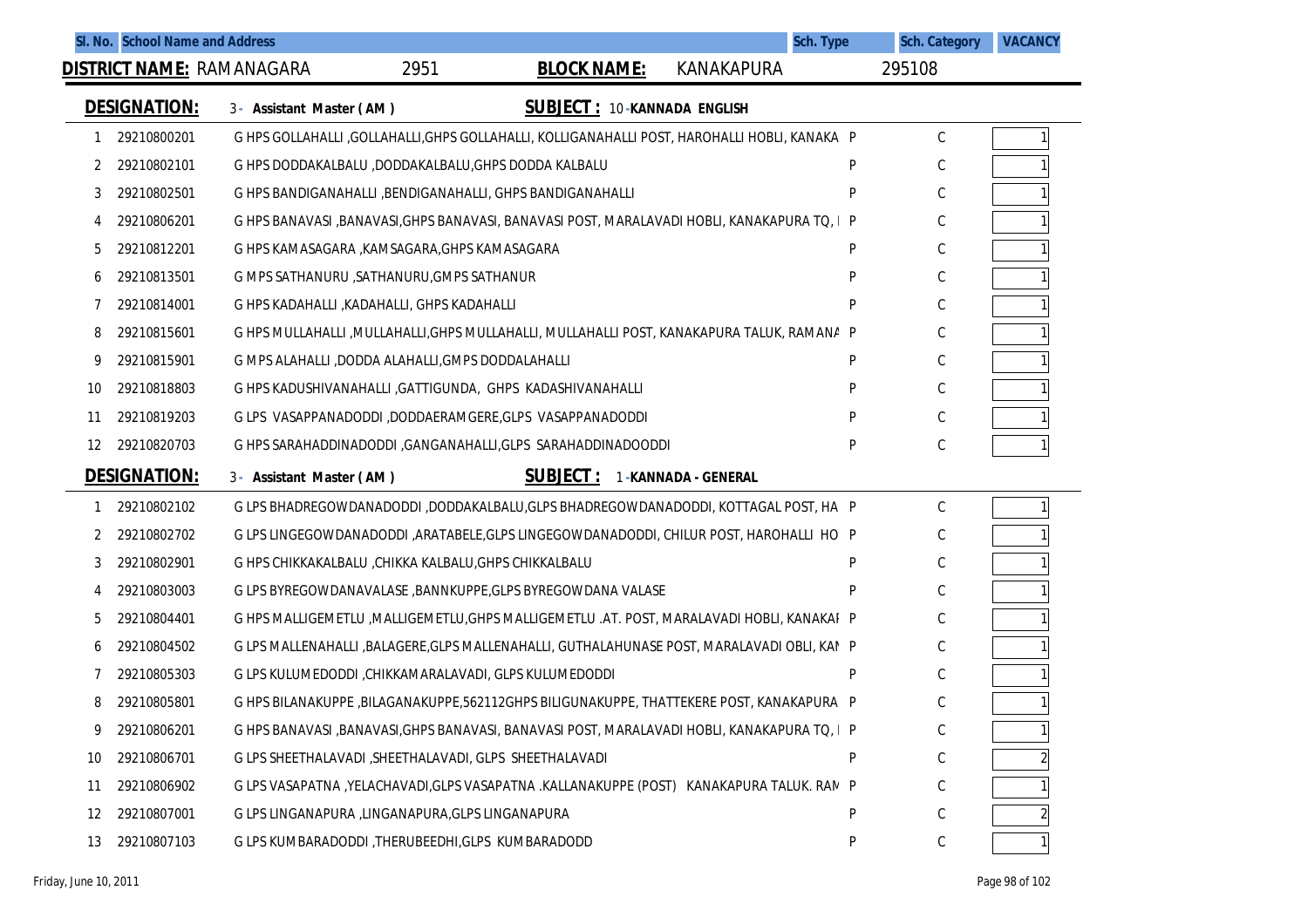|    | SI. No. School Name and Address |                                                                                             | Sch. Type | <b>Sch. Category</b> | <b>VACANCY</b>          |
|----|---------------------------------|---------------------------------------------------------------------------------------------|-----------|----------------------|-------------------------|
| 14 | 29210807201                     | G LPS SUNDAGHATTA ,SUNDAGHATTA,GLPS SUNDAGATTA, MARALAVADI HOBALI, KANAKAKPURA TQ, R/ P     |           | C                    | $\overline{a}$          |
| 15 | 29210807901                     | G LPS BELIKOTTANURU, BELIKOTTHANURU, GLPS BELIKOTHANUR                                      | P         | C                    |                         |
| 16 | 29210808101                     | G HPS SOMEDYAPANAHALLI , SOMEDYAPANAHALLI, GHPS SOMEDYAPANAHALLI                            | P         | C                    |                         |
| 17 | 29210808201                     | G HPS MALLAPPANAHOSAHALLI , MALLAPPANAHOSAHALLI, GHPS MALLAPANA HOSAHALLI                   | P         | С                    |                         |
| 18 | 29210808403                     | G LPS HONNIGANADODDI, HALLIMARANAHALLI, GLPS HONNIGANADODDI                                 | P         | C                    |                         |
| 19 | 29210808603                     | G LPS KONAMANAHALLI, GANALU, GLPS KONAMAHALLI                                               | P         | С                    |                         |
| 20 | 29210810201                     | G LPS RAMANAHALLI ,RAMANAHALLI,GLPS RAMANAHALLI KASABA HOBALI KANAKAPURA TO RAMAI           | P         | C                    |                         |
| 21 | 29210810301                     | G HPS KOOTHAGANAHALLI , KOOTHAGANAHALLI, GHPS KOOTHAGANAHALLI                               | P         | C                    | $\overline{2}$          |
| 22 | 29210810302                     | G LPS RACHAYYANADODDI, KOOTHAGANAHALLI, GLPS RACHAYANADODDI                                 | P         | C                    |                         |
| 23 | 29210810902                     | G LPS KARIRAYARADODDI, HORALAGALLU, LPS KARIRAYARADODDI                                     | P         | С                    |                         |
| 24 | 29210811001                     | G LPS KOONURU , KOONURU, GLPS KUNOODRU, HORALAGALLU POST, KASABA HOBALI, KANAKAPURA TO      | P         | C                    |                         |
| 25 | 29210811101                     | G LPS NIDAGALLU , NIDAGALLU, GLPS NIDAGALLU,                                                | P         | C                    |                         |
| 26 | 29210811303                     | GLPS HONNIGANAHALLI , KEBBEHALLI, GLPS HONNIGANAHALLI                                       | P         | C                    |                         |
| 27 | 29210811501                     | G HPS GORAVINAPURA , GORAVINAPURA, GHPS GORAVINAPURA N HALASAHALLI (POST)                   | P         | C                    |                         |
| 28 | 29210812202                     | G LPS BAPUJINAGARA , KAMSAGARA, GLPS BAPUJINAGARA, KABBAL POST, SATHANUR HOBLI, KANAKAPUF P |           | C                    |                         |
| 29 | 29210812701                     | G HPS THOTAHALLI, THOTAHALLI, G H P S THOTAHALLI                                            | P         | С                    |                         |
| 30 | 29210813002                     | G LPS VADDARADODDI ,DALIMBA,GLPS VADDARADODDI, KABBAL POST, SATHAUR HOBLI, KANAKAPURA P     |           | C                    |                         |
| 31 | 29210813101                     | G LPS SAMBEGOWDANADODDI ,ANAMANAHALLI,GLPS SAMBEGOWDANA DODDI, SATHANUR HOBLI, KAN P        |           | C                    |                         |
| 32 | 29210813801                     | G HPS NAGARASANAKOTE, NAGARASANAKOTE, H P S NAGARASANAKOTE                                  | P         | С                    |                         |
| 33 | 29210814001                     | G HPS KADAHALLI , KADAHALLI, GHPS KADAHALLI                                                 | P         | C                    |                         |
| 34 | 29210814501                     | G LPS DUNTHURU, DUNTHURU, GLPS DUNTURU                                                      | P         | С                    |                         |
| 35 | 29210814602                     | G LPS HANCHIPURADADODDI, CHIKKA ALAHALLI, G L P S HANCHIPURADADODDI                         | P         | C                    |                         |
| 36 | 29210814702                     | G LPS HONGANIDODDI, MAKKALANDA, G L P S HONGANIDODDI                                        | P         | C                    |                         |
| 37 | 29210815008                     | G LPS THAVAREGATTE , MARALEBEKUPPE, GLPS TAVAREGATTE MARALEBEKUPPE POST, UYYMBALLI HOBLI P  |           | C                    | 1 <sup>1</sup>          |
| 38 | 29210815201                     | G LPS KOOTHAGALE ,KOOTHAGALE,GLPS KOOTAGALE HUKUNDA POST,UYYAMBALLI HOBLI9 KANAKAPUF P      |           | $\mathsf C$          | $\overline{\mathbf{c}}$ |
| 39 | 29210815302                     | G LPS CHAMBALKEDODDI , KOKKAREHOSAHALLI, GLPS CHAMBALIKEDODDY, MULLAHALLI POST, UYYAMBA P   |           | C                    | $\overline{\mathbf{c}}$ |
| 40 | 29210815402                     | G LPS SHETTYKEREDODDI ,HUKUNDA,GLPS SHETTIKERE DODDI, MULLAHALLI POST,KANAKAPURA TALUK P    |           | С                    | $\overline{\mathbf{c}}$ |
| 41 | 29210815403                     | G LPS KORATAGEREDODDI ,HUKUNDA,GLPS KORETAGEREDODDI, MULLAHALLI POST, KANAKAPURA TALL P     |           | С                    | $\overline{c}$          |
| 42 | 29210815404                     | G LPS SRIRAMASAGARA , HUKUNDA, GLPS SRI RAMASAGARA HOOKUNDA POST, UYYAMBALLI HOBLI, KAN P   |           | С                    | $\mathbf{1}$            |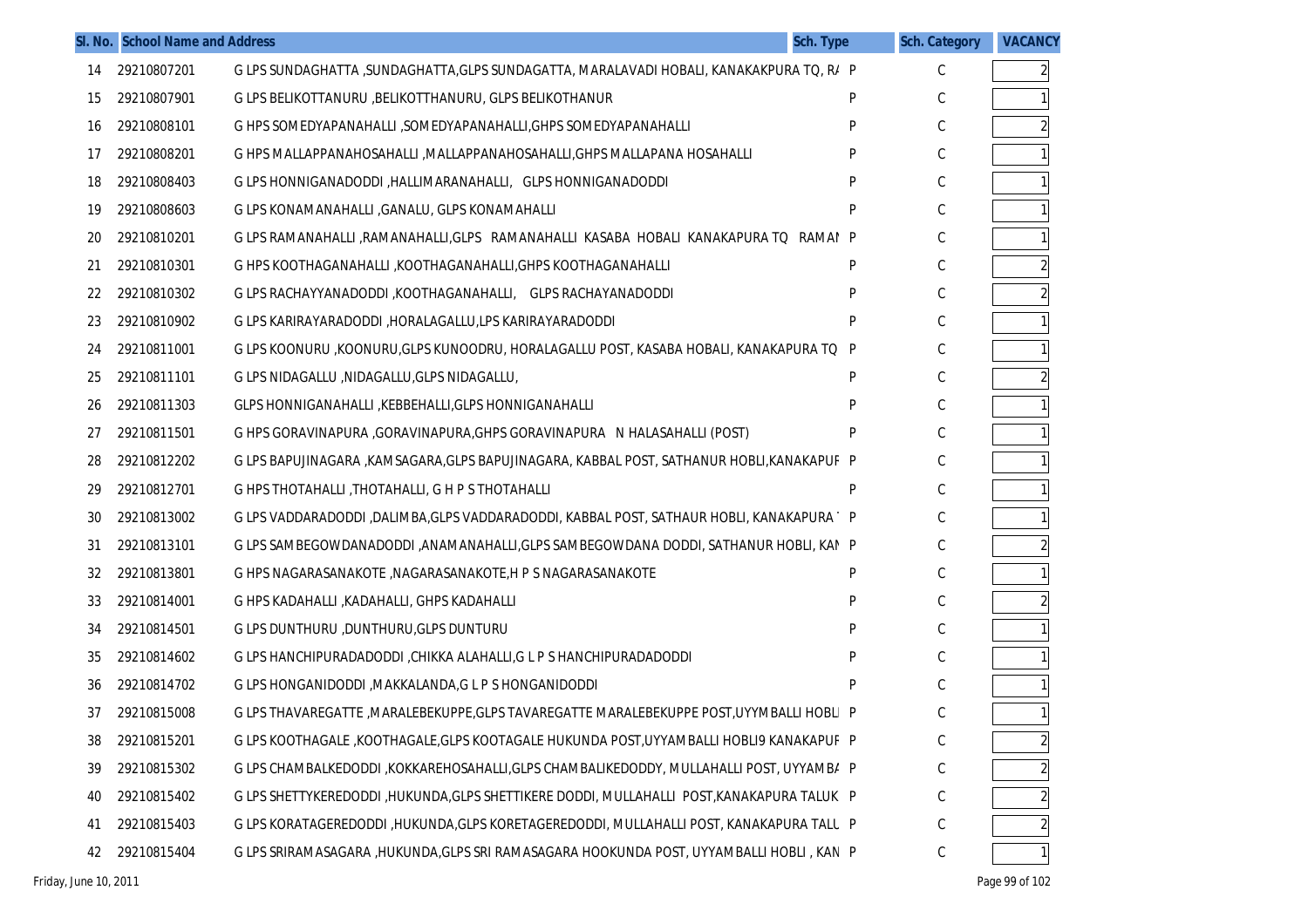|    | SI. No. School Name and Address |                                                                                              | Sch. Type | <b>Sch. Category</b> | <b>VACANCY</b> |
|----|---------------------------------|----------------------------------------------------------------------------------------------|-----------|----------------------|----------------|
| 43 | 29210815501                     | G LPS CHIKKOPPA , CHIKKOPPA, GLPS CHIKKOPPA, HUKUNDA POST, KANAKAPURA TALUK, RAMANAGARA P    |           | С                    | $\mathbf{1}$   |
| 44 | 29210815601                     | G HPS MULLAHALLI ,MULLAHALLI,GHPS MULLAHALLI, MULLAHALLI POST, KANAKAPURA TALUK, RAMANA P    |           | С                    |                |
| 45 | 29210815602                     | G LPS GOLLARADODDI , MULLAHALLI, GLPS GOLLARADODDY, MULLAHALLI POST, UYYAMBALLI HOBLI, KAN P |           | С                    |                |
| 46 | 29210816101                     | G LPS CHEELANDAVADI, CHEELANDAVADI, GLPS CHEELANDAVADI                                       | P         | С                    |                |
| 47 | 29210816201                     | G LPS HULYA ,HOOLYA,GLPS HOOLYA, DODDA ALAHALLI POST, UYYAMBALLI HIOBALI, KANAKAPURA TALL P  |           | С                    |                |
| 48 | 29210816301                     | G HPS HEGGANURU , HEGGANURU, GHPS HEGGANUR                                                   | P         | С                    |                |
| 49 | 29210816601                     | G LPS KALLIGOWDANADODDI ,KALLIGOWDANADODDI,GLPS KALLIGOWDANADODDY MULLAHALLI POST L P        |           | С                    |                |
| 50 | 29210816703                     | G LPS PILLEGOWDANADODDI , INORAGOLLAHALLI, GLPS PILLEGOWDANADODDI, I GOLLAHALLI, KANAKAPI P  |           | С                    |                |
| 51 | 29210816704                     | G LPS AREMEGALADODDI, INORAGOLLAHALLI, G.L.P.S. AREMEGALA DODDI                              | P         | С                    |                |
| 52 | 29210816705                     | G LPS BOLAMALLAPPANADODDI, INORAGOLLAHALLI, GLPS BOLAMALLAPPANADODDI, I GOLLAHALLI POST P    |           | С                    |                |
| 53 | 29210816801                     | G LPS DODDAKOPPA ,DODDAKOPPA,GLPS DODDAKOPPA I.GOLLAHALLI POST, KANAKAPURA TALUK, RAM P      |           | С                    | $\overline{2}$ |
| 54 | 29210816802                     | G LPS THAGADEGOWDANADODDI ,DODDAKOPPA,G LPS THAGADEGOWDANADODDI, I GOLLAHALLI , KAN P        |           | С                    |                |
| 55 | 29210816901                     | G HPS KOTEKOPPA ,KOTEKOPPA,G HPS KPTEKOPPA, I.GOLLAHALLI, KANAKAPURA TALUK, RAMANAGARA P     |           | С                    |                |
| 56 | 29210817001                     | G LPS AREKOPPA ,AREKOPPA,GLPS AREKOPPA, INORAGOLLAHALLI, UYYAMBAHALLI, KANAKAPURA(TALUI P    |           | С                    |                |
| 57 | 29210817003                     | G LPS ALKULI ,AREKOPPA,GLPS HALUKULI GOLLAHALLI KANAKAPURA TALUK, RAMANAGARA DIST            | P         | С                    | $\overline{2}$ |
| 58 | 29210817004                     | G LPS UYYAMBALLIDODDI ,AREKOPPA,GLPS UYYAMBALLIDODDI, I GOLLAHALLI POST, KANAKAPURA TALU P   |           | С                    |                |
| 59 | 29210817301                     | G LPS SANGAMA , MAHALLI, GLPS SANGAMA                                                        | P         | С                    |                |
| 60 | 29210817401                     | G LPS MUGGURU, MUGGURU, GLPS MUGGURU                                                         | P         | С                    |                |
| 61 | 29210817702                     | G LPS BANNAHALLI, DODDAGULI, GLPS BANNAHALLI                                                 | P         | С                    |                |
| 62 | 29210817703                     | G LPS NAYAKARADODDI ,DODDAGULI, GLPS NAYAKALDODDI KANAKAPURA TO                              | P         | С                    |                |
| 63 | 29210817801                     | G HPS HALASURU, HALASURU, GHPS HALASURU                                                      | P         | С                    | $\overline{2}$ |
| 64 | 29210817901                     | G HPS HANCHAGULI, HANCHAGULI, GHPS HANCHAGULI                                                | P         | С                    |                |
| 65 | 29210818001                     | G HPS KEBBARE, KEBBARE, GHPS KEBBARE                                                         | P         | С                    |                |
| 66 | 29210818101                     | G LPS K.GOLLAHALLI ,K.GOLLAHALLI,GLPS GOLLAHALLI KANAKAPURA TO RAMANAGARA DIST               | P         | С                    | 1              |
| 67 | 29210818201                     | G HPS HERINDYAPANAHALLI, HERINDYAPANAHALLI, GHPS HERINDYAPANAHALLI                           | P         | $\mathsf C$          | 3              |
| 68 | 29210818203                     | G HPS GULAGANAHALLI , HERINDYAPANAHALLI, GLPS GULAGANAHALLI                                  | P         | $\mathsf C$          |                |
| 69 | 29210818204                     | G LPS VEERAIYANADODDI ,HERINDYAPANAHALLI,GLPS VEERAYYANADODDI                                | P         | С                    |                |
| 70 | 29210818501                     | G HPS DODDAKABBALLI ,DODDAKABBAHALLI, GLPS DODDAKABBALLI                                     | P         | С                    |                |
| 71 | 29210818503                     | G LPS CHIKKA KABBALLI ,DODDAKABBAHALLI, GLPS CHIKKABBALLI                                    | P         | С                    | $\overline{2}$ |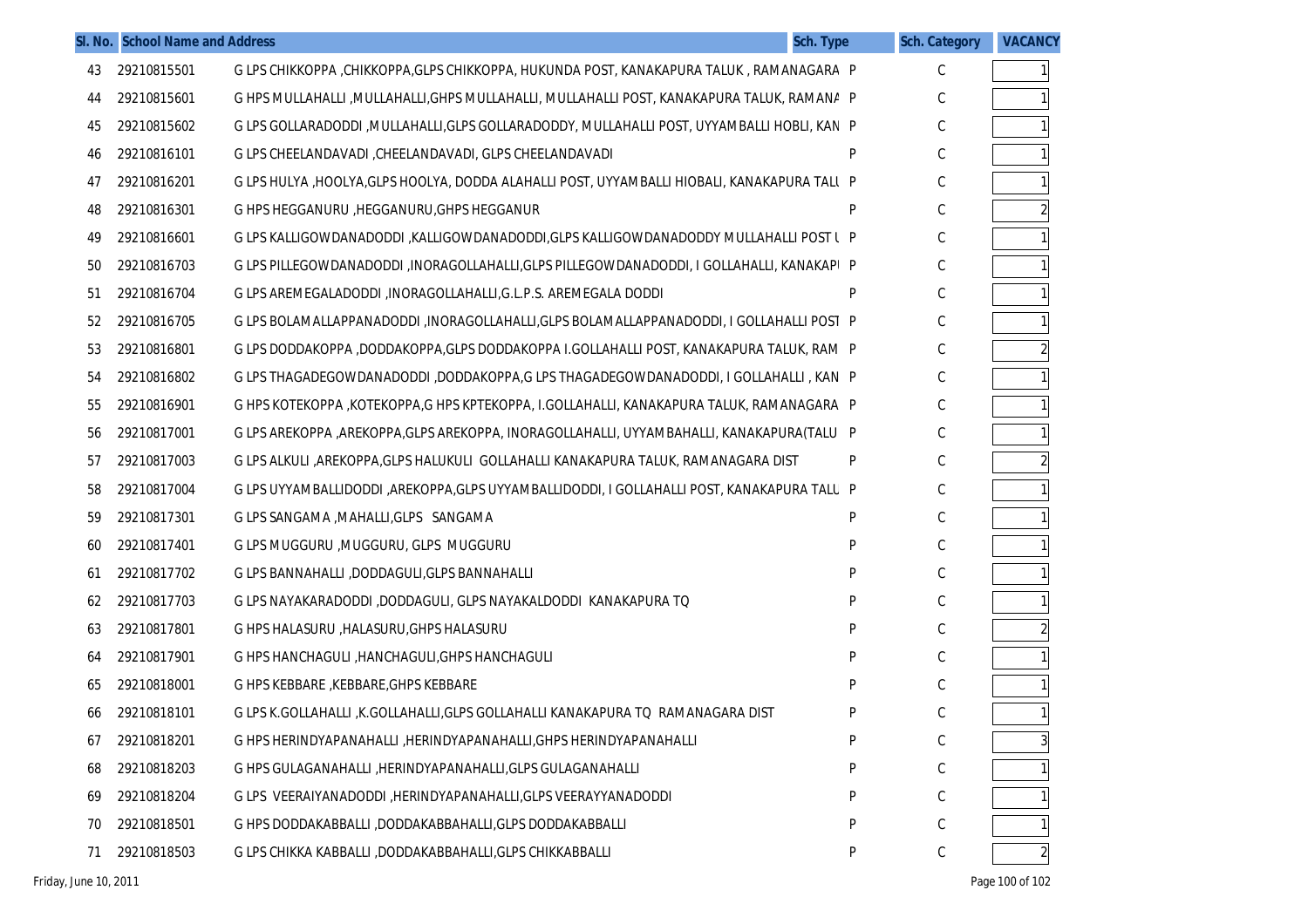|              | SI. No. School Name and Address |                                                                                              | Sch. Type | <b>Sch. Category</b> | <b>VACANCY</b> |
|--------------|---------------------------------|----------------------------------------------------------------------------------------------|-----------|----------------------|----------------|
| 72           | 29210818601                     | G LPS THATTIGUPPE, THATTAGUPPE, GLPS THATTAGUPPE                                             | P         | C                    | 2              |
| 73           | 29210818801                     | G LPS GATTIGUNDA , GATTIGUNDA, GLPS GATTIGUNDA                                               | P         | С                    |                |
| 74           | 29210818802                     | G HPS ALAGADAKALU , GATTIGUNDA, GHPS ALAGADAKALU                                             | P         | B                    |                |
| 75           | 29210818804                     | G LPS GULAVADIDODDI, GATTIGUNDA, GLPS GULUWADIDODDI                                          | P         | C                    |                |
| 76           | 29210818805                     | G LPS YELAVANATHA , GATTIGUNDA, GLPS YELAVANATHA                                             | P         | С                    |                |
| 77           | 29210819001                     | G HPS BILIDALE, BILIDALE, GHPS BILIDALE                                                      | P         | Β                    |                |
| 78           | 29210819002                     | G LPS MARISIDDEGOWDANADODDI , BILIDALE, GLPS MARISIDDEGOWDANADODDI                           | P         | $\mathsf C$          |                |
| 79           | 29210819201                     | G LPS DODDA YERAMAGERE, DODDAERAMGERE, GLPS DODDA YERAMGERE                                  | P         | С                    |                |
| 80           | 29210819202                     | G LPS CHIKKA YERAMAGERE, DODDAERAMGERE, GLOS CKIKKAYERAMAGERE                                | P         | $\mathsf C$          |                |
| 81           | 29210819305                     | G LPS MALLAPURA , KODIHALLI, GLPS MALLAPURA ALANATHA POST, KODIHALLI HOBLI, KANAKAPURA TAL P |           | C                    |                |
| 82           | 29210819306                     | G LPS MUNIGOWDANADODDI, KODIHALLI, GLPS MUNIGOWDANA DODDI                                    | P         | $\mathsf C$          |                |
| 83           | 29210819501                     | G LPS CHANNASANDRA , CHANNASANDRA, GLPS CHANNASANDRA, KPDIHALLI POST, KANAKAPURA TALUI P     |           | C                    |                |
| 84           | 29210819604                     | G LPS BHEEMAGONDANAHALLI , HOSADURGA, GLPS BHEEMAGONDANAHALLI                                | P         | $\mathsf C$          |                |
| 85           | 29210819701                     | G LPS HANAKADABURU , HANAKADABURU, GLPS HANAKADABURU                                         | P         | С                    |                |
| 86           | 29210820102                     | G LPS ARJANAHALLI , ALANATHA, GLPS ARJUNAHALLI                                               | P         | $\mathsf C$          |                |
| 87           | 29210820501                     | G LPS CHIKKAMUKKODLU ,CHIKKAMUKKODLU,GLPS CHIKKAMUKKODLU                                     | P         | С                    |                |
| 88           | 29210820502                     | G LPS THATTEKERE, CHIKKAMUKKODLU, GLPS THATTEKERA                                            | P         | $\mathsf C$          |                |
| 89           | 29210820602                     | G ULPS HUNASANAHALLI ,HUNASANAHALLI,GULPS HUNSANAHALLI,KANAKAPURA TO, RAMANAGARA DIS P       |           | C                    |                |
| 90           | 29210820604                     | G LPS THIMMANADODDI, HUNASANAHALLI, GLPS THIMMANADODDI                                       | P         | $\mathsf C$          |                |
| 91           | 29210820701                     | G LPS GANGANAHALLI, GANGANAHALLI, GLPS GANGANAHALLI                                          | P         | $\mathsf C$          |                |
| 92           | 29210820704                     | G LPS GOLLARADODDI, GANGANAHALLI, GLPS GOLLARADODDY                                          | P         | $\mathsf C$          |                |
| 93           | 29210820802                     | G LPS KALASHETTYPURA ,HUNASANAKODIHALLI,GLPS KALASHETTYPURA                                  | P         | $\mathsf C$          |                |
|              | <b>DESIGNATION:</b>             | <b>SUBJECT: 11-KANNADA SCIENCE</b><br>3- Assistant Master (AM)                               |           |                      |                |
| $\mathbf{1}$ | 29210815701                     | G HPS NALLAHALLI ,NALLAHALLI,GHPS NALLAHALLI, HAROBELE POST, KANAKAPURA TALUK, RAMANAGAI P   |           | С                    |                |
|              | <b>DESIGNATION:</b>             | <b>SUBJECT:</b><br>2-URDU - GENERAL<br>3- Assistant Master (AM)                              |           |                      |                |
|              | 29210806402                     | G ULPS MARALAVADI ,DODDAMARALAVADI,GLPS MARALAVADI, HAROHALLI HOBALI, KANAKAPURA TO. I P     |           | C                    |                |
| 2            | 29210807502                     | G UHPS CHIKKAMUDUVADI ,CHIKKAMUDUVADI,GUHPS CHIKKMUDVADI KANAKAPURA TALUK RAMANAG P          |           | С                    |                |
| 3            | 29210809402                     | G ULPS ADANAKUPPE , ADANAKUPPE, GULPS ADANAKUPPE                                             | P         | Β                    |                |